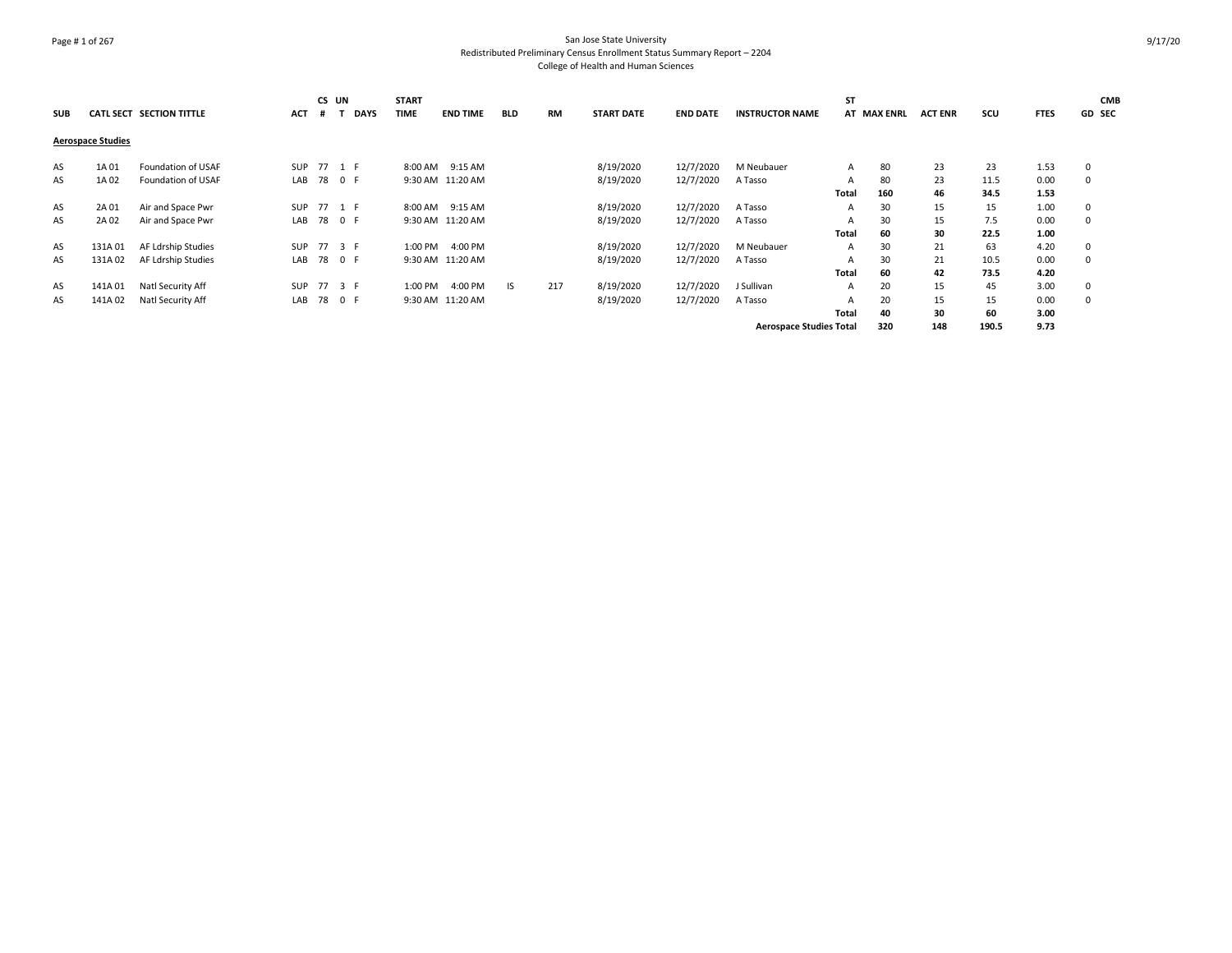# Page # 2 of 267 San Jose State University Redistributed Preliminary Census Enrollment Status Summary Report – 2204 College of Health and Human Sciences

| SUB              |         | <b>CATL SECT SECTION TITTLE</b> | <b>ACT</b>  | CS UN<br># | <b>DAYS</b> | <b>START</b><br>TIME | <b>END TIME</b> | <b>BLD</b> | <b>RM</b> | <b>START DATE</b> | <b>END DATE</b> | <b>INSTRUCTOR NAME</b> | ST    | AT MAX ENRL | <b>ACT ENR</b> | SCU | <b>FTES</b> | <b>CMB</b><br><b>GD SEC</b> |
|------------------|---------|---------------------------------|-------------|------------|-------------|----------------------|-----------------|------------|-----------|-------------------|-----------------|------------------------|-------|-------------|----------------|-----|-------------|-----------------------------|
| <b>Audiology</b> |         |                                 |             |            |             |                      |                 |            |           |                   |                 |                        |       |             |                |     |             |                             |
| AUD              | 50101   | Acoust & Instr                  | LEC 2 3 TBA |            |             |                      |                 |            |           | 8/19/2020         | 12/7/2020       | A Svec                 | A     | 12          | 10             | 30  | 2.00        | $\mathbf 0$                 |
|                  |         |                                 |             |            |             |                      |                 |            |           |                   |                 |                        | Total | 12          | 10             | 30  | 2.00        |                             |
| AUD              | 502 01  | Anat & Physiol                  | LEC 2 3 TBA |            |             |                      |                 |            |           | 8/19/2020         | 12/7/2020       | S Bhagat               | A     | 12          | 10             | 30  | 2.00        | $\mathbf 0$                 |
|                  |         |                                 |             |            |             |                      |                 |            |           |                   |                 |                        | Total | 12          | 10             | 30  | 2.00        |                             |
| AUD              | 503 01  | Psychoacoustics                 | LEC 2 3 TBA |            |             |                      |                 |            |           | 8/19/2020         | 12/7/2020       | A Svec                 | A     | 12          | 11             | 33  | 2.20        | 0                           |
|                  |         |                                 |             |            |             |                      |                 |            |           |                   |                 |                        | Total | 12          | 11             | 33  | 2.20        |                             |
| AUD              | 504 01  | Assessment I                    | LEC 2 3 TBA |            |             |                      |                 |            |           | 8/19/2020         | 12/7/2020       | A Svec                 | A     | 12          | 11             | 33  | 2.20        | 0                           |
|                  |         |                                 |             |            |             |                      |                 |            |           |                   |                 |                        | Total | 12          | 11             | 33  | 2.20        |                             |
| AUD              | 505A 01 | Prof Iss I                      | LEC 2 3 TBA |            |             |                      |                 |            |           | 8/19/2020         | 12/7/2020       | J McCullough           | A     | 12          | 10             | 30  | 2.00        | 0                           |
|                  |         |                                 |             |            |             |                      |                 |            |           |                   |                 |                        | Total | 12          | 10             | 30  | 2.00        |                             |
|                  |         |                                 |             |            |             |                      |                 |            |           |                   |                 |                        |       |             |                |     |             |                             |
|                  |         |                                 |             |            |             |                      |                 |            |           |                   |                 | <b>Audiology Total</b> |       | 60          | 52             | 156 | 10.40       |                             |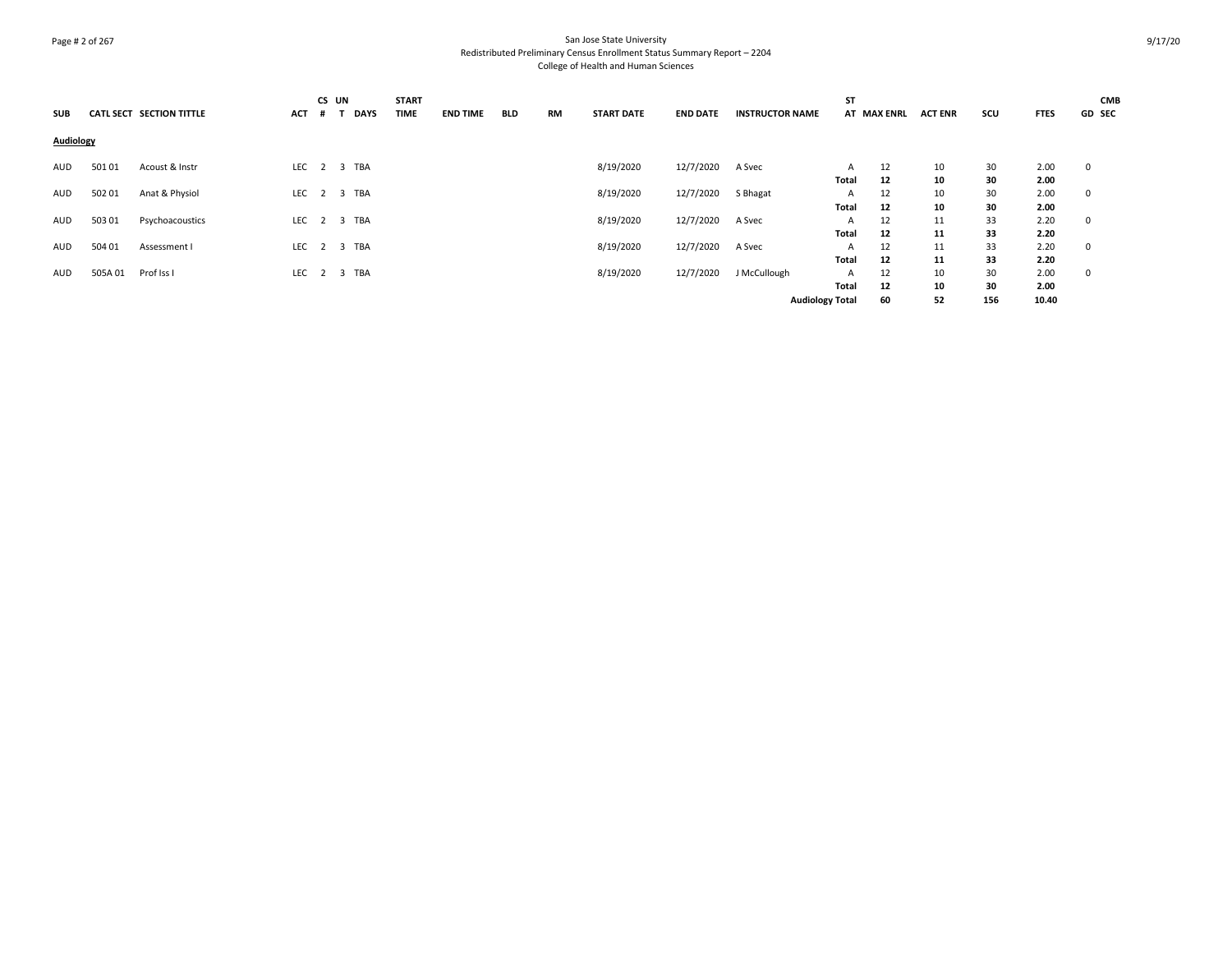# Page # 3 of 267 San Jose State University Redistributed Preliminary Census Enrollment Status Summary Report – 2204 College of Health and Human Sciences

|            |                                                  |         | CS UN |             | <b>START</b> |                 |            |             |                   |                 |                                             | ST    |             |                |     |             | <b>CMB</b>    |
|------------|--------------------------------------------------|---------|-------|-------------|--------------|-----------------|------------|-------------|-------------------|-----------------|---------------------------------------------|-------|-------------|----------------|-----|-------------|---------------|
| <b>SUB</b> | CATL SECT SECTION TITTLE                         | ACT     |       | <b>DAYS</b> | TIME         | <b>END TIME</b> | <b>BLD</b> | RM          | <b>START DATE</b> | <b>END DATE</b> | <b>INSTRUCTOR NAME</b>                      |       | AT MAX ENRL | <b>ACT ENR</b> | scu | <b>FTES</b> | <b>GD SEC</b> |
|            | <b>Health &amp; Human Sciences - All College</b> |         |       |             |              |                 |            |             |                   |                 |                                             |       |             |                |     |             |               |
| APSC       | 198ITL 80 Intl Exper Seminar                     | SEM 5 1 |       | TBA         |              |                 |            |             | 8/19/2020         | 12/7/2020       | D Singamsetti                               |       | 20          | 12             | 12  | 0.90        | -6            |
| APSC       | 198ITL 81 Intl Exper Seminar                     | SEM     |       | TBA         |              |                 | ON         | <b>LINE</b> | 8/19/2020         | 12/7/2020       | D Singamsetti                               | A     | 40          | 40             | 40  | 2.77        | b             |
| APSC       | 198ITL 82 Intl Exper Seminar                     | SEM 5 1 |       | TBA         |              |                 | OΝ         | LINE        | 8/19/2020         | 12/7/2020       | D Singamsetti                               |       | 30          | 20             | 20  | 1.37        |               |
|            |                                                  |         |       |             |              |                 |            |             |                   |                 |                                             | Total | 90          | 72             | 72  | 5.03        |               |
|            |                                                  |         |       |             |              |                 |            |             |                   |                 | Health & Human Sciences - All College Total |       | 90          | 72             | 72  | 5.03        |               |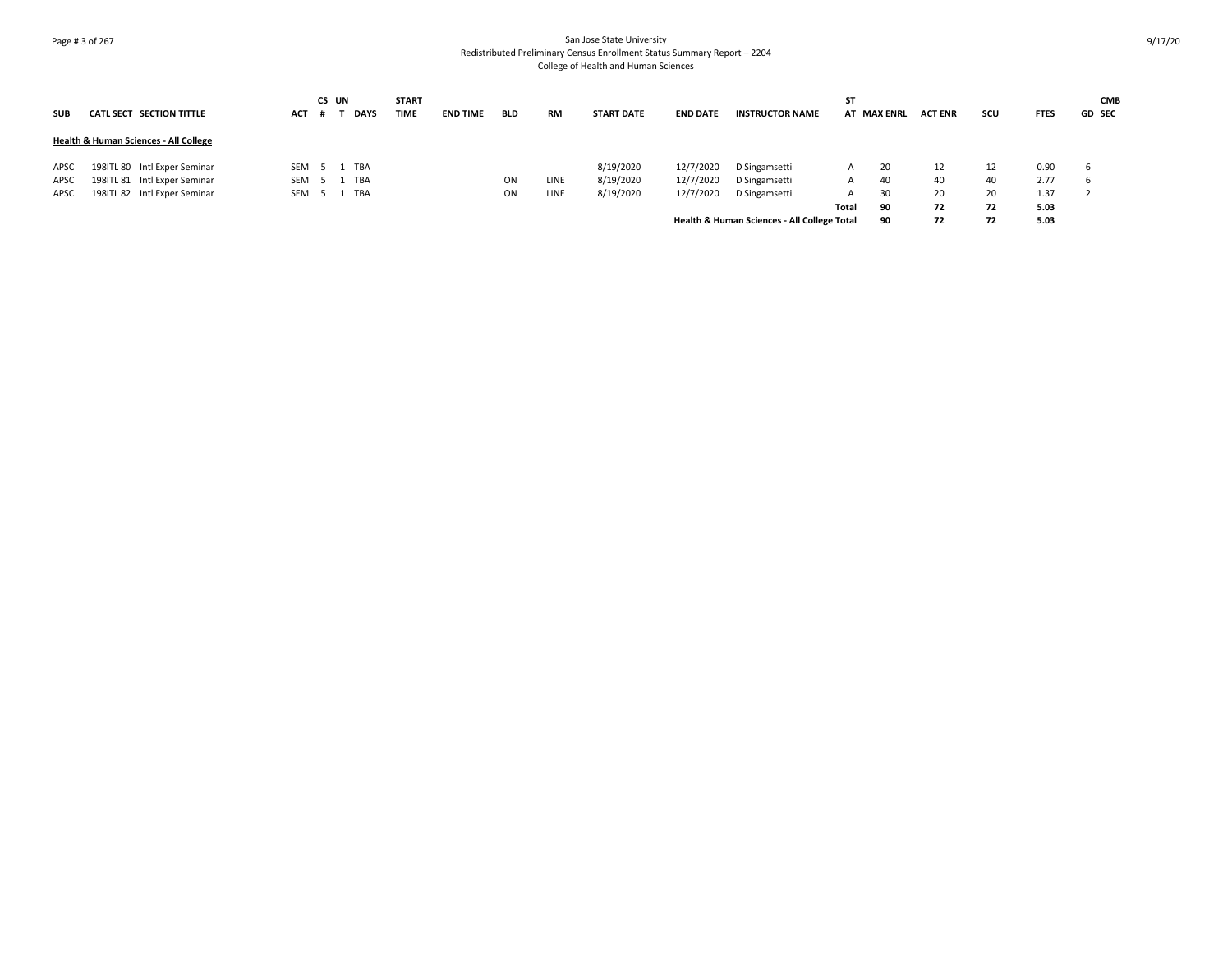# Page # 4 of 267 San Jose State University Redistributed Preliminary Census Enrollment Status Summary Report – 2204 College of Health and Human Sciences

|                     |                |                                                  |            | CS UN               |                         |                | <b>START</b> |                   |            |              |                        |                        |                        | <b>ST</b>      |              |                |             |              | <b>CMB</b>                    |
|---------------------|----------------|--------------------------------------------------|------------|---------------------|-------------------------|----------------|--------------|-------------------|------------|--------------|------------------------|------------------------|------------------------|----------------|--------------|----------------|-------------|--------------|-------------------------------|
| <b>SUB</b>          |                | CATL SECT SECTION TITTLE                         | ACT        | #                   |                         | T DAYS         | <b>TIME</b>  | <b>END TIME</b>   | <b>BLD</b> | RM           | <b>START DATE</b>      | <b>END DATE</b>        | <b>INSTRUCTOR NAME</b> |                | AT MAX ENRL  | <b>ACT ENR</b> | scu         | <b>FTES</b>  | <b>GD SEC</b>                 |
|                     |                | <b>Hospitality, Tourism and Event Management</b> |            |                     |                         |                |              |                   |            |              |                        |                        |                        |                |              |                |             |              |                               |
| <b>HSPM</b>         | 101            | Intro Hospitality                                | LEC        | $\overline{2}$      | $\overline{\mathbf{3}}$ |                |              |                   |            |              | 8/19/2020              | 12/7/2020              |                        | X              | $\mathbf 0$  | 0              | $\mathbf 0$ | 0.00         | $\Omega$                      |
| <b>HSPM</b>         | 180            | Intro Hospitality                                | <b>LEC</b> | $\overline{2}$      |                         | 3 TBA          |              |                   | ON         | LINE         | 8/19/2020              | 12/7/2020              | P Wey                  | $\overline{A}$ | 45           | 33             | 99          | 6.60         | $\mathbf 0$                   |
| <b>HSPM</b>         | 181            | Intro Hospitality                                | LEC        | 2                   |                         | 3 TR           |              | 10:30 AM 11:45 AM | ON         | LINE         | 8/19/2020              | 12/7/2020              | T Yen                  | Α              | 45           | 26             | 78          | 5.20         | 0                             |
|                     |                |                                                  |            |                     |                         |                |              |                   |            |              |                        |                        |                        | Total          | 90           | 59             | 177         | 11.80        |                               |
| <b>HSPM</b>         | 1101           | <b>Restaurant Mgmt</b>                           | LEC        |                     |                         | 2 3 TBA        |              |                   | ON         | LINE         | 8/19/2020              | 12/7/2020              | T Thompson             | Α              | 45           | 33             | 99          | 6.60         | $\Omega$                      |
|                     |                |                                                  |            |                     |                         |                |              |                   |            |              |                        |                        |                        | Total          | 45           | 33             | 99          | 6.60         |                               |
| <b>HSPM</b>         | 1280           | Cost Ctrl Hosp                                   | SEM        | $\overline{a}$      |                         | 3 TBA          |              |                   | ON         | LINE         | 8/19/2020              | 12/7/2020              | J Ha                   | Α              | 45           | 25             | 75          | 5.00         | 0 <sup>o</sup>                |
| <b>NUFS</b>         | 12 80          | Cost Ctrl Hosp                                   | SEM        | $\overline{a}$      |                         | 3 TBA          |              |                   | ON         | LINE         | 8/19/2020              | 12/7/2020              | J Ha                   | Α              | $\mathbf{0}$ | $\mathbf{0}$   | $\mathbf 0$ | 0.00         | ×<br>$\mathbf{0}$<br><b>C</b> |
|                     |                |                                                  |            |                     |                         |                |              |                   |            |              |                        |                        |                        | Total          | 45           | 25             | 75          | 5.00         |                               |
| <b>HSPM</b>         | 65 01          | Seminar in HSPM                                  | LEC        | 2                   |                         | 1 TBA          |              |                   | ON         | LINE         | 8/19/2020              | 12/7/2020              | J Ha                   | Α              | 60           | 53             | 53          | 3.53         | $\Omega$                      |
|                     |                |                                                  |            |                     |                         |                |              |                   |            |              |                        |                        |                        | Total          | 60           | 53             | 53          | 3.53         |                               |
| <b>HSPM</b>         | 100W 01        | Writing Workshop                                 | SEM        | $\overline{4}$      |                         | 3 MW           |              | 9:00 AM 10:15 AM  | ON         | LINE         | 8/19/2020              | 12/7/2020              | K Haven                | A              | 25           | 25             | 75          | 5.00         | $\Omega$                      |
| <b>HSPM</b>         | 100W 80        | Writing Workshop                                 | <b>SEM</b> | $\overline{4}$      | $\overline{\mathbf{3}}$ | TBA            |              |                   | ON         | LINE         | 8/19/2020              | 12/7/2020              | M Modirzadeh           | Α              | 25           | 25             | 75          | 5.00         | $\Omega$                      |
|                     |                |                                                  |            |                     |                         |                |              |                   |            |              |                        |                        |                        | Total          | 50           | 50             | 150         | 10.00        |                               |
| <b>HSPM</b>         | 10101          | Culture & Intl Iss                               | LEC        | 2 3 TBA             |                         |                |              |                   | ON         | LINE         | 8/19/2020              | 12/7/2020              | <b>B</b> Ratcliffe     | Α              | 40           | 28             | 84          | 5.65         | $\mathbf{1}$                  |
|                     |                |                                                  |            |                     |                         |                |              |                   |            |              |                        |                        |                        | Total          | 40           | 28             | 84          | 5.65         |                               |
| HSPM                | 102 80         | Hotel & Lodging Op                               | LEC        | 2                   |                         | 3 TBA          |              |                   | ON         | LINE         | 8/19/2020              | 12/7/2020              | F Memarzadeh           | Α              | 45           | 35             | 105         | 7.00         | 0                             |
|                     |                |                                                  |            |                     |                         |                |              |                   |            |              |                        |                        |                        | Total          | 45           | 35             | 105         | 7.00         |                               |
| <b>HSPM</b>         | 104 01         | <b>Hospitality Mktg</b>                          |            | LEC 2 3 TBA         |                         |                |              |                   | ON         | LINE         | 8/19/2020              | 12/7/2020              | L Shroder              | Α              | 40           | 19             | 57          | 3.80         | $\Omega$                      |
|                     |                |                                                  |            |                     |                         |                |              |                   |            |              |                        |                        |                        | Total          | 40           | 19             | 57          | 3.80         |                               |
| <b>HSPM</b>         | 105 01         | Finance in HSPM                                  | LEC        | 2                   | 3 F                     |                |              | 9:30 AM 12:15 PM  | ON         | LINE         | 8/19/2020              | 12/7/2020              | J Wu                   | Α              | 40           | 35             | 105         | 7.00         | 0                             |
| <b>HSPM</b>         | 107 01         |                                                  | LEC        | 2                   |                         | 3 TBA          |              |                   | ON         | LINE         | 8/19/2020              | 12/7/2020              | J Dworak               | Total<br>Α     | 40<br>40     | 35<br>30       | 105<br>90   | 7.00<br>6.00 | 0                             |
|                     |                | Legal Hospitality                                |            |                     |                         |                |              |                   |            |              |                        |                        |                        | Total          | 40           | 30             | 90          | 6.00         |                               |
| <b>HSPM</b>         | 108 80         | HSPM Info Sys                                    | LEC        | $\overline{2}$      |                         | 3 TBA          |              |                   | ON         | LINE         | 8/19/2020              | 12/7/2020              | P Wey                  | Α              | 45           | 28             | 84          | 5.60         | $\Omega$                      |
|                     |                |                                                  |            |                     |                         |                |              |                   |            |              |                        |                        |                        | Total          | 45           | 28             | 84          | 5.60         |                               |
| <b>HSPM</b>         | 12101          | HSPM Leadership                                  | LEC        | $\overline{2}$      |                         | 3 TR           | 12:00 PM     | 1:15 PM           | ON         | LINE         | 8/19/2020              | 12/7/2020              | T Yen                  | Α              | 45           | 33             | 99          | 6.60         | $\Omega$                      |
|                     |                |                                                  |            |                     |                         |                |              |                   |            |              |                        |                        |                        | Total          | 45           | 33             | 99          | 6.60         |                               |
| <b>HSPM</b>         | 13001          | <b>Hospitality Event</b>                         | LEC        | $\overline{2}$      |                         | 3 TBA          |              |                   | ON         | LINE         | 8/19/2020              | 12/7/2020              | J Gao                  | Α              | 45           | 28             | 84          | 5.60         | $\Omega$                      |
| <b>HSPM</b>         | 13002          | <b>Hospitality Event</b>                         | <b>LEC</b> | $\overline{2}$      | $\overline{\mathbf{3}}$ | TBA            |              |                   | ON         | LINE         | 8/19/2020              | 12/7/2020              | L Shroder              | Α              | 45           | 12             | 36          | 2.40         | 0                             |
|                     |                |                                                  |            |                     |                         |                |              |                   |            |              |                        |                        |                        | Total          | 90           | 40             | 120         | 8.00         |                               |
| <b>HSPM</b>         | 13401          | <b>HR Management</b>                             | LEC        | 2                   |                         | 3 TBA          |              |                   | ON         | LINE         | 8/19/2020              | 12/7/2020              | T Thompson             | Α              | 40           | 36             | 108         | 7.20         | $\Omega$                      |
|                     |                |                                                  |            |                     |                         |                |              |                   |            |              |                        |                        |                        | Total          | 40           | 36             | 108         | 7.20         |                               |
| <b>HSPM</b>         | 140 01         | Mtg, Conv & Event                                | LEC        | $\overline{2}$      |                         | 3 TBA          |              |                   | ON         | LINE         | 8/19/2020              | 12/7/2020              | J Gao                  | Α              | 45           | 26             | 78          | 5.20         | $\Omega$                      |
|                     |                |                                                  |            |                     |                         |                |              |                   |            |              |                        |                        |                        | Total          | 45           | 26             | 78          | 5.20         |                               |
| <b>HSPM</b>         | 14101          | Resort Club Mgmt                                 | LEC        | $\overline{2}$      |                         | 3 TBA          |              |                   | ON         | LINE         | 8/19/2020              | 12/7/2020              | T Thompson             | Α              | 40           | 25             | 75          | 5.00         | $\Omega$                      |
|                     |                |                                                  |            |                     |                         |                |              |                   |            |              |                        |                        |                        | Total          | 40           | 25             | 75          | 5.00         |                               |
| HSPM                | 14301          | <b>Tour Destination</b>                          | LEC        | 2                   | $\overline{\mathbf{3}}$ | W              | 3:00 PM      | 5:45 PM           | ON         | LINE         | 8/19/2020              | 12/7/2020              | D Andre                | Α              | 31           | 19             | 57          | 3.80         | 0                             |
|                     |                |                                                  |            |                     |                         |                |              |                   |            |              |                        |                        |                        | Total          | 31           | 19             | 57          | 3.80         |                               |
| <b>HSPM</b>         | 14801          | Wine Appreciation                                | LEC        | 2                   | $\overline{3}$          | $\mathsf{T}$   | 3:00 PM      | 5:45 PM           | ON         | LINE         | 8/19/2020              | 12/7/2020              | A Ocegueda             | Α              | 45           | 32             | 96          | 6.40         | $\Omega$                      |
| <b>HSPM</b>         | 14802          | Wine Appreciation                                | <b>LEC</b> | $\overline{2}$      | $\overline{\mathbf{3}}$ | W              | 3:00 PM      | 5:45 PM           | ON         | LINE         | 8/19/2020              | 12/7/2020              | A Ocegueda             | Α              | 45           | 33             | 99          | 6.60         | $\Omega$                      |
| <b>HSPM</b>         | 14803          | Wine Appreciation                                | <b>LEC</b> | 2                   | $\overline{\mathbf{3}}$ | W              | 6:00 PM      | 8:45 PM           | ON         | LINE         | 8/19/2020              | 12/7/2020              | A Ocegueda             | Α              | 45           | 18             | 54          | 3.70         | $\overline{2}$                |
|                     |                |                                                  |            |                     |                         |                |              |                   |            |              |                        |                        |                        | Total          | 135<br>45    | 83             | 249         | 16.70        | 0                             |
| <b>HSPM</b><br>HSPM | 14901<br>14902 | <b>Beer Appreciation</b>                         | LEC<br>LEC | $\overline{2}$<br>2 |                         | 3 TBA<br>3 TBA |              |                   | ON<br>ON   | LINE<br>LINE | 8/19/2020<br>8/19/2020 | 12/7/2020<br>12/7/2020 | J Dworak<br>J Dworak   | Α<br>Α         | 45           | 42<br>27       | 126<br>81   | 8.40<br>5.40 | 0                             |
|                     |                | Beer Appreciation                                |            |                     |                         |                |              |                   |            |              |                        |                        |                        | Total          | 90           | 69             | 207         | 13.80        |                               |
| <b>HSPM</b>         | 15201          | <b>Hotel Catering</b>                            |            | LEC 2 3 TBA         |                         |                |              |                   | ON         | LINE         | 8/19/2020              | 12/7/2020              | T Thompson             | Α              | 45           | 19             | 57          | 3.80         | $\Omega$                      |
|                     |                |                                                  |            |                     |                         |                |              |                   |            |              |                        |                        |                        | Total          | 45           | 19             | 57          | 3.80         |                               |
| <b>HSPM</b>         | 154 01         | Revenue Management                               | LEC        | 2                   |                         | 3 MW           | 12:00 PM     | 1:15 PM           | ON         | LINE         | 8/19/2020              | 12/7/2020              | <b>B</b> Ratcliffe     | Α              | 40           | 12             | 36          | 2.40         | 0                             |
|                     |                |                                                  |            |                     |                         |                |              |                   |            |              |                        |                        |                        | Total          | 40           | 12             | 36          | 2.40         |                               |
| <b>HSPM</b>         | 175 80         | Entrepreneurship                                 | SEM        | $\overline{4}$      |                         | 3 TBA          |              |                   | ON         | LINE         | 8/19/2020              | 12/7/2020              | F Memarzadeh           | $\overline{A}$ | 45           | 18             | 54          | 3.60         | 0                             |
|                     |                |                                                  |            |                     |                         |                |              |                   |            |              |                        |                        |                        | Total          | 45           | 18             | 54          | 3.60         |                               |
| <b>HSPM</b>         | 17701          | <b>HSPM Service Mgnt</b>                         |            | LEC 2 3 TBA         |                         |                |              |                   | ON         | LINE         | 8/19/2020              | 12/7/2020              | J Ha                   | $\overline{A}$ | 40           | 24             | 72          | 4.80         | $\Omega$                      |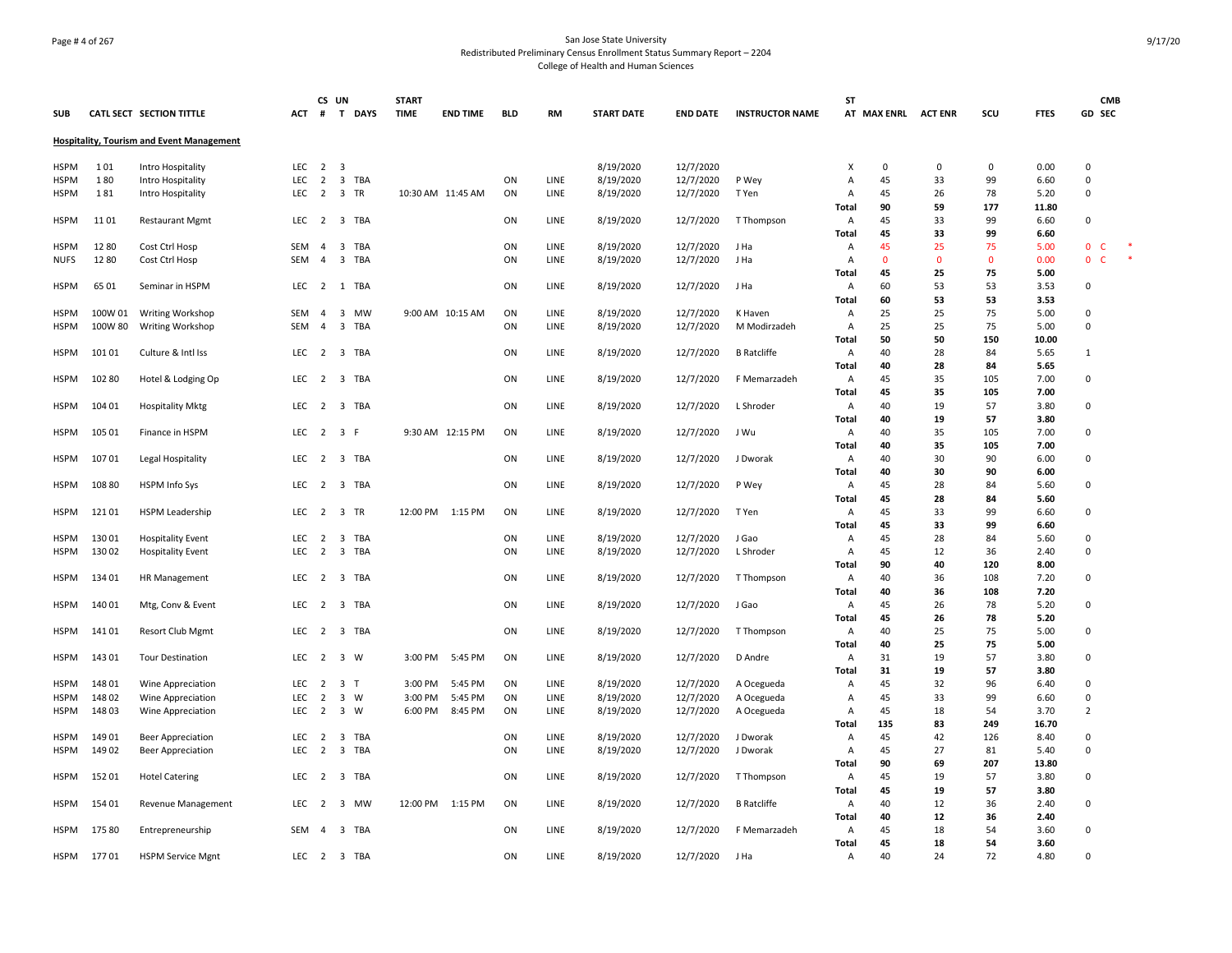# Page # 5 of 267 San Jose State University Redistributed Preliminary Census Enrollment Status Summary Report – 2204 College of Health and Human Sciences

| <b>SUB</b>  |        | <b>CATL SECT SECTION TITTLE</b> | <b>ACT</b> | CS UN<br>#   |                | <b>DAYS</b> | <b>START</b><br>TIME | <b>END TIME</b> | <b>BLD</b> | <b>RM</b>   | <b>START DATE</b> | <b>END DATE</b> | <b>INSTRUCTOR NAME</b>                                 | <b>ST</b> | AT MAX ENRL | <b>ACT ENR</b> | scu          | <b>FTES</b> | <b>CMB</b><br><b>GD SEC</b> |
|-------------|--------|---------------------------------|------------|--------------|----------------|-------------|----------------------|-----------------|------------|-------------|-------------------|-----------------|--------------------------------------------------------|-----------|-------------|----------------|--------------|-------------|-----------------------------|
|             |        |                                 |            |              |                |             |                      |                 |            |             |                   |                 |                                                        | Total     | 40          | 24             | 72           | 4.80        |                             |
| HSPM        | 18001  | <b>Individual Studies</b>       |            | SUP 36 3 TBA |                |             |                      |                 | ON         | LINE        | 8/19/2020         | 12/7/2020       | T Yen                                                  | A         |             | $\Omega$       | $\mathbf 0$  | 0.00        | 0                           |
| HSPM        | 18080  | <b>Individual Studies</b>       | SUP        | 36 2 TBA     |                |             |                      |                 | ON         | <b>LINE</b> | 8/19/2020         | 12/7/2020       | J Ha                                                   | А         | 40          | 35             | 70           | 4.67        | 0                           |
|             |        |                                 |            |              |                |             |                      |                 |            |             |                   |                 |                                                        | Total     | 45          | 35             | 70           | 4.67        |                             |
| HSPM        | 184 80 | Directed Reading                | SUP        | 36 3 TBA     |                |             |                      |                 | ON         | <b>LINE</b> | 8/19/2020         | 12/7/2020       | F Memarzadeh                                           | A         | 30          | 21             | 63           | 4.20        | 0                           |
|             |        |                                 |            |              |                |             |                      |                 |            |             |                   |                 |                                                        | Total     | 30          | 21             | 63           | 4.20        |                             |
| <b>HSPM</b> | 191A01 | Internship Level 1              | SEM        |              | $\overline{2}$ |             |                      |                 |            |             |                   |                 |                                                        | X         | 0           | $\Omega$       | $\Omega$     | 0.00        | 0                           |
| HSPM        | 191A02 | Internship Level 1              | SEM        | - 5          |                | 2 TBA       |                      |                 | ON         | <b>LINE</b> | 8/19/2020         | 12/7/2020       | T Yen                                                  | A         |             | 0              | 0            | 0.00        | 0                           |
|             |        |                                 |            |              |                |             |                      |                 |            |             |                   |                 |                                                        | Total     | 3           | 0              | $\mathbf{0}$ | 0.00        |                             |
| <b>HSPM</b> | 191B01 | Internship Level 2              | <b>SEM</b> |              | 3              |             |                      |                 |            |             |                   |                 |                                                        | x         | 0           | $\Omega$       | $\Omega$     | 0.00        | 0                           |
| HSPM        | 191B02 | Internship Level 2              | SEM        | - 5          | - 3            | TBA         |                      |                 | ON         | LINE        | 8/19/2020         | 12/7/2020       | T Yen                                                  | A         |             | 0              | 0            | 0.00        | 0                           |
|             |        |                                 |            |              |                |             |                      |                 |            |             |                   |                 |                                                        | Total     | 3           | 0              | $\mathbf{0}$ | 0.00        |                             |
|             |        |                                 |            |              |                |             |                      |                 |            |             |                   |                 | <b>Hospitality, Tourism and Event Management Total</b> |           | 1307        | 855            | 2424         | 161.75      |                             |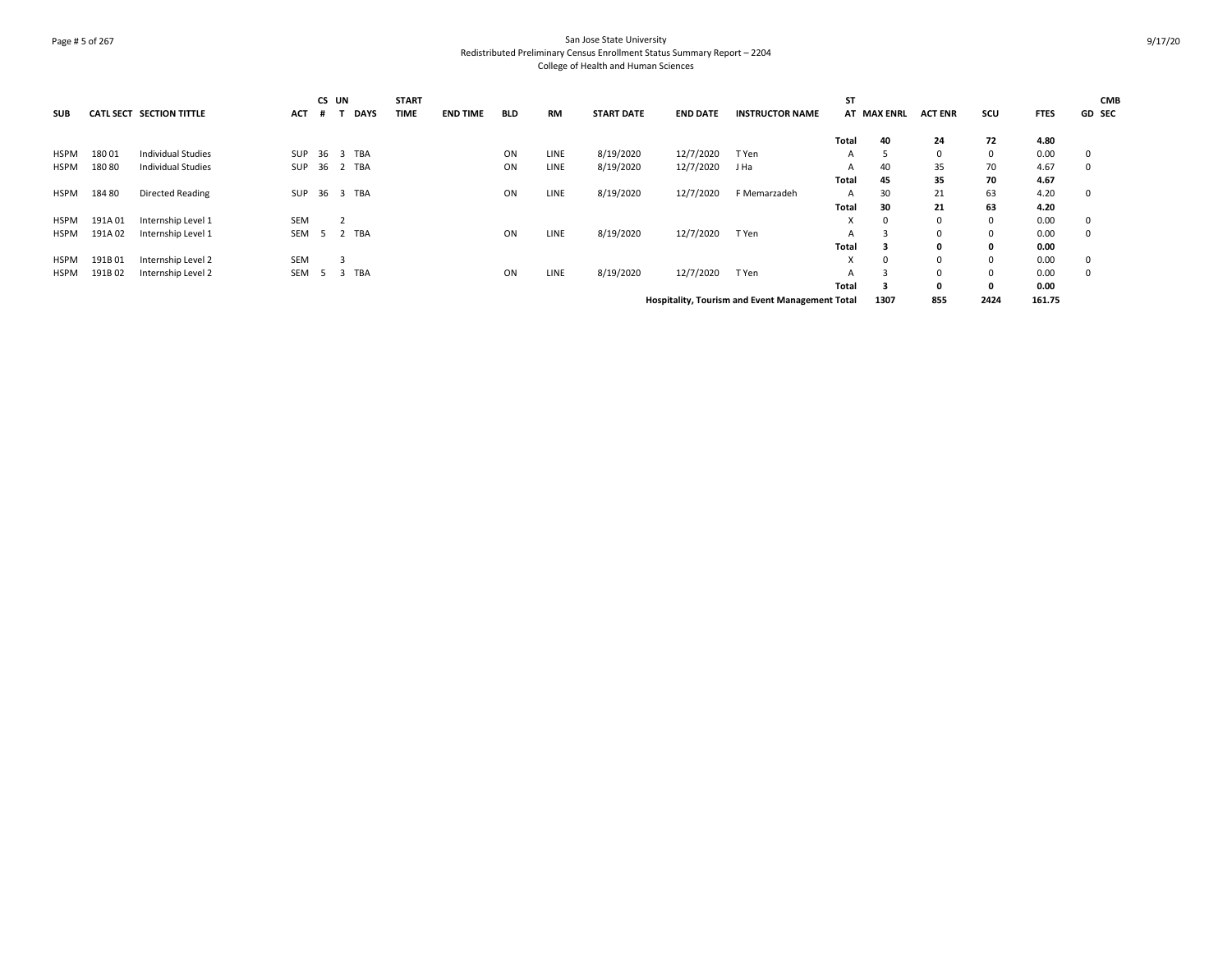## Page # 6 of 267 San Jose State University Redistributed Preliminary Census Enrollment Status Summary Report – 2204 College of Health and Human Sciences

|             |        |                                      |            | CS UN        |                |         | <b>START</b> |                   |             |           |                   |                 |                        | <b>ST</b>                 |                    |                         |                         |              | <b>CMB</b>  |
|-------------|--------|--------------------------------------|------------|--------------|----------------|---------|--------------|-------------------|-------------|-----------|-------------------|-----------------|------------------------|---------------------------|--------------------|-------------------------|-------------------------|--------------|-------------|
| <b>SUB</b>  |        | CATL SECT SECTION TITTLE             | <b>ACT</b> | #            |                | T DAYS  | <b>TIME</b>  | <b>END TIME</b>   | <b>BLD</b>  | <b>RM</b> | <b>START DATE</b> | <b>END DATE</b> | <b>INSTRUCTOR NAME</b> |                           | AT MAX ENRL        | <b>ACT ENR</b>          | scu                     | <b>FTES</b>  | GD SEC      |
| Kinesiology |        |                                      |            |              |                |         |              |                   |             |           |                   |                 |                        |                           |                    |                         |                         |              |             |
| KIN         | 101    | <b>Adapted Phys Activities</b>       |            | ACT 11 1 TBA |                |         |              |                   | ON          | LINE      | 8/19/2020         | 12/7/2020       | S Delgado Medina       | $\overline{A}$            | 5                  | $\overline{7}$          | $\overline{7}$          | 0.47         | $\pmb{0}$   |
|             |        |                                      |            |              |                |         |              |                   |             |           |                   |                 |                        | <b>Total</b>              | 5                  | $\overline{7}$          | $\overline{ }$          | 0.47         |             |
| <b>KIN</b>  | 2A 01  | <b>Begin Swimming</b>                | ACT        |              | 1              |         |              |                   |             |           |                   |                 |                        | X                         | $\Omega$           | 0                       | $\Omega$                | 0.00         | 0           |
| <b>KIN</b>  | 2A 02  | <b>Begin Swimming</b>                |            | ACT 11 1 MW  |                |         |              | 9:30 AM 10:20 AM  | <b>SPXE</b> | 180       | 8/19/2020         | 12/7/2020       | C May                  | $\overline{A}$            | 18                 | 17                      | 17                      | 1.13         | $\mathbf 0$ |
| <b>KIN</b>  | 2A 03  | <b>Begin Swimming</b>                | <b>ACT</b> |              | $\mathbf{1}$   |         |              |                   |             |           |                   |                 |                        | X                         | $\Omega$           | $\mathbf 0$             | $\Omega$                | 0.00         | $\Omega$    |
| KIN         | 2A 04  | <b>Begin Swimming</b>                | ACT        | 11 1 TR      |                |         |              | 9:30 AM 10:20 AM  | <b>SPXE</b> | 180       | 8/19/2020         | 12/7/2020       | K Bruga                | А                         | 18                 | 13                      | 13                      | 0.87         | 0           |
| KIN         | 2A 05  | Begin Swimming                       | ACT        | 11           |                | 1 TR    |              | 10:30 AM 11:20 AM | SPXE        | 180       | 8/19/2020         | 12/7/2020       | K Bruga                | A                         | 18                 | 12                      | 12                      | 0.80         | 0           |
| KIN         | 2A 06  | <b>Begin Swimming</b>                | <b>ACT</b> |              | 1              |         |              |                   |             |           |                   |                 |                        | X                         | $\Omega$           | $\mathbf 0$             | $\mathbf 0$             | 0.00         | 0           |
| <b>KIN</b>  | 2A 07  | <b>Begin Swimming</b>                | ACT        |              | $\mathbf{1}$   |         |              |                   |             |           |                   |                 |                        | $\boldsymbol{\mathsf{x}}$ | 0                  | $\mathsf 0$             | $\mathbf 0$             | 0.00         | $\mathsf 0$ |
|             |        |                                      |            |              |                |         |              |                   |             |           |                   |                 |                        | <b>Total</b>              | 54                 | 42                      | 42                      | 2.80         |             |
| <b>KIN</b>  | 2B 01  | Inter Swimming                       | ACT        | 11           | 1              | MW      |              | 10:30 AM 11:20 AM | <b>SPXE</b> | 180       | 8/19/2020         | 12/7/2020       | C May                  | A                         | 10                 | 3                       | $\overline{3}$          | 0.20         | 0           |
| KIN         | 2B 02  | Inter Swimming                       | ACT        |              |                |         |              |                   |             |           |                   |                 |                        | X                         | 0                  | 0                       | $\Omega$                | 0.00         | 0           |
|             |        |                                      |            |              |                |         |              |                   |             |           |                   |                 |                        | Total                     | 10                 | $\overline{\mathbf{3}}$ | $\overline{\mathbf{3}}$ | 0.20         |             |
| KIN         | 2C01   | Adv Swim                             | ACT        |              |                | 11 1 MW |              | 10:30 AM 11:20 AM | SPXE        | 180       | 8/19/2020         | 12/7/2020       | C May                  | Α                         | 8                  | $\mathsf{q}$            | 9                       | 0.60         | 0           |
|             |        |                                      |            |              |                |         |              |                   |             |           |                   |                 |                        | Total                     | 8                  | 9                       | 9                       | 0.60         |             |
| KIN         | 301    | <b>Water Polo</b>                    | ACT        |              | $\mathbf{1}$   |         |              |                   |             |           |                   |                 |                        | х                         | $\mathbf 0$        | $\mathbf 0$             | $\Omega$                | 0.00         | 0           |
|             |        |                                      |            |              |                |         |              |                   |             |           |                   |                 |                        | Total                     | $\Omega$           | 0                       | $\Omega$                | 0.00         |             |
| KIN         | 801    | Scuba Diving                         | LEC        |              | $\overline{2}$ |         |              |                   |             |           |                   |                 |                        | X                         | $\Omega$           | 0                       | $\Omega$                | 0.00         | $\mathbf 0$ |
| KIN         | 802    | Scuba Diving                         | LAB        |              | $\mathsf 0$    |         |              |                   |             |           |                   |                 |                        | X                         | $\mathbf 0$        | 0                       | $\Omega$                | 0.00         | $\mathbf 0$ |
| <b>KIN</b>  | 803    | Scuba Diving                         | LEC        |              | $\overline{2}$ |         |              |                   |             |           |                   |                 |                        | X                         | $\Omega$           | 0                       | $\Omega$                | 0.00         | 0           |
| KIN         | 804    | Scuba Diving                         | LAB        |              | $\mathbf 0$    |         |              |                   |             |           |                   |                 |                        | $\boldsymbol{\mathsf{x}}$ | $\Omega$           | $\mathbf 0$             | $\Omega$                | 0.00         | $\mathbf 0$ |
|             |        |                                      |            |              |                |         |              |                   |             |           |                   |                 |                        | Total                     | 0                  | 0                       | $\mathbf{0}$            | 0.00         |             |
| KIN         | 9A 01  | <b>Begin Sailing</b>                 | ACT        | 11 1 W       |                |         |              | 12:30 PM 3:20 PM  | SPXE        | 180       | 8/19/2020         | 12/7/2020       | S Reekie               | Α                         | 11                 | 10                      | 10                      | 0.67         | $\pmb{0}$   |
|             |        |                                      |            |              |                |         |              |                   |             |           |                   |                 |                        | Total                     | 11                 | 10                      | 10                      | 0.67         |             |
| KIN         | 11A 01 | <b>Begin Rowing</b>                  | <b>ACT</b> |              | 1              |         |              |                   |             |           |                   |                 |                        | X                         | 0                  | 0                       | $\mathbf 0$             | 0.00         | 0           |
|             |        |                                      |            |              |                |         |              |                   |             |           |                   |                 |                        | Total                     | $\Omega$           | $\mathbf 0$             | $\mathbf{0}$            | 0.00         |             |
| KIN         | 13A 01 | Begin Rugby                          | ACT        |              | $\mathbf{1}$   |         |              |                   |             |           |                   |                 |                        | X                         | 0                  | 0                       | $\overline{0}$          | 0.00         | 0           |
|             |        |                                      |            |              |                |         |              |                   |             |           |                   |                 |                        | Total                     | 0                  | 0                       | $\mathbf 0$             | 0.00         |             |
| <b>KIN</b>  | 14A 01 | Begin Volleyball                     |            | ACT 11 1 MW  |                |         |              | 12:30 PM 1:20 PM  | ON          | LINE      | 8/19/2020         | 12/7/2020       | O Crespo               | A                         | 40                 | 39                      | 39                      | 2.60         | $\mathbf 0$ |
| <b>KIN</b>  | 14A 02 | Begin Volleyball                     | <b>ACT</b> | 11           |                | 1 MW    | 1:30 PM      | 2:20 PM           | ON          | LINE      | 8/19/2020         | 12/7/2020       | O Crespo               | Α                         | 40                 | 39                      | 39                      | 2.60         | $\mathbf 0$ |
| KIN         | 14A 03 | Begin Volleyball                     | ACT        | 11           |                | 1 TR    |              | 10:30 AM 11:20 AM | ON          | LINE      | 8/19/2020         | 12/7/2020       | O Crespo               | А                         | 40                 | 40                      | 40                      | 2.67         | 0           |
| KIN         | 14A 04 | Begin Volleyball                     | ACT        |              | 1              |         |              |                   |             |           |                   |                 |                        | $\mathsf{x}$<br>Total     | $\mathbf 0$<br>120 | $\mathsf 0$<br>118      | $\mathbf 0$<br>118      | 0.00<br>7.87 | $\mathbf 0$ |
| KIN         | 14B 01 |                                      | <b>ACT</b> |              | 1              |         |              |                   |             |           |                   |                 |                        | X                         | $\mathbf 0$        | 0                       | $\mathbf 0$             | 0.00         | 0           |
| KIN         | 14B 02 | Inter Volleyball<br>Inter Volleyball | <b>ACT</b> |              | $\mathbf{1}$   |         |              |                   |             |           |                   |                 |                        | X                         | $\Omega$           | $\mathsf 0$             | $\Omega$                | 0.00         | $\mathbf 0$ |
|             |        |                                      |            |              |                |         |              |                   |             |           |                   |                 |                        | Total                     | 0                  | 0                       | $\mathbf 0$             | 0.00         |             |
| <b>KIN</b>  | 14C 01 | Adv Volleyball                       | ACT        |              | $\mathbf{1}$   |         |              |                   |             |           |                   |                 |                        | X                         | $\Omega$           | 0                       | $\overline{0}$          | 0.00         | 0           |
|             |        |                                      |            |              |                |         |              |                   |             |           |                   |                 |                        | <b>Total</b>              | 0                  | 0                       | $\mathbf 0$             | 0.00         |             |
| <b>KIN</b>  | 15A 01 | Beg Basketball                       | ACT        |              |                | 11 1 MW | 8:30 AM      | 9:20 AM           | YUH         | 106       | 8/19/2020         | 12/7/2020       | S Butler               | A                         | 24                 | 19                      | 19                      | 1.27         | $\mathbf 0$ |
| KIN         | 15A 02 | Beg Basketball                       | ACT        | 11 1 TR      |                |         | 8:30 AM      | 9:20 AM           | YUH         | 106       | 8/19/2020         | 12/7/2020       | A Lucero               | А                         | 24                 | 16                      | 16                      | 1.07         | 0           |
| KIN         | 15A 03 | <b>Beg Basketball</b>                | ACT        | 11           |                | 1 TR    |              | 9:30 AM 10:20 AM  | YUH         | 106       | 8/19/2020         | 12/7/2020       | S Butler               | Α                         | 24                 | 14                      | 14                      | 0.93         | 0           |
| KIN         | 15A 04 | <b>Beg Basketball</b>                | ACT        | 11           |                | 1 TR    |              | 10:30 AM 11:20 AM | YUH         | 106       | 8/19/2020         | 12/7/2020       | A Lucero               | Α                         | 24                 | 21                      | 21                      | 1.40         | 0           |
| KIN         | 15A 05 | Beg Basketball                       | ACT        | 11           |                | 1 MW    |              | 10:30 AM 11:20 AM | YUH         | 106       | 8/19/2020         | 12/7/2020       | S Butler               | Α                         | 24                 | 14                      | 14                      | 0.93         | $\mathbf 0$ |
|             |        |                                      |            |              |                |         |              |                   |             |           |                   |                 |                        | <b>Total</b>              | 120                | 84                      | 84                      | 5.60         |             |
| KIN         | 15B01  | Int Basketball                       | ACT        | 11           |                | 1 MW    |              | 9:30 AM 10:20 AM  | YUH         | 106       | 8/19/2020         | 12/7/2020       | S Butler               | Α                         | 24                 | 18                      | 18                      | 1.20         | 0           |
|             |        |                                      |            |              |                |         |              |                   |             |           |                   |                 |                        | Total                     | 24                 | 18                      | 18                      | 1.20         |             |
| KIN         | 18A 01 | <b>Beg Handball</b>                  | ACT        |              | $\mathbf{1}$   |         |              |                   |             |           |                   |                 |                        | X                         | $\Omega$           | $\Omega$                | $\mathbf 0$             | 0.00         | $\pmb{0}$   |
|             |        |                                      |            |              |                |         |              |                   |             |           |                   |                 |                        | Total                     | 0                  | 0                       | $\Omega$                | 0.00         |             |
| KIN         | 18B 01 | Inter Handball                       | ACT        |              | 1              |         |              |                   |             |           |                   |                 |                        | х                         | $\mathbf 0$        | $\mathbf 0$             | $\mathbf 0$             | 0.00         | $\mathbf 0$ |
|             |        |                                      |            |              |                |         |              |                   |             |           |                   |                 |                        | Total                     | 0                  | 0                       | $\mathbf 0$             | 0.00         |             |
| <b>KIN</b>  | 19A 01 | <b>Begin Soccer</b>                  | ACT        | 11 1 W       |                |         |              | 9:30 AM 11:20 AM  | YUH         | 106       | 8/19/2020         | 12/7/2020       | M Behler               | A                         | 30                 | 28                      | 28                      | 1.87         | 0           |
| KIN         | 19A 02 | Begin Soccer                         |            | ACT 11 1 T   |                |         |              | 8:30 AM 10:20 AM  | YUH         | 106       | 8/19/2020         | 12/7/2020       | M Behler               | Α                         | 30                 | 24                      | 24                      | 1.60         | $\mathsf 0$ |
|             |        |                                      |            |              |                |         |              |                   |             |           |                   |                 |                        | Total                     | 60                 | 52                      | 52                      | 3.47         |             |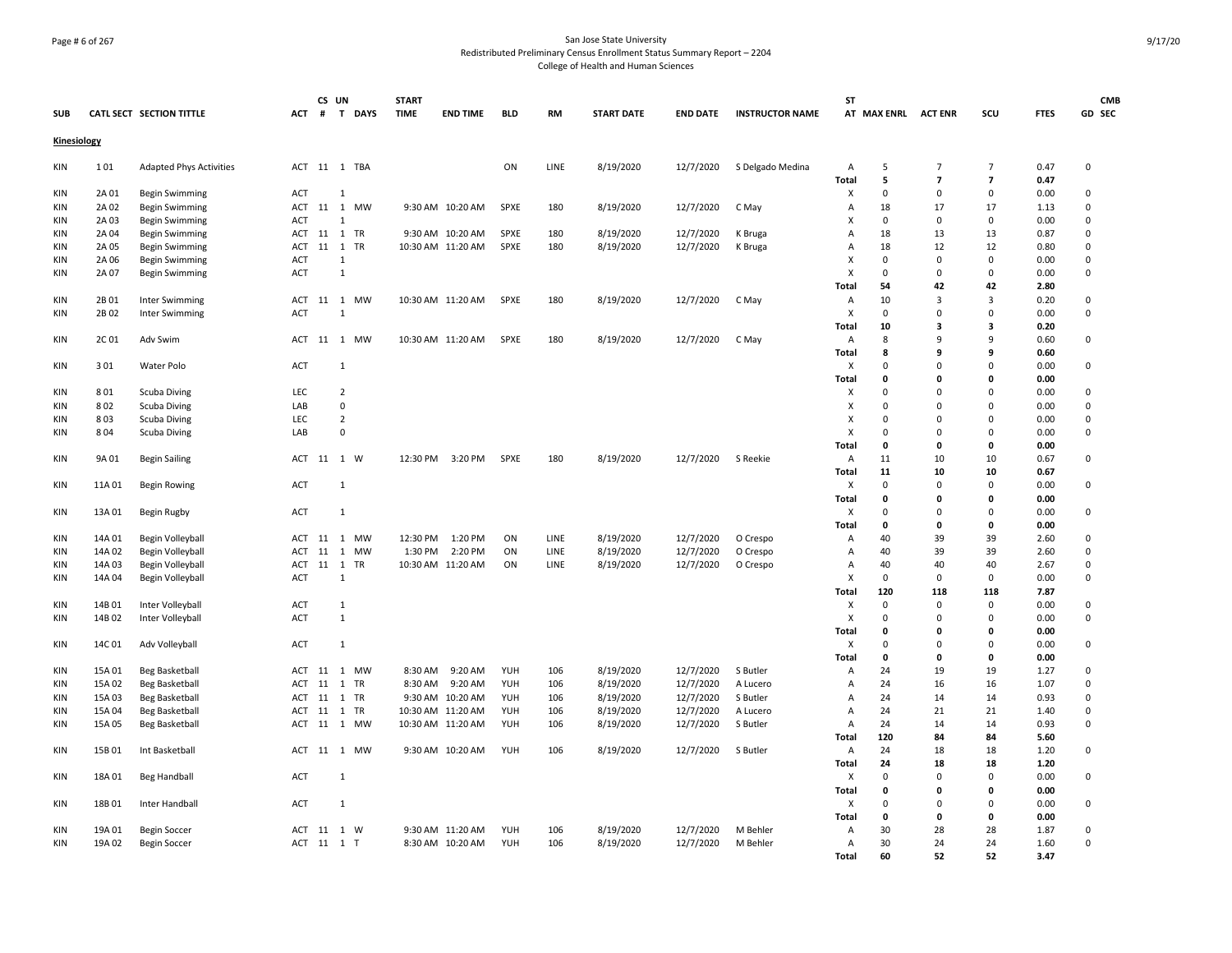# Page # 7 of 267 San Jose State University Redistributed Preliminary Census Enrollment Status Summary Report – 2204 College of Health and Human Sciences

|                          |                  |                           |            | CS UN      |                     | <b>START</b> |                                       |             |              |                        |                        |                              | <b>ST</b>      |             |                |              |              | <b>CMB</b>     |
|--------------------------|------------------|---------------------------|------------|------------|---------------------|--------------|---------------------------------------|-------------|--------------|------------------------|------------------------|------------------------------|----------------|-------------|----------------|--------------|--------------|----------------|
| <b>SUB</b>               |                  | CATL SECT SECTION TITTLE  | <b>ACT</b> |            | # T DAYS            | <b>TIME</b>  | <b>END TIME</b>                       | <b>BLD</b>  | <b>RM</b>    | <b>START DATE</b>      | <b>END DATE</b>        | <b>INSTRUCTOR NAME</b>       |                | AT MAX ENRL | <b>ACT ENR</b> | SCU          | <b>FTES</b>  | GD SEC         |
| KIN                      | 19B01            | Int Soccer                |            | ACT 11 1 T |                     |              | 10:30 AM 12:20 PM                     | YUH         | 106          | 8/19/2020              | 12/7/2020              | M Behler                     | A              | 30          | 24             | 24           | 1.62         | $\mathbf{1}$   |
|                          |                  |                           |            |            |                     |              |                                       |             |              |                        |                        |                              | Total          | 30          | 24             | 24           | 1.62         |                |
| <b>KIN</b>               | 20A 01           | Begin Badminton           |            |            | ACT 11 1 MW         | 8:30 AM      | 9:20 AM                               | SPXC        | 107B         | 8/19/2020              | 12/7/2020              | L Cai                        | Α              | 24          | 19             | 19           | 1.27         | 0              |
| <b>KIN</b>               | 20A 02           | Begin Badminton           | ACT        | 11         | 1 MW                |              | 9:30 AM 10:20 AM                      | <b>SPXC</b> | 107B         | 8/19/2020              | 12/7/2020              | L Cai                        | Α              | 24          | 24             | 24           | 1.60         | $\mathbf 0$    |
| <b>KIN</b>               | 20A 03           | Begin Badminton           |            |            | ACT 11 1 TR         | 8:30 AM      | 9:20 AM                               | SPXC        | 107B         | 8/19/2020              | 12/7/2020              | L Cai                        | A              | 24          | 24             | 24           | 1.60         | 0              |
| KIN                      | 20A 04           | Begin Badminton           |            |            | ACT 11 1 TR         |              | 9:30 AM 10:20 AM                      | SPXC        | 107B         | 8/19/2020              | 12/7/2020              | L Cai                        | Α              | 24          | 23             | 23           | 1.53         | 0              |
|                          |                  |                           |            |            |                     |              |                                       |             |              |                        |                        |                              | Total          | 96          | 90             | 90<br>8      | 6.00         |                |
| KIN                      | 20B 01           | Inter Badminton           | ACT        | 11 1 F     |                     |              | 8:30 AM 10:20 AM                      | SPXC        | 107B         | 8/19/2020              | 12/7/2020              | L Cai                        | Α              | 12<br>12    | 8<br>8         | 8            | 0.53<br>0.53 | 0              |
| KIN                      | 20C 01           | Adv Badminton             |            | ACT 11 1 F |                     |              | 8:30 AM 10:20 AM                      | SPXC        | 107B         | 8/19/2020              | 12/7/2020              | L Cai                        | Total<br>Α     | 12          | 5              | 5            | 0.33         | 0              |
|                          |                  |                           |            |            |                     |              |                                       |             |              |                        |                        |                              | Total          | 12          | 5              | 5            | 0.33         |                |
| KIN                      | 21A 01           | Begin Tennis              |            |            | ACT 11 1 M          | 1:30 PM      | 3:20 PM                               | <b>YUH</b>  | 106          | 8/19/2020              | 12/7/2020              | R Mougin                     | $\overline{A}$ | 25          | 22             | 22           | 1.47         | $\mathbf 0$    |
| KIN                      | 21A 02           | <b>Begin Tennis</b>       |            | ACT 11 1 T |                     | 1:30 PM      | 3:20 PM                               | YUH         | 106          | 8/19/2020              | 12/7/2020              | A Nguyen-Church              | A              | 25          | 21             | 21           | 1.40         | 0              |
|                          |                  |                           |            |            |                     |              |                                       |             |              |                        |                        |                              | Total          | 50          | 43             | 43           | 2.87         |                |
| KIN                      | 21B 01           | Inter Tennis              |            |            | ACT 11 1 W          | 1:30 PM      | 3:20 PM                               | YUH         | 106          | 8/19/2020              | 12/7/2020              | A Nguyen-Church              | Α              | 25          | 13             | 13           | 0.87         | 0              |
|                          |                  |                           |            |            |                     |              |                                       |             |              |                        |                        |                              | Total          | 25          | 13             | 13           | 0.87         |                |
| KIN                      | 23A 01           | Begin Archery             | ACT        |            | 1                   |              |                                       |             |              |                        |                        |                              | X              | $\mathbf 0$ | 0              | $\mathbf 0$  | 0.00         | $\mathbf 0$    |
| KIN                      | 23A 02           | Begin Archery             | <b>ACT</b> |            | $\mathbf{1}$        |              |                                       |             |              |                        |                        |                              | X              | 0           | $\mathsf 0$    | $\Omega$     | 0.00         | $\pmb{0}$      |
|                          |                  |                           |            |            |                     |              |                                       |             |              |                        |                        |                              | Total          | 0           | 0              | 0            | 0.00         |                |
| KIN                      | 23B01            | Inter Archery             | <b>ACT</b> |            | $\mathbf{1}$        |              |                                       |             |              |                        |                        |                              | X              | $\Omega$    | $\Omega$       | $\Omega$     | 0.00         | $\mathbf 0$    |
|                          |                  |                           |            |            |                     |              |                                       |             |              |                        |                        |                              | <b>Total</b>   | 0           | 0              | $\mathbf{0}$ | 0.00         |                |
| KIN                      | 24A 01           | <b>Begin Bowling</b>      | ACT        |            | $\mathbf{1}$        |              |                                       |             |              |                        |                        |                              | X              | $\Omega$    | $\mathbf 0$    | $\Omega$     | 0.00         | 0              |
| <b>KIN</b>               | 24A 02           | <b>Begin Bowling</b>      | ACT        |            | $\mathbf{1}$        |              |                                       |             |              |                        |                        |                              | х              | $\Omega$    | $\mathbf 0$    | $\Omega$     | 0.00         | 0              |
| <b>KIN</b>               | 24A 03           | <b>Begin Bowling</b>      | ACT        |            | $\mathbf{1}$        |              |                                       |             |              |                        |                        |                              | X              | $\Omega$    | 0              | $\Omega$     | 0.00         | 0              |
| <b>KIN</b>               | 24A 04           | <b>Begin Bowling</b>      | <b>ACT</b> |            | 1                   |              |                                       |             |              |                        |                        |                              | X              | $\Omega$    | $\mathbf 0$    | $\Omega$     | 0.00         | $\mathbf 0$    |
| KIN                      | 24A 05           | <b>Begin Bowling</b>      | ACT        |            | $\mathbf{1}$        |              |                                       |             |              |                        |                        |                              | X              | 0           | 0              | $\mathbf 0$  | 0.00         | 0              |
|                          |                  |                           |            |            |                     |              |                                       |             |              |                        |                        |                              | Total          | 0           | 0              | 0            | 0.00         |                |
| <b>KIN</b>               | 24B 01           | Inter Bowling             | ACT        |            | $\mathbf{1}$        |              |                                       |             |              |                        |                        |                              | X              | $\Omega$    | 0              | $\Omega$     | 0.00         | 0              |
|                          |                  |                           |            |            |                     |              |                                       |             |              |                        |                        | D Allio                      | Total          | 0           | 0              | $\mathbf{0}$ | 0.00         |                |
| <b>KIN</b><br>KIN        | 25A 01           | Begin Golf                |            |            | ACT 11 1 TR<br>1 TR |              | 9:30 AM 10:20 AM                      | YUH<br>YUH  | 106          | 8/19/2020              | 12/7/2020<br>12/7/2020 | D Allio                      | A              | 25<br>25    | 20<br>19       | 20<br>19     | 1.33<br>1.27 | 0<br>$\pmb{0}$ |
| KIN                      | 25A 02<br>25A 03 | Begin Golf<br>Begin Golf  | ACT 11     |            | ACT 11 1 M          |              | 11:30 AM 12:20 PM<br>9:30 AM 11:20 AM | YUH         | 106<br>106   | 8/19/2020<br>8/19/2020 | 12/7/2020              | M Behler                     | Α<br>Α         | 25          | 25             | 25           | 1.67         | 0              |
|                          |                  |                           |            |            |                     |              |                                       |             |              |                        |                        |                              | Total          | 75          | 64             | 64           | 4.27         |                |
| KIN                      | 25B01            | Intermediate Golf         |            |            | ACT 11 1 TR         |              | 10:30 AM 11:20 AM                     | YUH         | 106          | 8/19/2020              | 12/7/2020              | D Allio                      | Α              | 25          | 16             | 16           | 1.07         | 0              |
|                          |                  |                           |            |            |                     |              |                                       |             |              |                        |                        |                              | Total          | 25          | 16             | 16           | 1.07         |                |
| <b>KIN</b>               | 27A 01           | <b>Begin Table Tennis</b> | ACT        |            | 11 1 MW             | 8:30 AM      | 9:20 AM                               | <b>SPXC</b> | 107A         | 8/19/2020              | 12/7/2020              | G Chen                       | A              | 40          | 28             | 28           | 1.87         | 0              |
| <b>KIN</b>               | 27A 02           | Begin Table Tennis        | ACT        |            | 11 1 MW             |              | 9:30 AM 10:20 AM                      | <b>SPXC</b> | 107A         | 8/19/2020              | 12/7/2020              | G Chen                       | $\overline{A}$ | 40          | 33             | 33           | 2.20         | $\mathbf 0$    |
| <b>KIN</b>               | 27A 03           | Begin Table Tennis        | ACT        | 11         | 1 MW                |              | 10:30 AM 11:20 AM                     | SPXC        | 107A         | 8/19/2020              | 12/7/2020              | L Cai                        | A              | 40          | 20             | 20           | 1.33         | $\pmb{0}$      |
| KIN                      | 27A 04           | <b>Begin Table Tennis</b> |            | ACT 11 1 F |                     |              | 10:30 AM 12:20 PM                     | SPXC        | 107A         | 8/19/2020              | 12/7/2020              | L Cai                        | $\overline{A}$ | 40          | 37             | 37           | 2.47         | 0              |
|                          |                  |                           |            |            |                     |              |                                       |             |              |                        |                        |                              | Total          | 160         | 118            | 118          | 7.87         |                |
| <b>KIN</b>               | 28A 01           | <b>Beg Gymnastics</b>     | <b>ACT</b> |            | 1                   |              |                                       |             |              |                        |                        |                              | X              | $\mathbf 0$ | $\mathbf 0$    | $\mathbf 0$  | 0.00         | 0              |
| KIN                      | 28A02            | <b>Beg Gymnastics</b>     | ACT        |            | $\mathbf{1}$        |              |                                       |             |              |                        |                        |                              | X              | $\mathbf 0$ | 0              | $\mathbf 0$  | 0.00         | $\pmb{0}$      |
|                          |                  |                           |            |            |                     |              |                                       |             |              |                        |                        |                              | Total          | 0           | 0              | $\mathbf 0$  | 0.00         |                |
| <b>KIN</b>               | 29 01            | Cardio Kickboxing         | ACT        | 11         | 1 TBA               |              |                                       | ON          | LINE         | 8/19/2020              | 12/7/2020              | F Ghiasvand                  | $\overline{A}$ | 30          | 30             | 30           | 2.00         | 0              |
| <b>KIN</b>               | 29 02            | Cardio Kickboxing         | ACT        | 11         | 1 TBA               |              |                                       | ON          | LINE         | 8/19/2020              | 12/7/2020              | A Ayers                      | Α              | 30          | 29             | 29           | 1.95         | 1              |
| <b>KIN</b>               | 29 03            | Cardio Kickboxing         | <b>ACT</b> |            | $\mathbf{1}$        |              |                                       |             |              |                        |                        |                              | X              | $\mathbf 0$ | $\mathbf 0$    | $\mathbf 0$  | 0.00         | $\mathbf 0$    |
| <b>KIN</b>               | 29 04            | Cardio Kickboxing         |            |            | ACT 11 1 TBA        |              |                                       | ON          | LINE         | 8/19/2020              | 12/7/2020              | F Ghiasvand                  | $\overline{A}$ | 30          | 30             | 30           | 2.00         | 0              |
| KIN                      | 29 05            | Cardio Kickboxing         |            |            | ACT 11 1 TBA        |              |                                       | ON          | LINE         | 8/19/2020              | 12/7/2020              | F Ghiasvand                  | Α              | 30          | 29             | 29           | 1.93         | $\mathbf 0$    |
|                          |                  |                           |            |            |                     |              |                                       |             |              |                        |                        |                              | Total          | 120         | 118            | 118          | 7.88         |                |
| <b>KIN</b>               | 30 01            | Pilates                   |            |            | ACT 11 1 TBA        |              |                                       | ON          | LINE         | 8/19/2020              | 12/7/2020              | J Linafelter                 | A              | 30          | 31             | 31           | 2.07         | 0              |
| KIN                      | 3002             | Pilates                   | ACT        | 11         | TBA<br>1            |              |                                       | ON          | LINE         | 8/19/2020              | 12/7/2020              | J Linafelter                 | $\overline{A}$ | 30<br>30    | 30             | 30<br>29     | 2.00         | 0<br>0         |
| <b>KIN</b><br><b>KIN</b> | 3003<br>3004     | Pilates<br>Pilates        | ACT<br>ACT | 11<br>11   | 1 TBA<br>1 TBA      |              |                                       | ON<br>ON    | LINE<br>LINE | 8/19/2020<br>8/19/2020 | 12/7/2020<br>12/7/2020 | J Linafelter<br>J Linafelter | A<br>A         | 30          | 29<br>30       | 30           | 1.93<br>2.00 | 0              |
| <b>KIN</b>               | 30 05            | Pilates                   |            |            | ACT 11 1 TBA        |              |                                       | ON          | LINE         | 8/19/2020              | 12/7/2020              | J Linafelter                 | $\overline{A}$ | 30          | 31             | 31           | 2.07         | $\Omega$       |
| KIN                      | 30 06            | Pilates                   |            |            | ACT 11 1 TBA        |              |                                       | ON          | LINE         | 8/19/2020              | 12/7/2020              | A Batt                       | А              | 30          | 40             | 40           | 2.67         | 0              |
|                          |                  |                           |            |            |                     |              |                                       |             |              |                        |                        |                              |                |             |                |              |              |                |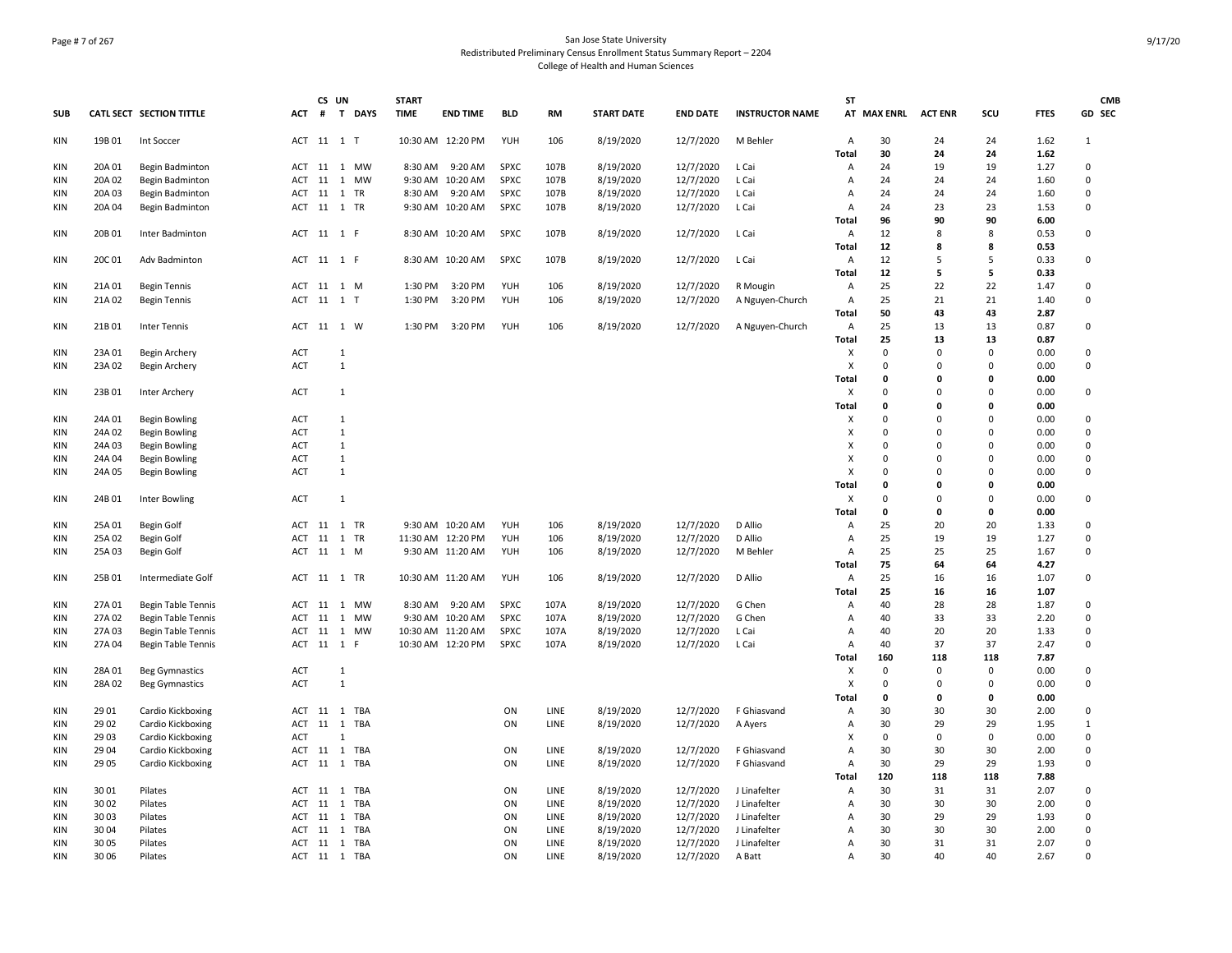# Page # 8 of 267 San Jose State University Redistributed Preliminary Census Enrollment Status Summary Report – 2204 College of Health and Human Sciences

|            |        |                          |        | CS UN        |       |        | <b>START</b>      |                  |            |      |                   |                 |                        | <b>ST</b>      |              |                |              |             | <b>CMB</b>               |        |
|------------|--------|--------------------------|--------|--------------|-------|--------|-------------------|------------------|------------|------|-------------------|-----------------|------------------------|----------------|--------------|----------------|--------------|-------------|--------------------------|--------|
| <b>SUB</b> |        | CATL SECT SECTION TITTLE | ACT    | #            |       | T DAYS | <b>TIME</b>       | <b>END TIME</b>  | <b>BLD</b> | RM   | <b>START DATE</b> | <b>END DATE</b> | <b>INSTRUCTOR NAME</b> |                | AT MAX ENRL  | <b>ACT ENR</b> | SCU          | <b>FTES</b> | GD SEC                   |        |
|            |        |                          |        |              |       |        |                   |                  |            |      |                   |                 |                        |                |              |                |              |             |                          |        |
|            |        |                          |        |              |       |        |                   |                  |            |      |                   |                 |                        | <b>Total</b>   | 180          | 191            | 191          | 12.73       |                          |        |
| KIN        | 3101   | <b>Body Sculpting</b>    |        | ACT 11 1 TBA |       |        |                   |                  | ON         | LINE | 8/19/2020         | 12/7/2020       | C Carrillo             | Α              | 50           | 50             | 50           | 3.33        | $\Omega$                 |        |
| KIN        | 3102   | <b>Body Sculpting</b>    | ACT 11 |              | 1 TBA |        |                   |                  | ON         | LINE | 8/19/2020         | 12/7/2020       | A Batt                 | A              | 50           | 49             | 49           | 3.27        | $\Omega$                 |        |
| KIN        | 3103   | <b>Body Sculpting</b>    |        | ACT 11 1 TBA |       |        |                   |                  | ON         | LINE | 8/19/2020         | 12/7/2020       | A Dietrich             | А              | 50           | 50             | 50           | 3.33        | $\Omega$                 |        |
| <b>KIN</b> | 31 04  | <b>Body Sculpting</b>    | ACT 11 |              | 1 TBA |        |                   |                  | ON         | LINE | 8/19/2020         | 12/7/2020       | A Batt                 | A              | 50           | 53             | 53           | 3.53        | $\Omega$                 |        |
| <b>KIN</b> | 31 05  | <b>Body Sculpting</b>    | ACT    | 11           | 1 TBA |        |                   |                  | ON         | LINE | 8/19/2020         | 12/7/2020       | A Dietrich             | A              | 50           | 49             | 49           | 3.27        | $\Omega$                 |        |
| KIN        | 31 06  | <b>Body Sculpting</b>    | ACT 11 |              | 1 TBA |        |                   |                  | ON         | LINE | 8/19/2020         | 12/7/2020       | A Batt                 | A              | 50           | 53             | 53           | 3.53        | $\Omega$                 |        |
|            |        |                          |        |              |       |        |                   |                  |            |      |                   |                 |                        | Total          | 300          | 304            | 304          | 20.27       |                          |        |
| KIN        | 3201   | Aerobics                 |        | ACT 11 1 TBA |       |        |                   |                  | ON         | LINE | 8/19/2020         | 12/7/2020       | A Batt                 | A              | 50           | 55             | 55           | 3.67        | $\Omega$                 |        |
| <b>KIN</b> | 3202   | Aerobics                 | ACT 11 |              | 1 TBA |        |                   |                  | ON         | LINE | 8/19/2020         | 12/7/2020       | A Batt                 | $\overline{A}$ | 50           | 53             | 53           | 3.53        | $\Omega$                 |        |
| KIN        | 3203   | Aerobics                 |        | ACT 11 1 TBA |       |        |                   |                  | ON         | LINE | 8/19/2020         | 12/7/2020       | A Batt                 | Α              | 50           | 56             | 56           | 3.73        | $\Omega$                 |        |
|            |        |                          |        |              |       |        |                   |                  |            |      |                   |                 |                        |                | 150          |                |              | 10.93       |                          |        |
|            |        |                          |        |              |       |        |                   |                  |            |      |                   |                 |                        | Total          |              | 164            | 164          |             |                          |        |
| KIN        | 34 01  | <b>Step Training</b>     |        | ACT 11 1 TBA |       |        |                   |                  | ON         | LINE | 8/19/2020         | 12/7/2020       | A Batt                 | A              | 50           | 53             | 53           | 3.53        | $\Omega$                 |        |
| KIN        | 34 02  | <b>Step Training</b>     |        | ACT 11 1 TBA |       |        |                   |                  | ON         | LINE | 8/19/2020         | 12/7/2020       | A Batt                 | Α              | 50           | 52             | 52           | 3.47        | $\Omega$                 |        |
|            |        |                          |        |              |       |        |                   |                  |            |      |                   |                 |                        | Total          | 100          | 105            | 105          | 7.00        |                          |        |
| KIN        | 35A 01 | Begin Wt Training        | ACT 11 |              | 1 MW  |        | 8:30 AM           | 9:20 AM          | YUH        | 126  | 8/19/2020         | 12/7/2020       | R Montgomery           | Α              | 32           | 28             | 28           | 1.87        | $\mathbf 0$              |        |
| KIN        | 35A02  | <b>Begin Wt Training</b> | ACT 11 |              | 1 TR  |        | 7:30 AM           | 8:20 AM          | YUH        | 126  | 8/19/2020         | 12/7/2020       | S Butler               | A              | 32           | 23             | 23           | 1.53        | $\Omega$                 |        |
| KIN        | 35A03  | <b>Begin Wt Training</b> |        | ACT 11 1 TR  |       |        | 8:30 AM           | 9:20 AM          | YUH        | 126  | 8/19/2020         | 12/7/2020       | S Butler               | A              | 32           | 20             | 20           | 1.33        | $\Omega$                 |        |
| <b>KIN</b> | 35A 04 | Begin Wt Training        | ACT 11 |              | 1 TR  |        | 10:30 AM 11:20 AM |                  | YUH        | 126  | 8/19/2020         | 12/7/2020       | S Butler               | Α              | 32           | 18             | 18           | 1.20        | $\Omega$                 |        |
| KIN        | 35A 05 | <b>Begin Wt Training</b> | ACT    | 11           | 1 TR  |        | 3:30 PM           | 4:20 PM          | YUH        | 126  | 8/19/2020         | 12/7/2020       | L Pate                 | Α              | 32           | 28             | 28           | 1.87        | $\mathbf 0$              |        |
| KIN        | 35A 06 | <b>Begin Wt Training</b> | ACT    | 11           | 1 MW  |        | 1:30 PM           | 2:20 PM          | YUH        | 126  | 8/19/2020         | 12/7/2020       | A Lucero               | Α              | 32           | 28             | 28           | 1.87        | $\Omega$                 |        |
| <b>KIN</b> | 35A 07 | <b>Begin Wt Training</b> | ACT    | 11           | 1 MW  |        | 3:30 PM           | 4:20 PM          | YUH        | 126  | 8/19/2020         | 12/7/2020       | C May                  | Α              | 32           | 28             | 28           | 1.87        | $\Omega$                 |        |
| <b>KIN</b> | 35A08  | Begin Wt Training        | ACT    | 11           | 1 TR  |        | 2:30 PM           | 3:20 PM          | YUH        | 126  | 8/19/2020         | 12/7/2020       | L Pate                 | A              | 32           | 22             | 22           | 1.47        | $\Omega$                 |        |
| KIN        | 35A09  | Begin Wt Training        | ACT    | 11           | 1 MW  |        | 2:30 PM           | 3:20 PM          | YUH        | 126  | 8/19/2020         | 12/7/2020       | C May                  | A              | 32           | 21             | 21           | 1.42        | 1                        |        |
| <b>KIN</b> | 35A 10 | <b>Begin Wt Training</b> | ACT    | 11           | 1 MW  |        | 12:30 PM          | 1:20 PM          | YUH        | 126  | 8/19/2020         | 12/7/2020       | M Tsuruike             | A              | 32           | 19             | 19           | 1.27        | $\Omega$                 |        |
| <b>KIN</b> | 35A 11 | Begin Wt Training        | ACT 11 |              | 1 TR  |        | 12:30 PM          | 1:20 PM          | YUH        | 126  | 8/19/2020         | 12/7/2020       | L Pate                 | A              | 32           | 31             | 31           | 2.07        | $\Omega$                 |        |
| KIN        | 35A 12 | <b>Begin Wt Training</b> | ACT    | 11           | 1 MW  |        | 10:30 AM 11:20 AM |                  | YUH        | 126  | 8/19/2020         | 12/7/2020       | R Montgomery           | Α              | 32           | 30             | 30           | 2.00        | $\Omega$                 |        |
| KIN        | 35A 13 | <b>Begin Wt Training</b> | ACT    | 11 1 TR      |       |        | 4:30 PM           | 5:20 PM          | YUH        | 126  | 8/19/2020         | 12/7/2020       | L Pate                 | A              | 32           | 28             | 28           | 1.87        | $\Omega$                 |        |
| KIN        | 35A 14 | Begin Wt Training        |        | ACT 11 1 TR  |       |        | 5:30 PM           | 6:20 PM          | YUH        | 126  | 8/19/2020         | 12/7/2020       | L Pate                 | Α              | 32           | 24             | 24           | 1.60        | $\Omega$                 |        |
| KIN        | 35A 15 | Begin Wt Training        | ACT    | 11           | 1 MW  |        | 4:30 PM           | 5:20 PM          | YUH        | 126  | 8/19/2020         | 12/7/2020       | J Fonda                | Α              | 32           | 26             | 26           | 1.73        | $\Omega$                 |        |
|            |        |                          |        |              |       |        |                   |                  |            |      |                   |                 |                        | Total          | 480          | 374            | 374          | 24.95       |                          |        |
| KIN        | 35B 01 | Inter Wt Training        | ACT    | 11 1 MW      |       |        |                   | 9:30 AM 10:20 AM | YUH        | 126  | 8/19/2020         | 12/7/2020       | R Montgomery           | Α              | 32           | 28             | 28           | 1.87        | $\Omega$                 |        |
| KIN        | 35B02  | Inter Wt Training        | ACT    | 11           | 1     | MW     | 7:30 AM           | 8:20 AM          | YUH        | 126  | 8/19/2020         | 12/7/2020       | R Montgomery           | Α              | 32           | 25             | 25           | 1.67        | $\Omega$                 |        |
|            |        |                          |        |              |       |        |                   |                  |            |      |                   |                 |                        | Total          | 64           | 53             | 53           | 3.53        |                          |        |
|            |        |                          |        |              |       |        |                   |                  |            |      |                   |                 |                        |                |              |                |              |             | $\Omega$                 |        |
| KIN        | 36 80  | Cross Train/Cond         |        | ACT 11 1 TBA |       |        |                   |                  | ON         | LINE | 8/19/2020         | 12/7/2020       | M Pascal-Gonzales      | Α              | 30           | 30             | 30           | 2.00        |                          |        |
| KIN        | 3681   | Cross Train/Cond         | ACT    | 11           | 1 TBA |        |                   |                  | ON         | LINE | 8/19/2020         | 12/7/2020       | M Pascal-Gonzales      | Α              | 30           | 30             | 30           | 2.00        | $\mathbf 0$              |        |
| KIN        | 3682   | Cross Train/Cond         |        | ACT 11 1 TBA |       |        |                   |                  | ON         | LINE | 8/19/2020         | 12/7/2020       | M Pascal-Gonzales      | Α              | 30           | 31             | 31           | 2.07        | $\Omega$                 |        |
| KIN        | 3683   | Cross Train/Cond         | ACT 11 |              | 1 TR  |        | 8:30 AM           | 9:20 AM          | ON         | LINE | 8/19/2020         | 12/7/2020       | D Williams             | Α              | 30           | 18             | 18           | 1.20        | $\Omega$                 |        |
| KIN        | 36 84  | Cross Train/Cond         | ACT    | 11           | 1 TR  |        |                   | 9:30 AM 10:20 AM | ON         | LINE | 8/19/2020         | 12/7/2020       | D Williams             | А              | 30           | 25             | 25           | 1.67        | $\Omega$                 |        |
| KIN        | 3685   | Cross Train/Cond         |        | ACT 11 1 TR  |       |        | 10:30 AM 11:20 AM |                  | ON         | LINE | 8/19/2020         | 12/7/2020       | D Williams             | A              | 30           | 23             | 23           | 1.53        | $\mathbf 0$              |        |
|            |        |                          |        |              |       |        |                   |                  |            |      |                   |                 |                        | Total          | 180          | 157            | 157          | 10.47       |                          |        |
| KIN        | 3701   | <b>Fitness Walking</b>   |        | ACT 11 1 TBA |       |        |                   |                  | ON         | LINE | 8/19/2020         | 12/7/2020       | J Fonda                | Α              | 30           | 40             | 40           | 2.67        | $\Omega$                 |        |
| KIN        | 3780   | <b>Fitness Walking</b>   | ACT 11 |              | 1 TBA |        |                   |                  | ON         | LINE | 8/19/2020         | 12/7/2020       | J Fonda                | Α              | 30           | 38             | 38           | 2.53        | $\Omega$                 |        |
|            |        |                          |        |              |       |        |                   |                  |            |      |                   |                 |                        | Total          | 60           | 78             | 78           | 5.20        |                          |        |
| KIN        | 38 01  | Begin Jogging            |        | ACT 11 1 TBA |       |        |                   |                  | ON         | LINE | 8/19/2020         | 12/7/2020       | J Fonda                | Α              | 30           | 34             | 34           | 2.27        | $\mathbf 0$              |        |
| KIN        | 38 02  | Begin Jogging            | ACT 11 |              | 1 TBA |        |                   |                  | ON         | LINE | 8/19/2020         | 12/7/2020       | J Fonda                | Α              | 30           | 31             | 31           | 2.07        | $\Omega$                 |        |
| KIN        | 3803   | Begin Jogging            | ACT 11 |              | 1 TBA |        |                   |                  | ON         | LINE | 8/19/2020         | 12/7/2020       | M Ruban                | А              | 30           | 30             | 30           | 2.00        | $\Omega$                 |        |
| <b>KIN</b> | 3804   | Begin Jogging            | ACT 11 |              | 1 TBA |        |                   |                  | ON         | LINE | 8/19/2020         | 12/7/2020       | N Levine               | A              | 30           | 30             | 30           | 2.00        | $\mathbf 0$              |        |
| <b>KIN</b> | 38 05  | Begin Jogging            | ACT 11 |              | 1 TBA |        |                   |                  | ON         | LINE | 8/19/2020         | 12/7/2020       | N Levine               | Α              | 30           | 29             | 29           | 1.93        | $\Omega$                 |        |
| KIN        | 38 06  | Begin Jogging            | ACT 11 |              | 1 TBA |        |                   |                  | ON         | LINE | 8/19/2020         | 12/7/2020       | C Carrillo             | Α              | 30           | 33             | 33           | 2.20        | $\Omega$                 |        |
|            |        |                          |        |              |       |        |                   |                  |            |      |                   |                 |                        | Total          | 180          | 187            | 187          | 12.47       |                          |        |
| KIN        | 45A 01 | Beg Lindy & Swing        |        | ACT 11 1 MW  |       |        | 8:30 AM           | 9:20 AM          | ON         | LINE | 8/19/2020         | 12/7/2020       | A Ayers                | A              | 40           | 14             | 14           | 0.93        | $\mathbf 0$<br>C         |        |
| DANC       | 45A 01 | Beg Lindy & Swing        |        | ACT 11 1 MW  |       |        | 8:30 AM           | 9:20 AM          | ON         | LINE | 8/19/2020         | 12/7/2020       | A Ayers                | $\overline{A}$ | $\mathbf{0}$ | $\mathbf{0}$   | $\mathbf{0}$ | 0.00        | $\mathbf{0}$<br><b>C</b> | $\ast$ |
|            |        |                          |        |              |       |        |                   |                  |            |      |                   |                 |                        | Total          | 40           | 14             | 14           | 0.93        |                          |        |
| KIN        | 46A 01 | <b>Beg Social Dance</b>  |        | ACT 11 1 MW  |       |        |                   | 9:30 AM 10:20 AM | ON         | LINE | 8/19/2020         | 12/7/2020       | A Ayers                | Α              | 40           | 16             | 16           | 1.07        | $\mathbf{0}$<br><b>C</b> |        |
|            |        |                          |        |              |       |        |                   |                  |            |      |                   |                 |                        |                |              |                |              |             |                          |        |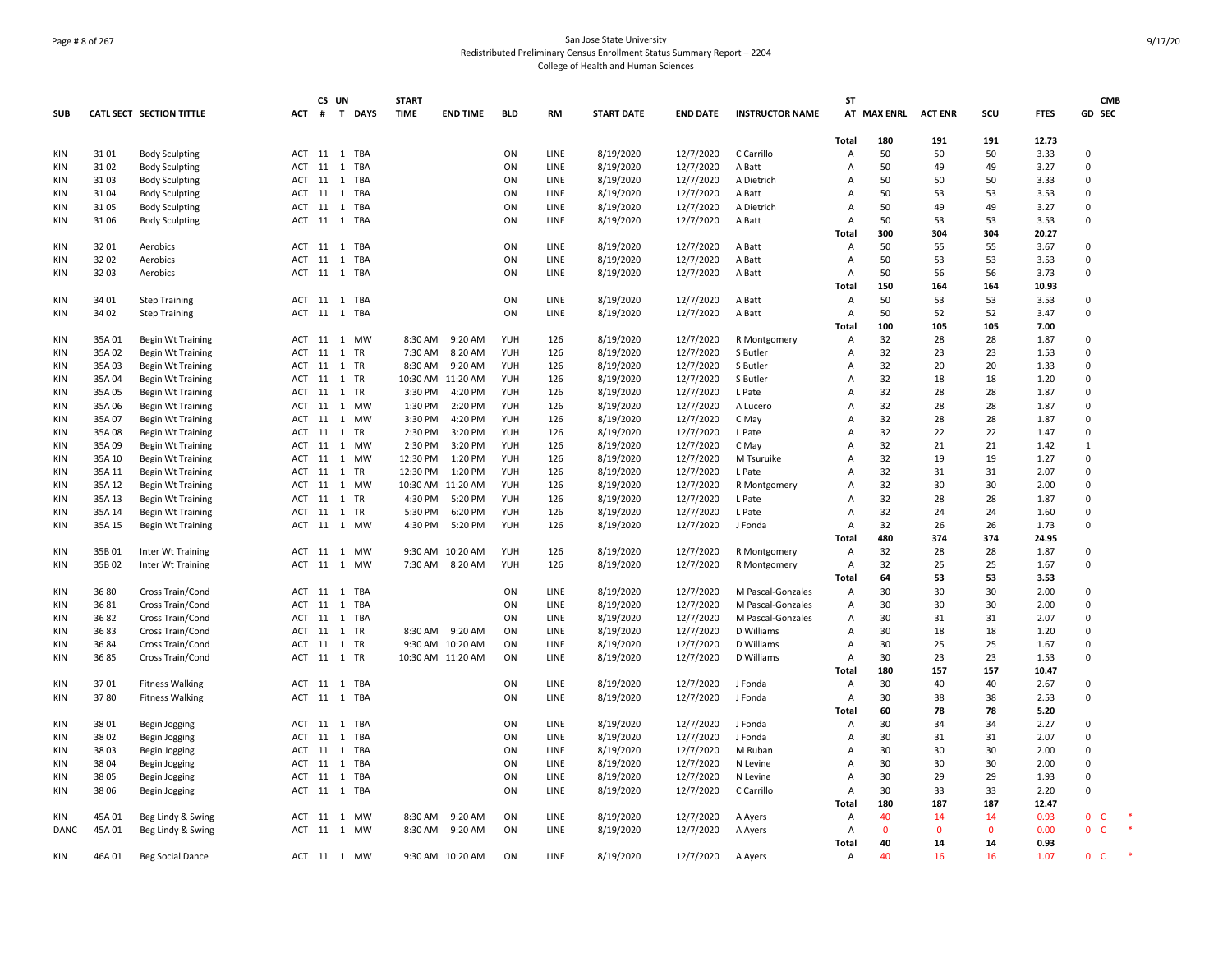# Page # 9 of 267 San Jose State University Redistributed Preliminary Census Enrollment Status Summary Report – 2204 College of Health and Human Sciences

|             |        |                          |            | CS UN |              | <b>START</b> |                   |            |      |                   |                 |                        | <b>ST</b>      |                     |                |                |             |                             | <b>CMB</b> |
|-------------|--------|--------------------------|------------|-------|--------------|--------------|-------------------|------------|------|-------------------|-----------------|------------------------|----------------|---------------------|----------------|----------------|-------------|-----------------------------|------------|
| <b>SUB</b>  |        | CATL SECT SECTION TITTLE | ACT        |       | # T DAYS     | <b>TIME</b>  | <b>END TIME</b>   | <b>BLD</b> | RM   | <b>START DATE</b> | <b>END DATE</b> | <b>INSTRUCTOR NAME</b> |                | AT MAX ENRL ACT ENR |                | SCU            | <b>FTES</b> | GD SEC                      |            |
| DANC        | 46A01  | Beg Social Dance         | ACT        |       | 11 1 MW      |              | 9:30 AM 10:20 AM  | ON         | LINE | 8/19/2020         | 12/7/2020       | A Ayers                | Α              | $\mathbf 0$         | $\mathbf 0$    | $\mathbf 0$    | 0.00        | $\mathbf 0$<br>C            |            |
| KIN         | 46A02  | <b>Beg Social Dance</b>  | ACT        | 11    | 1 MW         |              | 10:30 AM 11:20 AM | ON         | LINE | 8/19/2020         | 12/7/2020       | A Ayers                | A              | 40                  | 27             | 27             | 1.80        | $\mathbf 0$<br>c            | $\ast$     |
| DANC        | 46A02  | <b>Beg Social Dance</b>  | ACT        | 11    | 1<br>MW      |              | 10:30 AM 11:20 AM | ON         | LINE | 8/19/2020         | 12/7/2020       | A Ayers                | Α              | $\mathbf{0}$        | $\Omega$       | $\mathbf{0}$   | 0.00        | $\mathbf 0$<br>C            |            |
| KIN         | 46A 03 | <b>Beg Social Dance</b>  | ACT 11     |       | 1 MW         | 12:30 PM     | 1:20 PM           | ON         | LINE | 8/19/2020         | 12/7/2020       | A Ayers                | Α              | 40                  | 19             | 19             | 1.27        | $\mathbf 0$<br>$\mathsf{C}$ | $\ast$     |
| DANC        | 46A 03 | <b>Beg Social Dance</b>  |            |       | ACT 11 1 MW  | 12:30 PM     | 1:20 PM           | ON         | LINE | 8/19/2020         | 12/7/2020       | A Ayers                | A              | $\mathbf{0}$        | $\Omega$       | $\mathbf{0}$   | 0.00        | $\mathsf{C}$<br>$\mathbf 0$ | $\ast$     |
|             |        |                          |            |       |              |              |                   |            |      |                   |                 |                        | Total          | 120                 | 62             | 62             | 4.13        |                             |            |
| KIN         | 47A 01 | Beg W Coast Swing        | ACT        |       | 1            |              |                   |            |      |                   |                 |                        | X              | $\mathbf 0$         | $\Omega$       | $\mathbf 0$    | 0.00        | $\mathbf 0$                 |            |
|             |        |                          |            |       |              |              |                   |            |      |                   |                 |                        | Total          | $\mathbf{0}$        | $\Omega$       | $\mathbf 0$    | 0.00        |                             |            |
| KIN         | 48A 01 | Beg Latin Dance          | <b>ACT</b> |       | 1            |              |                   |            |      |                   |                 |                        | Χ              | $\Omega$            | $\Omega$       | 0              | 0.00        | 0                           |            |
| <b>DANC</b> | 48A01  | Beg Latin Dance          | <b>ACT</b> |       | 1            |              |                   |            |      |                   |                 |                        | X              | $\Omega$            | $\Omega$       | 0              | 0.00        | 0                           |            |
| <b>KIN</b>  | 48A 02 |                          | ACT        |       | 11 1 MW      | 1:30 PM      | 2:20 PM           | ON         | LINE | 8/19/2020         | 12/7/2020       |                        | Α              | 40                  | 34             | 34             | 2.27        | $\mathbf 0$<br>C.           | $\ast$     |
|             |        | Beg Latin Dance          |            |       |              |              |                   |            |      |                   |                 | A Ayers                |                |                     |                |                |             |                             | $\ast$     |
| DANC        | 48A 02 | Beg Latin Dance          | ACT        |       | 11 1 MW      | 1:30 PM      | 2:20 PM           | ON         | LINE | 8/19/2020         | 12/7/2020       | A Ayers                | Α              | $\Omega$            | $\Omega$       | $\Omega$       | 0.00        | $\mathbf 0$<br>C            |            |
| KIN         | 48A 03 | Beg Latin Dance          | ACT        |       | 1            |              |                   |            |      |                   |                 |                        | Х              | $\Omega$            | $\Omega$       | $\Omega$       | 0.00        | $\mathsf 0$                 |            |
| DANC        | 48A 03 | Beg Latin Dance          | ACT        |       | 1            |              |                   |            |      |                   |                 |                        | X              | $\Omega$            | $\Omega$       | $\Omega$       | 0.00        | $\Omega$                    |            |
| KIN         | 48A 04 | Beg Latin Dance          | ACT        |       | $\mathbf{1}$ |              |                   |            |      |                   |                 |                        | X              | $\Omega$            | $\Omega$       | $\mathbf 0$    | 0.00        | $\mathbf 0$                 |            |
| DANC        | 48A04  | Beg Latin Dance          | ACT        |       | $\mathbf{1}$ |              |                   |            |      |                   |                 |                        | X              | $\mathbf 0$         | $\Omega$       | $\mathbf 0$    | 0.00        | $\mathbf 0$                 |            |
|             |        |                          |            |       |              |              |                   |            |      |                   |                 |                        | Total          | 40                  | 34             | 34             | 2.27        |                             |            |
| KIN         | 50 01  | Tai Chi                  | ACT        |       | 11 1 TBA     |              |                   | ON         | LINE | 8/19/2020         | 12/7/2020       | C Weng                 | Α              | 40                  | 36             | 36             | 2.40        | 0                           |            |
| KIN         | 50 02  | Tai Chi                  | ACT        |       | 11 1 TBA     |              |                   | ON         | LINE | 8/19/2020         | 12/7/2020       | C Weng                 | A              | 40                  | 37             | 37             | 2.47        | $\Omega$                    |            |
|             |        |                          |            |       |              |              |                   |            |      |                   |                 |                        | Total          | 80                  | 73             | 73             | 4.87        |                             |            |
| KIN         | 51A 02 | Begin Aikido             | ACT        |       | 1            |              |                   |            |      |                   |                 |                        | X              | 0                   | $\Omega$       | 0              | 0.00        | 0                           |            |
| KIN         | 51A 03 | Begin Aikido             | <b>ACT</b> |       | 1            |              |                   |            |      |                   |                 |                        | X              | $\Omega$            | $\Omega$       | $\Omega$       | 0.00        | $\mathbf 0$                 |            |
|             |        |                          |            |       |              |              |                   |            |      |                   |                 |                        | Total          | 0                   | $\Omega$       | $\Omega$       | 0.00        |                             |            |
| KIN         | 51B01  | Int Aikido               | <b>ACT</b> |       | $\mathbf{1}$ |              |                   |            |      |                   |                 |                        | X              | $\mathbf 0$         | $\Omega$       | $\mathbf 0$    | 0.00        | $\mathbf 0$                 |            |
|             |        |                          |            |       |              |              |                   |            |      |                   |                 |                        | Total          | $\mathbf 0$         | $\Omega$       | $\mathbf 0$    | 0.00        |                             |            |
| <b>KIN</b>  | 52A 01 | Begin Judo               | <b>ACT</b> |       | 1            |              |                   |            |      |                   |                 |                        | Χ              | $\Omega$            | $\Omega$       | $\mathbf 0$    | 0.00        | 0                           |            |
| KIN         | 52A 02 | Begin Judo               | <b>ACT</b> |       | 1            |              |                   |            |      |                   |                 |                        | X              | $\Omega$            | $\Omega$       | $\Omega$       | 0.00        | $\Omega$                    |            |
|             |        |                          |            |       |              |              |                   |            |      |                   |                 |                        | Total          | $\mathbf{0}$        | $\Omega$       | 0              | 0.00        |                             |            |
| KIN         | 52B01  | Inter Judo               | <b>ACT</b> |       | 1            |              |                   |            |      |                   |                 |                        | Χ              | $\Omega$            | $\Omega$       | 0              | 0.00        | 0                           |            |
|             |        |                          |            |       |              |              |                   |            |      |                   |                 |                        | Total          | 0                   | 0              | 0              | 0.00        |                             |            |
|             |        |                          |            |       |              |              |                   |            |      |                   |                 |                        |                |                     | 5              | .5             |             | $\Omega$                    |            |
| KIN         | 52C01  | Competitive Judo         |            |       | ACT 11 1 TBA |              |                   |            |      | 8/19/2020         | 12/7/2020       | Y Uchida               | Α              | 35                  |                |                | 0.33        |                             |            |
|             |        |                          |            |       |              |              |                   |            |      |                   |                 |                        | <b>Total</b>   | 35                  | 5              | 5              | 0.33        |                             |            |
| KIN         | 53A 01 | Begin Karate             | ACT        | 11    | 1 TBA        |              |                   | ON         | LINE | 8/19/2020         | 12/7/2020       | P Rodriguez            | Α              | 20                  | 24             | 24             | 1.60        | 0                           |            |
| KIN         | 53A 02 | Begin Karate             | ACT        |       | 11 1 TBA     |              |                   | ON         | LINE | 8/19/2020         | 12/7/2020       | P Rodriguez            | Α              | 20                  | 20             | 20             | 1.33        | $\mathbf 0$                 |            |
|             |        |                          |            |       |              |              |                   |            |      |                   |                 |                        | Total          | 40                  | 44             | 44             | 2.93        |                             |            |
| <b>KIN</b>  | 53B01  | Inter Karate             |            |       | ACT 11 1 TBA |              |                   | ON         | LINE | 8/19/2020         | 12/7/2020       | P Rodriguez            | Α              | 10                  | $\overline{2}$ | $\overline{2}$ | 0.15        | 1                           |            |
| KIN         | 53B02  | Inter Karate             |            |       | ACT 11 1 TBA |              |                   | ON         | LINE | 8/19/2020         | 12/7/2020       | P Rodriguez            | A              | 10                  | $\overline{2}$ | $\overline{2}$ | 0.13        | 0                           |            |
|             |        |                          |            |       |              |              |                   |            |      |                   |                 |                        | Total          | 20                  | 4              | 4              | 0.28        |                             |            |
| <b>KIN</b>  | 54A 01 | Begin Tae Kwon Do        |            |       | ACT 11 1 TBA |              |                   | ON         | LINE | 8/19/2020         | 12/7/2020       | J Schachner            | $\mathsf{A}$   | 30                  | 30             | 30             | 2.00        | $\Omega$                    |            |
| KIN         | 54A 02 | Begin Tae Kwon Do        |            |       | ACT 11 1 TBA |              |                   | ON         | LINE | 8/19/2020         | 12/7/2020       | J Schachner            | A              | 20                  | 24             | 24             | 1.60        | $\mathbf 0$                 |            |
|             |        |                          |            |       |              |              |                   |            |      |                   |                 |                        | Total          | 50                  | 54             | 54             | 3.60        |                             |            |
| KIN         | 54B 01 | Int Tae Kwon Do          |            |       | ACT 11 1 TBA |              |                   | ON         | LINE | 8/19/2020         | 12/7/2020       | J Schachner            | Α              | 10                  | 8              | 8              | 0.53        | $\mathbf 0$                 |            |
|             |        |                          |            |       |              |              |                   |            |      |                   |                 |                        | Total          | 10                  | 8              | 8              | 0.53        |                             |            |
| KIN         | 55A 01 | Begin Self-Defense       | ACT        | 11    | 1<br>MW      |              | 11:30 AM 12:20 PM | YUH        | 208  | 8/19/2020         | 12/7/2020       | G Chen                 | Α              | 30                  | 31             | 31             | 2.07        | 0                           |            |
| <b>KIN</b>  | 55A02  | Begin Self-Defense       | ACT 11     |       | 1 MW         | 12:30 PM     | 1:20 PM           | YUH        | 208  | 8/19/2020         | 12/7/2020       | G Chen                 | Α              | 30                  | 28             | 28             | 1.87        | 0                           |            |
| KIN         | 55A 03 | Begin Self-Defense       |            |       | ACT 11 1 MW  | 1:30 PM      | 2:20 PM           | YUH        | 208  | 8/19/2020         | 12/7/2020       | G Chen                 | Α              | 30                  | 23             | 23             | 1.53        | 0                           |            |
|             |        |                          |            |       |              |              |                   |            |      |                   |                 |                        | Total          | 90                  | 82             | 82             | 5.47        |                             |            |
| KIN         | 58A 01 | Brazil Jiu-Jitsu         | <b>ACT</b> |       | 1            |              |                   |            |      |                   |                 |                        | X              | $\mathbf 0$         | $\Omega$       | $\mathbf 0$    | 0.00        | $\mathbf 0$                 |            |
| KIN         | 58A 02 | Brazil Jiu-Jitsu         | ACT        |       | 1            |              |                   |            |      |                   |                 |                        | X              | $\mathbf 0$         | $\Omega$       | 0              | 0.00        | $\mathbf 0$                 |            |
|             |        |                          |            |       |              |              |                   |            |      |                   |                 |                        |                | $\mathbf 0$         | 0              | $\mathbf 0$    | 0.00        |                             |            |
|             |        |                          |            |       |              |              |                   |            |      |                   |                 |                        | Total          |                     |                |                |             |                             |            |
| KIN         | 61A02  | Begin Hatha Yoga         | ACT        | 11    | 1 TBA        |              |                   | ON         | LINE | 8/19/2020         | 12/7/2020       | J Linafelter           | Α              | 50                  | 50             | 50             | 3.33        | $\mathbf 0$                 |            |
| <b>KIN</b>  | 61A03  | Begin Hatha Yoga         | ACT        | 11    | TBA<br>1     |              |                   | ON         | LINE | 8/19/2020         | 12/7/2020       | S Caughlan             | Α              | 50                  | 50             | 50             | 3.33        | $\mathbf 0$                 |            |
| KIN         | 61A04  | Begin Hatha Yoga         | ACT        | 11    | TBA<br>1     |              |                   | ON         | LINE | 8/19/2020         | 12/7/2020       | J Linafelter           | Α              | 50                  | 49             | 49             | 3.27        | 0                           |            |
| <b>KIN</b>  | 61A05  | Begin Hatha Yoga         |            |       | ACT 11 1 TBA |              |                   | ON         | LINE | 8/19/2020         | 12/7/2020       | S Caughlan             | Α              | 50                  | 50             | 50             | 3.33        | $\mathbf 0$                 |            |
| KIN         | 61A 80 | Begin Hatha Yoga         |            |       | ACT 11 1 TBA |              |                   | ON         | LINE | 8/19/2020         | 12/7/2020       | C May                  | $\overline{A}$ | 50                  | 50             | 50             | 3.35        | $\mathbf{1}$                |            |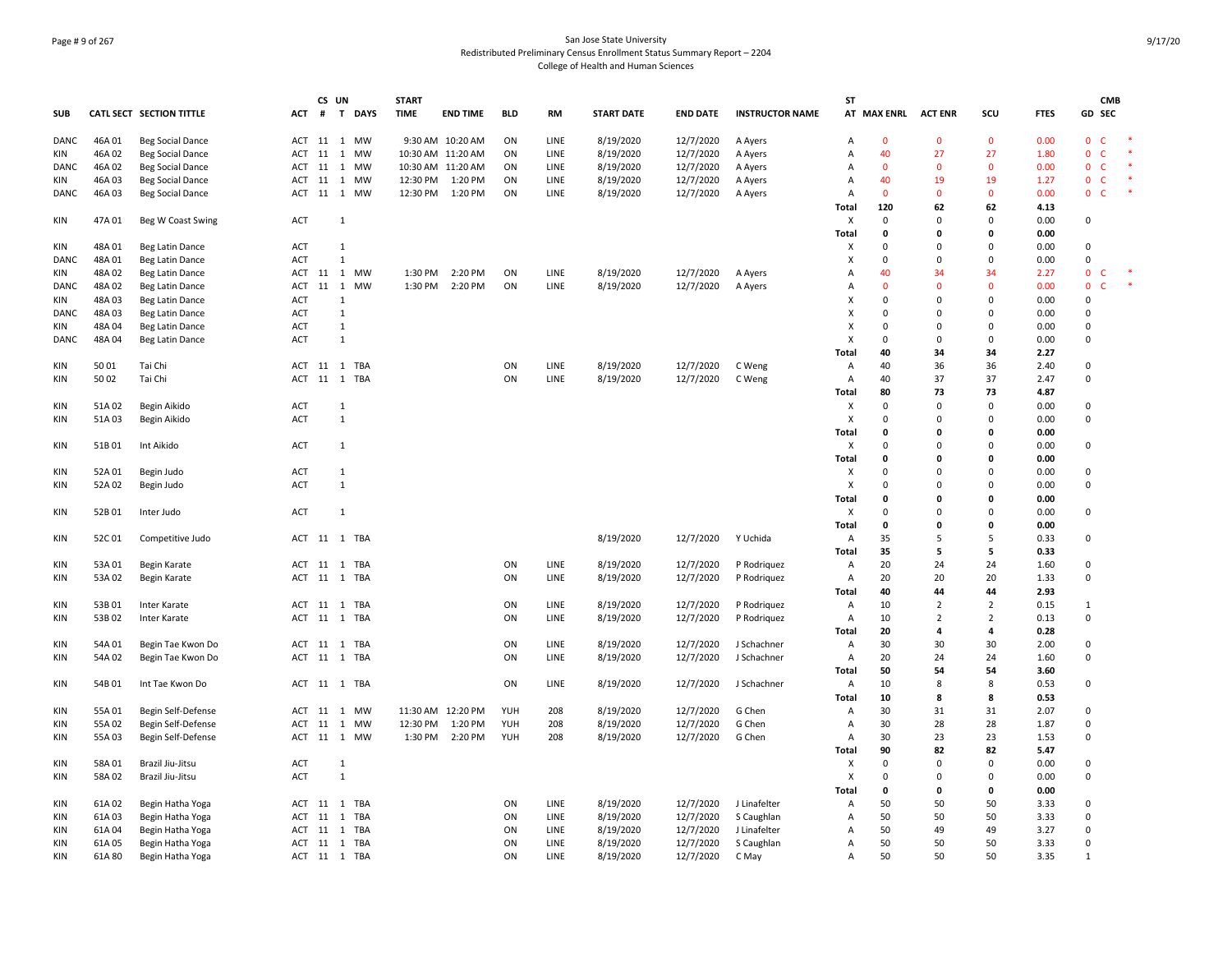# Page # 10 of 267 San Jose State University Redistributed Preliminary Census Enrollment Status Summary Report – 2204 College of Health and Human Sciences

|            |                  |                                      |                   | CS UN          |                                | <b>START</b> |                   |            |              |                        |                        |                        | SΤ                        |                |                            |               |              | <b>CMB</b>       |
|------------|------------------|--------------------------------------|-------------------|----------------|--------------------------------|--------------|-------------------|------------|--------------|------------------------|------------------------|------------------------|---------------------------|----------------|----------------------------|---------------|--------------|------------------|
| <b>SUB</b> |                  | <b>CATL SECT SECTION TITTLE</b>      | ACT               |                | # T DAYS                       | <b>TIME</b>  | <b>END TIME</b>   | <b>BLD</b> | <b>RM</b>    | <b>START DATE</b>      | <b>END DATE</b>        | <b>INSTRUCTOR NAME</b> |                           | AT MAX ENRL    | <b>ACT ENR</b>             | SCU           | <b>FTES</b>  | GD SEC           |
|            |                  |                                      |                   |                |                                |              |                   |            |              |                        |                        |                        | Total                     | 250            | 249                        | 249           | 16.62        |                  |
| KIN        | 61B01            | Int Hatha Yoga                       |                   |                | ACT 11 1 F                     |              | 9:30 AM 11:20 AM  | ON         | LINE         | 8/19/2020              | 12/7/2020              | S Caughlan             | Α                         | 50             | 49                         | 49            | 3.27         | 0                |
|            |                  |                                      |                   |                |                                |              |                   |            |              |                        |                        |                        | Total                     | 50<br>$\Omega$ | 49                         | 49            | 3.27         |                  |
| KIN<br>KIN | 62A 01<br>62A 02 | Begin Ice Skating                    | ACT<br><b>ACT</b> |                | 1<br>$\mathbf{1}$              |              |                   |            |              |                        |                        |                        | X<br>X                    | $\Omega$       | $\Omega$<br>$\Omega$       | 0<br>0        | 0.00<br>0.00 | 0<br>0           |
|            |                  | Begin Ice Skating                    |                   |                |                                |              |                   |            |              |                        |                        |                        | <b>Total</b>              | $\Omega$       | $\Omega$                   | 0             | 0.00         |                  |
| KIN        | 63A 01           | Beg Hiking                           | ACT               |                | 11 1 F                         | 1:00 PM      | 3:50 PM           | ON         | LINE         | 8/19/2020              | 12/7/2020              | K Kirkendall           | A                         | 20             | 25                         | 25            | 1.67         | 0                |
|            |                  |                                      |                   |                |                                |              |                   |            |              |                        |                        |                        | Total                     | 20             | 25                         | 25            | 1.67         |                  |
| KIN        | 65A 01           | Begin Ice Hockey                     | ACT               |                | $\mathbf{1}$                   |              |                   |            |              |                        |                        |                        | $\boldsymbol{\mathsf{x}}$ | $\Omega$       | $\Omega$                   | $\Omega$      | 0.00         | $\mathbf 0$      |
|            |                  |                                      |                   |                |                                |              |                   |            |              |                        |                        |                        | Total                     | $\mathbf{0}$   | $\mathbf{0}$               | 0             | 0.00         |                  |
| KIN        | 68 01            | Visl Rep Sprt Cult                   | <b>LEC</b>        | 2              | 3 TBA                          |              |                   | ON         | LINE         | 8/19/2020              | 12/7/2020              | D Murphy               | A                         | 40             | 40                         | 120           | 8.00         | 0                |
|            |                  |                                      |                   |                |                                |              |                   |            |              |                        |                        |                        | Total                     | 40             | 40                         | 120           | 8.00         |                  |
| KIN        | 69 01            | <b>Stress Management</b>             | LEC               | $\overline{2}$ | $\overline{\mathbf{3}}$<br>MW  | 7:30 AM      | 8:45 AM           | ON         | LINE         | 8/19/2020              | 12/7/2020              | M Ruban                | Α                         | 30             | 29                         | 87            | 5.80         | 0                |
| KIN        | 69 02            | <b>Stress Management</b>             | LEC               | $\overline{2}$ | 3 MW                           |              | 9:00 AM 10:15 AM  | ON         | LINE         | 8/19/2020              | 12/7/2020              | M Ruban                | Α                         | 30             | 26                         | 78            | 5.20         | $\mathbf 0$      |
| KIN        | 6903             | <b>Stress Management</b>             | LEC               | $\overline{2}$ | MW<br>3                        | 3:00 PM      | 4:15 PM           | ON         | LINE         | 8/19/2020              | 12/7/2020              | L Atkinson             | Α                         | 30             | 30                         | 90            | 6.00         | 0                |
| <b>KIN</b> | 69 04            | <b>Stress Management</b>             | <b>LEC</b>        | $\overline{2}$ | 3 TBA                          |              |                   | ON         | LINE         | 8/19/2020              | 12/7/2020              | C Carrillo             | A                         | 30             | 31                         | 93            | 6.20         | $\Omega$         |
| <b>KIN</b> | 69 05            | <b>Stress Management</b>             | LEC               | $\overline{2}$ | $\overline{3}$<br>TR           | 7:30 AM      | 8:45 AM           | ON         | LINE         | 8/19/2020              | 12/7/2020              | L Atkinson             | A                         | 30             | 30                         | 90            | 6.00         | 0                |
| KIN        | 69 06            | <b>Stress Management</b>             | <b>LEC</b>        | $\overline{2}$ | 3 TR                           |              | 10:30 AM 11:45 AM | ON         | LINE         | 8/19/2020              | 12/7/2020              | L Atkinson             | Α                         | 30             | 30                         | 90            | 6.00         | 0                |
| <b>KIN</b> | 69 07            | <b>Stress Management</b>             | <b>LEC</b>        | $\overline{2}$ | 3 TR                           | 12:00 PM     | 1:15 PM           | ON         | <b>LINE</b>  | 8/19/2020              | 12/7/2020              | K Moreno               | $\overline{A}$            | 30             | 29                         | 87            | 5.80         | $\Omega$         |
| KIN        | 69 08            | <b>Stress Management</b>             | <b>LEC</b>        | $\overline{2}$ | 3 TR                           | 5:30 PM      | 6:45 PM           | ON         | <b>LINE</b>  | 8/19/2020              | 12/7/2020              | T Beggs                | $\overline{A}$            | 30             | 31                         | 93            | 6.20         | 0                |
| <b>KIN</b> | 69 09            | <b>Stress Management</b>             | <b>LEC</b>        | $\overline{2}$ | 3 TR                           | 7:00 PM      | 8:15 PM           | ON         | LINE         | 8/19/2020              | 12/7/2020              | T Beggs                | $\overline{A}$            | 30             | 30                         | 90            | 6.00         | 0                |
| KIN        | 69 10            | <b>Stress Management</b>             | LEC               | $\overline{2}$ | 3 F                            |              | 9:00 AM 11:45 AM  | ON         | LINE         | 8/19/2020              | 12/7/2020              | M Ruban                | Α                         | 30             | 31                         | 93            | 6.20         | 0                |
|            |                  |                                      |                   |                |                                |              |                   |            |              |                        |                        |                        | Total                     | 300            | 297                        | 891           | 59.40        |                  |
| KIN        | 70 01            | Intro to Kinesiology                 | LEC               | $\overline{2}$ | 3 TR                           |              | 12:00 PM 12:50 PM | ON         | LINE         | 8/19/2020              | 12/7/2020              | J Chin                 | Α                         | 100            | 100                        | 200           | 20.00        | 0                |
| KIN        | 70 02            | Intro to Kinesiology                 | ACT               | 11             | $0$ M                          | 11:30 AM     | 1:20 PM           | ON         | LINE         | 8/19/2020              | 12/7/2020              | M Ruban                | Α                         | 20             | 20                         | 20            | 0.00         | $\mathsf 0$      |
| <b>KIN</b> | 70 03            | Intro to Kinesiology                 | ACT               | 11             | 0 M                            | 1:30 PM      | 3:20 PM           | ON         | LINE         | 8/19/2020              | 12/7/2020              | A Tomimbang            | Α                         | 20             | 20                         | 20            | 0.00         | 0                |
| <b>KIN</b> | 70 04            | Intro to Kinesiology                 | <b>ACT</b>        | 11             | $\mathbf{0}$<br>W              | 11:30 AM     | 1:20 PM           | ON         | LINE         | 8/19/2020              | 12/7/2020              | F Ghiasvand            | A                         | 20             | 19                         | 19            | 0.00         | $\mathbf 0$      |
| KIN        | 70 05            | Intro to Kinesiology                 | ACT               | 11             | $\mathbf 0$<br>W               | 1:30 PM      | 3:20 PM           | ON         | LINE         | 8/19/2020              | 12/7/2020              | A Tomimbang            | Α                         | 20             | 20                         | 20            | 0.00         | $\mathbf 0$      |
| KIN        | 70 06            | Intro to Kinesiology                 | <b>ACT</b>        | 11             | 0 M                            | 1:30 PM      | 3:20 PM           | ON         | LINE         | 8/19/2020              | 12/7/2020              | A Dietrich             | A                         | 20             | 21                         | 21            | 0.00         | 0                |
|            |                  |                                      |                   |                |                                |              |                   |            |              |                        |                        |                        | Total                     | 200            | 200                        | 300           | 20.00        |                  |
| KIN        | 80 01            | Indivdl Movement                     | ACT 11            | 11             | 1 TBA<br><b>TBA</b>            |              |                   | ON         | <b>LINE</b>  | 8/19/2020              | 12/7/2020              | S Chang                | $\overline{A}$            | 10<br>10       | $\Omega$<br>$\overline{2}$ | 0             | 0.00         | 0                |
| KIN<br>KIN | 8002<br>8003     | Indivdl Movement                     | <b>ACT</b><br>ACT | 11             | 1<br>1<br>TBA                  |              |                   | ON<br>ON   | LINE<br>LINE | 8/19/2020              | 12/7/2020              | A Batt                 | $\overline{A}$            | 10             | $\Omega$                   | 2<br>$\Omega$ | 0.13<br>0.00 | 0<br>$\mathbf 0$ |
| KIN        | 80 04            | Indivdl Movement                     | ACT               | 11             | <b>TBA</b><br>1                |              |                   | ON         | LINE         | 8/19/2020<br>8/19/2020 | 12/7/2020<br>12/7/2020 |                        | Α<br>$\overline{A}$       | 10             | $\Omega$                   | 0             | 0.00         | $\mathbf 0$      |
| KIN        | 80 05            | Indivdl Movement<br>Indivdl Movement | ACT               | 11             | 1 TBA                          |              |                   | ON         | LINE         | 8/19/2020              | 12/7/2020              |                        | $\overline{A}$            | 10             | $\Omega$                   | $\Omega$      | 0.00         | $\pmb{0}$        |
| KIN        | 80 06            | Indivdl Movement                     | ACT               | 11             | 1 TBA                          |              |                   | ON         | LINE         | 8/19/2020              | 12/7/2020              |                        | A                         | 5              | $\Omega$                   | 0             | 0.00         | $\mathsf 0$      |
|            |                  |                                      |                   |                |                                |              |                   |            |              |                        |                        |                        | Total                     | 55             | $\overline{2}$             | $\mathbf{z}$  | 0.13         |                  |
| <b>KIN</b> | 100W 01          | <b>Writing Workshop</b>              | <b>SEM</b>        | 4              | 3 MW                           |              | 10:30 AM 11:45 AM | ON         | LINE         | 8/19/2020              | 12/7/2020              | D Bohigian             | Α                         | 25             | 26                         | 78            | 5.20         | 0                |
| KIN        | 100W 02          | <b>Writing Workshop</b>              | <b>SEM</b>        | 4              | 3 TR                           | 12:00 PM     | 1:15 PM           | ON         | LINE         | 8/19/2020              | 12/7/2020              | A Medina               | Α                         | 25             | 25                         | 75            | 5.00         | 0                |
| <b>KIN</b> | 100W 03          | Writing Workshop                     | <b>SEM</b>        | $\overline{4}$ | 3 TR                           | 7:30 AM      | 8:45 AM           | ON         | LINE         | 8/19/2020              | 12/7/2020              | C Jones                | A                         | 25             | 25                         | 75            | 5.00         | $\Omega$         |
| <b>KIN</b> | 100W 04          | Writing Workshop                     | SEM               | $\overline{4}$ | $\overline{3}$<br>TR           | 9:00 AM      | 10:15 AM          | ON         | LINE         | 8/19/2020              | 12/7/2020              | A Medina               | Α                         | 25             | 25                         | 75            | 5.00         | $\mathbf 0$      |
| KIN        | 100W 05          | Writing Workshop                     | <b>SEM</b>        | 4              | 3 TR                           | 1:30 PM      | 2:45 PM           | ON         | LINE         | 8/19/2020              | 12/7/2020              | M Crockett             | Α                         | 25             | 27                         | 81            | 5.40         | 0                |
| <b>KIN</b> | 100W 06          | Writing Workshop                     | <b>SEM</b>        | $\overline{4}$ | 3 MW                           |              | 9:00 AM 10:15 AM  | ON         | <b>LINE</b>  | 8/19/2020              | 12/7/2020              | D Bohigian             | $\overline{A}$            | 25             | 25                         | 75            | 5.00         | $\Omega$         |
| KIN        | 100W 80          | Writing Workshop                     | <b>SEM</b>        | $\overline{4}$ | 3 TBA                          |              |                   | ON         | LINE         | 8/19/2020              | 12/7/2020              | C Jones                | А                         | 25             | 24                         | 72            | 4.80         | $\mathbf 0$      |
|            |                  |                                      |                   |                |                                |              |                   |            |              |                        |                        |                        | <b>Total</b>              | 175            | 177                        | 531           | 35.40        |                  |
| KIN        | 101 01           | Sport in America                     | LEC               | $\overline{2}$ | 3 TBA                          |              |                   | ON         | LINE         | 8/19/2020              | 12/7/2020              | M Crockett             | A                         | 40             | 41                         | 123           | 8.30         | $\overline{2}$   |
| KIN        | 101 02           | Sport in America                     | <b>LEC</b>        | $\overline{2}$ | 3 TBA                          |              |                   | ON         | LINE         | 8/19/2020              | 12/7/2020              | M Crockett             | Α                         | 40             | 41                         | 123           | 8.25         | 1                |
|            |                  |                                      |                   |                |                                |              |                   |            |              |                        |                        |                        | Total                     | 80             | 82                         | 246           | 16.55        |                  |
| KIN        | 10702            | <b>Adapted Aquatics</b>              | ACT               |                | 11 1 F                         |              | 10:00 AM 11:50 AM |            |              | 8/19/2020              | 12/7/2020              | J Lee                  | A                         | 25             | 24                         | 24            | 1.60         | 0                |
|            |                  |                                      |                   |                |                                |              |                   |            |              |                        |                        |                        | Total                     | 25             | 24                         | 24            | 1.60         |                  |
| <b>KIN</b> | 11101            | Global Sport                         | <b>LEC</b>        | 2              | 3 TBA                          |              |                   | ON         | LINE         | 8/19/2020              | 12/7/2020              | M Dao                  | Α                         | 40             | 42                         | 126           | 8.40         | 0                |
| KIN        | 11102            | Global Sport                         | LEC               | $\overline{2}$ | $\overline{\mathbf{3}}$<br>TBA |              |                   | ON         | LINE         | 8/19/2020              | 12/7/2020              | D Murphy               | Α                         | 40             | 40                         | 120           | 8.00         | $\mathbf 0$      |
| <b>KIN</b> | 11103            | Global Sport                         | <b>LEC</b>        | $\overline{2}$ | 3 TBA                          |              |                   | ON         | LINE         | 8/19/2020              | 12/7/2020              | D Murphy               | Α                         | 40             | 40                         | 120           | 8.00         | $\Omega$         |
|            |                  |                                      |                   |                |                                |              |                   |            |              |                        |                        |                        | <b>Total</b>              | 120            | 122                        | 366           | 24.40        |                  |
| KIN        | 14701            | <b>Biomechanical Asmt of Mymnt</b>   | LEC               |                | 2 3 M                          |              | 8:00 AM 8:50 AM   | ON         | <b>LINE</b>  | 8/19/2020              | 12/7/2020              | J Hannigan             | A                         | 60             | 73                         | 73            | 14.65        | 1                |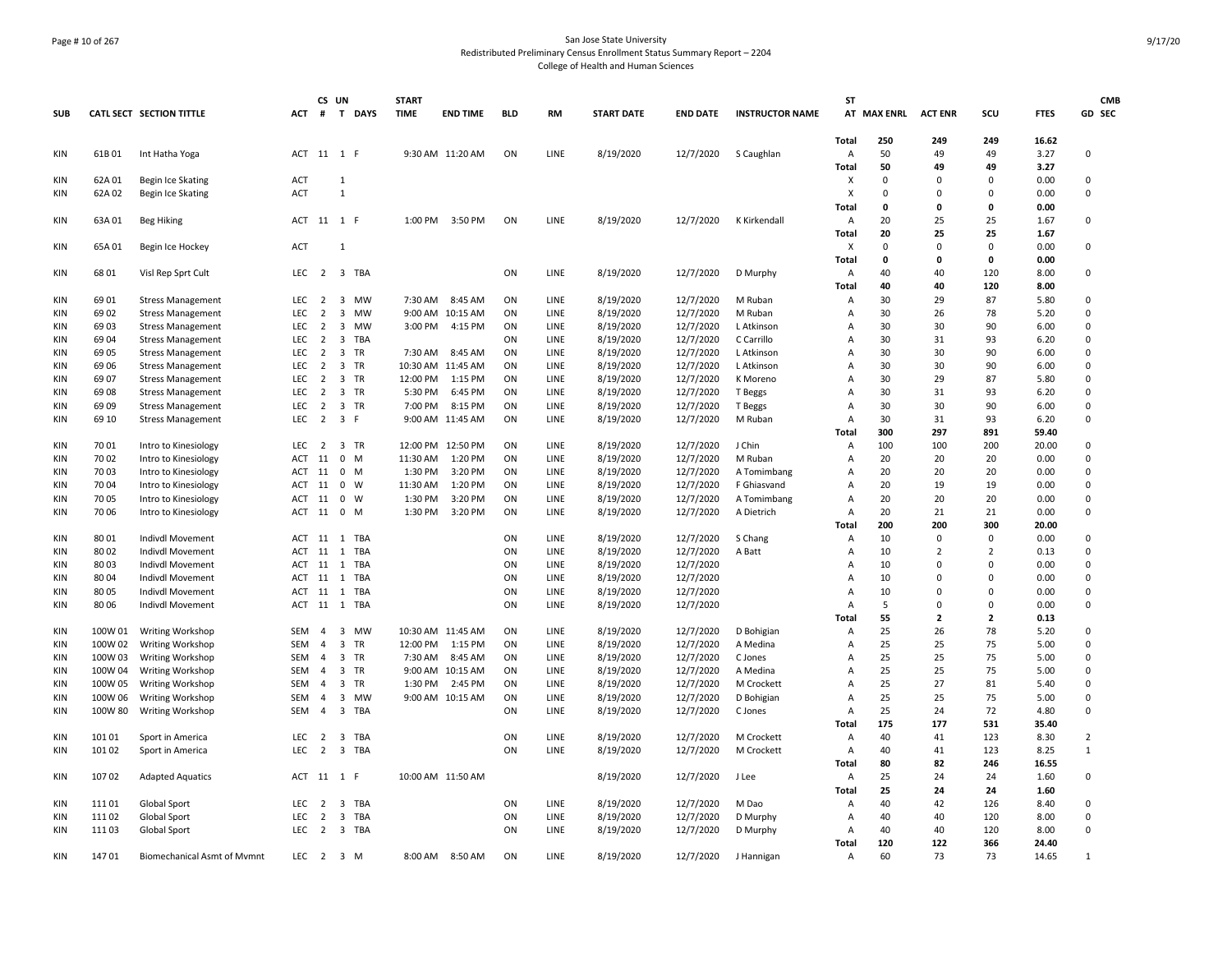# Page # 11 of 267 San Jose State University Redistributed Preliminary Census Enrollment Status Summary Report – 2204 College of Health and Human Sciences

|            |        |                                    |                  | CS UN          |                         |            | <b>START</b> |                   |            |             |                   |                 |                        | ST             |              |                |     |             |                | <b>CMB</b>   |        |
|------------|--------|------------------------------------|------------------|----------------|-------------------------|------------|--------------|-------------------|------------|-------------|-------------------|-----------------|------------------------|----------------|--------------|----------------|-----|-------------|----------------|--------------|--------|
| <b>SUB</b> |        | CATL SECT SECTION TITTLE           |                  |                | ACT # T DAYS            |            | <b>TIME</b>  | <b>END TIME</b>   | <b>BLD</b> | RM          | <b>START DATE</b> | <b>END DATE</b> | <b>INSTRUCTOR NAME</b> |                | AT MAX ENRL  | <b>ACT ENR</b> | scu | <b>FTES</b> | GD SEC         |              |        |
| KIN        | 14702  | <b>Biomechanical Asmt of Mymnt</b> | LAB              | 15             | 0 TBA                   |            |              |                   | ON         | LINE        | 8/19/2020         | 12/7/2020       | J Hannigan             | Α              | 20           | 29             | 58  | 0.00        | $\Omega$       |              |        |
| <b>KIN</b> | 14703  | <b>Biomechanical Asmt of Mymnt</b> | LAB              | 15             | 0 TBA                   |            |              |                   | ON         | LINE        | 8/19/2020         | 12/7/2020       | J Hannigan             | А              | 20           | 25             | 50  | 0.00        | $\mathbf{1}$   |              |        |
| KIN        | 14704  | <b>Biomechanical Asmt of Mvmnt</b> |                  | LAB 15         | 0 TBA                   |            |              |                   | ON         | LINE        | 8/19/2020         | 12/7/2020       | J Hannigan             | Α              | 20           | 19             | 38  | 0.00        | $\Omega$       |              |        |
|            |        |                                    |                  |                |                         |            |              |                   |            |             |                   |                 |                        | Total          | 120          | 146            | 219 | 14.65       |                |              |        |
| <b>KIN</b> | 14903  | Child Health & Act                 | LEC <sub>2</sub> |                | 3 R                     |            |              | 10:30 AM 11:45 AM | ON         | <b>LINE</b> | 8/19/2020         | 12/7/2020       | L Pirazzi              | $\overline{A}$ | $\mathbf{0}$ | 20             | 60  | 4.00        | $\mathbf{0}$   | C            |        |
| <b>KIN</b> | 149 04 | Child Health & Act                 | LEC              |                | 2 3 R                   |            |              | 10:30 AM 11:45 AM | ON         | LINE        | 8/19/2020         | 12/7/2020       | L Pirazzi              | A              | $\mathbf{0}$ | 20             | 60  | 4.00        | $\mathbf{0}$   | $\mathsf{C}$ | $\ast$ |
|            |        |                                    |                  |                |                         |            |              |                   |            |             |                   |                 |                        | <b>Total</b>   | 0            | 40             | 120 | 8.00        |                |              |        |
| KIN        | 15101  | Sprts&FitnessMark                  | LEC              | $\overline{2}$ | 3 TR                    |            | 1:30 PM      | 2:45 PM           | ON         | LINE        | 8/19/2020         | 12/7/2020       | C Armstrong            | A              | 40           | 42             | 126 | 8.45        | 1              |              |        |
|            |        |                                    |                  |                |                         |            |              |                   |            |             |                   |                 |                        | Total          | 40           | 42             | 126 | 8.45        |                |              |        |
| KIN        | 152 01 | Theory Spt/Fit Mgt                 |                  |                | LEC 2 3 TR              |            |              | 10:30 AM 11:45 AM | ON         | LINE        | 8/19/2020         | 12/7/2020       | A Medina               | A              | 40           | 40             | 120 | 8.10        | $\overline{2}$ |              |        |
|            |        |                                    |                  |                |                         |            |              |                   |            |             |                   |                 |                        | Total          | 40           | 40             | 120 | 8.10        |                |              |        |
| <b>KIN</b> | 154B01 | <b>ECG Interp &amp; Test</b>       | LEC <sub>2</sub> |                | 3 MW                    |            |              | 9:30 AM 10:20 AM  | ON         | LINE        | 8/19/2020         | 12/7/2020       | P Plato                | Α              | 20           | 22             | 44  | 4.45        | $\mathbf{1}$   |              |        |
| KIN        | 154B02 | ECG Interp & Test                  | ACT 13           |                | $\mathbf{0}$            | MW         |              | 10:30 AM 11:20 AM |            |             | 8/19/2020         | 12/7/2020       | P Plato                | $\overline{A}$ | 20           | 22             | 22  | 0.00        | $\mathbf{1}$   |              |        |
|            |        |                                    |                  |                |                         |            |              |                   |            |             |                   |                 |                        | Total          | 40           | 44             | 66  | 4.45        |                |              |        |
| KIN        | 155 01 | <b>Exercise Physiology</b>         | LEC <sub>2</sub> |                | 3 MW                    |            |              | 9:30 AM 10:20 AM  | ON         | LINE        | 8/19/2020         | 12/7/2020       | C Cisar                | A              | 90           | 110            | 220 | 22.10       | $\overline{2}$ |              |        |
| <b>KIN</b> | 155 02 | <b>Exercise Physiology</b>         | ACT              | $\overline{7}$ | $\mathbf 0$             | <b>TBA</b> |              |                   | ON         | LINE        | 8/19/2020         | 12/7/2020       | C Cisar                | $\overline{A}$ | 20           | 33             | 33  | 0.00        | $\mathbf{1}$   |              |        |
| <b>KIN</b> | 155 03 | <b>Exercise Physiology</b>         | ACT              | $\overline{7}$ | $\mathbf 0$             | TBA        |              |                   | ON         | LINE        | 8/19/2020         | 12/7/2020       | C Cisar                | A              | 20           | 25             | 25  | 0.00        | $\mathbf{1}$   |              |        |
| KIN        | 155 04 | <b>Exercise Physiology</b>         | ACT              | $\overline{7}$ | 0 TBA                   |            |              |                   | ON         | LINE        | 8/19/2020         | 12/7/2020       | C Cisar                | $\overline{A}$ | 20           | 24             | 24  | 0.00        | $\mathsf 0$    |              |        |
| KIN        | 155 05 | <b>Exercise Physiology</b>         | ACT              | 7              | $\mathbf 0$             | TBA        |              |                   | ON         | LINE        | 8/19/2020         | 12/7/2020       | C Cisar                | $\overline{A}$ | 20           | 28             | 28  | 0.00        | $\mathbf 0$    |              |        |
|            |        |                                    |                  |                |                         |            |              |                   |            |             |                   |                 |                        | Total          | 170          | 220            | 330 | 22.10       |                |              |        |
| KIN        | 15601  | Intro Adapted Act                  |                  |                | LEC 2 3 R               |            | 4:00 PM      | 6:45 PM           | ON         | LINE        | 8/19/2020         | 12/7/2020       | J Lee                  | $\overline{A}$ | 30           | 33             | 99  | 6.60        | 0              |              |        |
|            |        |                                    |                  |                |                         |            |              |                   |            |             |                   |                 |                        | Total          | 30           | 33             | 99  | 6.60        |                |              |        |
| KIN        | 15701  | <b>Physiological Assessment</b>    | LEC <sub>2</sub> |                | 3 <sub>T</sub>          |            |              | 9:30 AM 10:20 AM  | ON         | LINE        | 8/19/2020         | 12/7/2020       | P Plato                | $\overline{A}$ | 60           | 74             | 74  | 14.80       | $\mathbf 0$    |              |        |
| KIN        | 15702  | <b>Physiological Assessment</b>    | LAB              | 15             | 0 TR                    |            |              | 10:30 AM 12:20 PM |            |             | 8/19/2020         | 12/7/2020       | A Dietrich             | A              | 20           | 25             | 50  | 0.00        | $\mathsf 0$    |              |        |
| <b>KIN</b> | 15703  | <b>Physiological Assessment</b>    | LAB              | 15             | 0 MW                    |            | 12:30 PM     | 2:20 PM           |            |             | 8/19/2020         | 12/7/2020       | P Plato                | A              | 20           | 25             | 50  | 0.00        | $\mathbf 0$    |              |        |
| <b>KIN</b> | 15704  | Physiological Assessment           | LAB 15           |                | 0 TR                    |            | 2:30 PM      | 4:20 PM           |            |             | 8/19/2020         | 12/7/2020       | C Carrillo             | $\overline{A}$ | 20           | 24             | 48  | 0.00        | 0              |              |        |
|            |        |                                    |                  |                |                         |            |              |                   |            |             |                   |                 |                        | Total          | 120          | 148            | 222 | 14.80       |                |              |        |
| KIN        | 15801  | Biomechanics                       | LEC <sub>2</sub> |                | 3 TR                    |            | 8:00 AM      | 8:50 AM           | ON         | LINE        | 8/19/2020         | 12/7/2020       | L Jin                  | A              | 100          | 104            | 208 | 20.85       | 1              |              |        |
| KIN        | 15802  | Biomechanics                       | ACT              | 7              | $\mathbf 0$             | TBA        |              |                   | ON         | LINE        | 8/19/2020         | 12/7/2020       | A Tomimbang            | $\overline{A}$ | 20           | 20             | 20  | 0.00        | $\mathbf 0$    |              |        |
| KIN        | 15803  | Biomechanics                       | ACT 7            |                | $\mathbf 0$             | TBA        |              |                   | ON         | <b>LINE</b> | 8/19/2020         | 12/7/2020       | A Tomimbang            | Α              | 20           | 19             | 19  | 0.00        | $\mathbf 0$    |              |        |
| KIN        | 158 04 | Biomechanics                       | ACT              | $\overline{7}$ | $\mathbf 0$             | TBA        |              |                   | ON         | LINE        | 8/19/2020         | 12/7/2020       | L Jin                  | A              | 20           | 20             | 20  | 0.00        | $\overline{1}$ |              |        |
| KIN        | 158 05 | Biomechanics                       | ACT              | $\overline{7}$ | 0 TBA                   |            |              |                   | ON         | LINE        | 8/19/2020         | 12/7/2020       | L Jin                  | $\overline{A}$ | 20           | 20             | 20  | 0.00        | $\Omega$       |              |        |
| <b>KIN</b> | 158 06 | Biomechanics                       | ACT              | $\overline{7}$ | $\mathbf 0$             | TBA        |              |                   | ON         | LINE        | 8/19/2020         | 12/7/2020       | L Jin                  | A              | 20           | 19             | 19  | 0.00        | $\mathbf 0$    |              |        |
| <b>KIN</b> | 15807  | Biomechanics                       | <b>ACT</b>       | $\overline{7}$ | 0 TBA                   |            |              |                   | ON         | LINE        | 8/19/2020         | 12/7/2020       | L Jin                  | $\overline{A}$ | 20           | 6              | 6   | 0.00        | $\mathbf 0$    |              |        |
|            |        |                                    |                  |                |                         |            |              |                   |            |             |                   |                 |                        | Total          | 220          | 208            | 312 | 20.85       |                |              |        |
| <b>KIN</b> | 15901  | Sport Adapt Activ                  | LEC              | $\overline{2}$ | 3 W                     |            | 4:00 PM      | 5:50 PM           | ON         | LINE        | 8/19/2020         | 12/7/2020       | E Siebert              | Α              | 30           | 37             | 74  | 7.40        | $\mathsf 0$    |              |        |
| KIN        | 15902  | Sport Adapt Activ                  | <b>ACT</b>       | 11             | 0                       | W          | 6:00 PM      | 7:50 PM           | ON         | LINE        | 8/19/2020         | 12/7/2020       | S Delgado Medina       | $\overline{A}$ | 30           | 37             | 37  | 0.00        | $\mathbf 0$    |              |        |
|            |        |                                    |                  |                |                         |            |              |                   |            |             |                   |                 |                        | Total          | 60           | 74             | 111 | 7.40        |                |              |        |
| KIN        | 16001  | Hist of Sport & PE                 | LEC              | 2              | 3 TR                    |            |              | 9:00 AM 10:15 AM  | ON         | LINE        | 8/19/2020         | 12/7/2020       | S Reekie               | A              | 40           | 40             | 120 | 8.00        | 0              |              |        |
| KIN        | 160 02 | Hist of Sport & PE                 | <b>LEC</b>       | $\overline{2}$ | 3 MW                    |            | 12:00 PM     | 1:15 PM           | ON         | <b>LINE</b> | 8/19/2020         | 12/7/2020       | M Dao                  | Α              | 40           | 40             | 120 | 8.00        | 0              |              |        |
|            |        |                                    |                  |                |                         |            |              |                   |            |             |                   |                 |                        | <b>Total</b>   | 80           | 80             | 240 | 16.00       |                |              |        |
| KIN        | 16101  | Philos of Sport                    | LEC <sub>2</sub> |                | 3 MW                    |            | 7:30 AM      | 8:45 AM           | ON         | LINE        | 8/19/2020         | 12/7/2020       | D Bohigian             | A              | 40           | 41             | 123 | 8.20        | 0              |              |        |
| <b>KIN</b> | 16102  | Philos of Sport                    | LEC              | $\overline{2}$ | 3 MW                    |            | 12:00 PM     | 1:15 PM           | ON         | LINE        | 8/19/2020         | 12/7/2020       | D Bohigian             | A              | 40           | 40             | 120 | 8.00        | $\mathsf 0$    |              |        |
|            |        |                                    |                  |                |                         |            |              |                   |            |             |                   |                 |                        | Total          | 80           | 81             | 243 | 16.20       |                |              |        |
| <b>KIN</b> | 16201  | Adv Fit Asse Ex RX                 | LEC <sub>2</sub> |                | 3 TR                    |            |              | 12:30 PM 1:20 PM  | ON         | LINE        | 8/19/2020         | 12/7/2020       | C Cisar                | $\overline{A}$ | 40           | 48             | 96  | 9.85        | 5              |              |        |
| KIN        | 162 02 | Adv Fit Asse Ex RX                 | ACT 11           |                | 0 TBA                   |            |              |                   | ON         | LINE        | 8/19/2020         | 12/7/2020       | C Cisar                | A              | 40           | 48             | 48  | 0.00        | 5              |              |        |
|            |        |                                    |                  |                |                         |            |              |                   |            |             |                   |                 |                        | Total          | 80           | 96             | 144 | 9.85        |                |              |        |
| <b>KIN</b> | 16301  | Phys Fit + Nutrit                  | LEC <sub>2</sub> |                | 3 TR                    |            | 12:00 PM     | 1:15 PM           | ON         | LINE        | 8/19/2020         | 12/7/2020       | E Brown                | $\overline{A}$ | $\mathbf{0}$ | 15             | 45  | 3.00        | $\mathbf{0}$   | C.           |        |
| KIN        | 163 02 | Phys Fit + Nutrit                  | LEC              | $\overline{2}$ | 3 TR                    |            | 12:00 PM     | 1:15 PM           | ON         | LINE        | 8/19/2020         | 12/7/2020       | E Brown                | $\overline{A}$ | $\mathbf{0}$ | 16             | 48  | 3.20        | $\mathbf 0$    | C            |        |
| KIN        | 163 03 | Phys Fit + Nutrit                  | LEC              | $\overline{2}$ | 3 TR                    |            | 1:30 PM      | 2:45 PM           | ON         | LINE        | 8/19/2020         | 12/7/2020       | E Brown                | $\overline{A}$ | $\mathbf{0}$ | 16             | 48  | 3.20        | $\mathbf{0}$   | $\mathsf{C}$ |        |
| KIN        | 163 04 | Phys Fit + Nutrit                  | LEC              | $\overline{2}$ | 3 TR                    |            | 1:30 PM      | 2:45 PM           | ON         | LINE        | 8/19/2020         | 12/7/2020       | E Brown                | $\overline{A}$ | $\mathbf{0}$ | 16             | 48  | 3.20        | $\mathbf 0$    | C            |        |
| <b>KIN</b> | 163 05 | Phys Fit + Nutrit                  | LEC              | $\overline{2}$ | $\overline{\mathbf{3}}$ | <b>MW</b>  |              | 9:00 AM 10:15 AM  | ON         | LINE        | 8/19/2020         | 12/7/2020       | A Bloom                | $\overline{A}$ | $\mathbf{0}$ | 15             | 45  | 3.00        | $\mathbf{0}$   | <b>C</b>     |        |
| <b>KIN</b> | 163 06 | Phys Fit + Nutrit                  | LEC              | $\overline{2}$ | 3 MW                    |            |              | 9:00 AM 10:15 AM  | ON         | LINE        | 8/19/2020         | 12/7/2020       | A Bloom                | A              | $\mathbf 0$  | 15             | 45  | 3.00        | $\mathbf 0$    | $\mathsf{C}$ |        |
| KIN        | 16307  | Phys Fit + Nutrit                  | LEC <sub>2</sub> |                | 3 MW                    |            |              | 10:30 AM 11:45 AM | ON         | LINE        | 8/19/2020         | 12/7/2020       | A Bloom                | $\overline{A}$ | $\mathbf{0}$ | 16             | 48  | 3.20        | $\mathbf{0}$   | c            |        |
| KIN        | 16308  | Phys Fit + Nutrit                  | LEC <sub>2</sub> |                | 3 MW                    |            |              | 10:30 AM 11:45 AM | ON         | LINE        | 8/19/2020         | 12/7/2020       | A Bloom                | $\overline{A}$ | $\mathbf{0}$ | 16             | 48  | 3.20        | $\mathbf{0}$   | $\mathsf{C}$ |        |
|            |        |                                    |                  |                |                         |            |              |                   |            |             |                   |                 |                        |                |              |                |     |             |                |              |        |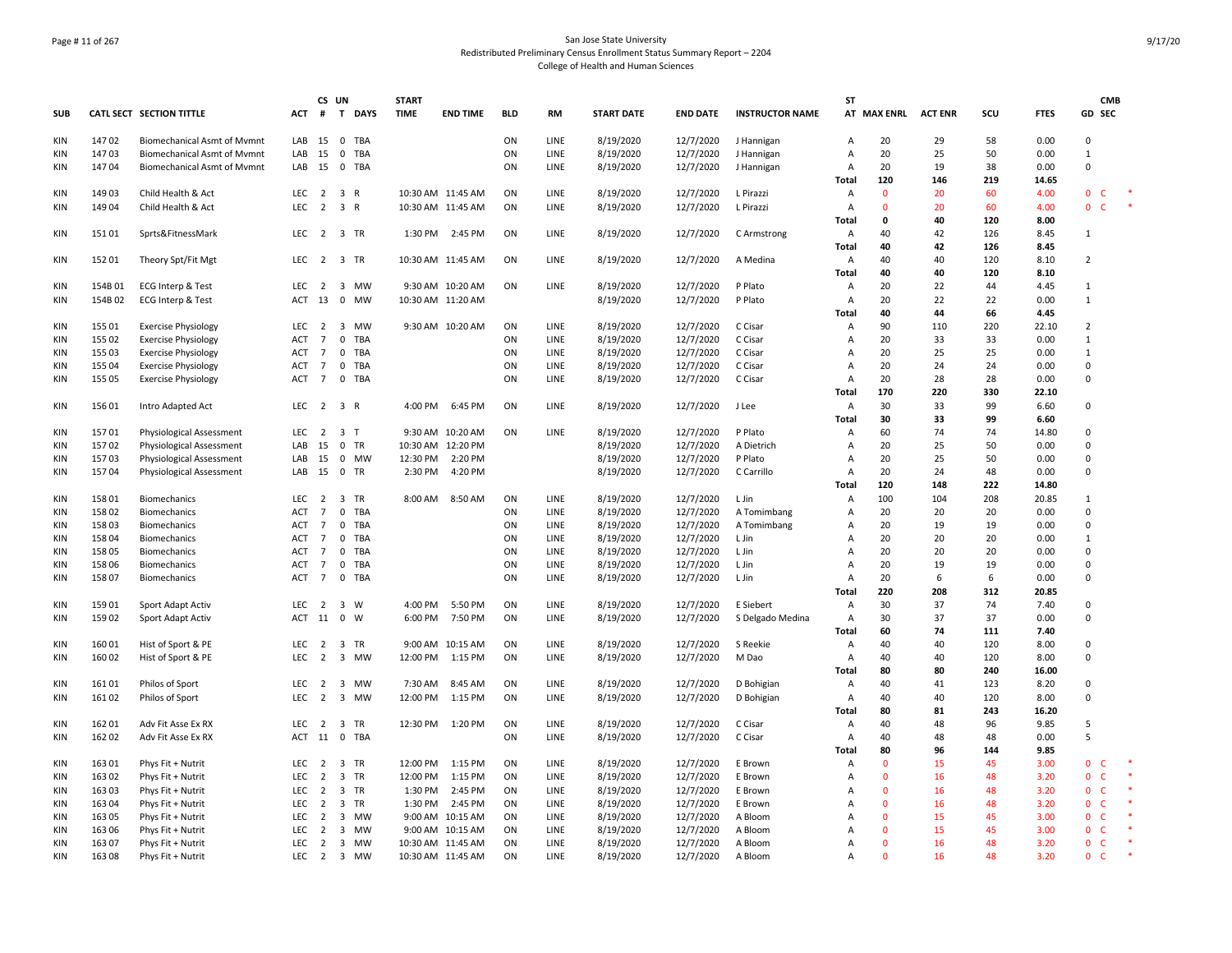# Page # 12 of 267 San Jose State University Redistributed Preliminary Census Enrollment Status Summary Report – 2204 College of Health and Human Sciences

|             |         |                                 |                  | CS UN           |                               | <b>START</b> |                   |            |              |                   |                 |                        | SΤ             |              |                |                    |             |                                  | <b>CMB</b> |
|-------------|---------|---------------------------------|------------------|-----------------|-------------------------------|--------------|-------------------|------------|--------------|-------------------|-----------------|------------------------|----------------|--------------|----------------|--------------------|-------------|----------------------------------|------------|
| <b>SUB</b>  |         | <b>CATL SECT SECTION TITTLE</b> | ACT              | #               | $\mathbf{T}$<br><b>DAYS</b>   | <b>TIME</b>  | <b>END TIME</b>   | <b>BLD</b> | RM           | <b>START DATE</b> | <b>END DATE</b> | <b>INSTRUCTOR NAME</b> |                | AT MAX ENRL  | <b>ACT ENR</b> | scu                | <b>FTES</b> | GD SEC                           |            |
| KIN         | 16309   | Phys Fit + Nutrit               | LEC              | $\overline{2}$  | 3 MW                          | 12:00 PM     | 1:15 PM           | ON         | LINE         | 8/19/2020         | 12/7/2020       | A Bloom                | A              | $\mathbf 0$  | 15             | 45                 | 3.00        | $\mathbf 0$<br>C                 |            |
| KIN         | 163 10  | Phys Fit + Nutrit               | LEC              | $\overline{2}$  | $\overline{3}$<br><b>MW</b>   | 12:00 PM     | 1:15 PM           | ON         | LINE         | 8/19/2020         | 12/7/2020       | A Bloom                | A              | $\mathbf{0}$ | 15             | 45                 | 3.00        | $\overline{0}$<br>$\mathsf{C}$   |            |
| KIN         | 163 11  | Phys Fit + Nutrit               | LEC              | $\overline{2}$  | $\overline{\mathbf{3}}$<br>MW | 1:30 PM      | 2:45 PM           | ON         | LINE         | 8/19/2020         | 12/7/2020       | A Bloom                | Α              | $\mathbf 0$  | 16             | 48                 | 3.20        | $\mathbf 0$<br>C                 |            |
| KIN         | 163 12  | Phys Fit + Nutrit               | LEC              | $\overline{2}$  | 3 MW                          | 1:30 PM      | 2:45 PM           | ON         | LINE         | 8/19/2020         | 12/7/2020       | A Bloom                | Α              | $\Omega$     | 16             | 48                 | 3.25        | $\mathbf{1}$<br>C                | $\ast$     |
|             |         |                                 |                  |                 |                               |              |                   |            |              |                   |                 |                        | <b>Total</b>   | 0            | 187            | 561                | 37.45       |                                  |            |
| KIN         | 164 02  | Soc-cult Perspectv              | LEC <sub>2</sub> |                 | 3 MW                          | 1:30 PM      | 2:45 PM           | ON         | LINE         | 8/19/2020         | 12/7/2020       | M Dao                  | A              | 40           | 40             | 120                | 8.05        | $\mathbf{1}$                     |            |
| KIN         | 164 03  | Soc-cult Perspectv              | LEC              | $\overline{2}$  | $\overline{3}$<br>TR          |              | 10:30 AM 11:45 AM | ON         | LINE         | 8/19/2020         | 12/7/2020       | J Chin                 | A              | 40           | 41             | 123                | 8.30        | $\overline{2}$                   |            |
|             |         |                                 |                  |                 |                               |              |                   |            |              |                   |                 |                        | <b>Total</b>   | 80           | 81             | 243                | 16.35       |                                  |            |
| KIN         | 165 01  | Motor Development               | LEC              | $\overline{2}$  | 3 MW                          |              | 9:00 AM 10:15 AM  | ON         | LINE         | 8/19/2020         | 12/7/2020       | F Ghiasvand            | A              | 40           | 45             | 135                | 9.00        | $\mathbf 0$                      |            |
| KIN         | 165 02  | Motor Development               | LEC              | $\overline{2}$  | $\overline{\mathbf{3}}$<br>TR |              | 9:00 AM 10:15 AM  | ON         | LINE         | 8/19/2020         | 12/7/2020       | F Ghiasvand            | $\overline{A}$ | 40           | 46             | 138                | 9.20        | $\mathbf 0$                      |            |
| KIN         | 165 03  | Motor Development               | LEC              | $\overline{2}$  | 3 MW                          | 1:30 PM      | 2:45 PM           | ON         | LINE         | 8/19/2020         | 12/7/2020       | S Chang                | $\overline{A}$ | 40           | 40             | 120                | 8.00        | $\Omega$                         |            |
|             |         |                                 |                  |                 |                               |              |                   |            |              |                   |                 |                        | <b>Total</b>   | 120          | 131            | 393                | 26.20       |                                  |            |
|             |         |                                 |                  |                 |                               |              |                   |            |              |                   |                 |                        |                |              |                |                    |             |                                  |            |
| KIN         | 16601   | Motor Learning                  | LEC <sub>2</sub> |                 | 3 TR                          |              | 12:00 PM 12:50 PM |            |              | 8/19/2020         | 12/7/2020       | E Wughalter            | A              | 80           | 94             | 188                | 18.80       | $\Omega$                         |            |
| KIN         | 166 02  | Motor Learning                  | <b>ACT</b>       | $\overline{7}$  | $\mathbf 0$<br>$\mathsf{T}$   | 1:00 PM      | 2:50 PM           | ON         | LINE         | 8/19/2020         | 12/7/2020       | J Griffith             | $\overline{A}$ | 20           | 26             | 26                 | 0.00        | $\Omega$                         |            |
| <b>KIN</b>  | 16603   | Motor Learning                  | <b>ACT</b>       | $\overline{7}$  | $\mathbf 0$<br>$\mathsf{R}$   | 1:00 PM      | 2:50 PM           | ON         | LINE         | 8/19/2020         | 12/7/2020       | E Wughalter            | A              | 20           | 24             | 24                 | 0.00        | $\Omega$                         |            |
| <b>KIN</b>  | 166 04  | Motor Learning                  | ACT              | $\overline{7}$  | $\mathbf 0$<br>M              | 2:00 PM      | 3:50 PM           | ON         | LINE         | 8/19/2020         | 12/7/2020       | J Griffith             | $\overline{A}$ | 20           | 21             | 21                 | 0.00        | $\mathbf 0$                      |            |
| KIN         | 166 05  | <b>Motor Learning</b>           | ACT              | $7\overline{ }$ | $\mathbf{0}$<br>W             | 2:00 PM      | 3:50 PM           | ON         | LINE         | 8/19/2020         | 12/7/2020       | J Griffith             | Α              | 20           | 23             | 23                 | 0.00        | $\mathbf 0$                      |            |
|             |         |                                 |                  |                 |                               |              |                   |            |              |                   |                 |                        | Total          | 160          | 188            | 282                | 18.80       |                                  |            |
| <b>KIN</b>  | 16701   | Sports Psychology               | LEC              | $\overline{2}$  | 3<br>TR                       |              | 10:30 AM 11:45 AM | ON         | LINE         | 8/19/2020         | 12/7/2020       | J Steidinger           | A              | 40           | 46             | 138                | 9.25        | $\mathbf{1}$<br>C                | $\ast$     |
| <b>PSYC</b> | 16701   | Sports Psychology               | <b>LEC</b>       | $\overline{2}$  | 3 TR                          |              | 10:30 AM 11:45 AM | ON         | LINE         | 8/19/2020         | 12/7/2020       | J Steidinger           | $\overline{A}$ | $\Omega$     | $\Omega$       | $\mathbf{0}$       | 0.00        | $\Omega$<br>C                    |            |
| KIN         | 16702   | Sports Psychology               | LEC              | $\overline{2}$  | 3 TR                          |              | 9:00 AM 10:15 AM  | ON         | LINE         | 8/19/2020         | 12/7/2020       | J Steidinger           | A              | 40           | 42             | 126                | 8.45        | $\mathbf{1}$<br>C                |            |
| <b>PSYC</b> | 16702   | Sports Psychology               | LEC              | $\overline{2}$  | 3 TR                          |              | 9:00 AM 10:15 AM  | ON         | LINE         | 8/19/2020         | 12/7/2020       | J Steidinger           | A              | $\mathbf{0}$ | $\Omega$       | $\mathbf{0}$       | 0.00        | $\mathbf 0$<br>C                 | $\ast$     |
|             |         |                                 |                  |                 |                               |              |                   |            |              |                   |                 |                        | <b>Total</b>   | 80           | 88             | 264                | 17.70       |                                  |            |
| KIN         | 168 01  | Psych of Coaching               | LEC              | $\overline{2}$  | 3 TBA                         |              |                   | ON         | LINE         | 8/19/2020         | 12/7/2020       | D Murphy               | A              | 40           | 39             | 117                | 8.20        | 8                                |            |
| KIN         | 168 80  | Psych of Coaching               | LEC <sub>2</sub> |                 | 3 TBA                         |              |                   | ON         | LINE         | 8/19/2020         | 12/7/2020       | D Murphy               | $\overline{A}$ | 40           | 40             | 120                | 8.45        | 9                                |            |
|             |         |                                 |                  |                 |                               |              |                   |            |              |                   |                 |                        | <b>Total</b>   | 80           | 79             | 237                | 16.65       |                                  |            |
| KIN         | 16901   | Divrsty/Stress/Hlth             | SEM              | 5               | 3 TBA                         |              |                   | ON         | LINE         | 8/19/2020         | 12/7/2020       | M Crockett             | Α              | 30           | 30             | 90                 | 6.05        | $\mathbf{1}$<br>C                |            |
| PH          | 16901   | Divrsty/Stress/Hlth             | SEM              | 5               | $\overline{3}$<br>TBA         |              |                   | ON         | LINE         | 8/19/2020         | 12/7/2020       | M Crockett             | $\overline{A}$ | $\mathbf{0}$ | $\Omega$       | $\mathbf{0}$       | 0.00        | $\overline{0}$<br>C              |            |
| KIN         | 16902   | Divrsty/Stress/Hlth             | SEM              | 5               | 3 MW                          | 12:00 PM     | 1:15 PM           | ON         | <b>LINE</b>  | 8/19/2020         | 12/7/2020       | L Atkinson             | $\overline{A}$ | 30           | 31             | 93                 | 6.20        | $\Omega$<br>C                    | $\ast$     |
| PH          | 16902   | Divrsty/Stress/Hlth             | SEM              | 5               | $\overline{3}$<br><b>MW</b>   | 12:00 PM     | 1:15 PM           | ON         | LINE         | 8/19/2020         | 12/7/2020       | L Atkinson             | $\overline{A}$ | $\Omega$     | $\Omega$       | $\Omega$           | 0.00        | $\mathbf{0}$<br>C                |            |
| KIN         | 16903   | Divrsty/Stress/Hlth             | SEM              | - 5             | 3 MW                          | 1:30 PM      | 2:45 PM           | ON         | LINE         | 8/19/2020         | 12/7/2020       | M Ruban                | A              | 30           | 31             | 93                 | 6.20        | 0<br>C                           |            |
| PH          | 16903   | Divrsty/Stress/Hlth             | SEM              | -5              | 3 MW                          | 1:30 PM      | 2:45 PM           | ON         | LINE         | 8/19/2020         | 12/7/2020       | M Ruban                | Α              | $\mathbf{0}$ | $\mathbf{0}$   | $\mathbf{0}$       | 0.00        | $\mathbf 0$<br>C                 |            |
| KIN         | 16904   | Divrsty/Stress/Hlth             | SEM              | - 5             | 3<br>TBA                      |              |                   | ON         | LINE         | 8/19/2020         | 12/7/2020       | M Crockett             | A              | 30           | 32             | 96                 | 6.40        | $\mathbf 0$<br>C                 |            |
| PH          | 16904   | Divrsty/Stress/Hlth             | SEM              | - 5             | $\overline{3}$<br>TBA         |              |                   | ON         | LINE         | 8/19/2020         | 12/7/2020       | M Crockett             | $\overline{A}$ | $\mathbf{0}$ | $\Omega$       | $\Omega$           | 0.00        | $\mathbf{0}$<br>$\mathsf{C}$     |            |
| <b>KIN</b>  | 16905   | Divrsty/Stress/Hlth             | SEM              | - 5             | $\overline{3}$<br>TR          | 1:30 PM      | 2:45 PM           | ON         | LINE         | 8/19/2020         | 12/7/2020       | K Moreno               | $\overline{A}$ | 30           | 30             | 90                 | 6.00        | $\overline{0}$<br>C              |            |
| PH          | 169 05  | Divrsty/Stress/Hlth             | SEM              | 5               | 3 TR                          | 1:30 PM      | 2:45 PM           | ON         | LINE         | 8/19/2020         | 12/7/2020       | K Moreno               | $\overline{A}$ | $\mathbf 0$  | $\Omega$       | $\Omega$           | 0.00        | $\mathbf 0$<br>C                 |            |
|             |         |                                 |                  |                 | TR                            |              |                   |            |              |                   |                 |                        | $\overline{A}$ | 30           | 30             | 90                 |             | C                                |            |
| <b>KIN</b>  | 169 06  | Divrsty/Stress/Hlth             | SEM              | - 5             | 3                             | 3:00 PM      | 4:15 PM           | ON         | LINE<br>LINE | 8/19/2020         | 12/7/2020       | K Moreno               | $\overline{A}$ | $\mathbf{0}$ | $\Omega$       |                    | 6.10        | $\overline{2}$                   |            |
| PH          | 169 06  | Divrsty/Stress/Hlth             | SEM              | - 5             | 3 TR                          | 3:00 PM      | 4:15 PM           | ON         |              | 8/19/2020         | 12/7/2020       | K Moreno               |                | 30           | 30             | $\mathbf{0}$<br>90 | 0.00        | $\mathbf 0$<br>$\mathsf{C}$<br>C |            |
| KIN         | 169 07  | Divrsty/Stress/Hlth             | SEM              | 5               | 3 F                           | 12:00 PM     | 2:45 PM           | ON         | LINE         | 8/19/2020         | 12/7/2020       | K Moreno               | $\overline{A}$ |              |                | $\Omega$           | 6.05        | $\mathbf{1}$                     | $\ast$     |
| PH          | 169 07  | Divrsty/Stress/Hlth             | SEM              | 5               | 3 F                           | 12:00 PM     | 2:45 PM           | ON         | LINE         | 8/19/2020         | 12/7/2020       | K Moreno               | A              | $\mathbf 0$  | $\mathbf 0$    |                    | 0.00        | 0<br>$\mathsf{C}$                |            |
|             |         |                                 |                  |                 |                               |              |                   |            |              |                   |                 |                        | Total          | 210          | 214            | 642                | 43.00       |                                  |            |
| KIN         | 170B01  | Fld Exp Teach                   |                  |                 | SUP 36 1 TBA                  |              |                   |            |              | 8/19/2020         | 12/7/2020       | D Daum                 | Α              | 15           | 0              | 0                  | 0.00        | 0                                |            |
| KIN         | 170B02  | Fld Exp Teach                   |                  |                 | SUP 36 1 TBA                  |              |                   |            |              | 8/19/2020         | 12/7/2020       | D Daum                 | A              | 15           | $\Omega$       | $\Omega$           | 0.00        | $\mathbf 0$                      |            |
|             |         |                                 |                  |                 |                               |              |                   |            |              |                   |                 |                        | <b>Total</b>   | 30           | $\Omega$       | $\Omega$           | 0.00        |                                  |            |
| KIN         | 170C04  | Fieldwork-Adapted               | SUP              |                 | $\mathbf{1}$                  |              |                   |            |              |                   |                 |                        | X              | $\Omega$     | $\Omega$       | $\Omega$           | 0.00        | $\Omega$                         |            |
| KIN         | 170C05  | Fieldwork-Adapted               | SUP              |                 | $\overline{2}$                |              |                   |            |              |                   |                 |                        | X              | $\Omega$     | $\Omega$       | $\Omega$           | 0.00        | $\Omega$                         |            |
| KIN         | 170C06  | Fieldwork-Adapted               | SUP              |                 | 3                             |              |                   |            |              |                   |                 |                        | X              | $\mathbf 0$  | $\Omega$       | $\Omega$           | 0.00        | $\mathbf 0$                      |            |
|             |         |                                 |                  |                 |                               |              |                   |            |              |                   |                 |                        | <b>Total</b>   | 0            | $\Omega$       | $\Omega$           | 0.00        |                                  |            |
| KIN         |         | 170CF 01 Fieldwork in APE       | <b>CLN</b>       | 6               | 2 TBA                         |              |                   | ON         | LINE         | 8/19/2020         | 12/7/2020       | E Siebert              | Α              | 15           | 3              | 6                  | 0.40        | $\Omega$                         |            |
|             |         |                                 |                  |                 |                               |              |                   |            |              |                   |                 |                        | <b>Total</b>   | 15           | 3              | 6                  | 0.40        |                                  |            |
| KIN         |         | 170CS 01 Seminar in APE         | SEM              | 5               | 1 TBA                         |              |                   |            |              | 8/19/2020         | 12/7/2020       | J Lee                  | A              | 15           | 3              | 3                  | 0.20        | 0                                |            |
|             |         |                                 |                  |                 |                               |              |                   |            |              |                   |                 |                        | <b>Total</b>   | 15           | 3              | 3                  | 0.20        |                                  |            |
| KIN         | 170D 01 | Fldwrk Sport Mngmt              | SUP 36           |                 | 1 TBA                         |              |                   |            |              | 8/19/2020         | 12/7/2020       | C Carrillo             | $\overline{A}$ | 5            | $\Omega$       | $\Omega$           | 0.00        | $\Omega$                         |            |
| KIN         | 170D 02 | Fldwrk Sport Mngmt              | SUP 36           |                 | 2 TBA                         |              |                   |            |              | 8/19/2020         | 12/7/2020       | C Carrillo             | $\overline{A}$ | 5            | $\Omega$       | $\Omega$           | 0.00        | $\Omega$                         |            |
| KIN         | 170D 03 | <b>Fldwrk Sport Mngmt</b>       |                  |                 | SUP 36 3 TBA                  |              |                   |            |              | 8/19/2020         | 12/7/2020       | C Carrillo             | A              | 5            | $\Omega$       | $\Omega$           | 0.00        | $\Omega$                         |            |
|             |         |                                 |                  |                 |                               |              |                   |            |              |                   |                 |                        |                |              |                |                    |             |                                  |            |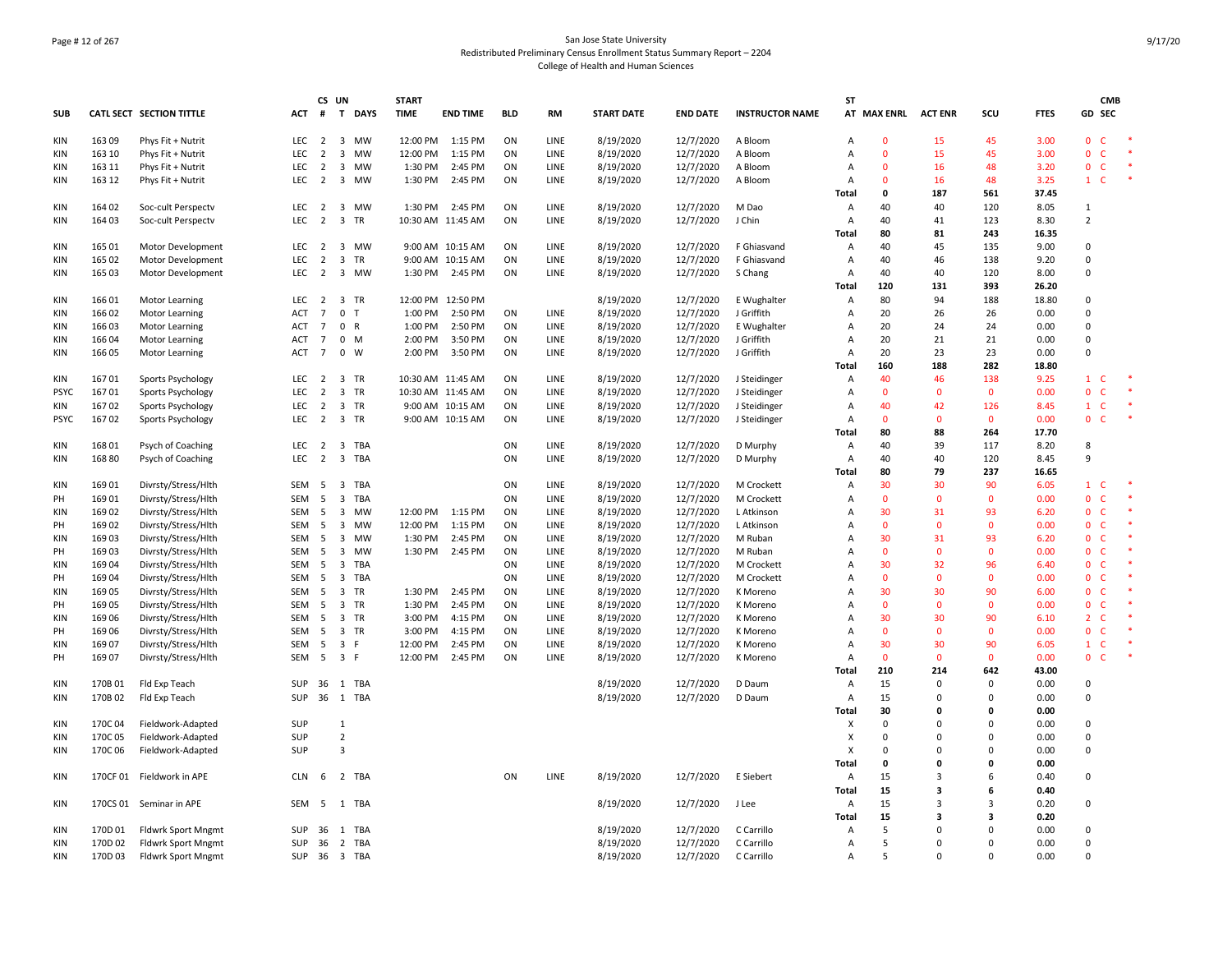# Page # 13 of 267 San Jose State University Redistributed Preliminary Census Enrollment Status Summary Report – 2204 College of Health and Human Sciences

|            |        |                                 |            | CS UN          |                                | <b>START</b> |                   |            |             |                   |                 |                        | <b>ST</b>      |                     |              |                |             | <b>CMB</b>  |
|------------|--------|---------------------------------|------------|----------------|--------------------------------|--------------|-------------------|------------|-------------|-------------------|-----------------|------------------------|----------------|---------------------|--------------|----------------|-------------|-------------|
| <b>SUB</b> |        | <b>CATL SECT SECTION TITTLE</b> | ACT        |                | # T DAYS                       | <b>TIME</b>  | <b>END TIME</b>   | <b>BLD</b> | RM          | <b>START DATE</b> | <b>END DATE</b> | <b>INSTRUCTOR NAME</b> |                | AT MAX ENRL ACT ENR |              | SCU            | <b>FTES</b> | GD SEC      |
|            |        |                                 |            |                |                                |              |                   |            |             |                   |                 |                        | Total          | 15                  | 0            | 0              | 0.00        |             |
| <b>KIN</b> | 17301  | Intro Teach PE                  | <b>LEC</b> | $\overline{2}$ | 3 TR                           | 2:30 PM      | 3:20 PM           | ON         | LINE        | 8/19/2020         | 12/7/2020       | D Daum                 | $\overline{A}$ | 22                  | 20           | 40             | 4.00        | $\Omega$    |
| <b>KIN</b> | 17302  | Intro Teach PE                  | ACT        | 11             | 0 TR                           | 3:30 PM      | 4:20 PM           |            |             | 8/19/2020         | 12/7/2020       | D Daum                 | $\overline{A}$ | 22                  | 20           | 20             | 0.00        | $\mathbf 0$ |
|            |        |                                 |            |                |                                |              |                   |            |             |                   |                 |                        | Total          | 44                  | 40           | 60             | 4.00        |             |
| KIN        | 174 01 | Assess Psychomotor              | LEC        | $\overline{2}$ | 3 T                            | 4:00 PM      | 6:45 PM           | ON         | LINE        | 8/19/2020         | 12/7/2020       | J Lee                  | A              | 30                  | 30           | 90             | 6.00        | $\mathsf 0$ |
|            |        |                                 |            |                |                                |              |                   |            |             |                   |                 |                        | Total          | 30                  | 30           | 90             | 6.00        |             |
| KIN        | 175 01 | Meas & Eval in Kinesiology      | LEC        |                | 2 3 T                          | 4:00 PM      | 5:50 PM           | ON         | LINE        | 8/19/2020         | 12/7/2020       | <b>B</b> Shifflett     | A              | 60                  | 63           | 126            | 12.60       | 0           |
| KIN        | 175 02 | Meas & Eval in Kinesiology      | ACT        | 13             | 0 F                            | 10:00 AM     | 11:50 AM          | ON         | LINE        | 8/19/2020         | 12/7/2020       | <b>B</b> Shifflett     | $\overline{A}$ | 20                  | 22           | 22             | 0.00        | $\mathbf 0$ |
| <b>KIN</b> | 17503  | Meas & Eval in Kinesiology      | ACT        | 13             | 0 F                            | 12:00 PM     | 1:50 PM           | ON         | LINE        | 8/19/2020         | 12/7/2020       | <b>B</b> Shifflett     | A              | 20                  | 21           | 21             | 0.00        | $\mathbf 0$ |
| KIN        | 175 04 | Meas & Eval in Kinesiology      | ACT        | 13             | 0 F                            | 2:00 PM      | 3:50 PM           | ON         | LINE        | 8/19/2020         | 12/7/2020       | <b>B</b> Shifflett     | Α              | 20                  | 20           | 20             | 0.00        | 0           |
|            |        |                                 |            |                |                                |              |                   |            |             |                   |                 |                        | Total          | 120                 | 126          | 189            | 12.60       |             |
| KIN        | 17801  | Mgt Practice TE                 | <b>LEC</b> | 2              | 3 TR                           | 1:30 PM      | 2:20 PM           | ON         | LINE        | 8/19/2020         | 12/7/2020       | E Siebert              | $\overline{A}$ | 22                  | 18           | 36             | 3.60        | $\mathbf 0$ |
| KIN        | 17802  | Mgt Practice TE                 | ACT        | 13             | 0 R                            | 5:00 PM      | 6:50 PM           | ON         | LINE        | 8/19/2020         | 12/7/2020       | E Siebert              | Α              | 22                  | 18           | 18             | 0.00        | $\mathsf 0$ |
|            |        |                                 |            |                |                                |              |                   |            |             |                   |                 |                        | Total          | 44                  | 36           | 54             | 3.60        |             |
| KIN        | 18001  | Independent Study               | SUP        | 36             | 1 TBA                          |              |                   | ON         | LINE        | 8/19/2020         | 12/7/2020       |                        | Α              | 10                  | $\mathbf 0$  | $\mathbf 0$    | 0.00        | 0           |
| KIN        | 18002  | Independent Study               | <b>SUP</b> | 36             | $\overline{2}$<br>TBA          |              |                   | ON         | LINE        | 8/19/2020         | 12/7/2020       |                        | A              | 10                  | $\Omega$     | $\Omega$       | 0.00        | $\Omega$    |
| KIN        | 18003  | Independent Study               | SUP        | 36             | $\overline{\mathbf{3}}$<br>TBA |              |                   | ON         | LINE        | 8/19/2020         | 12/7/2020       |                        | A              | 10                  | $\Omega$     | $\Omega$       | 0.00        | 0           |
| KIN        | 18004  | Independent Study               | SUP        | 36             | 4 TBA                          |              |                   | ON         | LINE        | 8/19/2020         | 12/7/2020       |                        | A              | 10                  | $\Omega$     | 0              | 0.00        | 0           |
| <b>KIN</b> | 18005  | Independent Study               | SUP        | 36             | 1 TBA                          |              |                   | ON         | <b>LINE</b> | 8/19/2020         | 12/7/2020       | C Carrillo             | $\overline{A}$ | 2                   | $\mathbf{1}$ | $\mathbf{1}$   | 0.08        | 1           |
| KIN        | 18006  | Independent Study               | SUP        | 36             | 1 TBA                          |              |                   | ON         | LINE        | 8/19/2020         | 12/7/2020       | J Lee                  | $\overline{A}$ | $\overline{2}$      | $\mathbf{1}$ | $\mathbf{1}$   | 0.07        | 0           |
| KIN        | 18007  | Independent Study               | SUP        | 36             | 1 TBA                          |              |                   | ON         | LINE        | 8/19/2020         | 12/7/2020       |                        | $\Delta$       | $\overline{2}$      | $\Omega$     | $\mathbf 0$    | 0.00        | 0           |
| KIN        | 18008  | Independent Study               | SUP        | 36             | 1 TBA                          |              |                   | ON         | LINE        | 8/19/2020         | 12/7/2020       |                        | A              | $\overline{2}$      | $\mathbf 0$  | $\overline{0}$ | 0.00        | $\pmb{0}$   |
| KIN        | 18009  | Independent Study               | SUP        | 36             | 2<br>TBA                       |              |                   | ON         | LINE        | 8/19/2020         | 12/7/2020       |                        | A              | $\overline{2}$      | $\Omega$     | $\Omega$       | 0.00        | 0           |
| KIN        | 180 10 | Independent Study               | SUP        | 36             | $\overline{2}$<br>TBA          |              |                   | ON         | LINE        | 8/19/2020         | 12/7/2020       |                        | A              | $\overline{2}$      | $\Omega$     | $\Omega$       | 0.00        | $\mathbf 0$ |
| <b>KIN</b> | 180 11 | Independent Study               | SUP        | 36             | 2 TBA                          |              |                   | ON         | LINE        | 8/19/2020         | 12/7/2020       |                        | A              | $\overline{2}$      | $\Omega$     | $\Omega$       | 0.00        | $\Omega$    |
| KIN        | 180 12 | Independent Study               | SUP        | 36             | $\overline{2}$<br>TBA          |              |                   | ON         | LINE        | 8/19/2020         | 12/7/2020       |                        | A              | $\overline{2}$      | $\Omega$     | $\overline{0}$ | 0.00        | $\mathbf 0$ |
| <b>KIN</b> | 180 13 | Independent Study               | SUP        | 36             | $\overline{\mathbf{3}}$<br>TBA |              |                   | ON         | LINE        | 8/19/2020         | 12/7/2020       | P Plato                | $\overline{A}$ | 2                   | $\mathbf{1}$ | $\overline{3}$ | 0.25        | 1           |
| KIN        | 180 14 | Independent Study               | <b>SUP</b> | 36             | $\overline{\mathbf{3}}$<br>TBA |              |                   | ON         | LINE        | 8/19/2020         | 12/7/2020       | K Han                  | $\overline{A}$ | $\overline{2}$      | 3            | 9              | 0.60        | $^{\circ}$  |
| KIN        | 180 15 | Independent Study               | <b>SUP</b> | 36             | 3 TBA                          |              |                   | ON         | LINE        | 8/19/2020         | 12/7/2020       |                        | $\overline{A}$ | $\overline{2}$      | $\Omega$     | $\Omega$       | 0.00        | $\mathbf 0$ |
| KIN        | 180 16 | Independent Study               | SUP        | 36             | $\overline{\mathbf{3}}$<br>TBA |              |                   | ON         | LINE        | 8/19/2020         | 12/7/2020       |                        | A              | $\overline{2}$      | $\Omega$     | $\mathbf 0$    | 0.00        | 0           |
| <b>KIN</b> | 180 17 | Independent Study               | SUP        | 36             | $\overline{\mathbf{3}}$<br>TBA |              |                   | ON         | LINE        | 8/19/2020         | 12/7/2020       |                        | A              | 2                   | $\mathbf 0$  | $\mathbf 0$    | 0.00        | 0           |
| KIN        | 180 18 | Independent Study               | SUP        | 36             | 3 TBA                          |              |                   | ON         | LINE        | 8/19/2020         | 12/7/2020       |                        | A              | $\overline{2}$      | $\Omega$     | $\mathbf 0$    | 0.00        | 0           |
|            |        |                                 |            |                |                                |              |                   |            |             |                   |                 |                        | <b>Total</b>   | 68                  | 6            | 14             | 1.00        |             |
| KIN        | 185 01 | Senior Seminar                  | SEM        | 5              | 1 R                            |              | 10:30 AM 11:20 AM | ON         | LINE        | 8/19/2020         | 12/7/2020       | L Wilkin               | $\overline{A}$ | 20                  | 22           | 22             | 1.47        | 0           |
| KIN        | 185 02 | Senior Seminar                  | SEM        | 5              | 1 W                            | 1:30 PM      | 2:20 PM           | ON         | LINE        | 8/19/2020         | 12/7/2020       | A Dietrich             | A              | 20                  | 21           | 21             | 1.40        | 0           |
| <b>KIN</b> | 185 03 | Senior Seminar                  | <b>SEM</b> | 5              | $1$ T                          |              | 10:30 AM 11:20 AM | ON         | <b>LINE</b> | 8/19/2020         | 12/7/2020       | L Wilkin               | $\overline{A}$ | 20                  | 23           | 23             | 1.53        | 0           |
| KIN        | 185 04 | Senior Seminar                  | <b>SEM</b> | 5              | 1 R                            |              | 12:00 PM 12:50 PM | ON         | LINE        | 8/19/2020         | 12/7/2020       | M Tsuruike             | $\overline{A}$ | 20                  | 19           | 19             | 1.27        | $\mathbf 0$ |
| KIN        | 185 05 | Senior Seminar                  | SEM        | 5              | 1 R                            |              | 9:30 AM 10:20 AM  | ON         | LINE        | 8/19/2020         | 12/7/2020       | L Wilkin               | A              | 20                  | 23           | 23             | 1.53        | $\mathbf 0$ |
| <b>KIN</b> | 185 06 | Senior Seminar                  | <b>SEM</b> | 5              | 1 W                            | 2:30 PM      | 3:20 PM           | ON         | LINE        | 8/19/2020         | 12/7/2020       | A Dietrich             | A              | 20                  | 22           | 22             | 1.47        | $\pmb{0}$   |
|            |        |                                 |            |                |                                |              |                   |            |             |                   |                 |                        | Total          | 120                 | 130          | 130            | 8.67        |             |
| <b>KIN</b> | 18701  | Clin Ex Physiol                 | <b>LEC</b> | $\overline{2}$ | 3 TR                           |              | 10:30 AM 11:45 AM | ON         | LINE        | 8/19/2020         | 12/7/2020       | A Jensen               | A              | 40                  | 39           | 117            | 7.80        | $\mathbf 0$ |
| KIN        | 18702  | Clin Ex Physiol                 | <b>LEC</b> | $\overline{2}$ | 3 TR                           | 1:30 PM      | 2:45 PM           | ON         | LINE        | 8/19/2020         | 12/7/2020       | A Jensen               | $\overline{A}$ | 40                  | 39           | 117            | 7.85        | 1           |
|            |        |                                 |            |                |                                |              |                   |            |             |                   |                 |                        | <b>Total</b>   | 80                  | 78           | 234            | 15.65       |             |
| KIN        | 18801  | Prev Care Ath Inj               | <b>LEC</b> | 2              | 2 TR                           |              | 9:30 AM 10:20 AM  | ON         | <b>LINE</b> | 8/19/2020         | 12/7/2020       | K Han                  | $\overline{A}$ | 30                  | 22           | 44             | 2.97        | 1           |
|            |        |                                 |            |                |                                |              |                   |            |             |                   |                 |                        | <b>Total</b>   | 30                  | 22           | 44             | 2.97        |             |
| KIN        | 18901  | Care & Prev Lab                 |            |                | LAB 15 1 T                     |              | 1:30 PM 3:20 PM   | ON         | LINE        | 8/19/2020         | 12/7/2020       | K Han                  | $\overline{A}$ | 15                  | 13           | 13             | 0.87        | $\pmb{0}$   |
|            |        |                                 |            |                |                                |              |                   |            |             |                   |                 |                        | Total          | 15                  | 13           | 13             | 0.87        |             |
| KIN        | 194 01 | <b>Therapeutic Exercise</b>     | LEC        | $\overline{2}$ | 3 TR                           |              | 10:30 AM 11:20 AM | ON         | LINE        | 8/19/2020         | 12/7/2020       | K Han                  | A              | 40                  | 5            | 10             | 1.00        | 0           |
| KIN        | 194 02 | <b>Therapeutic Exercise</b>     | ACT        | 13             | $\mathbf 0$<br>TBA             |              |                   | ON         | LINE        | 8/19/2020         | 12/7/2020       | K Han                  | A              | 20                  | 5            | .5             | 0.00        | 0           |
| KIN        | 194 03 | <b>Therapeutic Exercise</b>     | ACT        | 13             | 0 TBA                          |              |                   | ON         | LINE        | 8/19/2020         | 12/7/2020       |                        | $\overline{A}$ | 20                  | $\Omega$     | $\mathbf 0$    | 0.00        | 0           |
|            |        |                                 |            |                |                                |              |                   |            |             |                   |                 |                        | <b>Total</b>   | 80                  | 10           | 15             | 1.00        |             |
| KIN        | 197C01 | Practicum Ath Trn III           | <b>SUP</b> | 36             | 1 R                            | 7:30 AM      | 8:20 AM           | YUH        | 128         | 8/19/2020         | 12/7/2020       | K Han                  | $\overline{A}$ | 12                  | 5            | -5             | 0.33        | 0           |
|            |        |                                 |            |                |                                |              |                   |            |             |                   |                 |                        | Total          | 12                  | 5            | 5              | 0.33        |             |
| KIN        | 19801  | Internship                      | SUP        | 36             | 1 TBA                          |              |                   |            |             | 8/19/2020         | 12/7/2020       | C Carrillo             | $\overline{A}$ | 10                  | 11           | 11             | 0.73        | $\Omega$    |
| KIN        | 198 02 | Internship                      | SUP        | 36             | 2 TBA                          |              |                   |            |             | 8/19/2020         | 12/7/2020       | C Carrillo             | Α              | 10                  | 40           | 80             | 5.33        | $\Omega$    |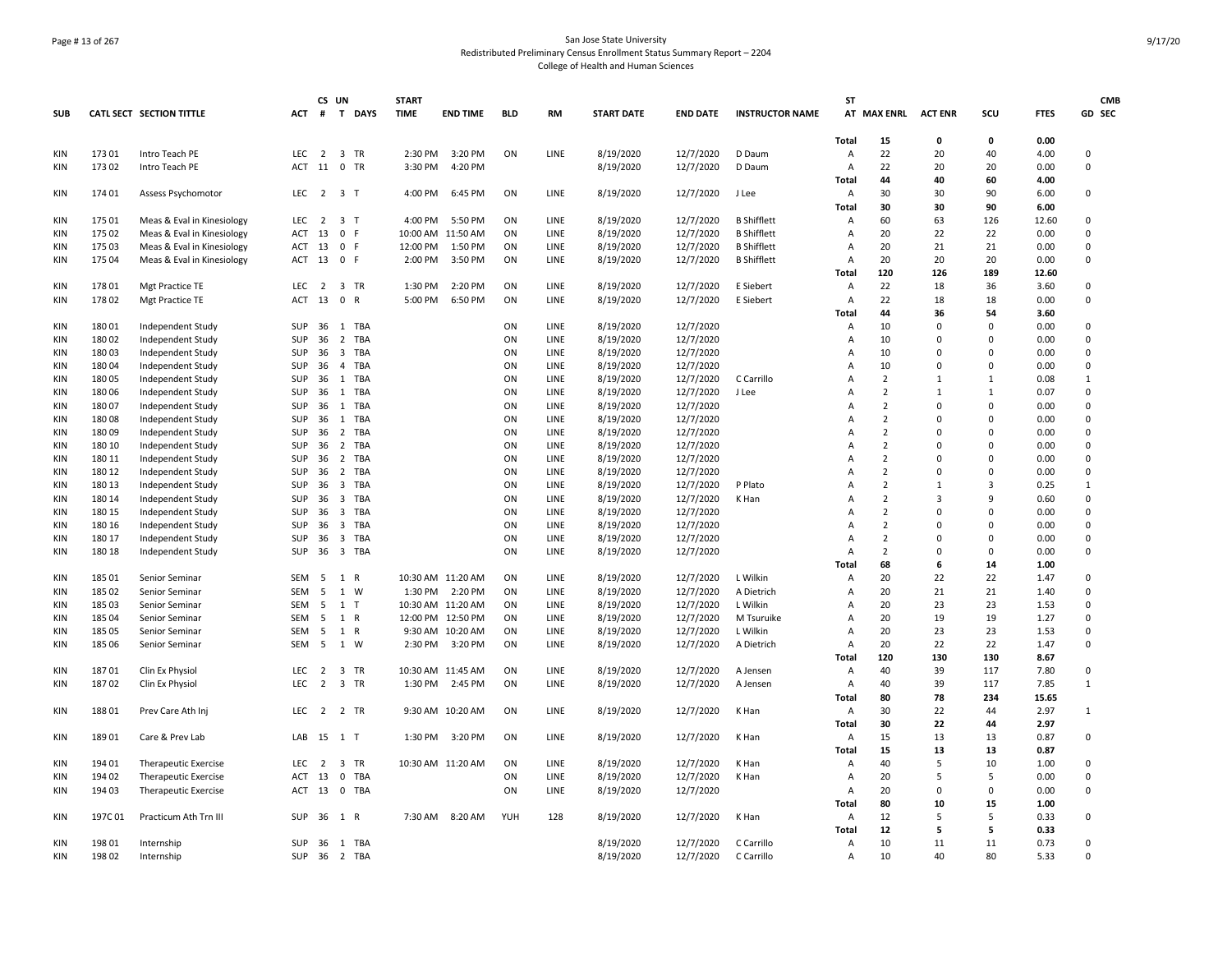# Page # 14 of 267 San Jose State University Redistributed Preliminary Census Enrollment Status Summary Report – 2204 College of Health and Human Sciences

|            |        |                                 |              | CS UN |                         |            | <b>START</b> |                 |            |             |                   |                 |                        | <b>ST</b>      |                     |                |                |             | <b>CMB</b>     |
|------------|--------|---------------------------------|--------------|-------|-------------------------|------------|--------------|-----------------|------------|-------------|-------------------|-----------------|------------------------|----------------|---------------------|----------------|----------------|-------------|----------------|
| <b>SUB</b> |        | <b>CATL SECT SECTION TITTLE</b> | <b>ACT</b>   | #     |                         | T DAYS     | <b>TIME</b>  | <b>END TIME</b> | <b>BLD</b> | <b>RM</b>   | <b>START DATE</b> | <b>END DATE</b> | <b>INSTRUCTOR NAME</b> |                | AT MAX ENRL ACT ENR |                | SCU            | <b>FTES</b> | GD SEC         |
| KIN        | 19803  | Internship                      | <b>SUP</b>   | 36    | $\overline{\mathbf{3}}$ | TBA        |              |                 |            |             | 8/19/2020         | 12/7/2020       | C Carrillo             | Α              | 10                  | 20             | 60             | 4.00        | $\Omega$       |
| KIN        | 198 04 | Internship                      | <b>SUP</b>   | 36    | $\overline{4}$          | TBA        |              |                 |            |             | 8/19/2020         | 12/7/2020       | C Carrillo             | A              | 10                  | $\overline{2}$ | 8              | 0.53        | $^{\circ}$     |
| <b>KIN</b> | 198 05 | Internship                      | <b>SUP</b>   | 36    | 5 TBA                   |            |              |                 |            |             | 8/19/2020         | 12/7/2020       | C Carrillo             | A              | 5                   | $\mathbf{1}$   | 5              | 0.33        | $\mathbf 0$    |
|            |        |                                 |              |       |                         |            |              |                 |            |             |                   |                 |                        | Total          | 45                  | 74             | 164            | 10.93       |                |
| KIN        | 25001  | Fund Quant Resrch               | SEM          | 5     | 3 M                     |            | 4:00 PM      | 6:45 PM         | ON         | LINE        | 8/19/2020         | 12/7/2020       | E Wughalter            | Α              | 22                  | 21             | 63             | 5.25        | 21             |
|            |        |                                 |              |       |                         |            |              |                 |            |             |                   |                 |                        | Total          | 22                  | 21             | 63             | 5.25        |                |
| <b>KIN</b> | 25101  | Fund Qual Resrch                | SEM          | 5 3 T |                         |            | 7:00 PM      | 9:45 PM         | ON         | LINE        | 8/19/2020         | 12/7/2020       | T Butryn               | Α              | 22                  | 20             | 60             | 4.95        | 19             |
|            |        |                                 |              |       |                         |            |              |                 |            |             |                   |                 |                        | Total          | 22                  | 20             | 60             | 4.95        |                |
| <b>KIN</b> | 255 01 | Adv Exercise Physiology         | SEM          |       | 3                       |            |              |                 |            |             |                   |                 |                        | X              | 0                   | $\Omega$       | $\Omega$       | 0.00        | 0              |
| <b>KIN</b> | 255 80 | Adv Exercise Physiology         | SEM          | 5     | 3 W                     |            | 4:00 PM      | 6:45 PM         |            |             | 8/19/2020         | 12/7/2020       | P Plato                | Α              | 15                  | 16             | 48             | 4.00        | 16             |
|            |        |                                 |              |       |                         |            |              |                 |            |             |                   |                 |                        | <b>Total</b>   | 15                  | 16             | 48             | 4.00        |                |
|            |        |                                 |              |       |                         |            |              |                 |            |             |                   |                 |                        |                |                     | $\Omega$       |                |             |                |
| KIN        | 259 01 | Adv APA Internship              | SUP          | 25    | 3 TBA                   |            |              |                 | ON         | LINE        | 8/19/2020         | 12/7/2020       |                        | А              | 10                  |                | $\mathbf 0$    | 0.00        | 0              |
|            |        |                                 |              |       |                         |            |              |                 |            |             |                   |                 |                        | <b>Total</b>   | 10                  | 0              | $\mathbf 0$    | 0.00        |                |
| KIN        | 265 01 | Adv Motor Develop               | SEM          | 5     | 3 W                     |            | 4:00 PM      | 6:45 PM         | ON         | LINE        | 8/19/2020         | 12/7/2020       | S Chang                | Α              | 15                  | 14             | 42             | 3.50        | 14             |
|            |        |                                 |              |       |                         |            |              |                 |            |             |                   |                 |                        | Total          | 15                  | 14             | 42             | 3.50        |                |
| KIN        | 26701  | Adv Sport Psych                 | SEM          | -5    | 3 R                     |            | 4:00 PM      | 6:45 PM         | ON         | LINE        | 8/19/2020         | 12/7/2020       | T Butryn               | Α              | 15                  | 18             | 54             | 4.45        | 17             |
|            |        |                                 |              |       |                         |            |              |                 |            |             |                   |                 |                        | Total          | 15                  | 18             | 54             | 4.45        |                |
| <b>KIN</b> | 27101  | <b>ADV TOPICS AT</b>            | LEC          | 3 3 T |                         |            | 4:00 PM      | 6:45 PM         | ON         | LINE        | 8/19/2020         | 12/7/2020       | M Tsuruike             | Α              | 15                  | 10             | 30             | 2.50        | 10             |
|            |        |                                 |              |       |                         |            |              |                 |            |             |                   |                 |                        | <b>Total</b>   | 15                  | 10             | 30             | 2.50        |                |
| KIN        | 28001  | Adv Fldwk Sprt Mgt              | <b>SUP</b>   | 25    | 1 TBA                   |            |              |                 |            |             | 8/19/2020         | 12/7/2020       | C Carrillo             | А              | 5                   | $\mathbf{1}$   | $\mathbf{1}$   | 0.08        | $\mathbf{1}$   |
| KIN        | 28002  | Adv Fldwk Sprt Mgt              | <b>SUP</b>   | 25    | $\overline{2}$          | TBA        |              |                 |            |             | 8/19/2020         | 12/7/2020       | C Carrillo             | A              | 5                   | $\mathbf{1}$   | $\overline{2}$ | 0.17        | 1              |
| KIN        | 28003  | Adv Fldwk Sprt Mgt              | <b>SUP</b>   | 25    | 3 TBA                   |            |              |                 |            |             | 8/19/2020         | 12/7/2020       | C Carrillo             | Α              | 5                   | $\overline{2}$ | 6              | 0.50        | $\overline{2}$ |
|            |        |                                 |              |       |                         |            |              |                 |            |             |                   |                 |                        | Total          | 15                  | 4              | 9              | 0.75        |                |
| <b>KIN</b> | 28201  | Marketing/Sport                 | SEM          | 5     | 3 <sub>1</sub>          |            | 4:00 PM      | 6:45 PM         | ON         | LINE        | 8/19/2020         | 12/7/2020       | C Armstrong            | Α              | 15                  | 22             | 66             | 5.45        | 21             |
|            |        |                                 |              |       |                         |            |              |                 |            |             |                   |                 |                        | Total          | 15                  | 22             | 66             | 5.45        |                |
| KIN        | 28301  | Mgt Lead Comm/Spt               | SEM          | -5    | 3 M                     |            | 7:00 PM      | 9:45 PM         | ON         | LINE        | 8/19/2020         | 12/7/2020       | A Medina               | Α              | 15                  | 25             | 75             | 6.25        | 25             |
|            |        |                                 |              |       |                         |            |              |                 |            |             |                   |                 |                        | <b>Total</b>   | 15                  | 25             | 75             | 6.25        |                |
| <b>KIN</b> | 285 01 | Internship Kinesiology          | SUP          | 25    | 1 TBA                   |            |              |                 |            |             | 8/19/2020         | 12/7/2020       | C Carrillo             | $\overline{A}$ | 5                   | $\mathbf{1}$   | $\mathbf{1}$   | 0.08        | $\mathbf{1}$   |
| <b>KIN</b> | 285 02 | Internship Kinesiology          | <b>SUP</b>   | 25    | 2 TBA                   |            |              |                 |            |             | 8/19/2020         | 12/7/2020       | C Carrillo             | Α              | 5                   | 0              | $\mathbf 0$    | 0.00        | 0              |
| KIN        | 285 03 |                                 | <b>SUP</b>   | 25    | 3 TBA                   |            |              |                 |            |             |                   |                 | C Carrillo             | $\overline{A}$ | 5                   | 3              | 9              | 0.75        | 3              |
|            |        | Internship Kinesiology          |              |       |                         |            |              |                 |            |             | 8/19/2020         | 12/7/2020       |                        |                |                     | 4              |                |             |                |
|            |        |                                 |              |       |                         |            |              |                 |            |             |                   |                 |                        | Total          | 15                  | $\Omega$       | 10             | 0.83        |                |
| <b>KIN</b> | 28601  | Independent Study               | SUP          | 25    | 1 TBA                   |            |              |                 | ON         | LINE        | 8/19/2020         | 12/7/2020       |                        | $\overline{A}$ | 10                  |                | $\mathbf 0$    | 0.00        | $\mathsf 0$    |
| <b>KIN</b> | 286 02 | Independent Study               | SUP          | 25    | 2 TBA                   |            |              |                 | ON         | LINE        | 8/19/2020         | 12/7/2020       |                        | A              | 10                  | 0              | $\overline{0}$ | 0.00        | 0              |
| <b>KIN</b> | 28603  | Independent Study               | <b>SUP</b>   | 25    | 3 TBA                   |            |              |                 | ON         | LINE        | 8/19/2020         | 12/7/2020       |                        | A              | 10                  | $\Omega$       | $\Omega$       | 0.00        | 0              |
| KIN        | 28604  | Independent Study               | <b>SUP</b>   | 25    | $\mathbf{1}$            | TBA        |              |                 | ON         | LINE        | 8/19/2020         | 12/7/2020       | M Tsuruike             | $\overline{A}$ | 10                  | $\mathbf{1}$   | $\mathbf{1}$   | 0.08        | $\mathbf{1}$   |
| KIN        | 286 05 | Independent Study               | SUP          | 25    | 1 TBA                   |            |              |                 | ON         | LINE        | 8/19/2020         | 12/7/2020       | E Siebert              | A              | 10                  | $\mathbf{1}$   | $\mathbf{1}$   | 0.08        | $\mathbf{1}$   |
| KIN        | 286 06 | Independent Study               | <b>SUP</b>   | 25    | 1                       | TBA        |              |                 | ON         | LINE        | 8/19/2020         | 12/7/2020       | C Carrillo             | A              | 10                  | $\Omega$       | $\Omega$       | 0.00        | 0              |
| <b>KIN</b> | 28607  | Independent Study               | SUP          | 25    | 2 TBA                   |            |              |                 | ON         | LINE        | 8/19/2020         | 12/7/2020       |                        | $\overline{A}$ | 10                  | $\Omega$       | $\overline{0}$ | 0.00        | 0              |
| <b>KIN</b> | 28608  | Independent Study               | SUP          | 25    | $\overline{\mathbf{3}}$ | <b>TBA</b> |              |                 | ON         | LINE        | 8/19/2020         | 12/7/2020       | C Cisar                | A              | 10                  | $\overline{2}$ | 6              | 0.50        | $\overline{2}$ |
| KIN        | 28609  | Independent Study               | SUP          | 25    | 3 TBA                   |            |              |                 | ON         | LINE        | 8/19/2020         | 12/7/2020       | P Plato                | $\overline{A}$ | 10                  | $\overline{2}$ | 6              | 0.50        | $\overline{2}$ |
| KIN        | 286 10 | Independent Study               | <b>SUP</b>   | 25    | 3 TBA                   |            |              |                 | ON         | LINE        | 8/19/2020         | 12/7/2020       | T Butryn               | A              | 10                  | $\mathbf{1}$   | $\overline{3}$ | 0.25        | $\mathbf{1}$   |
| KIN        | 286 11 | Independent Study               | <b>SUP</b>   | 25    | 3 TBA                   |            |              |                 | ON         | LINE        | 8/19/2020         | 12/7/2020       | C Armstrong            | Α              | 5                   | $\overline{2}$ | 6              | 0.50        | $\overline{2}$ |
| <b>KIN</b> | 286 12 | Independent Study               | <b>SUP</b>   | 25    | 3 TBA                   |            |              |                 | ON         | LINE        | 8/19/2020         | 12/7/2020       | A Jensen               | $\overline{A}$ | 5                   | $\mathbf{1}$   | $\overline{3}$ | 0.25        | $\mathbf{1}$   |
| KIN        | 286 13 | Independent Study               | SUP          | 25    | $\overline{\mathbf{3}}$ | TBA        |              |                 | ON         | LINE        | 8/19/2020         | 12/7/2020       |                        | A              | 5                   | $\mathbf 0$    | $^{\circ}$     | 0.00        | 0              |
| KIN        | 286 14 | Independent Study               | <b>SUP</b>   | 25    | 3 TBA                   |            |              |                 | ON         | LINE        | 8/19/2020         | 12/7/2020       |                        | A              | -5                  | $\Omega$       | $\mathbf 0$    | 0.00        | $^{\circ}$     |
|            |        |                                 |              |       |                         |            |              |                 |            |             |                   |                 |                        | Total          | 120                 | 10             | 26             | 2.17        |                |
| KIN        | 298 01 | Spec Studies P E                | SUP          | 25    | $\overline{\mathbf{3}}$ | <b>TBA</b> |              |                 | ON         | <b>LINE</b> | 8/19/2020         | 12/7/2020       |                        | $\overline{A}$ | 5                   | $\Omega$       | $\Omega$       | 0.00        | $\mathbf 0$    |
| KIN        | 298 02 | Spec Studies P E                | SUP          | 25    | $\overline{\mathbf{3}}$ | TBA        |              |                 | ON         | LINE        | 8/19/2020         | 12/7/2020       | P Plato                | A              | 5                   | $\mathbf{1}$   | $\overline{3}$ | 0.25        | $\mathbf{1}$   |
| KIN        | 298 03 | Spec Studies P E                | <b>SUP</b>   | 25    | 3 TBA                   |            |              |                 | ON         | LINE        | 8/19/2020         | 12/7/2020       | A Jensen               | A              | 5                   | $\mathbf{1}$   | $\overline{3}$ | 0.25        | $\mathbf{1}$   |
| KIN        | 298 04 | Spec Studies P E                | SUP          | 25    | 3 TBA                   |            |              |                 | ON         | LINE        | 8/19/2020         | 12/7/2020       | C Armstrong            | A              | 5                   | $\overline{2}$ | 6              | 0.50        | $\overline{2}$ |
| <b>KIN</b> | 298 05 | Spec Studies P E                | <b>SUP</b>   | 25    | $\overline{\mathbf{3}}$ | TBA        |              |                 | ON         | LINE        | 8/19/2020         | 12/7/2020       | C Cisar                | $\overline{A}$ | 5                   | $\mathbf{1}$   | $\overline{3}$ | 0.25        | $\mathbf{1}$   |
|            |        |                                 |              |       |                         |            |              |                 |            |             |                   |                 |                        |                | 5                   | $\mathbf{1}$   | $\overline{3}$ |             |                |
| KIN        | 298 06 | Spec Studies P E                | SUP          | 25    | $\overline{\mathbf{3}}$ | TBA        |              |                 | ON         | LINE        | 8/19/2020         | 12/7/2020       | E Siebert              | A              |                     |                |                | 0.25        | $\mathbf{1}$   |
| <b>KIN</b> | 298 07 | Spec Studies P E                | <b>SUP</b>   | 25    | $\overline{\mathbf{3}}$ | TBA        |              |                 | ON         | LINE        | 8/19/2020         | 12/7/2020       |                        | A              | 5                   | 0              | 0              | 0.00        | 0              |
| <b>KIN</b> | 298 08 | Spec Studies P E                | <b>SUP</b>   | 25    | 3 TBA                   |            |              |                 | ON         | <b>LINE</b> | 8/19/2020         | 12/7/2020       |                        | A              | 5                   | $\Omega$       | $\Omega$       | 0.00        | $\Omega$       |
| KIN        | 298 09 | Spec Studies P E                | SUP 25 3 TBA |       |                         |            |              |                 | ON         | LINE        | 8/19/2020         | 12/7/2020       |                        | А              | .5                  | $\Omega$       | $\Omega$       | 0.00        | $\Omega$       |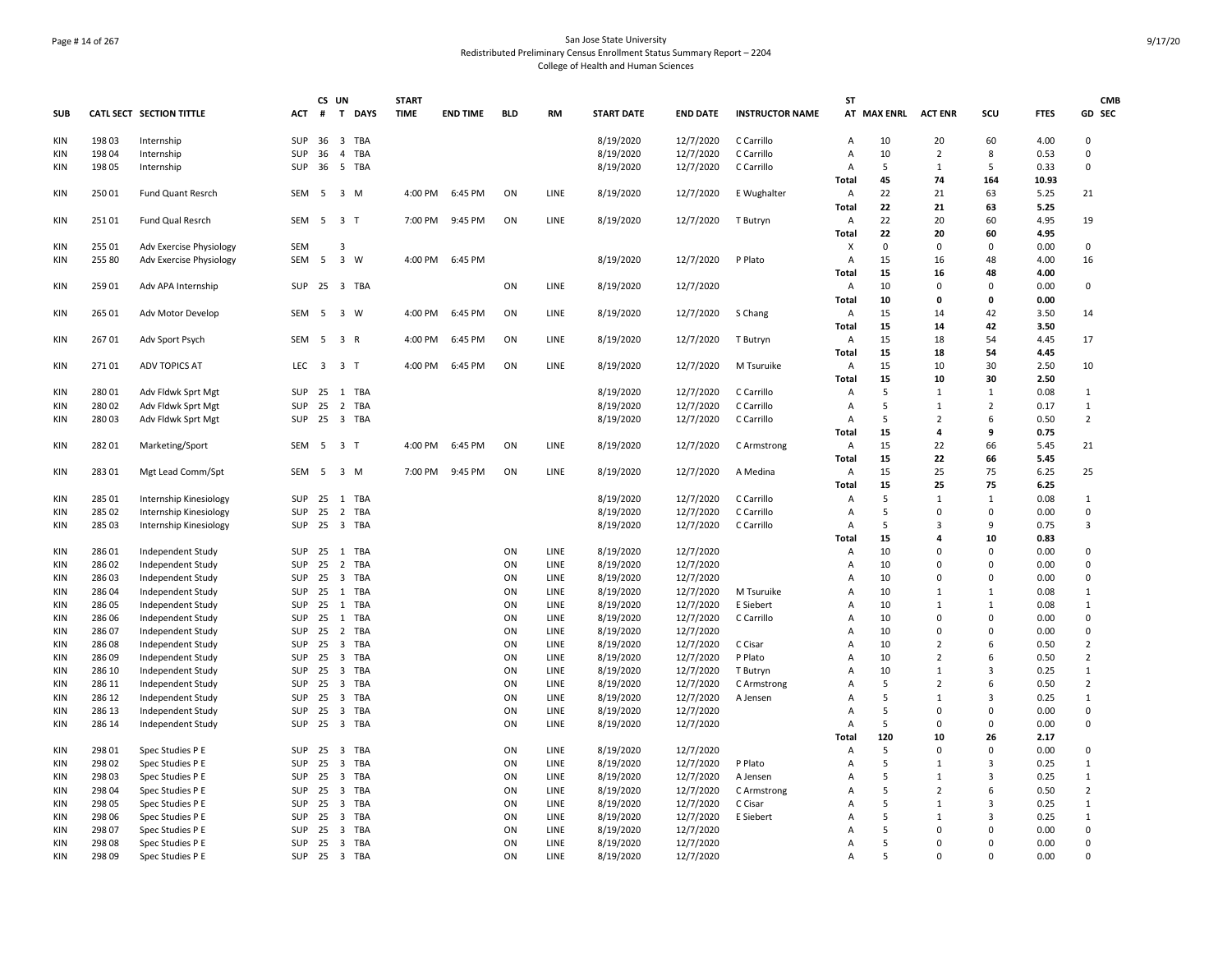# Page # 15 of 267 San Jose State University Redistributed Preliminary Census Enrollment Status Summary Report – 2204 College of Health and Human Sciences

| <b>SUB</b>  |         | <b>CATL SECT SECTION TITTLE</b> | ACT        | CS UN<br>#     | т                       | <b>DAYS</b> | <b>START</b><br><b>TIME</b> | <b>END TIME</b> | <b>BLD</b> | <b>RM</b>   | <b>START DATE</b> | <b>END DATE</b> | <b>INSTRUCTOR NAME</b> |                          | <b>ST</b> | AT MAX ENRL | <b>ACT ENR</b> | scu         | <b>FTES</b> | <b>CMB</b><br>GD SEC |
|-------------|---------|---------------------------------|------------|----------------|-------------------------|-------------|-----------------------------|-----------------|------------|-------------|-------------------|-----------------|------------------------|--------------------------|-----------|-------------|----------------|-------------|-------------|----------------------|
| KIN         | 298 10  | Spec Studies P E                | SUP        | 25             |                         | 3 TBA       |                             |                 | ON         | LINE        | 8/19/2020         | 12/7/2020       |                        |                          |           | 5           | 0              | $\mathbf 0$ | 0.00        | 0                    |
|             |         |                                 |            |                |                         |             |                             |                 |            |             |                   |                 |                        |                          | Total     | 50          | 6              | 18          | 1.50        |                      |
| KIN         | 299 01  | <b>Masters Thesis</b>           | SUP        | 25             |                         | 1 TBA       |                             |                 | ON         | LINE        | 8/19/2020         | 12/7/2020       |                        |                          |           | 5           | $\Omega$       | $\Omega$    | 0.00        | 0                    |
| KIN         | 299 02  | <b>Masters Thesis</b>           | SUP        | 25             |                         | 2 TBA       |                             |                 | ON         | <b>LINE</b> | 8/19/2020         | 12/7/2020       |                        |                          |           |             | 0              |             | 0.00        | 0                    |
| KIN         | 299 03  | Masters Thesis                  | <b>SUP</b> | 25             |                         | 3 TBA       |                             |                 | ON         | LINE        | 8/19/2020         | 12/7/2020       |                        |                          |           |             | $\Omega$       | $\Omega$    | 0.00        | 0                    |
| KIN         | 299 04  | Masters Thesis                  | <b>SUP</b> | 25             | 6                       | TBA         |                             |                 | ON         | <b>LINE</b> | 8/19/2020         | 12/7/2020       |                        |                          |           |             | $\Omega$       | $\Omega$    | 0.00        | 0                    |
| KIN         | 299 05  | <b>Masters Thesis</b>           | <b>SUP</b> | 25             |                         | 2 TBA       |                             |                 | ON         | LINE        | 8/19/2020         | 12/7/2020       |                        |                          |           | 5           | 0              |             | 0.00        | 0                    |
| KIN         | 299 06  | <b>Masters Thesis</b>           | <b>SUP</b> | 25             | $\overline{\mathbf{3}}$ | TBA         |                             |                 | ON         | LINE        | 8/19/2020         | 12/7/2020       |                        |                          |           |             | 0              | $\Omega$    | 0.00        | 0                    |
| KIN         | 299 07  | <b>Masters Thesis</b>           | SUP        | 25             |                         | 3 TBA       |                             |                 | ON         | <b>LINE</b> | 8/19/2020         | 12/7/2020       |                        |                          |           |             | $\Omega$       | $\Omega$    | 0.00        | 0                    |
| KIN         | 29908   | <b>Masters Thesis</b>           | <b>SUP</b> | 25             |                         | 3 TBA       |                             |                 | ON         | LINE        | 8/19/2020         | 12/7/2020       |                        |                          | А         |             | $\Omega$       |             | 0.00        | 0                    |
| KIN         | 29909   | <b>Masters Thesis</b>           | SUP        | 25             |                         | 3 TBA       |                             |                 | ON         | LINE        | 8/19/2020         | 12/7/2020       |                        |                          | А         |             | $\Omega$       | $\Omega$    | 0.00        | 0                    |
| KIN         | 299 10  | <b>Masters Thesis</b>           | SUP        | 25             |                         | 6 TBA       |                             |                 | ON         | LINE        | 8/19/2020         | 12/7/2020       | P Plato                |                          |           | 5           |                | -6          | 0.50        |                      |
|             |         |                                 |            |                |                         |             |                             |                 |            |             |                   |                 |                        |                          | Total     | 50          |                | 6           | 0.50        |                      |
| KNED        | 184Y 01 | Stdt Tchg II                    | SUP        | 25             |                         | 4 TBA       |                             |                 |            |             | 8/19/2020         | 12/7/2020       | D Daum                 |                          | A         | 10          | 3              | 12          | 0.80        | 0                    |
| <b>KNED</b> | 184Y 02 | Stdt Tchg II                    | SUP        | 25             |                         | 5 TBA       |                             |                 |            |             | 8/19/2020         | 12/7/2020       | D Daum                 |                          |           | 10          | $\Omega$       | $\Omega$    | 0.00        | 0                    |
|             |         |                                 |            |                |                         |             |                             |                 |            |             |                   |                 |                        |                          | Total     | 20          | 3              | 12          | 0.80        |                      |
| <b>KNED</b> | 184Z01  | Stdt Tchg III                   | SUP        | 25             |                         | 4 TBA       |                             |                 |            |             | 8/19/2020         | 12/7/2020       | D Daum                 |                          | А         | 10          | 5              | 20          | 1.33        | 0                    |
| <b>KNED</b> | 184Z02  | Stdt Tchg III                   | SUP        | 25             |                         | 5 TBA       |                             |                 |            |             | 8/19/2020         | 12/7/2020       | D Daum                 |                          |           | 10          | $\Omega$       | $\Omega$    | 0.00        | 0                    |
|             |         |                                 |            |                |                         |             |                             |                 |            |             |                   |                 |                        |                          | Total     | 20          | 5              | 20          | 1.33        |                      |
| <b>KNED</b> | 33901   | Instr Matl & Proc PE            | <b>LEC</b> | $\overline{2}$ | 3 <sub>1</sub>          |             | 4:00 PM                     | 5:50 PM         | ON         | <b>LINE</b> | 8/19/2020         | 12/7/2020       | W Jones                |                          |           | 15          | 23             | 46          | 4.60        | 0                    |
| <b>KNED</b> | 33902   | Instr Matl & Proc PE            | ACT        | 8              | $\mathbf{0}$            | TBA         |                             |                 | ON         | LINE        | 8/19/2020         | 12/7/2020       | W Jones                |                          |           | 15          | 23             | 23          | 0.00        | 0                    |
|             |         |                                 |            |                |                         |             |                             |                 |            |             |                   |                 |                        |                          | Total     | 30          | 46             | 69          | 4.60        |                      |
|             |         |                                 |            |                |                         |             |                             |                 |            |             |                   |                 |                        | <b>Kinesiology Total</b> |           | 7588        | 7123           | 12241       | 826.75      |                      |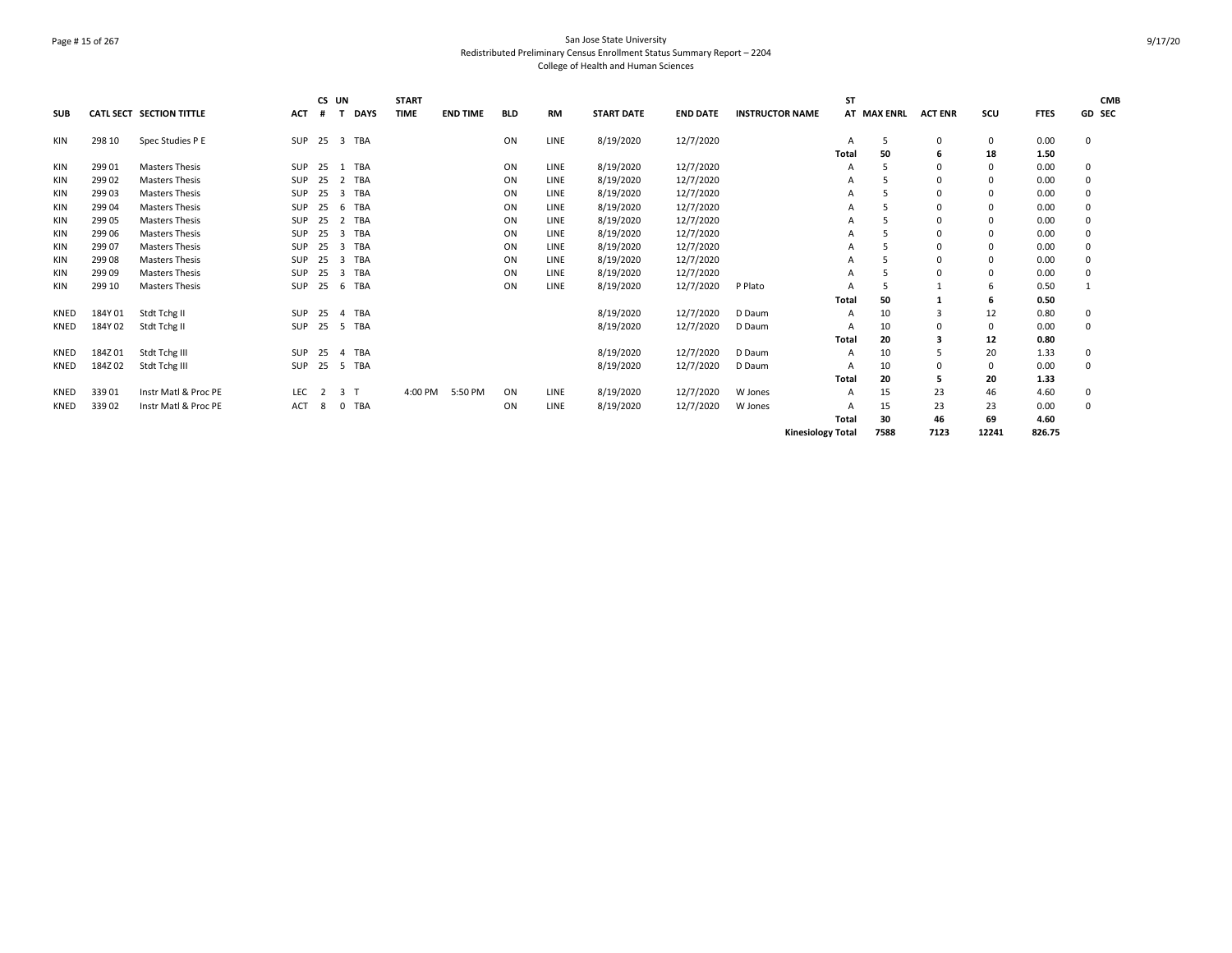# Page # 16 of 267 San Jose State University Redistributed Preliminary Census Enrollment Status Summary Report – 2204 College of Health and Human Sciences

| <b>SUB</b>  |                         | <b>CATL SECT SECTION TITTLE</b> | <b>ACT</b> | CS UN<br># |         | <b>DAYS</b> | <b>START</b><br><b>TIME</b> | <b>END TIME</b>   | <b>BLD</b> | <b>RM</b>     | <b>START DATE</b> | <b>END DATE</b> | <b>INSTRUCTOR NAME</b>        | <b>ST</b> | AT MAX ENRL | <b>ACT ENR</b> | scu      | <b>FTES</b> | <b>CMB</b><br><b>GD SEC</b> |
|-------------|-------------------------|---------------------------------|------------|------------|---------|-------------|-----------------------------|-------------------|------------|---------------|-------------------|-----------------|-------------------------------|-----------|-------------|----------------|----------|-------------|-----------------------------|
|             | <b>Military Science</b> |                                 |            |            |         |             |                             |                   |            |               |                   |                 |                               |           |             |                |          |             |                             |
| MILS        | 1A 01                   | Ldrshp & Pers Dev               | SUP        | 77         | 2 MWF   |             | 8:00 AM                     | 9:05 AM           | <b>OFF</b> | <b>CAMPUS</b> | 8/19/2020         | 12/7/2020       | C Smith                       | A         | 25          | 5              | 10       | 0.67        | 0                           |
| <b>MILS</b> | 1A 02                   | Ldrshp & Pers Dev               | LAB        |            | 78 0 S  |             | 7:00 AM                     | 7:00 PM           | OFF        | <b>CAMPUS</b> | 8/19/2020         | 12/7/2020       | C Smith                       |           | 25          | 5              |          | 0.00        | 0                           |
|             |                         |                                 |            |            |         |             |                             |                   |            |               |                   |                 |                               | Total     | 50          | 10             | 15       | 0.67        |                             |
| MILS        | 2A 01                   | Inn Team Ldrshp                 | SUP        | 77         | 2 MWF   |             | 8:00 AM                     | 9:05 AM           | <b>OFF</b> | <b>CAMPUS</b> | 8/19/2020         | 12/7/2020       | <b>M</b> Morales              | A         | 25          | 6              | 12       | 0.80        | 0                           |
| <b>MILS</b> | 2A 02                   | Inn Team Ldrshp                 | LAB        |            | 78 0 S  |             | 7:00 AM                     | 7:00 PM           | OFF        | CAMPUS        | 8/19/2020         | 12/7/2020       | M Morales                     |           | 25          | 6              | -6       | 0.00        | 0                           |
|             |                         |                                 |            |            |         |             |                             |                   |            |               |                   |                 |                               | Total     | 50          | 12             | 18       | 0.80        |                             |
| MILS        | 130A01                  | Adap Tm Ldrshp                  | SUP        | 77         | 4 TR    |             |                             | 8:30 AM 10:10 AM  | <b>OFF</b> | <b>CAMPUS</b> | 8/19/2020         | 12/7/2020       | C Strain                      | A         | 25          | 9              | 36       | 2.47        |                             |
| <b>MILS</b> | 130A 02                 | Adap Tm Ldrshp                  | LAB        |            | 78 0 S  |             | 7:00 AM                     | 7:00 PM           | OFF        | <b>CAMPUS</b> | 8/19/2020         | 12/7/2020       | C Strain                      |           | 25          | 9              | 9        | 0.00        |                             |
|             |                         |                                 |            |            |         |             |                             |                   |            |               |                   |                 |                               | Total     | 50          | 18             | 45       | 2.47        |                             |
| MILS        | 140A 04                 | Adap Ldrshp                     | LAB        |            | 78 0 S  |             | 7:00 AM                     | 7:00 PM           | <b>OFF</b> | <b>CAMPUS</b> | 8/19/2020         | 12/7/2020       | M Salas                       | A         | 25          | $\overline{7}$ |          | 0.00        |                             |
| <b>MILS</b> | 140A 05                 | Adap Ldrshp                     | SUP        |            | 77 4 TR |             |                             | 8:30 AM 10:10 AM  | <b>OFF</b> | <b>CAMPUS</b> | 8/19/2020         | 12/7/2020       | M Salas                       |           | 25          |                | 28       | 1.93        |                             |
|             |                         |                                 |            |            |         |             |                             |                   |            |               |                   |                 |                               | Total     | 50          | 14             | 35       | 1.93        |                             |
| MILS        | 18001                   | <b>Individual Studies</b>       | SUP        |            | 77 3 TR |             | 2:00 PM                     | 3:40 PM           | <b>OFF</b> | CAMPUS        | 8/19/2020         | 12/7/2020       | M Salas                       | A         |             | 0              | $\Omega$ | 0.00        | 0                           |
|             |                         |                                 |            |            |         |             |                             |                   |            |               |                   |                 |                               | Total     | 5           | 0              | - 0      | 0.00        |                             |
| MILS        | 19901                   | American Military Hist          | LEC        | 2          | 3 TR    |             |                             | 10:20 AM 12:00 PM | OFF        | CAMPUS        | 8/19/2020         | 12/7/2020       | M Morales                     |           | 20          |                |          | 0.25        |                             |
|             |                         |                                 |            |            |         |             |                             |                   |            |               |                   |                 |                               | Total     | 20          |                | з        | 0.25        |                             |
|             |                         |                                 |            |            |         |             |                             |                   |            |               |                   |                 | <b>Military Science Total</b> |           | 225         | 55             | 116      | 6.12        |                             |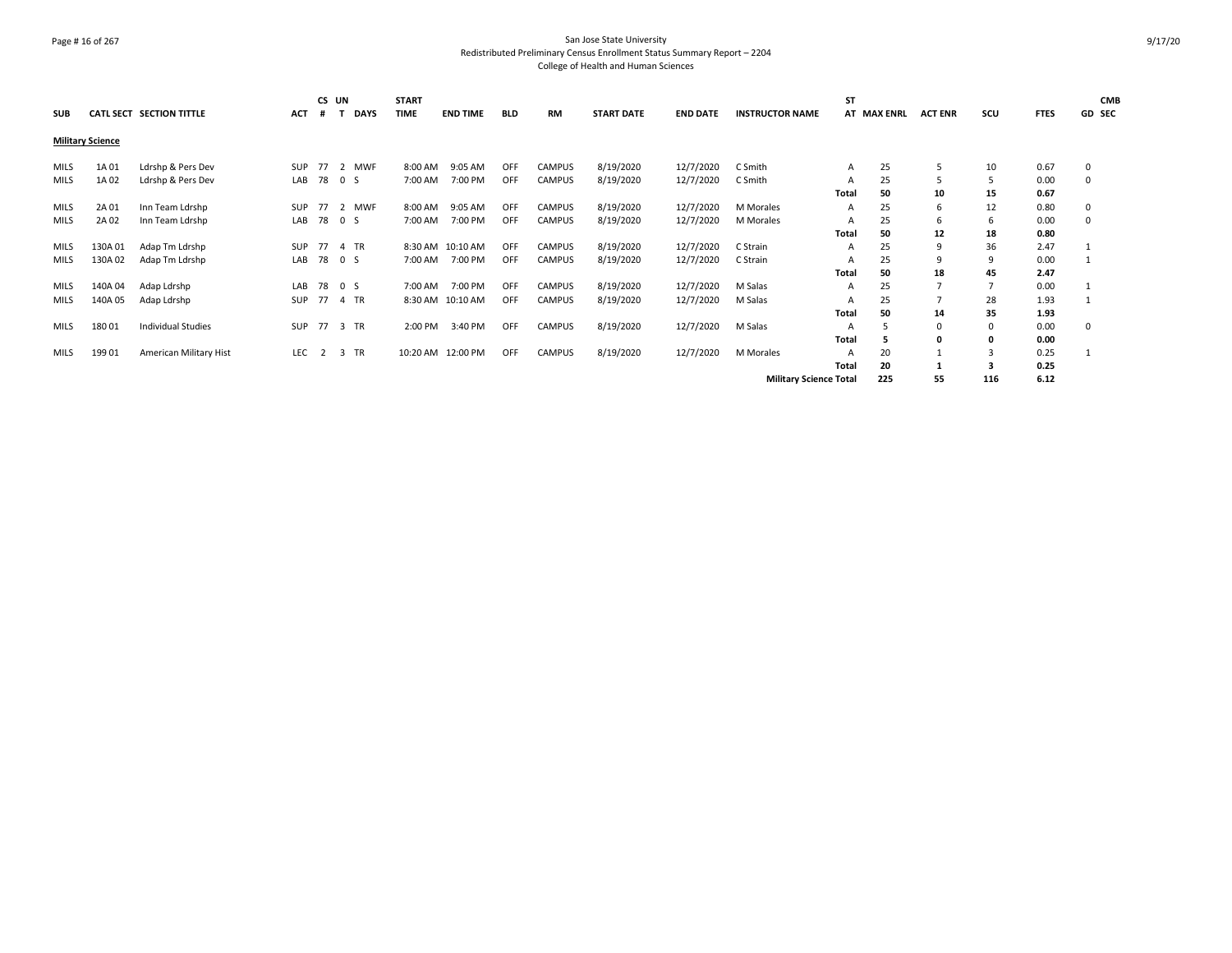# Page # 17 of 267 San Jose State University Redistributed Preliminary Census Enrollment Status Summary Report – 2204 College of Health and Human Sciences

|                            |         |                                 |            | CS UN          |                                |                   | <b>START</b> |                   |            |               |                   |                 |                        | ST                               |                     |          |             |              | <b>CMB</b>                |
|----------------------------|---------|---------------------------------|------------|----------------|--------------------------------|-------------------|--------------|-------------------|------------|---------------|-------------------|-----------------|------------------------|----------------------------------|---------------------|----------|-------------|--------------|---------------------------|
| <b>SUB</b>                 |         | <b>CATL SECT SECTION TITTLE</b> | ACT        |                | # T DAYS                       |                   | <b>TIME</b>  | <b>END TIME</b>   | <b>BLD</b> | <b>RM</b>     | <b>START DATE</b> | <b>END DATE</b> | <b>INSTRUCTOR NAME</b> |                                  | AT MAX ENRL ACT ENR |          | SCU         | <b>FTES</b>  | GD SEC                    |
| <b>Nursing</b>             |         |                                 |            |                |                                |                   |              |                   |            |               |                   |                 |                        |                                  |                     |          |             |              |                           |
|                            | 10 01   |                                 | LEC        |                |                                |                   |              |                   | ON         | LINE          |                   |                 |                        |                                  | 30                  | 29       |             |              | 0                         |
| <b>NURS</b>                |         | Leadership I                    | LEC        | $\overline{2}$ | 2 2 TBA<br>$\overline{2}$<br>W |                   |              | 6:40 PM           |            |               | 8/19/2020         | 12/7/2020       | S Malloy               | Α                                |                     |          | 58<br>62    | 3.87         | $\pmb{0}$                 |
| <b>NURS</b>                | 10 02   | Leadership I                    |            |                |                                |                   | 5:00 PM      |                   | ON         | LINE          | 8/19/2020         | 12/7/2020       | M Haririfar            | Α                                | 30                  | 31       |             | 4.13         |                           |
|                            |         |                                 |            |                |                                |                   |              |                   |            |               |                   |                 |                        | Total                            | 60<br>60            | 60       | 120         | 8.00         |                           |
| <b>NURS</b>                | 1101    | Intro Pharmacology              | <b>LEC</b> |                | 1 2 T                          |                   | 1:30 PM      | 3:30 PM           | ON         | LINE          | 8/19/2020         | 12/7/2020       | S Malloy               | A                                | 60                  | 60<br>60 | 120         | 8.00         | 0                         |
|                            |         |                                 |            |                |                                |                   |              |                   |            |               |                   |                 |                        | Total                            |                     |          | 120         | 8.00         |                           |
| <b>NURS</b>                | 1201    | Hlth Assmnt/Skills I            | LEC        | $\overline{2}$ | 3                              | TBA               |              |                   | ON         | LINE          | 8/19/2020         | 12/7/2020       | J Noel                 | A                                | 60                  | 60       | 60          | 12.00        | 0                         |
| <b>NURS</b><br><b>NURS</b> | 1202    | Hith Assmnt/Skills I            | LAB<br>LAB | 16             | $\mathbf{0}$<br>$^{\circ}$     | TBA<br><b>TBA</b> |              |                   |            |               | 8/19/2020         | 12/7/2020       | J Noel<br>J Noel       | $\overline{A}$<br>$\overline{A}$ | 20<br>20            | 20<br>20 | 40<br>40    | 0.00<br>0.00 | $^{\circ}$<br>$\mathbf 0$ |
|                            | 1203    | Hlth Assmnt/Skills I            |            | 16             |                                |                   |              |                   |            |               | 8/19/2020         | 12/7/2020       |                        |                                  |                     | 20       | 40          |              |                           |
| <b>NURS</b>                | 1204    | Hlth Assmnt/Skills I            | LAB        | 16             | $\mathbf 0$                    | TBA               |              |                   |            |               | 8/19/2020         | 12/7/2020       | J Noel                 | A                                | 20                  |          |             | 0.00         | 0                         |
|                            |         |                                 |            |                |                                |                   |              |                   |            |               |                   |                 |                        | <b>Total</b>                     | 120                 | 120      | 180         | 12.00        |                           |
| <b>NURS</b>                | 13A 01  | Gero Nursing Theory             | LEC        | 1              | 2 TBA                          |                   |              |                   | ON         | LINE          | 8/19/2020         | 12/7/2020       | A Wood                 | A                                | 60                  | 60       | 120         | 8.00         | 0                         |
|                            |         |                                 |            |                |                                |                   |              |                   |            |               |                   |                 |                        | Total                            | 60                  | 60       | 120         | 8.00         |                           |
| <b>NURS</b>                | 13B01   | Gero Nurs Practicm              | LAB        | 17             | 1<br>R                         |                   | 8:00 AM      | 2:00 PM           | OFF        | <b>CAMPUS</b> | 8/19/2020         | 12/7/2020       | A Wood                 | A                                | 15                  | 15       | 15          | 1.00         | 0                         |
| <b>NURS</b>                | 13B02   | Gero Nurs Practicm              | LAB        | 17             | 1<br>$\mathsf{R}$              |                   | 8:00 AM      | 2:00 PM           | OFF        | <b>CAMPUS</b> | 8/19/2020         | 12/7/2020       | C Williams             | A                                | 15                  | 15       | 15          | 1.00         | $\Omega$                  |
| <b>NURS</b>                | 13B03   | Gero Nurs Practicm              | LAB        | 17             | 1<br>$\mathsf{R}$              |                   | 8:00 AM      | 2:00 PM           | OFF        | <b>CAMPUS</b> | 8/19/2020         | 12/7/2020       | J Valadez              | A                                | 15                  | 15       | 15          | 1.00         | 0                         |
| <b>NURS</b>                | 13B 04  | Gero Nurs Practicm              | LAB        | 17             | 1 R                            |                   | 8:00 AM      | 2:00 PM           | OFF        | CAMPUS        | 8/19/2020         | 12/7/2020       | S Bottex               | $\overline{A}$                   | 15                  | 15       | 15          | 1.00         | $\Omega$                  |
| <b>NURS</b>                | 13B05   | Gero Nurs Practicm              | LAB        |                | -1                             |                   |              |                   |            |               |                   |                 |                        | x                                | $\Omega$            | $\Omega$ | $\Omega$    | 0.00         | 0                         |
| <b>NURS</b>                | 13B 06  | Gero Nurs Practicm              | LAB        |                | $\overline{1}$                 |                   |              |                   |            |               |                   |                 |                        | X                                | $\Omega$            | $\Omega$ | $\Omega$    | 0.00         | 0                         |
|                            |         |                                 |            |                |                                |                   |              |                   |            |               |                   |                 |                        | <b>Total</b>                     | 60                  | 60       | 60          | 4.00         |                           |
| <b>NURS</b>                | 24 01   | Adult Care Mgmt I               | LEC        | 1              | 4 TF                           |                   |              | 10:30 AM 12:10 PM | ON         | LINE          | 8/19/2020         | 12/7/2020       | S Rickman Patrick      | A                                | 66                  | 60       | 240         | 16.00        | 0                         |
|                            |         |                                 |            |                |                                |                   |              |                   |            |               |                   |                 |                        | Total                            | 66                  | 60       | 240         | 16.00        |                           |
| <b>NURS</b>                | 34A01   | Prof Role Dev II                | <b>LEC</b> | $\overline{2}$ | 1 F                            |                   |              | 8:00 AM 10:15 AM  | ON         | LINE          | 8/19/2020         | 12/7/2020       | C Finkbeiner           | A                                | 33                  | 33       | 33          | 2.20         | 0                         |
| <b>NURS</b>                | 34A 02  | Prof Role Dev II                | <b>LEC</b> | 2              | 1 F                            |                   | 1:30 PM      | 3:50 PM           | ON         | LINE          | 8/19/2020         | 12/7/2020       | C Finkbeiner           | $\overline{A}$                   | 33                  | 27       | 27          | 1.80         | $\mathbf 0$               |
|                            |         |                                 |            |                |                                |                   |              |                   |            |               |                   |                 |                        | Total                            | 66                  | 60       | 60          | 4.00         |                           |
| <b>NURS</b>                | 44 01   | Adult Care Clin Pract I         | LAB        | 17             | 3 M                            |                   |              | 2:00 PM 11:00 PM  | OFF        | CAMPUS        | 8/19/2020         | 12/7/2020       | D Law                  | A                                | 10                  | 10       | 30          | 2.00         | 0                         |
| <b>NURS</b>                | 44 02   | Adult Care Clin Pract I         | LAB        | 17             | 3 M                            |                   |              | 2:00 PM 11:00 PM  | <b>OFF</b> | <b>CAMPUS</b> | 8/19/2020         | 12/7/2020       | C Keane                | $\overline{A}$                   | 11                  | 11       | 33          | 2.20         | $^{\circ}$                |
| <b>NURS</b>                | 44 03   | Adult Care Clin Pract I         | LAB        | 17             | 3 <sub>T</sub>                 |                   |              | 2:00 PM 11:00 PM  | OFF        | <b>CAMPUS</b> | 8/19/2020         | 12/7/2020       | P Mayer                | $\overline{A}$                   | 10                  | 11       | 33          | 2.20         | 0                         |
| <b>NURS</b>                | 44 04   | Adult Care Clin Pract I         | LAB        |                | 3                              |                   |              |                   |            |               |                   |                 |                        | X                                | $\Omega$            | 0        | $\mathbf 0$ | 0.00         | 0                         |
| <b>NURS</b>                | 44 05   | Adult Care Clin Pract I         | LAB        | 17             | 3 W                            |                   | 7:00 AM      | 4:00 PM           | OFF        | <b>CAMPUS</b> | 8/19/2020         | 12/7/2020       | E Kiang                | A                                | 10                  | 9        | 27          | 1.80         | 0                         |
| <b>NURS</b>                | 44 06   | Adult Care Clin Pract I         | LAB        | 17             | 3 W                            |                   |              | 2:00 PM 11:00 PM  | OFF        | <b>CAMPUS</b> | 8/19/2020         | 12/7/2020       | M Diaz                 | A                                | 10                  | 9        | 27          | 1.80         | $\mathbf 0$               |
| <b>NURS</b>                | 44 07   | Adult Care Clin Pract I         | LAB        | 17             | 3S                             |                   | 6:30 AM      | 3:30 PM           | OFF        | CAMPUS        | 8/19/2020         | 12/7/2020       | D Law                  | $\overline{A}$                   | 11                  | 10       | 30          | 2.00         | 0                         |
|                            |         |                                 |            |                |                                |                   |              |                   |            |               |                   |                 |                        | Total                            | 62                  | 60       | 180         | 12.00        |                           |
| <b>NURS</b>                | 54 01   | <b>Nursing Skills II</b>        | <b>LEC</b> | $\overline{2}$ | $\mathbf 0$                    | TBA               |              |                   | ON         | LINE          | 8/19/2020         | 12/7/2020       | R Billner-Garcia       | A                                | 66                  | 60       | 60          | 0.00         | 0                         |
| <b>NURS</b>                | 54 02   | Nursing Skills II               | LAB        | 16             | 2 TBA                          |                   |              |                   |            |               | 8/19/2020         | 12/7/2020       | L Higgins              | $\overline{A}$                   | 22                  | 20       | 20          | 2.67         | $\Omega$                  |
| <b>NURS</b>                | 54 03   | Nursing Skills II               | LAB        | 16             | $\overline{2}$                 | TBA               |              |                   |            |               | 8/19/2020         | 12/7/2020       | L Higgins              | A                                | 22                  | 20       | 20          | 2.67         | 0                         |
| <b>NURS</b>                | 54 04   | <b>Nursing Skills II</b>        | LAB        | 16             | 2 TBA                          |                   |              |                   |            |               | 8/19/2020         | 12/7/2020       | R Billner-Garcia       | A                                | 22                  | 20       | 20          | 2.67         | 0                         |
|                            |         |                                 |            |                |                                |                   |              |                   |            |               |                   |                 |                        | Total                            | 132                 | 120      | 120         | 8.00         |                           |
| <b>NURS</b>                |         | 100WE 01 EBP Writing Wkshp      | <b>LEC</b> | $\overline{2}$ | $\overline{3}$<br>$\mathsf{R}$ |                   | 3:00 PM      | 5:45 PM           | ON         | LINE          | 8/19/2020         | 12/7/2020       | M Hampton              | $\overline{A}$                   | 20                  | 21       | 63          | 4.20         | $\mathbf 0$               |
| <b>NURS</b>                |         | 100WE 02 EBP Writing Wkshp      | LEC        | $\overline{2}$ | $\overline{3}$<br>$\mathsf{R}$ |                   | 3:00 PM      | 5:45 PM           | ON         | LINE          | 8/19/2020         | 12/7/2020       | W Wang Tung            | A                                | 20                  | 20       | 60          | 4.00         | 0                         |
| <b>NURS</b>                |         | 100WE 03 EBP Writing Wkshp      | <b>LEC</b> | $\overline{2}$ | 3 TBA                          |                   |              |                   | ON         | LINE          | 8/19/2020         | 12/7/2020       | W Wang Tung            | A                                | 20                  | 19       | 57          | 3.80         | 0                         |
|                            |         |                                 |            |                |                                |                   |              |                   |            |               |                   |                 |                        | Total                            | 60                  | 60       | 180         | 12.00        |                           |
| <b>NURS</b>                | 11101   | Prof Prac Suc I                 | LEC        |                | $\mathbf{a}$                   |                   |              |                   |            |               |                   |                 |                        | X                                | $\Omega$            | $\Omega$ | $\Omega$    | 0.00         | 0                         |
| NURS                       | 11202   | Prof Prac Suc I                 | LEC        |                | 2 3 W                          |                   |              | 9:00 AM 11:45 AM  | ON         | <b>LINE</b>   | 8/19/2020         | 12/7/2020       | A Wood                 | $\overline{A}$                   | 40                  | 26       | 78          | 5.20         | 0                         |
|                            |         |                                 |            |                |                                |                   |              |                   |            |               |                   |                 |                        | Total                            | 40                  | 26       | 78          | 5.20         |                           |
| NURS                       | 125 01  | Adult Care Mgmt II              | <b>LEC</b> | 1              | 4 <sub>T</sub>                 |                   |              | 8:30 AM 10:10 AM  | ON         | LINE          | 8/19/2020         | 12/7/2020       | A Butzlaff             | $\overline{A}$                   | 66                  | 55       | 220         | 14.67        | 0                         |
|                            |         |                                 |            |                |                                |                   |              |                   |            |               |                   |                 |                        | Total                            | 66                  | 55       | 220         | 14.67        |                           |
| <b>NURS</b>                | 126A01  | Pediatric Theory                | LEC        |                | 1 2 R                          |                   |              | 10:00 AM 11:40 AM | ON         | LINE          | 8/19/2020         | 12/7/2020       | C Hill                 | A                                | 64                  | 63       | 252         | 8.40         | 0                         |
|                            |         |                                 |            |                |                                |                   |              |                   |            |               |                   |                 |                        | Total                            | 64                  | 63       | 252         | 8.40         |                           |
| <b>NURS</b>                | 126B01  | Mat/Newborn Theory              | <b>LEC</b> | 1              | 2 R                            |                   | 1:00 PM      | 2:40 PM           | ON         | LINE          | 8/19/2020         | 12/7/2020       | D Nelson               | $\overline{A}$                   | 64                  | 62       | 124         | 8.27         | 0                         |
|                            |         |                                 |            |                |                                |                   |              |                   |            |               |                   |                 |                        | Total                            | 64                  | 62       | 124         | 8.27         |                           |
| <b>NURS</b>                | 127A 01 | Psych / MH Theory               | LEC        |                | 1 2 F                          |                   | 8:00 AM      | 9:40 AM           | ON         | LINE          | 8/19/2020         | 12/7/2020       | C Mao                  | A                                | 61                  | 58       | 116         | 7.73         | 0                         |
|                            |         |                                 |            |                |                                |                   |              |                   |            |               |                   |                 |                        | <b>Total</b>                     | 61                  | 58       | 116         | 7.73         |                           |
| <b>NURS</b>                | 127B01  | <b>Community Theory</b>         | LEC        |                | 1 2 F                          |                   |              | 10:00 AM 11:40 AM | ON         | <b>LINE</b>   | 8/19/2020         | 12/7/2020       | L Rauch                | Α                                | 100                 | 83       | 166         | 11.13        | $\overline{2}$            |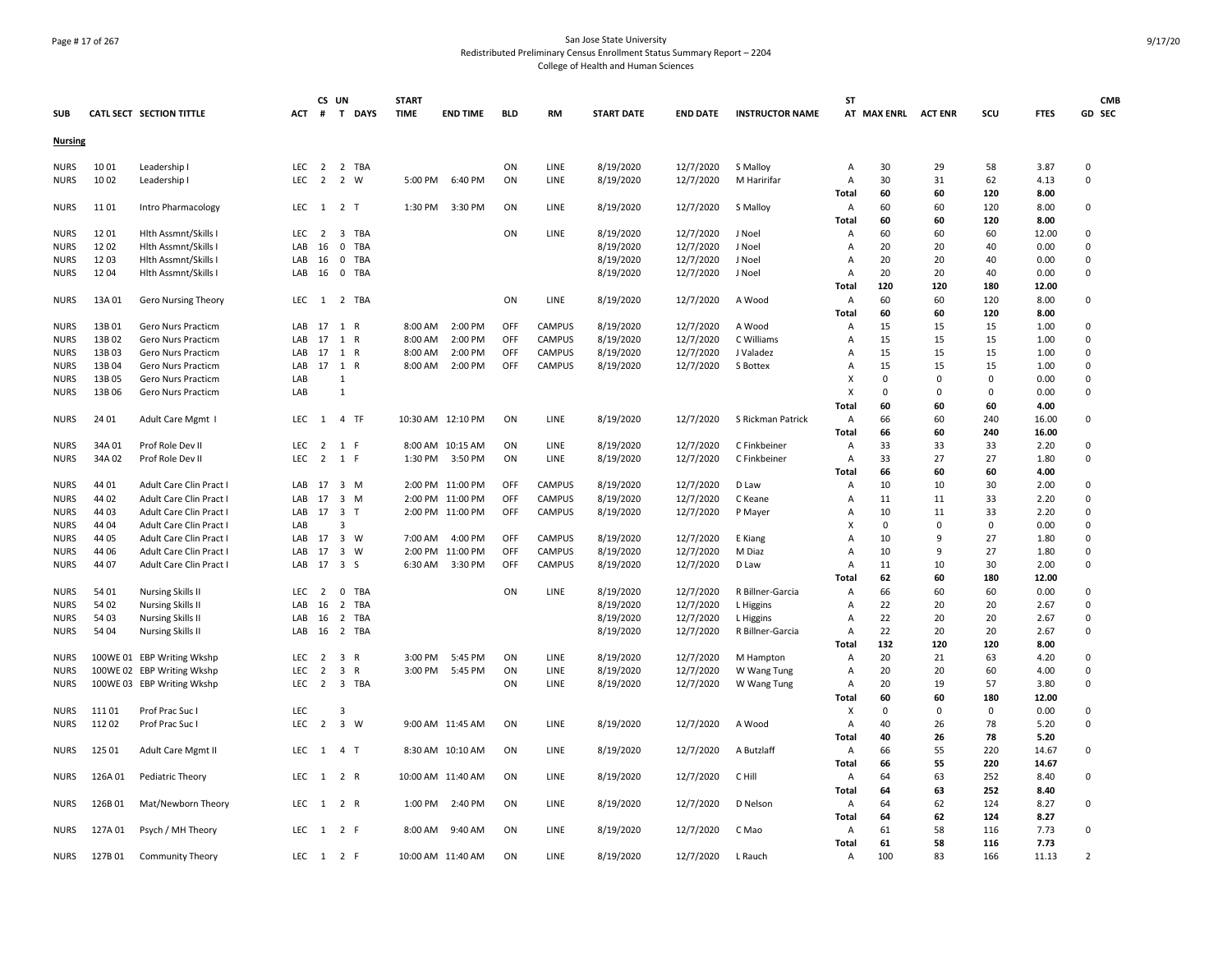# Page # 18 of 267 San Jose State University Redistributed Preliminary Census Enrollment Status Summary Report – 2204 College of Health and Human Sciences

|             |         |                           |            | CS UN          |                                         | <b>START</b> |                   |            |               |                   |                 |                        | <b>ST</b>      |             |                |          |             | <b>CMB</b>   |
|-------------|---------|---------------------------|------------|----------------|-----------------------------------------|--------------|-------------------|------------|---------------|-------------------|-----------------|------------------------|----------------|-------------|----------------|----------|-------------|--------------|
| <b>SUB</b>  |         | CATL SECT SECTION TITTLE  | <b>ACT</b> | #              | $\mathbf{T}$<br><b>DAYS</b>             | <b>TIME</b>  | <b>END TIME</b>   | <b>BLD</b> | <b>RM</b>     | <b>START DATE</b> | <b>END DATE</b> | <b>INSTRUCTOR NAME</b> |                | AT MAX ENRL | <b>ACT ENR</b> | SCU      | <b>FTES</b> | GD SEC       |
|             |         |                           |            |                |                                         |              |                   |            |               |                   |                 |                        | Total          | 100         | 83             | 166      | 11.13       |              |
| <b>NURS</b> | 12801   | <b>EBP</b> in Nursing     | LEC        | $\overline{2}$ | 2 R                                     | 12:00 PM     | 1:40 PM           | ON         | LINE          | 8/19/2020         | 12/7/2020       | K Bawel-Brinkley       | A              | 30          | 30             | 60       | 4.00        | 0            |
| NURS        | 12802   | <b>EBP</b> in Nursing     | <b>LEC</b> | $\overline{2}$ | $\overline{2}$<br>R                     | 2:00 PM      | 3:40 PM           | ON         | LINE          | 8/19/2020         | 12/7/2020       | S Rickman Patrick      | A              | 30          | 30             | 60       | 4.00        | 0            |
| <b>NURS</b> | 12807   | <b>EBP</b> in Nursing     | <b>LEC</b> |                | $2 \t2 \t5$                             |              | 9:00 AM 10:40 AM  | ON         | LINE          | 8/19/2020         | 12/7/2020       | R Ballin               | $\overline{A}$ | 25          | 28             | 56       | 3.77        | 1            |
|             |         |                           |            |                |                                         |              |                   |            |               |                   |                 |                        | Total          | 85          | 88             | 176      | 11.77       |              |
| <b>NURS</b> | 13301   | Prof Role Dev IV          | LEC        | $\overline{2}$ | 2 T                                     |              | 10:30 AM 12:10 PM | ON         | LINE          | 8/19/2020         | 12/7/2020       | C Mao                  | A              | 31          | 31             | 62       | 4.13        | 0            |
| <b>NURS</b> | 133 02  | Prof Role Dev IV          | LEC.       | 2              | 2 T                                     | 1:00 PM      | 2:40 PM           | ON         | LINE          | 8/19/2020         | 12/7/2020       | W Wang Tung            | A              | 31          | 24             | 48       | 3.20        | $\mathbf 0$  |
|             |         |                           |            |                |                                         |              |                   |            |               |                   |                 |                        | Total          | 62          | 55             | 110      | 7.33        |              |
| <b>NURS</b> | 136 01  | Prof Role Dev III         | LEC        | $\overline{2}$ | 2 R                                     | 8:00 AM      | 9:40 AM           | ON         | LINE          | 8/19/2020         | 12/7/2020       | S McKenna              | $\overline{A}$ | 32          | 32             | 64       | 4.27        | 0            |
| <b>NURS</b> | 136 02  | Prof Role Dev III         | LEC        | $\overline{2}$ | 2 R                                     | 4:00 PM      | 5:40 PM           | ON         | LINE          | 8/19/2020         | 12/7/2020       | S McKenna              | A              | 32          | 30             | 60       | 4.00        | 0            |
|             |         |                           |            |                |                                         |              |                   |            |               |                   |                 |                        | Total          | 64          | 62             | 124      | 8.27        |              |
| <b>NURS</b> | 13701   | Prof Role Dev V           | <b>LEC</b> | $\overline{2}$ | 2 F                                     | 12:30 PM     | 2:10 PM           | ON         | LINE          | 8/19/2020         | 12/7/2020       | N Dudley               | $\overline{A}$ | 50          | 50             | 100      | 6.67        | 0            |
| <b>NURS</b> | 13702   | Prof Role Dev V           | <b>LEC</b> | $\overline{2}$ | 2 F                                     | 12:30 PM     | 2:10 PM           | ON         | LINE          | 8/19/2020         | 12/7/2020       | D Canham               | Α              | 32          | 26             | 52       | 3.50        | $\mathbf{1}$ |
| <b>NURS</b> | 13780   | Prof Role Dev V           | <b>LEC</b> | 2              | 2 F                                     | 12:30 PM     | 2:20 PM           | ON         | LINE          | 8/19/2020         | 12/7/2020       | D Canham               | A              | 20          | 6              | 12       | 0.80        | 0            |
|             |         |                           |            |                |                                         |              |                   |            |               |                   |                 |                        | Total          | 102         | 82             | 164      | 10.97       |              |
| <b>NURS</b> | 13801   | Prof Role Dev VI          | <b>LEC</b> | $\overline{2}$ | 3 F                                     |              | 9:00 AM 11:45 AM  | ON         | LINE          | 8/19/2020         | 12/7/2020       | V Wong                 | A              | 40          | 29             | 87       | 5.80        | $\mathbf 0$  |
| <b>NURS</b> | 13802   | Prof Role Dev VI          | <b>LEC</b> | $\overline{2}$ | 3 F                                     |              | 9:00 AM 11:45 AM  | ON         | LINE          | 8/19/2020         | 12/7/2020       | R Ballin               | A              | 48          | 33             | 99       | 6.60        | $\pmb{0}$    |
| <b>NURS</b> | 13803   | Prof Role Dev VI          | LEC        | $\overline{2}$ | 3 F                                     |              | 9:00 AM 11:45 AM  | ON         | LINE          | 8/19/2020         | 12/7/2020       | A Butzlaff             | A              | 31          | 27             | 81       | 5.40        | 0            |
|             |         |                           |            |                |                                         |              |                   |            |               |                   |                 |                        | Total          | 119         | 89             | 267      | 17.80       |              |
| <b>NURS</b> | 145 01  | Adult Care Clin II        | LAB        | 17             | $\overline{4}$<br><b>RF</b>             | 7:00 AM      | 1:00 PM           | OFF        | CAMPUS        | 8/19/2020         | 12/7/2020       | C Pham                 | A              | 15          | 14             | 56       | 3.73        | 0            |
| <b>NURS</b> | 145 02  | <b>Adult Care Clin II</b> | LAB        |                |                                         |              |                   |            |               |                   |                 |                        |                | $\Omega$    | $\Omega$       | $\Omega$ | 0.00        | $\Omega$     |
| <b>NURS</b> | 145 03  | Adult Care Clin II        | LAB        | 17             | $\overline{4}$<br><b>RF</b>             | 7:00 AM      | 1:00 PM           | OFF        | CAMPUS        | 8/19/2020         | 12/7/2020       | M Diaz                 | A              | 15          | 15             | 60       | 4.00        | $\mathbf 0$  |
| <b>NURS</b> | 145 04  | Adult Care Clin II        | LAB        | 17             | <b>RF</b><br>$\overline{4}$             | 2:00 PM      | 8:00 PM           | OFF        | CAMPUS        | 8/19/2020         | 12/7/2020       | J Milana               | A              | 15          | 14             | 56       | 3.73        | 0            |
| <b>NURS</b> | 145 05  | Adult Care Clin II        | LAB        | 17             | 4<br>WR                                 | 2:00 PM      | 8:00 PM           | OFF        | <b>CAMPUS</b> | 8/19/2020         | 12/7/2020       | A Paulson              | A              | 15          | 13             | 52       | 3.47        | 0            |
| <b>NURS</b> | 145 06  | Adult Care Clin II        | LAB        |                | Δ                                       |              |                   |            |               |                   |                 |                        | x              | $\Omega$    | $\mathbf 0$    | $\Omega$ | 0.00        | $\mathbf 0$  |
|             |         |                           |            |                |                                         |              |                   |            |               |                   |                 |                        | Total          | 60          | 56             | 224      | 14.93       |              |
| <b>NURS</b> | 146A01  | Peds Clinical             | LAB        | 17             | 2 M                                     | 3:00 PM      | 9:00 PM           | OFF        | <b>CAMPUS</b> | 8/19/2020         | 12/7/2020       | S McKenna              | A              | 15          | 13             | 26       | 1.73        | 0            |
| <b>NURS</b> | 146A02  | Peds Clinical             | LAB        | 17             | 2<br>$\mathsf{T}$                       | 3:00 PM      | 9:00 PM           | OFF        | <b>CAMPUS</b> | 8/19/2020         | 12/7/2020       | C Weng                 | A              | 15          | 12             | 24       | 1.60        | 0            |
| <b>NURS</b> | 146A03  | Peds Clinical             | LAB        |                | $\mathcal{P}$                           |              |                   |            |               |                   |                 |                        | x              | $\Omega$    | $\Omega$       | $\Omega$ | 0.00        | $\Omega$     |
| <b>NURS</b> | 146A04  | Peds Clinical             | <b>IAR</b> | 17             | 2 W                                     | 7:00 AM      | 1:00 PM           | OFF        | <b>CAMPUS</b> | 8/19/2020         | 12/7/2020       | J Barreto              | A              | 15          | 12             | 24       | 1.60        | $\mathbf 0$  |
| <b>NURS</b> | 146A05  | Peds Clinical             | LAB        | 17             | $\overline{2}$<br>W                     | 7:00 AM      | 1:00 PM           | OFF        | <b>CAMPUS</b> | 8/19/2020         | 12/7/2020       | E Carroll              | A              | 15          | 13             | 26       | 1.73        | 0            |
| <b>NURS</b> | 146A06  | Peds Clinical             | LAB        | 17             | $\overline{2}$<br>-F                    | 7:00 AM      | 1:00 PM           | OFF        | CAMPUS        | 8/19/2020         | 12/7/2020       | M Schmidt              | A              | 15          | 12             | 24       | 1.60        | $\mathbf 0$  |
| <b>NURS</b> | 146A07  | Peds Clinical             | LAB        |                | $\overline{2}$                          |              |                   |            |               |                   |                 |                        | x              | $\mathbf 0$ | $\Omega$       | $\Omega$ | 0.00        | 0            |
|             |         |                           |            |                |                                         |              |                   |            |               |                   |                 |                        | Total          | 75          | 62             | 124      | 8.27        |              |
| <b>NURS</b> | 146B01  | Mat Hith Clinical         | LAB        | 17             | 2 <sub>T</sub>                          | 7:00 AM      | 1:00 PM           | OFF        | <b>CAMPUS</b> | 8/19/2020         | 12/7/2020       | A Puck                 | A              | 15          | 11             | 22       | 1.47        | 0            |
| <b>NURS</b> | 146B02  | Mat Hlth Clinical         | LAB        | 17             | 2 T                                     | 7:00 AM      | 1:00 PM           | OFF        | <b>CAMPUS</b> | 8/19/2020         | 12/7/2020       | N Stevens              | A              | 15          | 11             | 22       | 1.47        | 0            |
| <b>NURS</b> | 146B03  | <b>Mat Hith Clinical</b>  | LAB        |                | $\mathcal{P}$                           |              |                   |            |               |                   |                 |                        | x              | $\Omega$    | $\Omega$       | $\Omega$ | 0.00        | $\Omega$     |
| <b>NURS</b> | 146B04  | Mat Hlth Clinica          | <b>IAR</b> | 17             | 2 W                                     | 7:00 AM      | $1:00$ PM         | OFF        | <b>CAMPUS</b> | 8/19/2020         | 12/7/2020       | J Barnby               | $\Delta$       | 15          | q              | 18       | 1.20        | $\Omega$     |
| <b>NURS</b> | 146B05  | Mat Hlth Clinical         | LAB        | 17             | 2 W                                     | 3:00 PM      | 9:00 PM           | OFF        | CAMPUS        | 8/19/2020         | 12/7/2020       | M Agroia               | $\Delta$       | 11          | 10             | 20       | 1.33        | $\mathbf 0$  |
| <b>NURS</b> | 146B06  | Mat Hlth Clinical         | LAB        | 17             | 2 F                                     | 7:00 AM      | 1:00 PM           | OFF        | <b>CAMPUS</b> | 8/19/2020         | 12/7/2020       | S Lim-Kyo              | A              | 15          | 10             | 20       | 1.33        | 0            |
| <b>NURS</b> | 146B07  | Mat Hlth Clinical         | LAB        | 17             | 2 F                                     | 7:00 AM      | 1:00 PM           | OFF        | <b>CAMPUS</b> | 8/19/2020         | 12/7/2020       | J Youssef              | A              | 15          | 11             | 22       | 1.47        | $\mathbf 0$  |
|             |         |                           |            |                |                                         |              |                   |            |               |                   |                 |                        | Total          | 86          | 62             | 124      | 8.27        |              |
| <b>NURS</b> | 147A 01 | Mental Health Clin        | LAB        | 17             | 2 M                                     | 8:00 AM      | 2:00 PM           | OFF        | <b>CAMPUS</b> | 8/19/2020         | 12/7/2020       | P Prasad               | A              | 14          | 14             | 28       | 1.87        | 0            |
| <b>NURS</b> | 147A 02 | Mental Health Clin        | LAB        |                | $\overline{2}$                          |              |                   |            |               |                   |                 |                        | x              | $\Omega$    | $\Omega$       | $\Omega$ | 0.00        | 0            |
| <b>NURS</b> | 147A 03 | Mental Health Clin        | LAB        | 17             | 2 M                                     | 3:00 PM      | 9:00 PM           | OFF        | CAMPUS        | 8/19/2020         | 12/7/2020       | R Khalsa               | A              | 10          | 5              | 10       | 0.67        | $\Omega$     |
| <b>NURS</b> | 147A 04 | Mental Health Clin        | LAB        |                | $\mathcal{P}$                           |              |                   |            |               |                   |                 |                        |                | $\Omega$    | $\Omega$       | $\Omega$ | 0.00        | $\Omega$     |
| <b>NURS</b> | 147A 05 | Mental Health Clin        | <b>IAR</b> | 17             | $\overline{2}$<br>W                     | 3:00 PM      | 9:00 PM           | OFF        | CAMPUS        | 8/19/2020         | 12/7/2020       | A Kight                | A              | 12          | 12             | 24       | 1.60        | $\mathbf 0$  |
| <b>NURS</b> | 147A 06 | Mental Health Clin        | LAB        | 17             | $\overline{2}$<br>$\mathsf{R}$          | 8:00 AM      | 2:00 PM           | OFF        | <b>CAMPUS</b> | 8/19/2020         | 12/7/2020       | A Kight                | A              | 13          | 13             | 26       | 1.73        | 0            |
| <b>NURS</b> | 147A 07 | Mental Health Clin        | LAB        | 17             | 2<br>R                                  | 3:00 PM      | 9:00 PM           | OFF        | <b>CAMPUS</b> | 8/19/2020         | 12/7/2020       | R Khalsa               | А              | 14          | 14             | 28       | 1.87        | 0            |
| <b>NURS</b> | 147A 08 | Mental Health Clin        | LAB        |                | $\overline{2}$                          |              |                   |            |               |                   |                 |                        | x              | 0           | $\Omega$       | $\Omega$ | 0.00        | $\mathbf 0$  |
|             |         |                           |            |                |                                         |              |                   |            |               |                   |                 |                        | Total          | 63          | 58             | 116      | 7.73        |              |
| <b>NURS</b> | 147B01  | Com Hith Clin             | LAB        | 17             | 3 T                                     | 8:00 AM      | 5:00 PM           | OFF        | <b>CAMPUS</b> | 8/19/2020         | 12/7/2020       | M Agroia               | A              | 10          | 10             | 30       | 2.00        | 0            |
| <b>NURS</b> | 147B02  | Com Hith Clin             | LAB        | 17             | $\overline{\mathbf{3}}$<br>$\mathsf{T}$ | 8:00 AM      | 5:00 PM           | OFF        | CAMPUS        | 8/19/2020         | 12/7/2020       | N Dudley               | A              | 12          | 11             | 33       | 2.20        | 0            |
| <b>NURS</b> | 147B03  | Com Hith Clin             | LAB        | 17             | 3 T                                     | 8:00 AM      | 5:00 PM           | OFF        | <b>CAMPUS</b> | 8/19/2020         | 12/7/2020       | C Finkbeiner           | A              | 10          | q              | 27       | 1.80        | $\Omega$     |
| <b>NURS</b> | 147B 05 | Com Hlth Clin             | LAB        |                | 17 3 T                                  | 8:00 AM      | 5:00 PM           | OFF        | <b>CAMPUS</b> | 8/19/2020         | 12/7/2020       | P Edwards              | $\Delta$       | 11          | 11             | 33       | 2.20        | $\Omega$     |
|             |         |                           |            |                |                                         |              |                   |            |               |                   |                 |                        |                |             |                |          |             |              |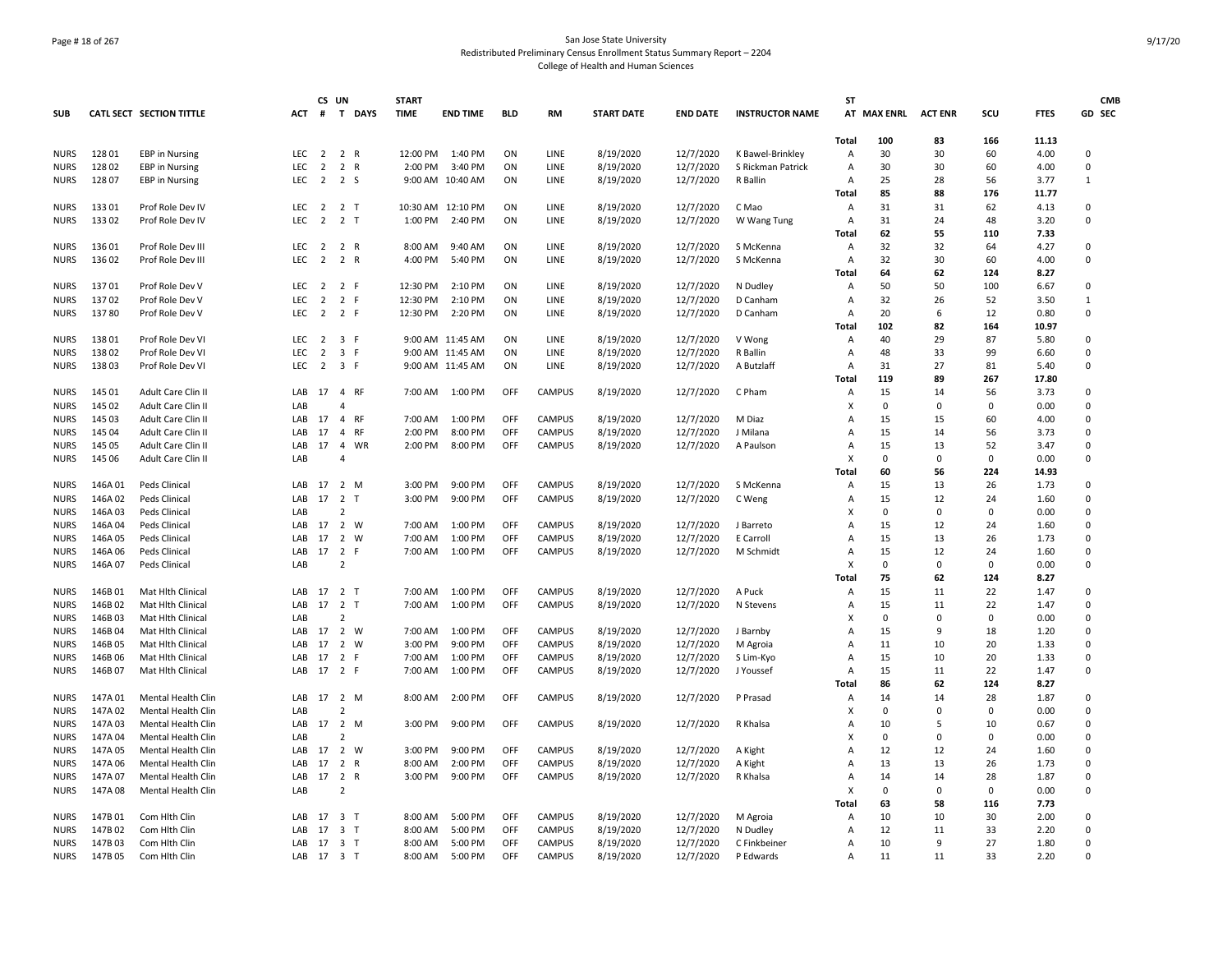# Page # 19 of 267 San Jose State University Redistributed Preliminary Census Enrollment Status Summary Report – 2204 College of Health and Human Sciences

|             |         |                                 |                  | CS UN          |                                | <b>START</b> |                 |            |               |                   |                 |                        | <b>ST</b>            |                     |                |                |             | <b>CMB</b>   |
|-------------|---------|---------------------------------|------------------|----------------|--------------------------------|--------------|-----------------|------------|---------------|-------------------|-----------------|------------------------|----------------------|---------------------|----------------|----------------|-------------|--------------|
| <b>SUB</b>  |         | <b>CATL SECT SECTION TITTLE</b> | <b>ACT</b>       | #              | T DAYS                         | <b>TIME</b>  | <b>END TIME</b> | <b>BLD</b> | RM            | <b>START DATE</b> | <b>END DATE</b> | <b>INSTRUCTOR NAME</b> |                      | AT MAX ENRL ACT ENR |                | SCU            | <b>FTES</b> | GD SEC       |
| <b>NURS</b> | 147B 06 | Com Hlth Clin                   | LAB              | 17             | 3 W                            | 8:00 AM      | 5:00 PM         | OFF        | <b>CAMPUS</b> | 8/19/2020         | 12/7/2020       | C Williams             | A                    | 12                  | 10             | 30             | 2.00        | $\mathbf 0$  |
| <b>NURS</b> | 147B 07 | Com Hlth Clin                   | LAB              | 17             | $\overline{3}$<br>W            | 8:00 AM      | 5:00 PM         | OFF        | CAMPUS        | 8/19/2020         | 12/7/2020       | D Canham               | A                    | 14                  | 14             | 42             | 2.85        | $\mathbf{1}$ |
| <b>NURS</b> | 147B08  | Com Hlth Clin                   | LAB              |                | 3                              |              |                 |            |               |                   |                 |                        | x                    | $\mathbf 0$         | $\mathbf 0$    | $\mathbf 0$    | 0.00        | 0            |
| <b>NURS</b> | 147B 10 | Com Hlth Clin                   | LAB              | 17             | 3 R                            | 8:00 AM      | 5:00 PM         | OFF        | <b>CAMPUS</b> | 8/19/2020         | 12/7/2020       | D Canham               | Α                    | 12                  | 10             | 30             | 2.00        | $\mathbf 0$  |
| <b>NURS</b> | 147B 12 | Com Hith Clin                   | LAB              | 17             | 3 R                            | 10:30 AM     | 7:30 PM         | OFF        | <b>CAMPUS</b> | 8/19/2020         | 12/7/2020       | D Teaford              | Α                    | 15                  | $\overline{7}$ | 21             | 1.40        | 0            |
|             |         |                                 |                  |                |                                |              |                 |            |               |                   |                 |                        | Total                | 96                  | 82             | 246            | 16.45       |              |
| <b>NURS</b> | 148A 01 | Sen Precept                     | <b>PRA</b>       | 17             | 4 TBA                          |              |                 | ON         | LINE          | 8/19/2020         | 12/7/2020       | J Barnby               | Α                    | 73                  | 15             | 60             | 4.00        | 0            |
| <b>NURS</b> | 148A02  | Sen Precept                     | PRA              | 17             | $\overline{4}$<br>E            | 1:00 PM      | 3:20 PM         | ON         | <b>LINE</b>   | 8/19/2020         | 12/7/2020       | P Edwards              | $\overline{A}$       | 13                  | 11             | 44             | 2.93        | $\mathbf 0$  |
| <b>NURS</b> | 148A03  | Sen Precept                     | PRA              | 17             | $\overline{4}$<br>F            | 1:00 PM      | 3:20 PM         | ON         | LINE          | 8/19/2020         | 12/7/2020       | D Law                  | $\Delta$             | 12                  | 6              | 24             | 1.60        | 0            |
| <b>NURS</b> | 148A04  | Sen Precept                     | PRA              | 17             | $\overline{4}$<br>$\mathsf{F}$ | 1:00 PM      | 3:20 PM         | ON         | LINE          | 8/19/2020         | 12/7/2020       | C Pham                 | A                    | 16                  | 5              | 20             | 1.33        | 0            |
|             |         |                                 |                  |                | 4 F                            |              |                 |            |               |                   |                 |                        |                      |                     | $\mathbf 0$    | $\mathbf 0$    | 0.00        | 0            |
| <b>NURS</b> | 148A 05 | Sen Precept                     | PRA              | 17             |                                | 1:00 PM      | 3:20 PM         | ON         | LINE          | 8/19/2020         | 12/7/2020       | S Rickman Patrick      | Α                    | 12                  |                |                |             |              |
| <b>NURS</b> | 148A06  | Sen Precept                     | PRA              | 17             | $\overline{4}$<br>-F           | 1:00 PM      | 3:20 PM         | ON         | LINE          | 8/19/2020         | 12/7/2020       | S Lim-Kyo              | Α                    | 16                  | 6              | 24             | 1.60        | 0            |
| <b>NURS</b> | 148A07  | Sen Precept                     | PRA              | 17             | $\overline{4}$<br>-F           | 1:00 PM      | 3:20 PM         | ON         | LINE          | 8/19/2020         | 12/7/2020       | S McKenna              | A                    | 9                   | 9              | 36             | 2.40        | $\mathbf 0$  |
| <b>NURS</b> | 148A08  | Sen Precept                     | PRA              | 17             | 4 F                            | 1:00 PM      | 3:20 PM         | ON         | LINE          | 8/19/2020         | 12/7/2020       | K Bawel-Brinkley       | A                    | 12                  | 12             | 48             | 3.20        | 0            |
| <b>NURS</b> | 148A09  | Sen Precept                     | PRA              | 17             | $\overline{4}$<br>F            | 1:00 PM      | 3:20 PM         | ON         | <b>LINE</b>   | 8/19/2020         | 12/7/2020       | D Nelson               | $\overline{A}$       | 12                  | 12             | 48             | 3.20        | $\mathbf 0$  |
| <b>NURS</b> | 148A 10 | Sen Precept                     | PRA              | 17             | 4 F                            | 1:00 PM      | 3:20 PM         | ON         | LINE          | 8/19/2020         | 12/7/2020       | C Finkbeiner           | A                    | 16                  | 6              | 24             | 1.60        | 0            |
| <b>NURS</b> | 148A 11 | Sen Precept                     | PRA              | 17             | 4 F                            | 1:00 PM      | 1:20 PM         | ON         | LINE          | 8/19/2020         | 12/7/2020       | C Hill                 | A                    | 16                  | 6              | 24             | 1.60        | 0            |
|             |         |                                 |                  |                |                                |              |                 |            |               |                   |                 |                        | Total                | 207                 | 88             | 352            | 23.47       |              |
| <b>NURS</b> | 17001   | <b>Evidence-Based Practice</b>  | LEC              | $\overline{2}$ | 2 W                            | 3:00 PM      | 4:45 PM         | ON         | LINE          | 8/19/2020         | 12/7/2020       | D Johnson Dawkins      | Α                    | 40                  | 11             | 22             | 1.50        | 1            |
|             |         |                                 |                  |                |                                |              |                 |            |               |                   |                 |                        | Total                | 40                  | 11             | 22             | 1.50        |              |
| <b>NURS</b> | 17101   | <b>Nursing Theory</b>           | LEC              |                | 1 2 W                          | 12:00 PM     | 1:50 PM         | ON         | LINE          | 8/19/2020         | 12/7/2020       | W Wang Tung            | A                    | 40                  | 26             | 52             | 3.47        | 0            |
|             |         |                                 |                  |                |                                |              |                 |            |               |                   |                 |                        | Total                | 40                  | 26             | 52             | 3.47        |              |
| <b>NURS</b> | 18001   | <b>Indivi Stdies</b>            | SUP              | 36             | 1 TBA                          |              |                 | ON         | LINE          | 8/19/2020         | 12/7/2020       | C O'Leary-Kelley       | Α                    | 40                  | $\overline{2}$ | $\overline{2}$ | 0.13        | 0            |
| <b>NURS</b> | 18002   | Indivi Stdies                   | <b>SUP</b>       | 36             | $\overline{2}$<br><b>TBA</b>   |              |                 | ON         | LINE          | 8/19/2020         | 12/7/2020       | C O'Leary-Kelley       | A                    | 40                  | $\mathbf 0$    | $\mathbf 0$    | 0.00        | $\mathbf 0$  |
| <b>NURS</b> | 18003   | Indivi Stdies                   | <b>SUP</b>       | 36             | 3 TBA                          |              |                 | ON         | LINE          | 8/19/2020         | 12/7/2020       | C O'Leary-Kelley       | Α                    | 40                  | $\mathbf 0$    | $\mathbf 0$    | 0.00        | 0            |
| <b>NURS</b> | 18004   | Indivi Stdies                   | SUP              | 36             | 4 TBA                          |              |                 | ON         | LINE          | 8/19/2020         | 12/7/2020       | C O'Leary-Kelley       | Α                    | 40                  | 3              | 12             | 0.80        | 0            |
|             |         |                                 |                  |                |                                |              |                 |            |               |                   |                 |                        | Total                | 160                 | 5              | 14             | 0.93        |              |
| <b>NURS</b> | 200 50  | <b>Health Systems</b>           | SEM              | 5              | 3 TBA                          |              |                 | ON         | LINE          | 8/19/2020         | 12/7/2020       | C Hill                 | Α                    | 20                  | 14             | 42             | 3.50        | 14           |
|             |         |                                 |                  |                |                                |              |                 |            |               |                   |                 |                        |                      |                     |                |                |             |              |
|             |         |                                 |                  |                |                                |              |                 |            |               |                   |                 |                        | Total                | 20                  | 14             | 42             | 3.50        |              |
| <b>NURS</b> | 202 51  | <b>Theoretical Found</b>        | SEM 5            |                | 2 TBA                          |              |                 | ON         | LINE          | 8/19/2020         | 12/7/2020       | C Mao                  | Α                    | 20                  | 14             | 28             | 2.33        | 14           |
|             |         |                                 |                  |                |                                |              |                 |            |               |                   |                 |                        | Total                | 20                  | 14             | 28             | 2.33        |              |
| <b>NURS</b> | 212 50  | Curriculum Develop              | SEM              | 5              | 3 TBA                          |              |                 | ON         | LINE          | 8/19/2020         | 12/7/2020       | L Rauch                | Α                    | 20                  | 9              | 27             | 2.25        | 9            |
|             |         |                                 |                  |                |                                |              |                 |            |               |                   |                 |                        | Total                | 20                  | 9              | 27             | 2.25        |              |
| <b>NURS</b> | 214 51  | NursEd I                        | <b>SUP</b>       | 25             | $\overline{4}$<br>TBA          |              |                 |            |               | 8/19/2020         | 12/7/2020       | C Hill                 | A                    | 20                  | 9              | 36             | 3.00        | 9            |
| <b>NURS</b> | 214 52  | NursEd I                        | <b>SEM</b>       | 5              | $\mathbf 0$<br>TBA             |              |                 | ON         | LINE          | 8/19/2020         | 12/7/2020       | S Rickman Patrick      | $\overline{A}$       | 20                  | 9              | 18             | 0.00        | 9            |
|             |         |                                 |                  |                |                                |              |                 |            |               |                   |                 |                        | Total                | 40                  | 18             | 54             | 3.00        |              |
| <b>NURS</b> | 248 52  | Adv Hlth Assess                 | SEM              | 6              | 3 TBA                          |              |                 | ON         | LINE          | 8/19/2020         | 12/7/2020       | S Rickman Patrick      | Α                    | 20                  | 15             | 45             | 3.75        | 15           |
|             |         |                                 |                  |                |                                |              |                 |            |               |                   |                 |                        | Total                | 20                  | 15             | 45             | 3.75        |              |
| <b>NURS</b> | 297 52  | Master's Project                | SUP              | 25             | 1 TBA                          |              |                 | ON         | LINE          | 8/19/2020         | 12/7/2020       | A Spilker              | Α                    | 24                  | 9              | 9              | 0.75        | 9            |
|             |         |                                 |                  |                |                                |              |                 |            |               |                   |                 |                        | Total                | 24                  | 9              | 9              | 0.75        |              |
| <b>NURS</b> | 57480   | Div & Social Issues             | SEM 5            |                | 2 TBA                          |              |                 | ON         | LINE          | 8/19/2020         | 12/7/2020       | D Johnson Dawkins      | A                    | 30                  | 26             | 52             | 3.47        | 0            |
|             |         |                                 |                  |                |                                |              |                 |            |               |                   |                 |                        | Total                | 30                  | 26             | 52             | 3.47        |              |
| <b>NURS</b> | 57580   | Theories-Adv Nursing Prac       | SEM <sub>5</sub> |                | 2 TBA                          |              |                 | ON         | <b>LINE</b>   | 8/19/2020         | 12/7/2020       | R Whitney              | A                    | 30                  | 26             | 52             | 3.47        | $\mathbf 0$  |
|             |         |                                 |                  |                |                                |              |                 |            |               |                   |                 |                        | <b>Total</b>         | 30                  | 26             | 52             | 3.47        |              |
| <b>NURS</b> | 58001   | <b>DNP Practicum</b>            | PRA              | 48             | 6 TBA                          |              |                 |            |               | 8/19/2020         | 12/7/2020       | M Hampton              | A                    | 30                  | 13             | 78             | 5.20        | $\pmb{0}$    |
|             |         |                                 |                  |                |                                |              |                 |            |               |                   |                 |                        | Total                | 30                  | 13             | 78             | 5.20        |              |
| <b>NURS</b> | 58380   | Prof Resp HC Systems            | SEM              | 5              | 2 TBA                          |              |                 | ON         | LINE          | 8/19/2020         | 12/7/2020       | A Spilker              | Α                    | 30                  | 26             | 52             | 3.47        | 0            |
|             |         |                                 |                  |                |                                |              |                 |            |               |                   |                 |                        |                      |                     |                |                |             |              |
|             |         |                                 |                  |                |                                |              |                 |            |               |                   |                 |                        | Total                | 30                  | 26             | 52             | 3.47        |              |
| <b>NURS</b> | 59180   | Curriculum Development          | SEM <sub>5</sub> |                | 3 TBA                          |              |                 | ON         | LINE          | 8/19/2020         | 12/7/2020       | D Moore                | A                    | 30                  | 13             | 39             | 2.60        | $^{\circ}$   |
|             |         |                                 |                  |                |                                |              |                 |            |               |                   |                 |                        | Total                | 30                  | 13             | 39             | 2.60        |              |
| <b>NURS</b> | 592 80  | Eval in Nursing Ed              | SEM              | $5^{\circ}$    | 3 TBA                          |              |                 | ON         | LINE          | 8/19/2020         | 12/7/2020       | R Rosenblum            | Α                    | 30                  | 13             | 39             | 2.60        | 0            |
|             |         |                                 |                  |                |                                |              |                 |            |               |                   |                 |                        | Total                | 30                  | 13             | 39             | 2.60        |              |
| <b>NURS</b> | 596 80  | Reflective Practice II          | SUP              | 48             | 2 TBA                          |              |                 | ON         | LINE          | 8/19/2020         | 12/7/2020       | M Hampton              | Α                    | 30                  | 13             | 26             | 1.73        | 0            |
|             |         |                                 |                  |                |                                |              |                 |            |               |                   |                 |                        | Total                | 30                  | 13             | 26             | 1.73        |              |
|             |         |                                 |                  |                |                                |              |                 |            |               |                   |                 |                        | <b>Nursing Total</b> | 2754                | 2102           | 4994           | 326.67      |              |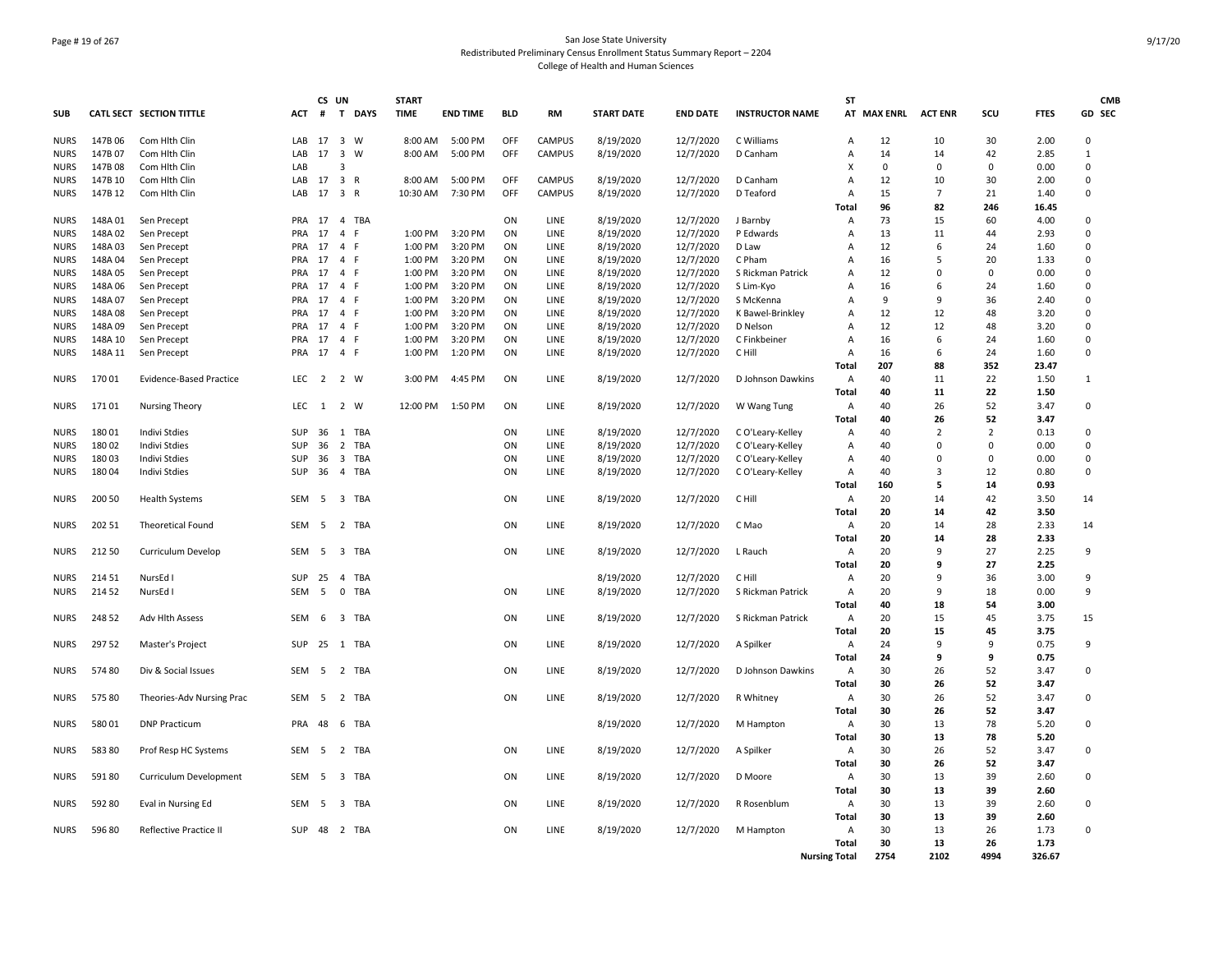# Page # 20 of 267 San Jose State University Redistributed Preliminary Census Enrollment Status Summary Report – 2204 College of Health and Human Sciences

| <b>CATL SECT SECTION TITTLE</b><br>T DAYS<br><b>TIME</b><br><b>END TIME</b><br><b>START DATE</b><br><b>INSTRUCTOR NAME</b><br>AT MAX ENRL ACT ENR<br>SCU<br><b>FTES</b><br>GD SEC<br><b>SUB</b><br>ACT<br>#<br><b>BLD</b><br><b>RM</b><br><b>END DATE</b><br><b>Nutrition, Food Science &amp; Packaging</b><br>8/19/2020<br>12/7/2020<br><b>NUFS</b><br>1A 01<br>Physical Science of Food<br>SEM<br>$\overline{4}$<br>$\overline{\mathbf{3}}$<br>-F<br>9:00 AM 11:45 AM<br>ON<br>LINE<br>G Swamy<br>Α<br>45<br>23<br>69<br>4.60<br>$\Omega$<br>1A02<br>3 MW<br>9:00 AM 10:15 AM<br>ON<br>8/19/2020<br>12/7/2020<br>45<br>26<br>78<br>5.20<br>$\Omega$<br><b>NUFS</b><br>Physical Science of Food<br><b>SEM</b><br>$\overline{a}$<br><b>LINE</b><br>I Vanek<br>$\overline{A}$<br>1A03<br>Physical Science of Food<br><b>SEM</b><br>$\overline{4}$<br>3<br><b>MW</b><br>10:30 AM 11:45 AM<br>ON<br>LINE<br>8/19/2020<br>12/7/2020<br>I Vanek<br>45<br>34<br>102<br>6.80<br>$\Omega$<br><b>NUFS</b><br>$\overline{A}$<br>249<br>135<br>83<br>16.60<br>Total<br>3 TBA<br>ON<br>LINE<br>8/19/2020<br>12/7/2020<br>45<br>42<br>126<br>$\Omega$<br><b>NUFS</b><br>801<br>Nutr Health Prof<br>LEC 1<br>M Hall<br>Α<br>8.40<br>802<br><b>LEC</b><br>3 TBA<br>ON<br>LINE<br>8/19/2020<br>12/7/2020<br>45<br>$\Omega$<br><b>NUFS</b><br>Nutr Health Prof<br>1<br>K Knoblaugh<br>A<br>45<br>135<br>9.00<br>803<br>LEC<br>$\mathbf 0$<br>$\mathbf 0$<br><b>NUFS</b><br>Nutr Health Prof<br>3<br>X<br>0<br>$\Omega$<br>0.00<br>12/7/2020<br>804<br>LEC<br>$\overline{\mathbf{3}}$<br>ON<br>LINE<br>8/19/2020<br>45<br>135<br>0<br>NUFS<br>Nutr Health Prof<br>1<br>TR<br>10:30 AM 11:45 AM<br>L Steinberg<br>A<br>45<br>9.00<br>3 TBA<br>45<br>$\mathbf 0$<br><b>NUFS</b><br>880<br>Nutr Health Prof<br>LEC.<br>1<br>ON<br>LINE<br>8/19/2020<br>12/7/2020<br>A Whitson<br>Α<br>31<br>93<br>6.20<br><b>Total</b><br>180<br>163<br>489<br>32.60<br>901<br>LEC<br>$\overline{\mathbf{3}}$<br>TR<br>9:00 AM 10:15 AM<br>ON<br>LINE<br>8/19/2020<br>12/7/2020<br>A<br>45<br>45<br>135<br>9.00<br>$\mathbf 0$<br><b>NUFS</b><br>Intro Human Nutr<br>1<br>C Hollenbeck<br>45<br><b>NUFS</b><br>902<br><b>LEC</b><br>1<br>3<br>TR<br>10:30 AM 11:45 AM<br>ON<br>LINE<br>8/19/2020<br>12/7/2020<br>C Hollenbeck<br>$\overline{A}$<br>45<br>135<br>9.00<br>$\Omega$<br>Intro Human Nutr<br>903<br>8/19/2020<br>12/7/2020<br>45<br>132<br>$\Omega$<br>LEC.<br>3 TBA<br>ON<br>LINE<br>A<br>44<br>8.80<br><b>NUFS</b><br>Intro Human Nutr<br>1<br>K Knoblaugh<br>981<br><b>LEC</b><br>$\overline{\mathbf{3}}$<br>TBA<br>ON<br>8/19/2020<br>12/7/2020<br>45<br>129<br>$\Omega$<br>LINE<br>$\overline{A}$<br>43<br>8.60<br><b>NUFS</b><br>Intro Human Nutr<br>-1<br>A Whitson<br>$\mathbf 0$<br>999<br><b>LEC</b><br>3 TBA<br>ON<br>8/19/2020<br>12/7/2020<br>45<br>42<br>8.40<br><b>NUFS</b><br>LINE<br>A Whitson<br>Α<br>126<br>Intro Human Nutr<br>1<br>225<br>657<br>Total<br>219<br>43.80<br>35<br>10 01<br><b>Basic Life Skills</b><br>LEC<br>$\overline{2}$<br>$\overline{\mathbf{3}}$<br>M<br>12:00 PM<br>1:40 PM<br>ON<br>LINE<br>8/19/2020<br>12/7/2020<br>J Kubota<br>19<br>38<br>3.80<br>$\Omega$<br>NUFS<br>A<br>10 02<br>$\boldsymbol{\mathsf{x}}$<br>$\Omega$<br>0.00<br>$\Omega$<br><b>NUFS</b><br><b>Basic Life Skills</b><br>LAB<br>$\Omega$<br>$\Omega$<br>0<br>1080<br>LAB 16 0 W<br>2:45 PM<br>ON<br><b>LINE</b><br>12/7/2020<br>J Kubota<br>35<br>19<br>0.00<br>$\Omega$<br><b>NUFS</b><br><b>Basic Life Skills</b><br>12:00 PM<br>8/19/2020<br>$\overline{A}$<br>19<br>70<br>38<br>57<br>3.80<br>Total<br>16 01<br>MW<br>12:00 PM<br>1:15 PM<br>12/7/2020<br>45<br>38<br>$\Omega$<br><b>NUFS</b><br>Sci, Physio, Nutr<br>LEC<br>$\overline{\mathbf{3}}$<br>ON<br>LINE<br>8/19/2020<br>C LaSalle<br>Α<br>114<br>7.60<br>2<br>16 02<br>$\overline{\mathbf{3}}$<br>ON<br>8/19/2020<br>12/7/2020<br>45<br>$\mathbf 0$<br>Sci, Physio, Nutr<br><b>LEC</b><br>$\overline{2}$<br>MW<br>1:30 PM<br>2:45 PM<br>LINE<br>C LaSalle<br>$\overline{A}$<br>26<br>78<br>5.20<br><b>NUFS</b><br>45<br>$\Omega$<br>16 03<br>$\overline{2}$<br>$\overline{3}$<br>ON<br>45<br>135<br>9.00<br>Sci, Physio, Nutr<br>LEC.<br>TR<br>12:00 PM<br>1:15 PM<br>LINE<br>8/19/2020<br>12/7/2020<br>Y Sun<br><b>NUFS</b><br>A<br>ON<br>8/19/2020<br>12/7/2020<br>45<br>$\mathbf 0$<br>16 04<br>Sci, Physio, Nutr<br>LEC<br>$\overline{2}$<br>$\overline{\mathbf{3}}$<br>TR<br>1:30 PM<br>2:45 PM<br>LINE<br>Y Sun<br>Α<br>45<br>135<br>9.00<br>NUFS<br>1680<br>LEC<br>$\overline{2}$<br>3 TR<br>10:30 AM 11:45 AM<br>ON<br>LINE<br>8/19/2020<br>12/7/2020<br>C LaSalle<br>Α<br>45<br>27<br>81<br>5.40<br>0<br><b>NUFS</b><br>Sci, Physio, Nutr<br>225<br>Total<br>181<br>543<br>36.20<br>20 01<br>2 R<br>1:30 PM<br>3:20 PM<br>8/19/2020<br>12/7/2020<br>35<br>$\Omega$<br><b>NUFS</b><br>Sanitatn & Env Iss<br><b>SEM</b><br>$\overline{4}$<br>ON<br><b>LINE</b><br>T Engstrom<br>$\overline{A}$<br>32<br>64<br>4.27<br>C<br><b>HSPM</b><br>20 01<br>Sanitatn & Env Iss<br>SEM<br>$\overline{4}$<br>$\overline{2}$<br>$\mathsf{R}$<br>1:30 PM<br>3:20 PM<br>ON<br>LINE<br>8/19/2020<br>12/7/2020<br>$\overline{A}$<br>$\Omega$<br>$\mathbf{0}$<br>0.00<br>$\mathbf{0}$<br>$\mathsf{C}$<br>T Engstrom<br>$\Omega$<br>$\overline{2}$<br>ON<br>35<br>40<br>2.67<br>$\mathbf 0$<br>20 02<br><b>SEM</b><br>R<br>3:30 PM<br>5:20 PM<br>LINE<br>8/19/2020<br>12/7/2020<br>$\overline{A}$<br>20<br>C<br><b>NUFS</b><br>Sanitatn & Env Iss<br>4<br>T Engstrom<br>20 02<br>$\overline{2}$<br>5:20 PM<br>ON<br>$\mathbf{0}$<br>0.00<br>$\mathbf 0$<br>C<br><b>HSPM</b><br><b>SEM</b><br>$\overline{4}$<br>R<br>3:30 PM<br>LINE<br>8/19/2020<br>12/7/2020<br>T Engstrom<br>Α<br>$\Omega$<br>$\mathbf{0}$<br>Sanitatn & Env Iss<br>70<br>52<br>104<br>6.93<br><b>Total</b><br>21 01<br>$\overline{\mathbf{3}}$<br>W<br>8/19/2020<br>32<br><b>NUFS</b><br>Culinary Prin & Practice<br>LEC<br>$\overline{2}$<br>8:30 AM 10:10 AM<br>12/7/2020<br>T Engstrom<br>$\overline{A}$<br>40<br>16<br>3.20<br>$\Omega$<br>$\pmb{0}$<br>21 02<br>16<br>8/19/2020<br>12/7/2020<br>20<br>0.00<br>$\mathbf 0$<br>NUFS<br>Culinary Prin & Practice<br>LAB<br>W<br>10:15 AM<br>1:00 PM<br>T Engstrom<br>Α<br>16<br>16<br>$\mathbf 0$<br>21 03<br>Culinary Prin & Practice<br>LAB<br>$\Omega$<br>X<br>$\Omega$<br>$\Omega$<br>0<br>0.00<br><b>NUFS</b><br><b>Total</b><br>60<br>32<br>48<br>3.20<br>22 01<br>LEC<br>$\overline{2}$<br>W<br>1:30 PM<br>2:20 PM<br>8/19/2020<br>12/7/2020<br>$\overline{A}$<br>20<br>14<br>14<br>1.87<br>$\mathbf 0$<br>C<br><b>NUFS</b><br>Caterng & Bev Mgmt<br>$\overline{2}$<br>T Engstrom<br>$\mathbf 0$<br><b>HSPM</b><br>22 01<br><b>LEC</b><br>$\overline{2}$<br>$\overline{2}$<br>W<br>1:30 PM<br>2:20 PM<br>8/19/2020<br>12/7/2020<br>$\overline{A}$<br>$\mathbf{0}$<br>$\mathbf{0}$<br>$\mathbf{0}$<br>0.00<br>C<br>Caterng & Bev Mgmt<br>T Engstrom<br>22 02<br>8/19/2020<br>20<br>0.00<br>$\mathbf{0}$<br>0<br>W<br>5:15 PM<br>12/7/2020<br>A<br>14<br>C<br><b>NUFS</b><br>Caterng & Bev Mgmt<br>LAB<br>16<br>2:30 PM<br>T Engstrom<br>14<br>22 02<br>$\mathbf 0$<br>$\Omega$<br>0.00<br>$\mathbf{0}$<br>$\mathsf{C}$<br>LAB<br>16<br>W<br>2:30 PM<br>5:15 PM<br>8/19/2020<br>12/7/2020<br>T Engstrom<br>Α<br>$\Omega$<br>$\mathbf{0}$<br><b>HSPM</b><br>Caterng & Bev Mgmt<br>40<br>28<br>28<br>1.87<br>Total<br>ON<br>LINE<br>8/19/2020<br>12/7/2020<br>20<br>$\mathbf 0$<br>$\mathbf 0$<br><b>NUFS</b><br>25 01<br>Intern Fdserv Mgmt<br><b>SUP</b><br>36<br>1 TBA<br>J Kubota<br>Α<br>$\Omega$<br>0.00<br>25 02<br>Intern Fdserv Mgmt<br>SUP<br>36<br>2 TBA<br>ON<br>LINE<br>8/19/2020<br>12/7/2020<br>J Kubota<br>20<br>$\overline{2}$<br>0.13<br>0<br><b>NUFS</b><br>A<br>1<br>40<br>Total<br>1<br>$\overline{2}$<br>0.13<br>2:20 PM<br>ON<br><b>LINE</b><br>8/19/2020<br>12/7/2020<br>35<br>35<br>$\Omega$<br><b>NUFS</b><br>31 01<br>Prof in Nufs and Pkg<br>LEC<br>2 1 T<br>1:30 PM<br>D Singamsetti<br>$\mathsf{A}$<br>35<br>2.33<br><b>NUFS</b><br>31 02<br>LEC<br>$\overline{2}$<br>1 R<br>1:30 PM<br>2:20 PM<br>ON<br>LINE<br>8/19/2020<br>12/7/2020<br>D Singamsetti<br>$\overline{A}$<br>35<br>36<br>2.40<br>$\mathbf 0$<br>Prof in Nufs and Pkg<br>36<br>70<br>4.73<br>71<br>71<br>Total<br>8/19/2020<br>12/7/2020<br>60<br>15.40<br>$\overline{7}$<br>101A01<br>Food Science<br>LEC<br>4 TR<br>10:30 AM 11:45 AM<br>ON<br>LINE<br>56<br>168<br><b>NUFS</b><br>$\overline{a}$<br>X Feng<br>Α<br>0 <sub>T</sub><br>8/19/2020<br>20<br>20<br>20<br>101A02<br>Food Science<br>LAB<br>16<br>12:00 PM<br>2:45 PM<br>12/7/2020<br>X Feng<br>0.00<br>$\mathbf{1}$<br><b>NUFS</b><br>A<br>8/19/2020<br>12/7/2020<br>20<br>101A03<br>Food Science<br>LAB<br>16<br>0<br>R<br>12:00 PM<br>2:45 PM<br>G Swamy<br>Α<br>20<br>20<br>0.00<br>6<br><b>NUFS</b><br>101A04<br>$\mathbf 0$<br>M<br>9:00 AM 11:45 AM<br>8/19/2020<br>12/7/2020<br>Α<br>20<br>16<br>16<br>0.00<br>0<br><b>NUFS</b><br><b>Food Science</b><br>LAB<br>16<br>G Swamy<br>120<br>112<br>224<br>15.40<br>Total<br>35<br><b>NUFS</b><br>103 01<br>Food Proc & Pkg<br>SEM<br>2<br>2 TBA<br>ON<br><b>LINE</b><br>8/19/2020<br>12/7/2020<br>G Swamy<br>$\overline{A}$<br>35<br>70<br>4.67<br>$\Omega$<br><b>NUFS</b><br>103 02<br>Food Proc & Pkg<br>SEM<br>2 2 TBA<br>ON<br>LINE<br>8/19/2020<br>12/7/2020<br>35<br>35<br>70<br>4.93<br>$\mathbf{R}$<br>G Swamy<br>Α |  |  | CS UN |  | <b>START</b> |  |  |  | ST |  |  | <b>CMB</b> |
|-----------------------------------------------------------------------------------------------------------------------------------------------------------------------------------------------------------------------------------------------------------------------------------------------------------------------------------------------------------------------------------------------------------------------------------------------------------------------------------------------------------------------------------------------------------------------------------------------------------------------------------------------------------------------------------------------------------------------------------------------------------------------------------------------------------------------------------------------------------------------------------------------------------------------------------------------------------------------------------------------------------------------------------------------------------------------------------------------------------------------------------------------------------------------------------------------------------------------------------------------------------------------------------------------------------------------------------------------------------------------------------------------------------------------------------------------------------------------------------------------------------------------------------------------------------------------------------------------------------------------------------------------------------------------------------------------------------------------------------------------------------------------------------------------------------------------------------------------------------------------------------------------------------------------------------------------------------------------------------------------------------------------------------------------------------------------------------------------------------------------------------------------------------------------------------------------------------------------------------------------------------------------------------------------------------------------------------------------------------------------------------------------------------------------------------------------------------------------------------------------------------------------------------------------------------------------------------------------------------------------------------------------------------------------------------------------------------------------------------------------------------------------------------------------------------------------------------------------------------------------------------------------------------------------------------------------------------------------------------------------------------------------------------------------------------------------------------------------------------------------------------------------------------------------------------------------------------------------------------------------------------------------------------------------------------------------------------------------------------------------------------------------------------------------------------------------------------------------------------------------------------------------------------------------------------------------------------------------------------------------------------------------------------------------------------------------------------------------------------------------------------------------------------------------------------------------------------------------------------------------------------------------------------------------------------------------------------------------------------------------------------------------------------------------------------------------------------------------------------------------------------------------------------------------------------------------------------------------------------------------------------------------------------------------------------------------------------------------------------------------------------------------------------------------------------------------------------------------------------------------------------------------------------------------------------------------------------------------------------------------------------------------------------------------------------------------------------------------------------------------------------------------------------------------------------------------------------------------------------------------------------------------------------------------------------------------------------------------------------------------------------------------------------------------------------------------------------------------------------------------------------------------------------------------------------------------------------------------------------------------------------------------------------------------------------------------------------------------------------------------------------------------------------------------------------------------------------------------------------------------------------------------------------------------------------------------------------------------------------------------------------------------------------------------------------------------------------------------------------------------------------------------------------------------------------------------------------------------------------------------------------------------------------------------------------------------------------------------------------------------------------------------------------------------------------------------------------------------------------------------------------------------------------------------------------------------------------------------------------------------------------------------------------------------------------------------------------------------------------------------------------------------------------------------------------------------------------------------------------------------------------------------------------------------------------------------------------------------------------------------------------------------------------------------------------------------------------------------------------------------------------------------------------------------------------------------------------------------------------------------------------------------------------------------------------------------------------------------------------------------------------------------------------------------------------------------------------------------------------------------------------------------------------------------------------------------------------------------------------------------------------------------------------------------------------------------------------------------------------------------------------------------------------------------------------------------------------------------------------------------------------------------------------------------------------------------------------------------------------------------------------------------------------------------------------------------------------------------------------------------------------------------------------------------------------------------------------------------------------------------------------------------------------------------------------------------------------------------------------------------------------------------------------------------------------------------------------------------------------------------------------------------------------------------------------------------------------------------------------------------------------------------------------------------------------------------------------------------------------------------------------------------------------------------------------------------------------------------------------------------------------------------------------------------------------------------------------------------------------------------------------------------------------------------------------------------------------------------------------------------------------------------------------------------------------------------------------------------------------------------------------------------------------------------------------------------------------------------------------------------------------------------------------------------------------------------------------------------------------------------------------------------------------------------------------------------------------------------------------------------------------------------------------------------------------------------------------------------------------------------------------------------------------------|--|--|-------|--|--------------|--|--|--|----|--|--|------------|
|                                                                                                                                                                                                                                                                                                                                                                                                                                                                                                                                                                                                                                                                                                                                                                                                                                                                                                                                                                                                                                                                                                                                                                                                                                                                                                                                                                                                                                                                                                                                                                                                                                                                                                                                                                                                                                                                                                                                                                                                                                                                                                                                                                                                                                                                                                                                                                                                                                                                                                                                                                                                                                                                                                                                                                                                                                                                                                                                                                                                                                                                                                                                                                                                                                                                                                                                                                                                                                                                                                                                                                                                                                                                                                                                                                                                                                                                                                                                                                                                                                                                                                                                                                                                                                                                                                                                                                                                                                                                                                                                                                                                                                                                                                                                                                                                                                                                                                                                                                                                                                                                                                                                                                                                                                                                                                                                                                                                                                                                                                                                                                                                                                                                                                                                                                                                                                                                                                                                                                                                                                                                                                                                                                                                                                                                                                                                                                                                                                                                                                                                                                                                                                                                                                                                                                                                                                                                                                                                                                                                                                                                                                                                                                                                                                                                                                                                                                                                                                                                                                                                                                                                                                                                                                                                                                                                                                                                                                                                                                                                                                                                                                                                                                                                                                                                                                                                                                                                                                                                                                                                                                                                                                                                                                                                                                                                                                                                                                                                                                                                                                                                                                                                                                                                                                                                                                                                                                                                                 |  |  |       |  |              |  |  |  |    |  |  |            |
|                                                                                                                                                                                                                                                                                                                                                                                                                                                                                                                                                                                                                                                                                                                                                                                                                                                                                                                                                                                                                                                                                                                                                                                                                                                                                                                                                                                                                                                                                                                                                                                                                                                                                                                                                                                                                                                                                                                                                                                                                                                                                                                                                                                                                                                                                                                                                                                                                                                                                                                                                                                                                                                                                                                                                                                                                                                                                                                                                                                                                                                                                                                                                                                                                                                                                                                                                                                                                                                                                                                                                                                                                                                                                                                                                                                                                                                                                                                                                                                                                                                                                                                                                                                                                                                                                                                                                                                                                                                                                                                                                                                                                                                                                                                                                                                                                                                                                                                                                                                                                                                                                                                                                                                                                                                                                                                                                                                                                                                                                                                                                                                                                                                                                                                                                                                                                                                                                                                                                                                                                                                                                                                                                                                                                                                                                                                                                                                                                                                                                                                                                                                                                                                                                                                                                                                                                                                                                                                                                                                                                                                                                                                                                                                                                                                                                                                                                                                                                                                                                                                                                                                                                                                                                                                                                                                                                                                                                                                                                                                                                                                                                                                                                                                                                                                                                                                                                                                                                                                                                                                                                                                                                                                                                                                                                                                                                                                                                                                                                                                                                                                                                                                                                                                                                                                                                                                                                                                                                 |  |  |       |  |              |  |  |  |    |  |  |            |
|                                                                                                                                                                                                                                                                                                                                                                                                                                                                                                                                                                                                                                                                                                                                                                                                                                                                                                                                                                                                                                                                                                                                                                                                                                                                                                                                                                                                                                                                                                                                                                                                                                                                                                                                                                                                                                                                                                                                                                                                                                                                                                                                                                                                                                                                                                                                                                                                                                                                                                                                                                                                                                                                                                                                                                                                                                                                                                                                                                                                                                                                                                                                                                                                                                                                                                                                                                                                                                                                                                                                                                                                                                                                                                                                                                                                                                                                                                                                                                                                                                                                                                                                                                                                                                                                                                                                                                                                                                                                                                                                                                                                                                                                                                                                                                                                                                                                                                                                                                                                                                                                                                                                                                                                                                                                                                                                                                                                                                                                                                                                                                                                                                                                                                                                                                                                                                                                                                                                                                                                                                                                                                                                                                                                                                                                                                                                                                                                                                                                                                                                                                                                                                                                                                                                                                                                                                                                                                                                                                                                                                                                                                                                                                                                                                                                                                                                                                                                                                                                                                                                                                                                                                                                                                                                                                                                                                                                                                                                                                                                                                                                                                                                                                                                                                                                                                                                                                                                                                                                                                                                                                                                                                                                                                                                                                                                                                                                                                                                                                                                                                                                                                                                                                                                                                                                                                                                                                                                                 |  |  |       |  |              |  |  |  |    |  |  |            |
|                                                                                                                                                                                                                                                                                                                                                                                                                                                                                                                                                                                                                                                                                                                                                                                                                                                                                                                                                                                                                                                                                                                                                                                                                                                                                                                                                                                                                                                                                                                                                                                                                                                                                                                                                                                                                                                                                                                                                                                                                                                                                                                                                                                                                                                                                                                                                                                                                                                                                                                                                                                                                                                                                                                                                                                                                                                                                                                                                                                                                                                                                                                                                                                                                                                                                                                                                                                                                                                                                                                                                                                                                                                                                                                                                                                                                                                                                                                                                                                                                                                                                                                                                                                                                                                                                                                                                                                                                                                                                                                                                                                                                                                                                                                                                                                                                                                                                                                                                                                                                                                                                                                                                                                                                                                                                                                                                                                                                                                                                                                                                                                                                                                                                                                                                                                                                                                                                                                                                                                                                                                                                                                                                                                                                                                                                                                                                                                                                                                                                                                                                                                                                                                                                                                                                                                                                                                                                                                                                                                                                                                                                                                                                                                                                                                                                                                                                                                                                                                                                                                                                                                                                                                                                                                                                                                                                                                                                                                                                                                                                                                                                                                                                                                                                                                                                                                                                                                                                                                                                                                                                                                                                                                                                                                                                                                                                                                                                                                                                                                                                                                                                                                                                                                                                                                                                                                                                                                                                 |  |  |       |  |              |  |  |  |    |  |  |            |
|                                                                                                                                                                                                                                                                                                                                                                                                                                                                                                                                                                                                                                                                                                                                                                                                                                                                                                                                                                                                                                                                                                                                                                                                                                                                                                                                                                                                                                                                                                                                                                                                                                                                                                                                                                                                                                                                                                                                                                                                                                                                                                                                                                                                                                                                                                                                                                                                                                                                                                                                                                                                                                                                                                                                                                                                                                                                                                                                                                                                                                                                                                                                                                                                                                                                                                                                                                                                                                                                                                                                                                                                                                                                                                                                                                                                                                                                                                                                                                                                                                                                                                                                                                                                                                                                                                                                                                                                                                                                                                                                                                                                                                                                                                                                                                                                                                                                                                                                                                                                                                                                                                                                                                                                                                                                                                                                                                                                                                                                                                                                                                                                                                                                                                                                                                                                                                                                                                                                                                                                                                                                                                                                                                                                                                                                                                                                                                                                                                                                                                                                                                                                                                                                                                                                                                                                                                                                                                                                                                                                                                                                                                                                                                                                                                                                                                                                                                                                                                                                                                                                                                                                                                                                                                                                                                                                                                                                                                                                                                                                                                                                                                                                                                                                                                                                                                                                                                                                                                                                                                                                                                                                                                                                                                                                                                                                                                                                                                                                                                                                                                                                                                                                                                                                                                                                                                                                                                                                                 |  |  |       |  |              |  |  |  |    |  |  |            |
|                                                                                                                                                                                                                                                                                                                                                                                                                                                                                                                                                                                                                                                                                                                                                                                                                                                                                                                                                                                                                                                                                                                                                                                                                                                                                                                                                                                                                                                                                                                                                                                                                                                                                                                                                                                                                                                                                                                                                                                                                                                                                                                                                                                                                                                                                                                                                                                                                                                                                                                                                                                                                                                                                                                                                                                                                                                                                                                                                                                                                                                                                                                                                                                                                                                                                                                                                                                                                                                                                                                                                                                                                                                                                                                                                                                                                                                                                                                                                                                                                                                                                                                                                                                                                                                                                                                                                                                                                                                                                                                                                                                                                                                                                                                                                                                                                                                                                                                                                                                                                                                                                                                                                                                                                                                                                                                                                                                                                                                                                                                                                                                                                                                                                                                                                                                                                                                                                                                                                                                                                                                                                                                                                                                                                                                                                                                                                                                                                                                                                                                                                                                                                                                                                                                                                                                                                                                                                                                                                                                                                                                                                                                                                                                                                                                                                                                                                                                                                                                                                                                                                                                                                                                                                                                                                                                                                                                                                                                                                                                                                                                                                                                                                                                                                                                                                                                                                                                                                                                                                                                                                                                                                                                                                                                                                                                                                                                                                                                                                                                                                                                                                                                                                                                                                                                                                                                                                                                                                 |  |  |       |  |              |  |  |  |    |  |  |            |
|                                                                                                                                                                                                                                                                                                                                                                                                                                                                                                                                                                                                                                                                                                                                                                                                                                                                                                                                                                                                                                                                                                                                                                                                                                                                                                                                                                                                                                                                                                                                                                                                                                                                                                                                                                                                                                                                                                                                                                                                                                                                                                                                                                                                                                                                                                                                                                                                                                                                                                                                                                                                                                                                                                                                                                                                                                                                                                                                                                                                                                                                                                                                                                                                                                                                                                                                                                                                                                                                                                                                                                                                                                                                                                                                                                                                                                                                                                                                                                                                                                                                                                                                                                                                                                                                                                                                                                                                                                                                                                                                                                                                                                                                                                                                                                                                                                                                                                                                                                                                                                                                                                                                                                                                                                                                                                                                                                                                                                                                                                                                                                                                                                                                                                                                                                                                                                                                                                                                                                                                                                                                                                                                                                                                                                                                                                                                                                                                                                                                                                                                                                                                                                                                                                                                                                                                                                                                                                                                                                                                                                                                                                                                                                                                                                                                                                                                                                                                                                                                                                                                                                                                                                                                                                                                                                                                                                                                                                                                                                                                                                                                                                                                                                                                                                                                                                                                                                                                                                                                                                                                                                                                                                                                                                                                                                                                                                                                                                                                                                                                                                                                                                                                                                                                                                                                                                                                                                                                                 |  |  |       |  |              |  |  |  |    |  |  |            |
|                                                                                                                                                                                                                                                                                                                                                                                                                                                                                                                                                                                                                                                                                                                                                                                                                                                                                                                                                                                                                                                                                                                                                                                                                                                                                                                                                                                                                                                                                                                                                                                                                                                                                                                                                                                                                                                                                                                                                                                                                                                                                                                                                                                                                                                                                                                                                                                                                                                                                                                                                                                                                                                                                                                                                                                                                                                                                                                                                                                                                                                                                                                                                                                                                                                                                                                                                                                                                                                                                                                                                                                                                                                                                                                                                                                                                                                                                                                                                                                                                                                                                                                                                                                                                                                                                                                                                                                                                                                                                                                                                                                                                                                                                                                                                                                                                                                                                                                                                                                                                                                                                                                                                                                                                                                                                                                                                                                                                                                                                                                                                                                                                                                                                                                                                                                                                                                                                                                                                                                                                                                                                                                                                                                                                                                                                                                                                                                                                                                                                                                                                                                                                                                                                                                                                                                                                                                                                                                                                                                                                                                                                                                                                                                                                                                                                                                                                                                                                                                                                                                                                                                                                                                                                                                                                                                                                                                                                                                                                                                                                                                                                                                                                                                                                                                                                                                                                                                                                                                                                                                                                                                                                                                                                                                                                                                                                                                                                                                                                                                                                                                                                                                                                                                                                                                                                                                                                                                                                 |  |  |       |  |              |  |  |  |    |  |  |            |
|                                                                                                                                                                                                                                                                                                                                                                                                                                                                                                                                                                                                                                                                                                                                                                                                                                                                                                                                                                                                                                                                                                                                                                                                                                                                                                                                                                                                                                                                                                                                                                                                                                                                                                                                                                                                                                                                                                                                                                                                                                                                                                                                                                                                                                                                                                                                                                                                                                                                                                                                                                                                                                                                                                                                                                                                                                                                                                                                                                                                                                                                                                                                                                                                                                                                                                                                                                                                                                                                                                                                                                                                                                                                                                                                                                                                                                                                                                                                                                                                                                                                                                                                                                                                                                                                                                                                                                                                                                                                                                                                                                                                                                                                                                                                                                                                                                                                                                                                                                                                                                                                                                                                                                                                                                                                                                                                                                                                                                                                                                                                                                                                                                                                                                                                                                                                                                                                                                                                                                                                                                                                                                                                                                                                                                                                                                                                                                                                                                                                                                                                                                                                                                                                                                                                                                                                                                                                                                                                                                                                                                                                                                                                                                                                                                                                                                                                                                                                                                                                                                                                                                                                                                                                                                                                                                                                                                                                                                                                                                                                                                                                                                                                                                                                                                                                                                                                                                                                                                                                                                                                                                                                                                                                                                                                                                                                                                                                                                                                                                                                                                                                                                                                                                                                                                                                                                                                                                                                                 |  |  |       |  |              |  |  |  |    |  |  |            |
|                                                                                                                                                                                                                                                                                                                                                                                                                                                                                                                                                                                                                                                                                                                                                                                                                                                                                                                                                                                                                                                                                                                                                                                                                                                                                                                                                                                                                                                                                                                                                                                                                                                                                                                                                                                                                                                                                                                                                                                                                                                                                                                                                                                                                                                                                                                                                                                                                                                                                                                                                                                                                                                                                                                                                                                                                                                                                                                                                                                                                                                                                                                                                                                                                                                                                                                                                                                                                                                                                                                                                                                                                                                                                                                                                                                                                                                                                                                                                                                                                                                                                                                                                                                                                                                                                                                                                                                                                                                                                                                                                                                                                                                                                                                                                                                                                                                                                                                                                                                                                                                                                                                                                                                                                                                                                                                                                                                                                                                                                                                                                                                                                                                                                                                                                                                                                                                                                                                                                                                                                                                                                                                                                                                                                                                                                                                                                                                                                                                                                                                                                                                                                                                                                                                                                                                                                                                                                                                                                                                                                                                                                                                                                                                                                                                                                                                                                                                                                                                                                                                                                                                                                                                                                                                                                                                                                                                                                                                                                                                                                                                                                                                                                                                                                                                                                                                                                                                                                                                                                                                                                                                                                                                                                                                                                                                                                                                                                                                                                                                                                                                                                                                                                                                                                                                                                                                                                                                                                 |  |  |       |  |              |  |  |  |    |  |  |            |
|                                                                                                                                                                                                                                                                                                                                                                                                                                                                                                                                                                                                                                                                                                                                                                                                                                                                                                                                                                                                                                                                                                                                                                                                                                                                                                                                                                                                                                                                                                                                                                                                                                                                                                                                                                                                                                                                                                                                                                                                                                                                                                                                                                                                                                                                                                                                                                                                                                                                                                                                                                                                                                                                                                                                                                                                                                                                                                                                                                                                                                                                                                                                                                                                                                                                                                                                                                                                                                                                                                                                                                                                                                                                                                                                                                                                                                                                                                                                                                                                                                                                                                                                                                                                                                                                                                                                                                                                                                                                                                                                                                                                                                                                                                                                                                                                                                                                                                                                                                                                                                                                                                                                                                                                                                                                                                                                                                                                                                                                                                                                                                                                                                                                                                                                                                                                                                                                                                                                                                                                                                                                                                                                                                                                                                                                                                                                                                                                                                                                                                                                                                                                                                                                                                                                                                                                                                                                                                                                                                                                                                                                                                                                                                                                                                                                                                                                                                                                                                                                                                                                                                                                                                                                                                                                                                                                                                                                                                                                                                                                                                                                                                                                                                                                                                                                                                                                                                                                                                                                                                                                                                                                                                                                                                                                                                                                                                                                                                                                                                                                                                                                                                                                                                                                                                                                                                                                                                                                                 |  |  |       |  |              |  |  |  |    |  |  |            |
|                                                                                                                                                                                                                                                                                                                                                                                                                                                                                                                                                                                                                                                                                                                                                                                                                                                                                                                                                                                                                                                                                                                                                                                                                                                                                                                                                                                                                                                                                                                                                                                                                                                                                                                                                                                                                                                                                                                                                                                                                                                                                                                                                                                                                                                                                                                                                                                                                                                                                                                                                                                                                                                                                                                                                                                                                                                                                                                                                                                                                                                                                                                                                                                                                                                                                                                                                                                                                                                                                                                                                                                                                                                                                                                                                                                                                                                                                                                                                                                                                                                                                                                                                                                                                                                                                                                                                                                                                                                                                                                                                                                                                                                                                                                                                                                                                                                                                                                                                                                                                                                                                                                                                                                                                                                                                                                                                                                                                                                                                                                                                                                                                                                                                                                                                                                                                                                                                                                                                                                                                                                                                                                                                                                                                                                                                                                                                                                                                                                                                                                                                                                                                                                                                                                                                                                                                                                                                                                                                                                                                                                                                                                                                                                                                                                                                                                                                                                                                                                                                                                                                                                                                                                                                                                                                                                                                                                                                                                                                                                                                                                                                                                                                                                                                                                                                                                                                                                                                                                                                                                                                                                                                                                                                                                                                                                                                                                                                                                                                                                                                                                                                                                                                                                                                                                                                                                                                                                                                 |  |  |       |  |              |  |  |  |    |  |  |            |
|                                                                                                                                                                                                                                                                                                                                                                                                                                                                                                                                                                                                                                                                                                                                                                                                                                                                                                                                                                                                                                                                                                                                                                                                                                                                                                                                                                                                                                                                                                                                                                                                                                                                                                                                                                                                                                                                                                                                                                                                                                                                                                                                                                                                                                                                                                                                                                                                                                                                                                                                                                                                                                                                                                                                                                                                                                                                                                                                                                                                                                                                                                                                                                                                                                                                                                                                                                                                                                                                                                                                                                                                                                                                                                                                                                                                                                                                                                                                                                                                                                                                                                                                                                                                                                                                                                                                                                                                                                                                                                                                                                                                                                                                                                                                                                                                                                                                                                                                                                                                                                                                                                                                                                                                                                                                                                                                                                                                                                                                                                                                                                                                                                                                                                                                                                                                                                                                                                                                                                                                                                                                                                                                                                                                                                                                                                                                                                                                                                                                                                                                                                                                                                                                                                                                                                                                                                                                                                                                                                                                                                                                                                                                                                                                                                                                                                                                                                                                                                                                                                                                                                                                                                                                                                                                                                                                                                                                                                                                                                                                                                                                                                                                                                                                                                                                                                                                                                                                                                                                                                                                                                                                                                                                                                                                                                                                                                                                                                                                                                                                                                                                                                                                                                                                                                                                                                                                                                                                                 |  |  |       |  |              |  |  |  |    |  |  |            |
|                                                                                                                                                                                                                                                                                                                                                                                                                                                                                                                                                                                                                                                                                                                                                                                                                                                                                                                                                                                                                                                                                                                                                                                                                                                                                                                                                                                                                                                                                                                                                                                                                                                                                                                                                                                                                                                                                                                                                                                                                                                                                                                                                                                                                                                                                                                                                                                                                                                                                                                                                                                                                                                                                                                                                                                                                                                                                                                                                                                                                                                                                                                                                                                                                                                                                                                                                                                                                                                                                                                                                                                                                                                                                                                                                                                                                                                                                                                                                                                                                                                                                                                                                                                                                                                                                                                                                                                                                                                                                                                                                                                                                                                                                                                                                                                                                                                                                                                                                                                                                                                                                                                                                                                                                                                                                                                                                                                                                                                                                                                                                                                                                                                                                                                                                                                                                                                                                                                                                                                                                                                                                                                                                                                                                                                                                                                                                                                                                                                                                                                                                                                                                                                                                                                                                                                                                                                                                                                                                                                                                                                                                                                                                                                                                                                                                                                                                                                                                                                                                                                                                                                                                                                                                                                                                                                                                                                                                                                                                                                                                                                                                                                                                                                                                                                                                                                                                                                                                                                                                                                                                                                                                                                                                                                                                                                                                                                                                                                                                                                                                                                                                                                                                                                                                                                                                                                                                                                                                 |  |  |       |  |              |  |  |  |    |  |  |            |
|                                                                                                                                                                                                                                                                                                                                                                                                                                                                                                                                                                                                                                                                                                                                                                                                                                                                                                                                                                                                                                                                                                                                                                                                                                                                                                                                                                                                                                                                                                                                                                                                                                                                                                                                                                                                                                                                                                                                                                                                                                                                                                                                                                                                                                                                                                                                                                                                                                                                                                                                                                                                                                                                                                                                                                                                                                                                                                                                                                                                                                                                                                                                                                                                                                                                                                                                                                                                                                                                                                                                                                                                                                                                                                                                                                                                                                                                                                                                                                                                                                                                                                                                                                                                                                                                                                                                                                                                                                                                                                                                                                                                                                                                                                                                                                                                                                                                                                                                                                                                                                                                                                                                                                                                                                                                                                                                                                                                                                                                                                                                                                                                                                                                                                                                                                                                                                                                                                                                                                                                                                                                                                                                                                                                                                                                                                                                                                                                                                                                                                                                                                                                                                                                                                                                                                                                                                                                                                                                                                                                                                                                                                                                                                                                                                                                                                                                                                                                                                                                                                                                                                                                                                                                                                                                                                                                                                                                                                                                                                                                                                                                                                                                                                                                                                                                                                                                                                                                                                                                                                                                                                                                                                                                                                                                                                                                                                                                                                                                                                                                                                                                                                                                                                                                                                                                                                                                                                                                                 |  |  |       |  |              |  |  |  |    |  |  |            |
|                                                                                                                                                                                                                                                                                                                                                                                                                                                                                                                                                                                                                                                                                                                                                                                                                                                                                                                                                                                                                                                                                                                                                                                                                                                                                                                                                                                                                                                                                                                                                                                                                                                                                                                                                                                                                                                                                                                                                                                                                                                                                                                                                                                                                                                                                                                                                                                                                                                                                                                                                                                                                                                                                                                                                                                                                                                                                                                                                                                                                                                                                                                                                                                                                                                                                                                                                                                                                                                                                                                                                                                                                                                                                                                                                                                                                                                                                                                                                                                                                                                                                                                                                                                                                                                                                                                                                                                                                                                                                                                                                                                                                                                                                                                                                                                                                                                                                                                                                                                                                                                                                                                                                                                                                                                                                                                                                                                                                                                                                                                                                                                                                                                                                                                                                                                                                                                                                                                                                                                                                                                                                                                                                                                                                                                                                                                                                                                                                                                                                                                                                                                                                                                                                                                                                                                                                                                                                                                                                                                                                                                                                                                                                                                                                                                                                                                                                                                                                                                                                                                                                                                                                                                                                                                                                                                                                                                                                                                                                                                                                                                                                                                                                                                                                                                                                                                                                                                                                                                                                                                                                                                                                                                                                                                                                                                                                                                                                                                                                                                                                                                                                                                                                                                                                                                                                                                                                                                                                 |  |  |       |  |              |  |  |  |    |  |  |            |
|                                                                                                                                                                                                                                                                                                                                                                                                                                                                                                                                                                                                                                                                                                                                                                                                                                                                                                                                                                                                                                                                                                                                                                                                                                                                                                                                                                                                                                                                                                                                                                                                                                                                                                                                                                                                                                                                                                                                                                                                                                                                                                                                                                                                                                                                                                                                                                                                                                                                                                                                                                                                                                                                                                                                                                                                                                                                                                                                                                                                                                                                                                                                                                                                                                                                                                                                                                                                                                                                                                                                                                                                                                                                                                                                                                                                                                                                                                                                                                                                                                                                                                                                                                                                                                                                                                                                                                                                                                                                                                                                                                                                                                                                                                                                                                                                                                                                                                                                                                                                                                                                                                                                                                                                                                                                                                                                                                                                                                                                                                                                                                                                                                                                                                                                                                                                                                                                                                                                                                                                                                                                                                                                                                                                                                                                                                                                                                                                                                                                                                                                                                                                                                                                                                                                                                                                                                                                                                                                                                                                                                                                                                                                                                                                                                                                                                                                                                                                                                                                                                                                                                                                                                                                                                                                                                                                                                                                                                                                                                                                                                                                                                                                                                                                                                                                                                                                                                                                                                                                                                                                                                                                                                                                                                                                                                                                                                                                                                                                                                                                                                                                                                                                                                                                                                                                                                                                                                                                                 |  |  |       |  |              |  |  |  |    |  |  |            |
|                                                                                                                                                                                                                                                                                                                                                                                                                                                                                                                                                                                                                                                                                                                                                                                                                                                                                                                                                                                                                                                                                                                                                                                                                                                                                                                                                                                                                                                                                                                                                                                                                                                                                                                                                                                                                                                                                                                                                                                                                                                                                                                                                                                                                                                                                                                                                                                                                                                                                                                                                                                                                                                                                                                                                                                                                                                                                                                                                                                                                                                                                                                                                                                                                                                                                                                                                                                                                                                                                                                                                                                                                                                                                                                                                                                                                                                                                                                                                                                                                                                                                                                                                                                                                                                                                                                                                                                                                                                                                                                                                                                                                                                                                                                                                                                                                                                                                                                                                                                                                                                                                                                                                                                                                                                                                                                                                                                                                                                                                                                                                                                                                                                                                                                                                                                                                                                                                                                                                                                                                                                                                                                                                                                                                                                                                                                                                                                                                                                                                                                                                                                                                                                                                                                                                                                                                                                                                                                                                                                                                                                                                                                                                                                                                                                                                                                                                                                                                                                                                                                                                                                                                                                                                                                                                                                                                                                                                                                                                                                                                                                                                                                                                                                                                                                                                                                                                                                                                                                                                                                                                                                                                                                                                                                                                                                                                                                                                                                                                                                                                                                                                                                                                                                                                                                                                                                                                                                                                 |  |  |       |  |              |  |  |  |    |  |  |            |
|                                                                                                                                                                                                                                                                                                                                                                                                                                                                                                                                                                                                                                                                                                                                                                                                                                                                                                                                                                                                                                                                                                                                                                                                                                                                                                                                                                                                                                                                                                                                                                                                                                                                                                                                                                                                                                                                                                                                                                                                                                                                                                                                                                                                                                                                                                                                                                                                                                                                                                                                                                                                                                                                                                                                                                                                                                                                                                                                                                                                                                                                                                                                                                                                                                                                                                                                                                                                                                                                                                                                                                                                                                                                                                                                                                                                                                                                                                                                                                                                                                                                                                                                                                                                                                                                                                                                                                                                                                                                                                                                                                                                                                                                                                                                                                                                                                                                                                                                                                                                                                                                                                                                                                                                                                                                                                                                                                                                                                                                                                                                                                                                                                                                                                                                                                                                                                                                                                                                                                                                                                                                                                                                                                                                                                                                                                                                                                                                                                                                                                                                                                                                                                                                                                                                                                                                                                                                                                                                                                                                                                                                                                                                                                                                                                                                                                                                                                                                                                                                                                                                                                                                                                                                                                                                                                                                                                                                                                                                                                                                                                                                                                                                                                                                                                                                                                                                                                                                                                                                                                                                                                                                                                                                                                                                                                                                                                                                                                                                                                                                                                                                                                                                                                                                                                                                                                                                                                                                                 |  |  |       |  |              |  |  |  |    |  |  |            |
|                                                                                                                                                                                                                                                                                                                                                                                                                                                                                                                                                                                                                                                                                                                                                                                                                                                                                                                                                                                                                                                                                                                                                                                                                                                                                                                                                                                                                                                                                                                                                                                                                                                                                                                                                                                                                                                                                                                                                                                                                                                                                                                                                                                                                                                                                                                                                                                                                                                                                                                                                                                                                                                                                                                                                                                                                                                                                                                                                                                                                                                                                                                                                                                                                                                                                                                                                                                                                                                                                                                                                                                                                                                                                                                                                                                                                                                                                                                                                                                                                                                                                                                                                                                                                                                                                                                                                                                                                                                                                                                                                                                                                                                                                                                                                                                                                                                                                                                                                                                                                                                                                                                                                                                                                                                                                                                                                                                                                                                                                                                                                                                                                                                                                                                                                                                                                                                                                                                                                                                                                                                                                                                                                                                                                                                                                                                                                                                                                                                                                                                                                                                                                                                                                                                                                                                                                                                                                                                                                                                                                                                                                                                                                                                                                                                                                                                                                                                                                                                                                                                                                                                                                                                                                                                                                                                                                                                                                                                                                                                                                                                                                                                                                                                                                                                                                                                                                                                                                                                                                                                                                                                                                                                                                                                                                                                                                                                                                                                                                                                                                                                                                                                                                                                                                                                                                                                                                                                                                 |  |  |       |  |              |  |  |  |    |  |  |            |
|                                                                                                                                                                                                                                                                                                                                                                                                                                                                                                                                                                                                                                                                                                                                                                                                                                                                                                                                                                                                                                                                                                                                                                                                                                                                                                                                                                                                                                                                                                                                                                                                                                                                                                                                                                                                                                                                                                                                                                                                                                                                                                                                                                                                                                                                                                                                                                                                                                                                                                                                                                                                                                                                                                                                                                                                                                                                                                                                                                                                                                                                                                                                                                                                                                                                                                                                                                                                                                                                                                                                                                                                                                                                                                                                                                                                                                                                                                                                                                                                                                                                                                                                                                                                                                                                                                                                                                                                                                                                                                                                                                                                                                                                                                                                                                                                                                                                                                                                                                                                                                                                                                                                                                                                                                                                                                                                                                                                                                                                                                                                                                                                                                                                                                                                                                                                                                                                                                                                                                                                                                                                                                                                                                                                                                                                                                                                                                                                                                                                                                                                                                                                                                                                                                                                                                                                                                                                                                                                                                                                                                                                                                                                                                                                                                                                                                                                                                                                                                                                                                                                                                                                                                                                                                                                                                                                                                                                                                                                                                                                                                                                                                                                                                                                                                                                                                                                                                                                                                                                                                                                                                                                                                                                                                                                                                                                                                                                                                                                                                                                                                                                                                                                                                                                                                                                                                                                                                                                                 |  |  |       |  |              |  |  |  |    |  |  |            |
|                                                                                                                                                                                                                                                                                                                                                                                                                                                                                                                                                                                                                                                                                                                                                                                                                                                                                                                                                                                                                                                                                                                                                                                                                                                                                                                                                                                                                                                                                                                                                                                                                                                                                                                                                                                                                                                                                                                                                                                                                                                                                                                                                                                                                                                                                                                                                                                                                                                                                                                                                                                                                                                                                                                                                                                                                                                                                                                                                                                                                                                                                                                                                                                                                                                                                                                                                                                                                                                                                                                                                                                                                                                                                                                                                                                                                                                                                                                                                                                                                                                                                                                                                                                                                                                                                                                                                                                                                                                                                                                                                                                                                                                                                                                                                                                                                                                                                                                                                                                                                                                                                                                                                                                                                                                                                                                                                                                                                                                                                                                                                                                                                                                                                                                                                                                                                                                                                                                                                                                                                                                                                                                                                                                                                                                                                                                                                                                                                                                                                                                                                                                                                                                                                                                                                                                                                                                                                                                                                                                                                                                                                                                                                                                                                                                                                                                                                                                                                                                                                                                                                                                                                                                                                                                                                                                                                                                                                                                                                                                                                                                                                                                                                                                                                                                                                                                                                                                                                                                                                                                                                                                                                                                                                                                                                                                                                                                                                                                                                                                                                                                                                                                                                                                                                                                                                                                                                                                                                 |  |  |       |  |              |  |  |  |    |  |  |            |
|                                                                                                                                                                                                                                                                                                                                                                                                                                                                                                                                                                                                                                                                                                                                                                                                                                                                                                                                                                                                                                                                                                                                                                                                                                                                                                                                                                                                                                                                                                                                                                                                                                                                                                                                                                                                                                                                                                                                                                                                                                                                                                                                                                                                                                                                                                                                                                                                                                                                                                                                                                                                                                                                                                                                                                                                                                                                                                                                                                                                                                                                                                                                                                                                                                                                                                                                                                                                                                                                                                                                                                                                                                                                                                                                                                                                                                                                                                                                                                                                                                                                                                                                                                                                                                                                                                                                                                                                                                                                                                                                                                                                                                                                                                                                                                                                                                                                                                                                                                                                                                                                                                                                                                                                                                                                                                                                                                                                                                                                                                                                                                                                                                                                                                                                                                                                                                                                                                                                                                                                                                                                                                                                                                                                                                                                                                                                                                                                                                                                                                                                                                                                                                                                                                                                                                                                                                                                                                                                                                                                                                                                                                                                                                                                                                                                                                                                                                                                                                                                                                                                                                                                                                                                                                                                                                                                                                                                                                                                                                                                                                                                                                                                                                                                                                                                                                                                                                                                                                                                                                                                                                                                                                                                                                                                                                                                                                                                                                                                                                                                                                                                                                                                                                                                                                                                                                                                                                                                                 |  |  |       |  |              |  |  |  |    |  |  |            |
|                                                                                                                                                                                                                                                                                                                                                                                                                                                                                                                                                                                                                                                                                                                                                                                                                                                                                                                                                                                                                                                                                                                                                                                                                                                                                                                                                                                                                                                                                                                                                                                                                                                                                                                                                                                                                                                                                                                                                                                                                                                                                                                                                                                                                                                                                                                                                                                                                                                                                                                                                                                                                                                                                                                                                                                                                                                                                                                                                                                                                                                                                                                                                                                                                                                                                                                                                                                                                                                                                                                                                                                                                                                                                                                                                                                                                                                                                                                                                                                                                                                                                                                                                                                                                                                                                                                                                                                                                                                                                                                                                                                                                                                                                                                                                                                                                                                                                                                                                                                                                                                                                                                                                                                                                                                                                                                                                                                                                                                                                                                                                                                                                                                                                                                                                                                                                                                                                                                                                                                                                                                                                                                                                                                                                                                                                                                                                                                                                                                                                                                                                                                                                                                                                                                                                                                                                                                                                                                                                                                                                                                                                                                                                                                                                                                                                                                                                                                                                                                                                                                                                                                                                                                                                                                                                                                                                                                                                                                                                                                                                                                                                                                                                                                                                                                                                                                                                                                                                                                                                                                                                                                                                                                                                                                                                                                                                                                                                                                                                                                                                                                                                                                                                                                                                                                                                                                                                                                                                 |  |  |       |  |              |  |  |  |    |  |  |            |
|                                                                                                                                                                                                                                                                                                                                                                                                                                                                                                                                                                                                                                                                                                                                                                                                                                                                                                                                                                                                                                                                                                                                                                                                                                                                                                                                                                                                                                                                                                                                                                                                                                                                                                                                                                                                                                                                                                                                                                                                                                                                                                                                                                                                                                                                                                                                                                                                                                                                                                                                                                                                                                                                                                                                                                                                                                                                                                                                                                                                                                                                                                                                                                                                                                                                                                                                                                                                                                                                                                                                                                                                                                                                                                                                                                                                                                                                                                                                                                                                                                                                                                                                                                                                                                                                                                                                                                                                                                                                                                                                                                                                                                                                                                                                                                                                                                                                                                                                                                                                                                                                                                                                                                                                                                                                                                                                                                                                                                                                                                                                                                                                                                                                                                                                                                                                                                                                                                                                                                                                                                                                                                                                                                                                                                                                                                                                                                                                                                                                                                                                                                                                                                                                                                                                                                                                                                                                                                                                                                                                                                                                                                                                                                                                                                                                                                                                                                                                                                                                                                                                                                                                                                                                                                                                                                                                                                                                                                                                                                                                                                                                                                                                                                                                                                                                                                                                                                                                                                                                                                                                                                                                                                                                                                                                                                                                                                                                                                                                                                                                                                                                                                                                                                                                                                                                                                                                                                                                                 |  |  |       |  |              |  |  |  |    |  |  |            |
|                                                                                                                                                                                                                                                                                                                                                                                                                                                                                                                                                                                                                                                                                                                                                                                                                                                                                                                                                                                                                                                                                                                                                                                                                                                                                                                                                                                                                                                                                                                                                                                                                                                                                                                                                                                                                                                                                                                                                                                                                                                                                                                                                                                                                                                                                                                                                                                                                                                                                                                                                                                                                                                                                                                                                                                                                                                                                                                                                                                                                                                                                                                                                                                                                                                                                                                                                                                                                                                                                                                                                                                                                                                                                                                                                                                                                                                                                                                                                                                                                                                                                                                                                                                                                                                                                                                                                                                                                                                                                                                                                                                                                                                                                                                                                                                                                                                                                                                                                                                                                                                                                                                                                                                                                                                                                                                                                                                                                                                                                                                                                                                                                                                                                                                                                                                                                                                                                                                                                                                                                                                                                                                                                                                                                                                                                                                                                                                                                                                                                                                                                                                                                                                                                                                                                                                                                                                                                                                                                                                                                                                                                                                                                                                                                                                                                                                                                                                                                                                                                                                                                                                                                                                                                                                                                                                                                                                                                                                                                                                                                                                                                                                                                                                                                                                                                                                                                                                                                                                                                                                                                                                                                                                                                                                                                                                                                                                                                                                                                                                                                                                                                                                                                                                                                                                                                                                                                                                                                 |  |  |       |  |              |  |  |  |    |  |  |            |
|                                                                                                                                                                                                                                                                                                                                                                                                                                                                                                                                                                                                                                                                                                                                                                                                                                                                                                                                                                                                                                                                                                                                                                                                                                                                                                                                                                                                                                                                                                                                                                                                                                                                                                                                                                                                                                                                                                                                                                                                                                                                                                                                                                                                                                                                                                                                                                                                                                                                                                                                                                                                                                                                                                                                                                                                                                                                                                                                                                                                                                                                                                                                                                                                                                                                                                                                                                                                                                                                                                                                                                                                                                                                                                                                                                                                                                                                                                                                                                                                                                                                                                                                                                                                                                                                                                                                                                                                                                                                                                                                                                                                                                                                                                                                                                                                                                                                                                                                                                                                                                                                                                                                                                                                                                                                                                                                                                                                                                                                                                                                                                                                                                                                                                                                                                                                                                                                                                                                                                                                                                                                                                                                                                                                                                                                                                                                                                                                                                                                                                                                                                                                                                                                                                                                                                                                                                                                                                                                                                                                                                                                                                                                                                                                                                                                                                                                                                                                                                                                                                                                                                                                                                                                                                                                                                                                                                                                                                                                                                                                                                                                                                                                                                                                                                                                                                                                                                                                                                                                                                                                                                                                                                                                                                                                                                                                                                                                                                                                                                                                                                                                                                                                                                                                                                                                                                                                                                                                                 |  |  |       |  |              |  |  |  |    |  |  |            |
|                                                                                                                                                                                                                                                                                                                                                                                                                                                                                                                                                                                                                                                                                                                                                                                                                                                                                                                                                                                                                                                                                                                                                                                                                                                                                                                                                                                                                                                                                                                                                                                                                                                                                                                                                                                                                                                                                                                                                                                                                                                                                                                                                                                                                                                                                                                                                                                                                                                                                                                                                                                                                                                                                                                                                                                                                                                                                                                                                                                                                                                                                                                                                                                                                                                                                                                                                                                                                                                                                                                                                                                                                                                                                                                                                                                                                                                                                                                                                                                                                                                                                                                                                                                                                                                                                                                                                                                                                                                                                                                                                                                                                                                                                                                                                                                                                                                                                                                                                                                                                                                                                                                                                                                                                                                                                                                                                                                                                                                                                                                                                                                                                                                                                                                                                                                                                                                                                                                                                                                                                                                                                                                                                                                                                                                                                                                                                                                                                                                                                                                                                                                                                                                                                                                                                                                                                                                                                                                                                                                                                                                                                                                                                                                                                                                                                                                                                                                                                                                                                                                                                                                                                                                                                                                                                                                                                                                                                                                                                                                                                                                                                                                                                                                                                                                                                                                                                                                                                                                                                                                                                                                                                                                                                                                                                                                                                                                                                                                                                                                                                                                                                                                                                                                                                                                                                                                                                                                                                 |  |  |       |  |              |  |  |  |    |  |  |            |
|                                                                                                                                                                                                                                                                                                                                                                                                                                                                                                                                                                                                                                                                                                                                                                                                                                                                                                                                                                                                                                                                                                                                                                                                                                                                                                                                                                                                                                                                                                                                                                                                                                                                                                                                                                                                                                                                                                                                                                                                                                                                                                                                                                                                                                                                                                                                                                                                                                                                                                                                                                                                                                                                                                                                                                                                                                                                                                                                                                                                                                                                                                                                                                                                                                                                                                                                                                                                                                                                                                                                                                                                                                                                                                                                                                                                                                                                                                                                                                                                                                                                                                                                                                                                                                                                                                                                                                                                                                                                                                                                                                                                                                                                                                                                                                                                                                                                                                                                                                                                                                                                                                                                                                                                                                                                                                                                                                                                                                                                                                                                                                                                                                                                                                                                                                                                                                                                                                                                                                                                                                                                                                                                                                                                                                                                                                                                                                                                                                                                                                                                                                                                                                                                                                                                                                                                                                                                                                                                                                                                                                                                                                                                                                                                                                                                                                                                                                                                                                                                                                                                                                                                                                                                                                                                                                                                                                                                                                                                                                                                                                                                                                                                                                                                                                                                                                                                                                                                                                                                                                                                                                                                                                                                                                                                                                                                                                                                                                                                                                                                                                                                                                                                                                                                                                                                                                                                                                                                                 |  |  |       |  |              |  |  |  |    |  |  | $\ast$     |
|                                                                                                                                                                                                                                                                                                                                                                                                                                                                                                                                                                                                                                                                                                                                                                                                                                                                                                                                                                                                                                                                                                                                                                                                                                                                                                                                                                                                                                                                                                                                                                                                                                                                                                                                                                                                                                                                                                                                                                                                                                                                                                                                                                                                                                                                                                                                                                                                                                                                                                                                                                                                                                                                                                                                                                                                                                                                                                                                                                                                                                                                                                                                                                                                                                                                                                                                                                                                                                                                                                                                                                                                                                                                                                                                                                                                                                                                                                                                                                                                                                                                                                                                                                                                                                                                                                                                                                                                                                                                                                                                                                                                                                                                                                                                                                                                                                                                                                                                                                                                                                                                                                                                                                                                                                                                                                                                                                                                                                                                                                                                                                                                                                                                                                                                                                                                                                                                                                                                                                                                                                                                                                                                                                                                                                                                                                                                                                                                                                                                                                                                                                                                                                                                                                                                                                                                                                                                                                                                                                                                                                                                                                                                                                                                                                                                                                                                                                                                                                                                                                                                                                                                                                                                                                                                                                                                                                                                                                                                                                                                                                                                                                                                                                                                                                                                                                                                                                                                                                                                                                                                                                                                                                                                                                                                                                                                                                                                                                                                                                                                                                                                                                                                                                                                                                                                                                                                                                                                                 |  |  |       |  |              |  |  |  |    |  |  | $\star$    |
|                                                                                                                                                                                                                                                                                                                                                                                                                                                                                                                                                                                                                                                                                                                                                                                                                                                                                                                                                                                                                                                                                                                                                                                                                                                                                                                                                                                                                                                                                                                                                                                                                                                                                                                                                                                                                                                                                                                                                                                                                                                                                                                                                                                                                                                                                                                                                                                                                                                                                                                                                                                                                                                                                                                                                                                                                                                                                                                                                                                                                                                                                                                                                                                                                                                                                                                                                                                                                                                                                                                                                                                                                                                                                                                                                                                                                                                                                                                                                                                                                                                                                                                                                                                                                                                                                                                                                                                                                                                                                                                                                                                                                                                                                                                                                                                                                                                                                                                                                                                                                                                                                                                                                                                                                                                                                                                                                                                                                                                                                                                                                                                                                                                                                                                                                                                                                                                                                                                                                                                                                                                                                                                                                                                                                                                                                                                                                                                                                                                                                                                                                                                                                                                                                                                                                                                                                                                                                                                                                                                                                                                                                                                                                                                                                                                                                                                                                                                                                                                                                                                                                                                                                                                                                                                                                                                                                                                                                                                                                                                                                                                                                                                                                                                                                                                                                                                                                                                                                                                                                                                                                                                                                                                                                                                                                                                                                                                                                                                                                                                                                                                                                                                                                                                                                                                                                                                                                                                                                 |  |  |       |  |              |  |  |  |    |  |  |            |
|                                                                                                                                                                                                                                                                                                                                                                                                                                                                                                                                                                                                                                                                                                                                                                                                                                                                                                                                                                                                                                                                                                                                                                                                                                                                                                                                                                                                                                                                                                                                                                                                                                                                                                                                                                                                                                                                                                                                                                                                                                                                                                                                                                                                                                                                                                                                                                                                                                                                                                                                                                                                                                                                                                                                                                                                                                                                                                                                                                                                                                                                                                                                                                                                                                                                                                                                                                                                                                                                                                                                                                                                                                                                                                                                                                                                                                                                                                                                                                                                                                                                                                                                                                                                                                                                                                                                                                                                                                                                                                                                                                                                                                                                                                                                                                                                                                                                                                                                                                                                                                                                                                                                                                                                                                                                                                                                                                                                                                                                                                                                                                                                                                                                                                                                                                                                                                                                                                                                                                                                                                                                                                                                                                                                                                                                                                                                                                                                                                                                                                                                                                                                                                                                                                                                                                                                                                                                                                                                                                                                                                                                                                                                                                                                                                                                                                                                                                                                                                                                                                                                                                                                                                                                                                                                                                                                                                                                                                                                                                                                                                                                                                                                                                                                                                                                                                                                                                                                                                                                                                                                                                                                                                                                                                                                                                                                                                                                                                                                                                                                                                                                                                                                                                                                                                                                                                                                                                                                                 |  |  |       |  |              |  |  |  |    |  |  |            |
|                                                                                                                                                                                                                                                                                                                                                                                                                                                                                                                                                                                                                                                                                                                                                                                                                                                                                                                                                                                                                                                                                                                                                                                                                                                                                                                                                                                                                                                                                                                                                                                                                                                                                                                                                                                                                                                                                                                                                                                                                                                                                                                                                                                                                                                                                                                                                                                                                                                                                                                                                                                                                                                                                                                                                                                                                                                                                                                                                                                                                                                                                                                                                                                                                                                                                                                                                                                                                                                                                                                                                                                                                                                                                                                                                                                                                                                                                                                                                                                                                                                                                                                                                                                                                                                                                                                                                                                                                                                                                                                                                                                                                                                                                                                                                                                                                                                                                                                                                                                                                                                                                                                                                                                                                                                                                                                                                                                                                                                                                                                                                                                                                                                                                                                                                                                                                                                                                                                                                                                                                                                                                                                                                                                                                                                                                                                                                                                                                                                                                                                                                                                                                                                                                                                                                                                                                                                                                                                                                                                                                                                                                                                                                                                                                                                                                                                                                                                                                                                                                                                                                                                                                                                                                                                                                                                                                                                                                                                                                                                                                                                                                                                                                                                                                                                                                                                                                                                                                                                                                                                                                                                                                                                                                                                                                                                                                                                                                                                                                                                                                                                                                                                                                                                                                                                                                                                                                                                                                 |  |  |       |  |              |  |  |  |    |  |  |            |
|                                                                                                                                                                                                                                                                                                                                                                                                                                                                                                                                                                                                                                                                                                                                                                                                                                                                                                                                                                                                                                                                                                                                                                                                                                                                                                                                                                                                                                                                                                                                                                                                                                                                                                                                                                                                                                                                                                                                                                                                                                                                                                                                                                                                                                                                                                                                                                                                                                                                                                                                                                                                                                                                                                                                                                                                                                                                                                                                                                                                                                                                                                                                                                                                                                                                                                                                                                                                                                                                                                                                                                                                                                                                                                                                                                                                                                                                                                                                                                                                                                                                                                                                                                                                                                                                                                                                                                                                                                                                                                                                                                                                                                                                                                                                                                                                                                                                                                                                                                                                                                                                                                                                                                                                                                                                                                                                                                                                                                                                                                                                                                                                                                                                                                                                                                                                                                                                                                                                                                                                                                                                                                                                                                                                                                                                                                                                                                                                                                                                                                                                                                                                                                                                                                                                                                                                                                                                                                                                                                                                                                                                                                                                                                                                                                                                                                                                                                                                                                                                                                                                                                                                                                                                                                                                                                                                                                                                                                                                                                                                                                                                                                                                                                                                                                                                                                                                                                                                                                                                                                                                                                                                                                                                                                                                                                                                                                                                                                                                                                                                                                                                                                                                                                                                                                                                                                                                                                                                                 |  |  |       |  |              |  |  |  |    |  |  |            |
|                                                                                                                                                                                                                                                                                                                                                                                                                                                                                                                                                                                                                                                                                                                                                                                                                                                                                                                                                                                                                                                                                                                                                                                                                                                                                                                                                                                                                                                                                                                                                                                                                                                                                                                                                                                                                                                                                                                                                                                                                                                                                                                                                                                                                                                                                                                                                                                                                                                                                                                                                                                                                                                                                                                                                                                                                                                                                                                                                                                                                                                                                                                                                                                                                                                                                                                                                                                                                                                                                                                                                                                                                                                                                                                                                                                                                                                                                                                                                                                                                                                                                                                                                                                                                                                                                                                                                                                                                                                                                                                                                                                                                                                                                                                                                                                                                                                                                                                                                                                                                                                                                                                                                                                                                                                                                                                                                                                                                                                                                                                                                                                                                                                                                                                                                                                                                                                                                                                                                                                                                                                                                                                                                                                                                                                                                                                                                                                                                                                                                                                                                                                                                                                                                                                                                                                                                                                                                                                                                                                                                                                                                                                                                                                                                                                                                                                                                                                                                                                                                                                                                                                                                                                                                                                                                                                                                                                                                                                                                                                                                                                                                                                                                                                                                                                                                                                                                                                                                                                                                                                                                                                                                                                                                                                                                                                                                                                                                                                                                                                                                                                                                                                                                                                                                                                                                                                                                                                                                 |  |  |       |  |              |  |  |  |    |  |  |            |
|                                                                                                                                                                                                                                                                                                                                                                                                                                                                                                                                                                                                                                                                                                                                                                                                                                                                                                                                                                                                                                                                                                                                                                                                                                                                                                                                                                                                                                                                                                                                                                                                                                                                                                                                                                                                                                                                                                                                                                                                                                                                                                                                                                                                                                                                                                                                                                                                                                                                                                                                                                                                                                                                                                                                                                                                                                                                                                                                                                                                                                                                                                                                                                                                                                                                                                                                                                                                                                                                                                                                                                                                                                                                                                                                                                                                                                                                                                                                                                                                                                                                                                                                                                                                                                                                                                                                                                                                                                                                                                                                                                                                                                                                                                                                                                                                                                                                                                                                                                                                                                                                                                                                                                                                                                                                                                                                                                                                                                                                                                                                                                                                                                                                                                                                                                                                                                                                                                                                                                                                                                                                                                                                                                                                                                                                                                                                                                                                                                                                                                                                                                                                                                                                                                                                                                                                                                                                                                                                                                                                                                                                                                                                                                                                                                                                                                                                                                                                                                                                                                                                                                                                                                                                                                                                                                                                                                                                                                                                                                                                                                                                                                                                                                                                                                                                                                                                                                                                                                                                                                                                                                                                                                                                                                                                                                                                                                                                                                                                                                                                                                                                                                                                                                                                                                                                                                                                                                                                                 |  |  |       |  |              |  |  |  |    |  |  |            |
|                                                                                                                                                                                                                                                                                                                                                                                                                                                                                                                                                                                                                                                                                                                                                                                                                                                                                                                                                                                                                                                                                                                                                                                                                                                                                                                                                                                                                                                                                                                                                                                                                                                                                                                                                                                                                                                                                                                                                                                                                                                                                                                                                                                                                                                                                                                                                                                                                                                                                                                                                                                                                                                                                                                                                                                                                                                                                                                                                                                                                                                                                                                                                                                                                                                                                                                                                                                                                                                                                                                                                                                                                                                                                                                                                                                                                                                                                                                                                                                                                                                                                                                                                                                                                                                                                                                                                                                                                                                                                                                                                                                                                                                                                                                                                                                                                                                                                                                                                                                                                                                                                                                                                                                                                                                                                                                                                                                                                                                                                                                                                                                                                                                                                                                                                                                                                                                                                                                                                                                                                                                                                                                                                                                                                                                                                                                                                                                                                                                                                                                                                                                                                                                                                                                                                                                                                                                                                                                                                                                                                                                                                                                                                                                                                                                                                                                                                                                                                                                                                                                                                                                                                                                                                                                                                                                                                                                                                                                                                                                                                                                                                                                                                                                                                                                                                                                                                                                                                                                                                                                                                                                                                                                                                                                                                                                                                                                                                                                                                                                                                                                                                                                                                                                                                                                                                                                                                                                                                 |  |  |       |  |              |  |  |  |    |  |  |            |
|                                                                                                                                                                                                                                                                                                                                                                                                                                                                                                                                                                                                                                                                                                                                                                                                                                                                                                                                                                                                                                                                                                                                                                                                                                                                                                                                                                                                                                                                                                                                                                                                                                                                                                                                                                                                                                                                                                                                                                                                                                                                                                                                                                                                                                                                                                                                                                                                                                                                                                                                                                                                                                                                                                                                                                                                                                                                                                                                                                                                                                                                                                                                                                                                                                                                                                                                                                                                                                                                                                                                                                                                                                                                                                                                                                                                                                                                                                                                                                                                                                                                                                                                                                                                                                                                                                                                                                                                                                                                                                                                                                                                                                                                                                                                                                                                                                                                                                                                                                                                                                                                                                                                                                                                                                                                                                                                                                                                                                                                                                                                                                                                                                                                                                                                                                                                                                                                                                                                                                                                                                                                                                                                                                                                                                                                                                                                                                                                                                                                                                                                                                                                                                                                                                                                                                                                                                                                                                                                                                                                                                                                                                                                                                                                                                                                                                                                                                                                                                                                                                                                                                                                                                                                                                                                                                                                                                                                                                                                                                                                                                                                                                                                                                                                                                                                                                                                                                                                                                                                                                                                                                                                                                                                                                                                                                                                                                                                                                                                                                                                                                                                                                                                                                                                                                                                                                                                                                                                                 |  |  |       |  |              |  |  |  |    |  |  |            |
|                                                                                                                                                                                                                                                                                                                                                                                                                                                                                                                                                                                                                                                                                                                                                                                                                                                                                                                                                                                                                                                                                                                                                                                                                                                                                                                                                                                                                                                                                                                                                                                                                                                                                                                                                                                                                                                                                                                                                                                                                                                                                                                                                                                                                                                                                                                                                                                                                                                                                                                                                                                                                                                                                                                                                                                                                                                                                                                                                                                                                                                                                                                                                                                                                                                                                                                                                                                                                                                                                                                                                                                                                                                                                                                                                                                                                                                                                                                                                                                                                                                                                                                                                                                                                                                                                                                                                                                                                                                                                                                                                                                                                                                                                                                                                                                                                                                                                                                                                                                                                                                                                                                                                                                                                                                                                                                                                                                                                                                                                                                                                                                                                                                                                                                                                                                                                                                                                                                                                                                                                                                                                                                                                                                                                                                                                                                                                                                                                                                                                                                                                                                                                                                                                                                                                                                                                                                                                                                                                                                                                                                                                                                                                                                                                                                                                                                                                                                                                                                                                                                                                                                                                                                                                                                                                                                                                                                                                                                                                                                                                                                                                                                                                                                                                                                                                                                                                                                                                                                                                                                                                                                                                                                                                                                                                                                                                                                                                                                                                                                                                                                                                                                                                                                                                                                                                                                                                                                                                 |  |  |       |  |              |  |  |  |    |  |  | $\ast$     |
|                                                                                                                                                                                                                                                                                                                                                                                                                                                                                                                                                                                                                                                                                                                                                                                                                                                                                                                                                                                                                                                                                                                                                                                                                                                                                                                                                                                                                                                                                                                                                                                                                                                                                                                                                                                                                                                                                                                                                                                                                                                                                                                                                                                                                                                                                                                                                                                                                                                                                                                                                                                                                                                                                                                                                                                                                                                                                                                                                                                                                                                                                                                                                                                                                                                                                                                                                                                                                                                                                                                                                                                                                                                                                                                                                                                                                                                                                                                                                                                                                                                                                                                                                                                                                                                                                                                                                                                                                                                                                                                                                                                                                                                                                                                                                                                                                                                                                                                                                                                                                                                                                                                                                                                                                                                                                                                                                                                                                                                                                                                                                                                                                                                                                                                                                                                                                                                                                                                                                                                                                                                                                                                                                                                                                                                                                                                                                                                                                                                                                                                                                                                                                                                                                                                                                                                                                                                                                                                                                                                                                                                                                                                                                                                                                                                                                                                                                                                                                                                                                                                                                                                                                                                                                                                                                                                                                                                                                                                                                                                                                                                                                                                                                                                                                                                                                                                                                                                                                                                                                                                                                                                                                                                                                                                                                                                                                                                                                                                                                                                                                                                                                                                                                                                                                                                                                                                                                                                                                 |  |  |       |  |              |  |  |  |    |  |  | $\ast$     |
|                                                                                                                                                                                                                                                                                                                                                                                                                                                                                                                                                                                                                                                                                                                                                                                                                                                                                                                                                                                                                                                                                                                                                                                                                                                                                                                                                                                                                                                                                                                                                                                                                                                                                                                                                                                                                                                                                                                                                                                                                                                                                                                                                                                                                                                                                                                                                                                                                                                                                                                                                                                                                                                                                                                                                                                                                                                                                                                                                                                                                                                                                                                                                                                                                                                                                                                                                                                                                                                                                                                                                                                                                                                                                                                                                                                                                                                                                                                                                                                                                                                                                                                                                                                                                                                                                                                                                                                                                                                                                                                                                                                                                                                                                                                                                                                                                                                                                                                                                                                                                                                                                                                                                                                                                                                                                                                                                                                                                                                                                                                                                                                                                                                                                                                                                                                                                                                                                                                                                                                                                                                                                                                                                                                                                                                                                                                                                                                                                                                                                                                                                                                                                                                                                                                                                                                                                                                                                                                                                                                                                                                                                                                                                                                                                                                                                                                                                                                                                                                                                                                                                                                                                                                                                                                                                                                                                                                                                                                                                                                                                                                                                                                                                                                                                                                                                                                                                                                                                                                                                                                                                                                                                                                                                                                                                                                                                                                                                                                                                                                                                                                                                                                                                                                                                                                                                                                                                                                                                 |  |  |       |  |              |  |  |  |    |  |  |            |
|                                                                                                                                                                                                                                                                                                                                                                                                                                                                                                                                                                                                                                                                                                                                                                                                                                                                                                                                                                                                                                                                                                                                                                                                                                                                                                                                                                                                                                                                                                                                                                                                                                                                                                                                                                                                                                                                                                                                                                                                                                                                                                                                                                                                                                                                                                                                                                                                                                                                                                                                                                                                                                                                                                                                                                                                                                                                                                                                                                                                                                                                                                                                                                                                                                                                                                                                                                                                                                                                                                                                                                                                                                                                                                                                                                                                                                                                                                                                                                                                                                                                                                                                                                                                                                                                                                                                                                                                                                                                                                                                                                                                                                                                                                                                                                                                                                                                                                                                                                                                                                                                                                                                                                                                                                                                                                                                                                                                                                                                                                                                                                                                                                                                                                                                                                                                                                                                                                                                                                                                                                                                                                                                                                                                                                                                                                                                                                                                                                                                                                                                                                                                                                                                                                                                                                                                                                                                                                                                                                                                                                                                                                                                                                                                                                                                                                                                                                                                                                                                                                                                                                                                                                                                                                                                                                                                                                                                                                                                                                                                                                                                                                                                                                                                                                                                                                                                                                                                                                                                                                                                                                                                                                                                                                                                                                                                                                                                                                                                                                                                                                                                                                                                                                                                                                                                                                                                                                                                                 |  |  |       |  |              |  |  |  |    |  |  |            |
|                                                                                                                                                                                                                                                                                                                                                                                                                                                                                                                                                                                                                                                                                                                                                                                                                                                                                                                                                                                                                                                                                                                                                                                                                                                                                                                                                                                                                                                                                                                                                                                                                                                                                                                                                                                                                                                                                                                                                                                                                                                                                                                                                                                                                                                                                                                                                                                                                                                                                                                                                                                                                                                                                                                                                                                                                                                                                                                                                                                                                                                                                                                                                                                                                                                                                                                                                                                                                                                                                                                                                                                                                                                                                                                                                                                                                                                                                                                                                                                                                                                                                                                                                                                                                                                                                                                                                                                                                                                                                                                                                                                                                                                                                                                                                                                                                                                                                                                                                                                                                                                                                                                                                                                                                                                                                                                                                                                                                                                                                                                                                                                                                                                                                                                                                                                                                                                                                                                                                                                                                                                                                                                                                                                                                                                                                                                                                                                                                                                                                                                                                                                                                                                                                                                                                                                                                                                                                                                                                                                                                                                                                                                                                                                                                                                                                                                                                                                                                                                                                                                                                                                                                                                                                                                                                                                                                                                                                                                                                                                                                                                                                                                                                                                                                                                                                                                                                                                                                                                                                                                                                                                                                                                                                                                                                                                                                                                                                                                                                                                                                                                                                                                                                                                                                                                                                                                                                                                                                 |  |  |       |  |              |  |  |  |    |  |  |            |
|                                                                                                                                                                                                                                                                                                                                                                                                                                                                                                                                                                                                                                                                                                                                                                                                                                                                                                                                                                                                                                                                                                                                                                                                                                                                                                                                                                                                                                                                                                                                                                                                                                                                                                                                                                                                                                                                                                                                                                                                                                                                                                                                                                                                                                                                                                                                                                                                                                                                                                                                                                                                                                                                                                                                                                                                                                                                                                                                                                                                                                                                                                                                                                                                                                                                                                                                                                                                                                                                                                                                                                                                                                                                                                                                                                                                                                                                                                                                                                                                                                                                                                                                                                                                                                                                                                                                                                                                                                                                                                                                                                                                                                                                                                                                                                                                                                                                                                                                                                                                                                                                                                                                                                                                                                                                                                                                                                                                                                                                                                                                                                                                                                                                                                                                                                                                                                                                                                                                                                                                                                                                                                                                                                                                                                                                                                                                                                                                                                                                                                                                                                                                                                                                                                                                                                                                                                                                                                                                                                                                                                                                                                                                                                                                                                                                                                                                                                                                                                                                                                                                                                                                                                                                                                                                                                                                                                                                                                                                                                                                                                                                                                                                                                                                                                                                                                                                                                                                                                                                                                                                                                                                                                                                                                                                                                                                                                                                                                                                                                                                                                                                                                                                                                                                                                                                                                                                                                                                                 |  |  |       |  |              |  |  |  |    |  |  |            |
|                                                                                                                                                                                                                                                                                                                                                                                                                                                                                                                                                                                                                                                                                                                                                                                                                                                                                                                                                                                                                                                                                                                                                                                                                                                                                                                                                                                                                                                                                                                                                                                                                                                                                                                                                                                                                                                                                                                                                                                                                                                                                                                                                                                                                                                                                                                                                                                                                                                                                                                                                                                                                                                                                                                                                                                                                                                                                                                                                                                                                                                                                                                                                                                                                                                                                                                                                                                                                                                                                                                                                                                                                                                                                                                                                                                                                                                                                                                                                                                                                                                                                                                                                                                                                                                                                                                                                                                                                                                                                                                                                                                                                                                                                                                                                                                                                                                                                                                                                                                                                                                                                                                                                                                                                                                                                                                                                                                                                                                                                                                                                                                                                                                                                                                                                                                                                                                                                                                                                                                                                                                                                                                                                                                                                                                                                                                                                                                                                                                                                                                                                                                                                                                                                                                                                                                                                                                                                                                                                                                                                                                                                                                                                                                                                                                                                                                                                                                                                                                                                                                                                                                                                                                                                                                                                                                                                                                                                                                                                                                                                                                                                                                                                                                                                                                                                                                                                                                                                                                                                                                                                                                                                                                                                                                                                                                                                                                                                                                                                                                                                                                                                                                                                                                                                                                                                                                                                                                                                 |  |  |       |  |              |  |  |  |    |  |  |            |
|                                                                                                                                                                                                                                                                                                                                                                                                                                                                                                                                                                                                                                                                                                                                                                                                                                                                                                                                                                                                                                                                                                                                                                                                                                                                                                                                                                                                                                                                                                                                                                                                                                                                                                                                                                                                                                                                                                                                                                                                                                                                                                                                                                                                                                                                                                                                                                                                                                                                                                                                                                                                                                                                                                                                                                                                                                                                                                                                                                                                                                                                                                                                                                                                                                                                                                                                                                                                                                                                                                                                                                                                                                                                                                                                                                                                                                                                                                                                                                                                                                                                                                                                                                                                                                                                                                                                                                                                                                                                                                                                                                                                                                                                                                                                                                                                                                                                                                                                                                                                                                                                                                                                                                                                                                                                                                                                                                                                                                                                                                                                                                                                                                                                                                                                                                                                                                                                                                                                                                                                                                                                                                                                                                                                                                                                                                                                                                                                                                                                                                                                                                                                                                                                                                                                                                                                                                                                                                                                                                                                                                                                                                                                                                                                                                                                                                                                                                                                                                                                                                                                                                                                                                                                                                                                                                                                                                                                                                                                                                                                                                                                                                                                                                                                                                                                                                                                                                                                                                                                                                                                                                                                                                                                                                                                                                                                                                                                                                                                                                                                                                                                                                                                                                                                                                                                                                                                                                                                                 |  |  |       |  |              |  |  |  |    |  |  |            |
|                                                                                                                                                                                                                                                                                                                                                                                                                                                                                                                                                                                                                                                                                                                                                                                                                                                                                                                                                                                                                                                                                                                                                                                                                                                                                                                                                                                                                                                                                                                                                                                                                                                                                                                                                                                                                                                                                                                                                                                                                                                                                                                                                                                                                                                                                                                                                                                                                                                                                                                                                                                                                                                                                                                                                                                                                                                                                                                                                                                                                                                                                                                                                                                                                                                                                                                                                                                                                                                                                                                                                                                                                                                                                                                                                                                                                                                                                                                                                                                                                                                                                                                                                                                                                                                                                                                                                                                                                                                                                                                                                                                                                                                                                                                                                                                                                                                                                                                                                                                                                                                                                                                                                                                                                                                                                                                                                                                                                                                                                                                                                                                                                                                                                                                                                                                                                                                                                                                                                                                                                                                                                                                                                                                                                                                                                                                                                                                                                                                                                                                                                                                                                                                                                                                                                                                                                                                                                                                                                                                                                                                                                                                                                                                                                                                                                                                                                                                                                                                                                                                                                                                                                                                                                                                                                                                                                                                                                                                                                                                                                                                                                                                                                                                                                                                                                                                                                                                                                                                                                                                                                                                                                                                                                                                                                                                                                                                                                                                                                                                                                                                                                                                                                                                                                                                                                                                                                                                                                 |  |  |       |  |              |  |  |  |    |  |  |            |
|                                                                                                                                                                                                                                                                                                                                                                                                                                                                                                                                                                                                                                                                                                                                                                                                                                                                                                                                                                                                                                                                                                                                                                                                                                                                                                                                                                                                                                                                                                                                                                                                                                                                                                                                                                                                                                                                                                                                                                                                                                                                                                                                                                                                                                                                                                                                                                                                                                                                                                                                                                                                                                                                                                                                                                                                                                                                                                                                                                                                                                                                                                                                                                                                                                                                                                                                                                                                                                                                                                                                                                                                                                                                                                                                                                                                                                                                                                                                                                                                                                                                                                                                                                                                                                                                                                                                                                                                                                                                                                                                                                                                                                                                                                                                                                                                                                                                                                                                                                                                                                                                                                                                                                                                                                                                                                                                                                                                                                                                                                                                                                                                                                                                                                                                                                                                                                                                                                                                                                                                                                                                                                                                                                                                                                                                                                                                                                                                                                                                                                                                                                                                                                                                                                                                                                                                                                                                                                                                                                                                                                                                                                                                                                                                                                                                                                                                                                                                                                                                                                                                                                                                                                                                                                                                                                                                                                                                                                                                                                                                                                                                                                                                                                                                                                                                                                                                                                                                                                                                                                                                                                                                                                                                                                                                                                                                                                                                                                                                                                                                                                                                                                                                                                                                                                                                                                                                                                                                                 |  |  |       |  |              |  |  |  |    |  |  |            |
|                                                                                                                                                                                                                                                                                                                                                                                                                                                                                                                                                                                                                                                                                                                                                                                                                                                                                                                                                                                                                                                                                                                                                                                                                                                                                                                                                                                                                                                                                                                                                                                                                                                                                                                                                                                                                                                                                                                                                                                                                                                                                                                                                                                                                                                                                                                                                                                                                                                                                                                                                                                                                                                                                                                                                                                                                                                                                                                                                                                                                                                                                                                                                                                                                                                                                                                                                                                                                                                                                                                                                                                                                                                                                                                                                                                                                                                                                                                                                                                                                                                                                                                                                                                                                                                                                                                                                                                                                                                                                                                                                                                                                                                                                                                                                                                                                                                                                                                                                                                                                                                                                                                                                                                                                                                                                                                                                                                                                                                                                                                                                                                                                                                                                                                                                                                                                                                                                                                                                                                                                                                                                                                                                                                                                                                                                                                                                                                                                                                                                                                                                                                                                                                                                                                                                                                                                                                                                                                                                                                                                                                                                                                                                                                                                                                                                                                                                                                                                                                                                                                                                                                                                                                                                                                                                                                                                                                                                                                                                                                                                                                                                                                                                                                                                                                                                                                                                                                                                                                                                                                                                                                                                                                                                                                                                                                                                                                                                                                                                                                                                                                                                                                                                                                                                                                                                                                                                                                                                 |  |  |       |  |              |  |  |  |    |  |  |            |
|                                                                                                                                                                                                                                                                                                                                                                                                                                                                                                                                                                                                                                                                                                                                                                                                                                                                                                                                                                                                                                                                                                                                                                                                                                                                                                                                                                                                                                                                                                                                                                                                                                                                                                                                                                                                                                                                                                                                                                                                                                                                                                                                                                                                                                                                                                                                                                                                                                                                                                                                                                                                                                                                                                                                                                                                                                                                                                                                                                                                                                                                                                                                                                                                                                                                                                                                                                                                                                                                                                                                                                                                                                                                                                                                                                                                                                                                                                                                                                                                                                                                                                                                                                                                                                                                                                                                                                                                                                                                                                                                                                                                                                                                                                                                                                                                                                                                                                                                                                                                                                                                                                                                                                                                                                                                                                                                                                                                                                                                                                                                                                                                                                                                                                                                                                                                                                                                                                                                                                                                                                                                                                                                                                                                                                                                                                                                                                                                                                                                                                                                                                                                                                                                                                                                                                                                                                                                                                                                                                                                                                                                                                                                                                                                                                                                                                                                                                                                                                                                                                                                                                                                                                                                                                                                                                                                                                                                                                                                                                                                                                                                                                                                                                                                                                                                                                                                                                                                                                                                                                                                                                                                                                                                                                                                                                                                                                                                                                                                                                                                                                                                                                                                                                                                                                                                                                                                                                                                                 |  |  |       |  |              |  |  |  |    |  |  |            |
|                                                                                                                                                                                                                                                                                                                                                                                                                                                                                                                                                                                                                                                                                                                                                                                                                                                                                                                                                                                                                                                                                                                                                                                                                                                                                                                                                                                                                                                                                                                                                                                                                                                                                                                                                                                                                                                                                                                                                                                                                                                                                                                                                                                                                                                                                                                                                                                                                                                                                                                                                                                                                                                                                                                                                                                                                                                                                                                                                                                                                                                                                                                                                                                                                                                                                                                                                                                                                                                                                                                                                                                                                                                                                                                                                                                                                                                                                                                                                                                                                                                                                                                                                                                                                                                                                                                                                                                                                                                                                                                                                                                                                                                                                                                                                                                                                                                                                                                                                                                                                                                                                                                                                                                                                                                                                                                                                                                                                                                                                                                                                                                                                                                                                                                                                                                                                                                                                                                                                                                                                                                                                                                                                                                                                                                                                                                                                                                                                                                                                                                                                                                                                                                                                                                                                                                                                                                                                                                                                                                                                                                                                                                                                                                                                                                                                                                                                                                                                                                                                                                                                                                                                                                                                                                                                                                                                                                                                                                                                                                                                                                                                                                                                                                                                                                                                                                                                                                                                                                                                                                                                                                                                                                                                                                                                                                                                                                                                                                                                                                                                                                                                                                                                                                                                                                                                                                                                                                                                 |  |  |       |  |              |  |  |  |    |  |  |            |
|                                                                                                                                                                                                                                                                                                                                                                                                                                                                                                                                                                                                                                                                                                                                                                                                                                                                                                                                                                                                                                                                                                                                                                                                                                                                                                                                                                                                                                                                                                                                                                                                                                                                                                                                                                                                                                                                                                                                                                                                                                                                                                                                                                                                                                                                                                                                                                                                                                                                                                                                                                                                                                                                                                                                                                                                                                                                                                                                                                                                                                                                                                                                                                                                                                                                                                                                                                                                                                                                                                                                                                                                                                                                                                                                                                                                                                                                                                                                                                                                                                                                                                                                                                                                                                                                                                                                                                                                                                                                                                                                                                                                                                                                                                                                                                                                                                                                                                                                                                                                                                                                                                                                                                                                                                                                                                                                                                                                                                                                                                                                                                                                                                                                                                                                                                                                                                                                                                                                                                                                                                                                                                                                                                                                                                                                                                                                                                                                                                                                                                                                                                                                                                                                                                                                                                                                                                                                                                                                                                                                                                                                                                                                                                                                                                                                                                                                                                                                                                                                                                                                                                                                                                                                                                                                                                                                                                                                                                                                                                                                                                                                                                                                                                                                                                                                                                                                                                                                                                                                                                                                                                                                                                                                                                                                                                                                                                                                                                                                                                                                                                                                                                                                                                                                                                                                                                                                                                                                                 |  |  |       |  |              |  |  |  |    |  |  |            |
|                                                                                                                                                                                                                                                                                                                                                                                                                                                                                                                                                                                                                                                                                                                                                                                                                                                                                                                                                                                                                                                                                                                                                                                                                                                                                                                                                                                                                                                                                                                                                                                                                                                                                                                                                                                                                                                                                                                                                                                                                                                                                                                                                                                                                                                                                                                                                                                                                                                                                                                                                                                                                                                                                                                                                                                                                                                                                                                                                                                                                                                                                                                                                                                                                                                                                                                                                                                                                                                                                                                                                                                                                                                                                                                                                                                                                                                                                                                                                                                                                                                                                                                                                                                                                                                                                                                                                                                                                                                                                                                                                                                                                                                                                                                                                                                                                                                                                                                                                                                                                                                                                                                                                                                                                                                                                                                                                                                                                                                                                                                                                                                                                                                                                                                                                                                                                                                                                                                                                                                                                                                                                                                                                                                                                                                                                                                                                                                                                                                                                                                                                                                                                                                                                                                                                                                                                                                                                                                                                                                                                                                                                                                                                                                                                                                                                                                                                                                                                                                                                                                                                                                                                                                                                                                                                                                                                                                                                                                                                                                                                                                                                                                                                                                                                                                                                                                                                                                                                                                                                                                                                                                                                                                                                                                                                                                                                                                                                                                                                                                                                                                                                                                                                                                                                                                                                                                                                                                                                 |  |  |       |  |              |  |  |  |    |  |  |            |
|                                                                                                                                                                                                                                                                                                                                                                                                                                                                                                                                                                                                                                                                                                                                                                                                                                                                                                                                                                                                                                                                                                                                                                                                                                                                                                                                                                                                                                                                                                                                                                                                                                                                                                                                                                                                                                                                                                                                                                                                                                                                                                                                                                                                                                                                                                                                                                                                                                                                                                                                                                                                                                                                                                                                                                                                                                                                                                                                                                                                                                                                                                                                                                                                                                                                                                                                                                                                                                                                                                                                                                                                                                                                                                                                                                                                                                                                                                                                                                                                                                                                                                                                                                                                                                                                                                                                                                                                                                                                                                                                                                                                                                                                                                                                                                                                                                                                                                                                                                                                                                                                                                                                                                                                                                                                                                                                                                                                                                                                                                                                                                                                                                                                                                                                                                                                                                                                                                                                                                                                                                                                                                                                                                                                                                                                                                                                                                                                                                                                                                                                                                                                                                                                                                                                                                                                                                                                                                                                                                                                                                                                                                                                                                                                                                                                                                                                                                                                                                                                                                                                                                                                                                                                                                                                                                                                                                                                                                                                                                                                                                                                                                                                                                                                                                                                                                                                                                                                                                                                                                                                                                                                                                                                                                                                                                                                                                                                                                                                                                                                                                                                                                                                                                                                                                                                                                                                                                                                                 |  |  |       |  |              |  |  |  |    |  |  |            |
|                                                                                                                                                                                                                                                                                                                                                                                                                                                                                                                                                                                                                                                                                                                                                                                                                                                                                                                                                                                                                                                                                                                                                                                                                                                                                                                                                                                                                                                                                                                                                                                                                                                                                                                                                                                                                                                                                                                                                                                                                                                                                                                                                                                                                                                                                                                                                                                                                                                                                                                                                                                                                                                                                                                                                                                                                                                                                                                                                                                                                                                                                                                                                                                                                                                                                                                                                                                                                                                                                                                                                                                                                                                                                                                                                                                                                                                                                                                                                                                                                                                                                                                                                                                                                                                                                                                                                                                                                                                                                                                                                                                                                                                                                                                                                                                                                                                                                                                                                                                                                                                                                                                                                                                                                                                                                                                                                                                                                                                                                                                                                                                                                                                                                                                                                                                                                                                                                                                                                                                                                                                                                                                                                                                                                                                                                                                                                                                                                                                                                                                                                                                                                                                                                                                                                                                                                                                                                                                                                                                                                                                                                                                                                                                                                                                                                                                                                                                                                                                                                                                                                                                                                                                                                                                                                                                                                                                                                                                                                                                                                                                                                                                                                                                                                                                                                                                                                                                                                                                                                                                                                                                                                                                                                                                                                                                                                                                                                                                                                                                                                                                                                                                                                                                                                                                                                                                                                                                                                 |  |  |       |  |              |  |  |  |    |  |  |            |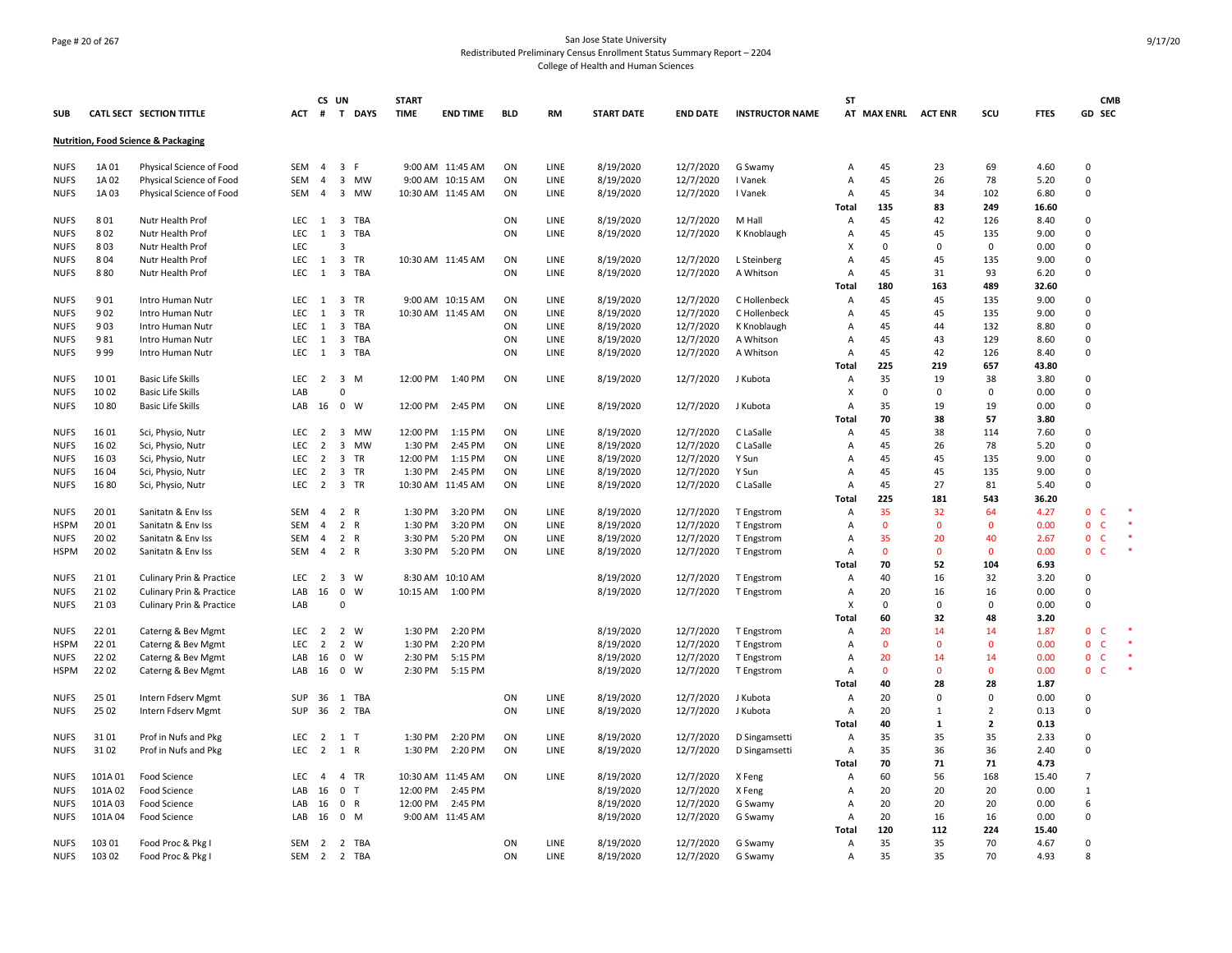# Page # 21 of 267 San Jose State University Redistributed Preliminary Census Enrollment Status Summary Report – 2204 College of Health and Human Sciences

|             |         |                                                    |            | CS UN          |                         |                         | <b>START</b> |                   |            |             |                   |                 |                        | <b>ST</b>      |             |                |              |               |                       | <b>CMB</b> |  |
|-------------|---------|----------------------------------------------------|------------|----------------|-------------------------|-------------------------|--------------|-------------------|------------|-------------|-------------------|-----------------|------------------------|----------------|-------------|----------------|--------------|---------------|-----------------------|------------|--|
| <b>SUB</b>  |         | <b>CATL SECT SECTION TITTLE</b>                    | ACT        | #              |                         | T DAYS                  | <b>TIME</b>  | <b>END TIME</b>   | <b>BLD</b> | RM          | <b>START DATE</b> | <b>END DATE</b> | <b>INSTRUCTOR NAME</b> |                | AT MAX ENRL | <b>ACT ENR</b> | SCU          | <b>FTES</b>   | GD SEC                |            |  |
|             |         |                                                    |            |                |                         |                         |              |                   |            |             |                   |                 |                        | <b>Total</b>   | 70          | 70             | 140          | 9.60          |                       |            |  |
| <b>NUFS</b> | 103L01  | Food Process Lab                                   | LAB 16 1 T |                |                         |                         | 3:00 PM      | 5:50 PM           | ON         | LINE        | 8/19/2020         | 12/7/2020       | G Swamy                | Α              | 16          | 15             | 15           | 1.00          | $\Omega$              |            |  |
| <b>NUFS</b> | 103L02  | Food Process Lab                                   | LAB        | 16             | 1 R                     |                         | 3:00 PM      | 5:50 PM           | ON         | LINE        | 8/19/2020         | 12/7/2020       | G Swamy                | Α              | 16          | 9              | 9            | 0.60          | $\Omega$              |            |  |
|             |         |                                                    |            |                |                         |                         |              |                   |            |             |                   |                 |                        | Total          | 32          | 24             | 24           | 1.60          |                       |            |  |
| <b>NUFS</b> | 105 01  | Curr Issues in Nutr                                | LEC        | -1             | $\overline{\mathbf{3}}$ | ா                       | 3:00 PM      | 5:45 PM           | ON         | LINE        | 8/19/2020         | 12/7/2020       | I Vanek                | Α              | 35          | 36             | 108          | 7.20          | 0<br>C                |            |  |
| PH          | 105 01  | Curr Issues in Nutr                                | <b>LEC</b> | 1              | 3 <sub>T</sub>          |                         | 3:00 PM      | 5:45 PM           | ON         | LINE        | 8/19/2020         | 12/7/2020       | I Vanek                | Α              | $\mathbf 0$ | 0              | $\mathbf 0$  | 0.00          | $\mathbf 0$<br>C      |            |  |
|             |         |                                                    |            |                |                         |                         |              |                   |            |             |                   |                 |                        | Total          | 35          | 36             | 108          | 7.20          |                       |            |  |
| <b>NUFS</b> | 106A01  | Nutr in Life Span                                  | LEC        | 2              | $\overline{\mathbf{3}}$ | MW                      |              | 10:30 AM 11:45 AM | ON         | LINE        | 8/19/2020         | 12/7/2020       | E Brown                | Α              | 35          | 22             | 66           | 4.50          | $\overline{2}$        |            |  |
| <b>NUFS</b> | 106A02  | Nutr in Life Span                                  | <b>LEC</b> | $\overline{2}$ |                         | 3 TR                    |              | 9:00 AM 10:15 AM  | ON         | LINE        | 8/19/2020         | 12/7/2020       | L Steinberg            | $\overline{A}$ | 35          | 35             | 105          | 7.35          | $\overline{7}$        |            |  |
|             |         |                                                    |            |                |                         |                         |              |                   |            |             |                   |                 |                        | Total          | 70          | 57             | 171          | 11.85         |                       |            |  |
| <b>NUES</b> | 106B01  | Resrch Method NufS                                 | LEC        | 1              |                         | 3 TR                    |              | 9:00 AM 10:15 AM  | ON         | LINE        | 8/19/2020         | 12/7/2020       | L Chaudoin             | A              | 30          | 14             | 42           | 2.80          | $\Omega$              |            |  |
| <b>NUFS</b> | 106B02  | <b>Resrch Method NufS</b>                          | LEC        | $\overline{1}$ | $\overline{\mathbf{3}}$ | TR                      | 12:00 PM     | 1:15 PM           | ON         | LINE        | 8/19/2020         | 12/7/2020       | L Chaudoin             | Α              | 30          | 18             | 54           | 3.60          | $\Omega$              |            |  |
|             |         |                                                    |            |                |                         |                         |              |                   |            |             |                   |                 |                        | Total          | 60          | 32             | 96           | 6.40          |                       |            |  |
| <b>NUFS</b> | 109 01  | Adv Nutr                                           | LEC        | 2              |                         | 3 TR                    |              | 10:30 AM 11:45 AM | ON         | LINE        | 8/19/2020         | 12/7/2020       | S Gieng                | Α              | 30          | 25             | 75           | 5.40          | 8                     |            |  |
| <b>NUFS</b> | 109 02  | Adv Nutr                                           | LEC        | $\overline{2}$ | $\overline{\mathbf{3}}$ | TR                      | 12:00 PM     | 1:15 PM           | ON         | LINE        | 8/19/2020         | 12/7/2020       | S Gieng                | Α              | 30          | 24             | 72           | 4.85          | $\mathbf{1}$          |            |  |
|             |         |                                                    |            |                |                         |                         |              |                   |            |             |                   |                 |                        | <b>Total</b>   | 60          | 49             | 147          | 10.25         |                       |            |  |
| <b>NUFS</b> | 110A01  | Med Nutrition Ther                                 | <b>SEM</b> |                | 3                       |                         |              |                   |            |             |                   |                 |                        | х              | 0           | $\Omega$       | 0            | 0.00          | $\Omega$              |            |  |
| <b>NUFS</b> | 110A 02 | Med Nutrition Ther                                 | <b>ACT</b> |                | $\Omega$                |                         |              |                   |            |             |                   |                 |                        | X              | 0           | $\Omega$       | 0            | 0.00          | 0                     |            |  |
| <b>NUFS</b> | 110A 80 | Med Nutrition Ther                                 | <b>SEM</b> | $\overline{4}$ | $\overline{\mathbf{3}}$ | M                       | 12:00 PM     | 1:40 PM           | ON         | LINE        | 8/19/2020         | 12/7/2020       | K Mauldin              | $\overline{A}$ | 35          | 27             | 54           | 5.70          | 6                     |            |  |
| <b>NUFS</b> | 110A 81 | Med Nutrition Ther                                 | ACT        | 13             | $\mathbf 0$             | W                       | 12:00 PM     | 1:45 PM           | ON         | LINE        | 8/19/2020         | 12/7/2020       | K Mauldin              | Α              | 35          | 27             | 27           | 0.00          | 6                     |            |  |
| <b>NUFS</b> | 110A 83 | Med Nutrition Ther                                 | <b>SEM</b> | 4              | $\overline{3}$          | M                       | 12:00 PM     | 1:40 PM           | ON         | LINE        | 8/19/2020         | 12/7/2020       | C LaSalle              | Α              | 35          | 25             | 50           | 5.20          | Δ                     |            |  |
| <b>NUFS</b> | 110A 84 | Med Nutrition Ther                                 | ACT        | 13             | $\mathbf 0$             | W                       | 12:00 PM     | 1:45 PM           | ON         | LINE        | 8/19/2020         | 12/7/2020       | C LaSalle              | Α              | 35          | 25             | 25           | 0.00          | $\overline{4}$        |            |  |
|             |         |                                                    |            |                |                         |                         |              |                   |            |             |                   |                 |                        | <b>Total</b>   | 140         | 104            | 156          | 10.90         |                       |            |  |
| <b>NUFS</b> | 11101   |                                                    | LEC        | 2              | 3 <sub>T</sub>          |                         |              | 9:00 AM 10:40 AM  | ON         | LINE        | 8/19/2020         | 12/7/2020       | J Kubota               | $\overline{A}$ | 40          | 44             | 88           | 8.80          | 0                     |            |  |
| <b>NUFS</b> | 11102   | <b>Fdserv Prod Mgmt</b><br><b>Fdserv Prod Mgmt</b> | I AR       | 16             | $\mathbf 0$             | $\mathsf{T}$            | 10:40 AM     | 1:25 PM           |            |             | 8/19/2020         | 12/7/2020       | J Kubota               | Α              | 20          | 22             | 22           | 0.00          | U                     |            |  |
|             | 11103   |                                                    | LAB 16 0 F |                |                         |                         | 12:00 PM     | 2:45 PM           |            |             |                   |                 | J Kubota               | Α              | 20          | 22             | 22           | 0.00          | $\Omega$              |            |  |
| <b>NUFS</b> |         | <b>Fdserv Prod Mgmt</b>                            |            |                |                         |                         |              |                   |            |             | 8/19/2020         | 12/7/2020       |                        | Total          | 80          | 88             | 132          | 8.80          |                       |            |  |
| <b>NUFS</b> | 11301   |                                                    | SEM        | $\overline{a}$ | $\overline{\mathbf{3}}$ | M                       |              | 10:00 AM 11:40 AM | ON         | LINE        | 8/19/2020         | 12/7/2020       | A Widaman              | Α              | 30          | 31             | 62           | 6.50          | 6                     |            |  |
|             |         | FdsrSys:Mgmt&Pro                                   | LAB        |                | $\mathbf 0$             | W                       |              |                   |            |             |                   |                 |                        |                | 30          |                |              |               | 6                     |            |  |
| <b>NUFS</b> | 11302   | FdsrSys:Mgmt&Pro                                   |            | 16             |                         |                         |              | 9:00 AM 11:45 AM  | ON         | LINE        | 8/19/2020         | 12/7/2020       | A Widaman              | Α              | 60          | 31<br>62       | 31<br>93     | 0.00<br>6.50  |                       |            |  |
|             |         |                                                    |            |                |                         |                         |              |                   |            |             |                   |                 |                        | Total          |             |                |              |               |                       |            |  |
| <b>NUFS</b> | 114A 01 | Comm Nutrition, Majors                             | LEC        | 3              |                         | 3 MW                    |              | 4:30 PM 5:45 PM   | ON         | LINE        | 8/19/2020         | 12/7/2020       | K Harvey               | Α              | 45          | 37             | 111          | 7.70          | 6                     |            |  |
|             |         |                                                    |            |                |                         |                         |              |                   |            |             |                   |                 |                        | <b>Total</b>   | 45<br>30    | 37             | 111<br>93    | 7.70          | 0                     |            |  |
| <b>NUFS</b> | 11501   | Issues in Food Tox                                 | <b>SEM</b> | $\overline{4}$ |                         | 3 TR                    |              | 9:00 AM 10:15 AM  | ON         | <b>LINE</b> | 8/19/2020         | 12/7/2020       | I Chou                 | $\overline{A}$ |             | 31             |              | 6.20          | $\mathbf{1}$          |            |  |
| <b>NUFS</b> | 115 02  | Issues in Food Tox                                 | SEM        | 4              |                         | 3 TR                    |              | 10:30 AM 11:45 AM | ON         | LINE        | 8/19/2020         | 12/7/2020       | I Chou                 | A              | 30<br>60    | 32<br>63       | 96<br>189    | 6.45<br>12.65 |                       |            |  |
|             |         |                                                    |            |                |                         |                         |              |                   |            |             |                   |                 |                        | Total          |             |                |              |               |                       |            |  |
| <b>NUFS</b> | 11601   | Aging and Nutr                                     | LEC        | 2              | $\overline{3}$          | R                       | 3:00 PM      | 5:45 PM           | ON         | LINE        | 8/19/2020         | 12/7/2020       | C Haas                 | Α              | 40          | 40             | 120          | 8.00          | $\mathbf 0$<br>C<br>Ċ |            |  |
| GERO        | 11601   | Aging and Nutr                                     | <b>LEC</b> | $\overline{2}$ | $\overline{\mathbf{3}}$ | $\overline{\mathsf{R}}$ | 3:00 PM      | 5:45 PM           | ON         | LINE        | 8/19/2020         | 12/7/2020       | C Haas                 | Α              | 0           | $\Omega$       | $\mathbf{0}$ | 0.00          | $\mathbf 0$           |            |  |
| <b>NUFS</b> |         |                                                    | <b>LEC</b> | 2              |                         | -F                      | 9:00 AM      | 10:40 AM          | ON         | LINE        |                   |                 |                        | <b>Total</b>   | 40          | 40<br>16       | 120<br>32    | 8.00          | $\Omega$              |            |  |
|             | 11801   | Food Chemistry                                     |            |                | $\overline{\mathbf{3}}$ |                         |              |                   |            |             | 8/19/2020         | 12/7/2020       | X Feng                 | Α              | 16          |                |              | 3.20          | $\mathbf 0$           |            |  |
| <b>NUFS</b> | 11802   | <b>Food Chemistry</b>                              | LAB        | 16             | 0 F                     |                         | 11:00 AM     | 1:45 PM           |            |             | 8/19/2020         | 12/7/2020       | X Feng                 | Α              | 16          | 16             | 16           | 0.00          |                       |            |  |
|             |         |                                                    |            |                |                         |                         |              |                   |            |             |                   |                 |                        | Total          | 32          | 32             | 48           | 3.20          | 3                     |            |  |
| <b>NUFS</b> | 123 01  | Nutrit for Sport                                   | SEM        | $\overline{4}$ |                         | 3 MW                    |              | 12:00 PM 1:15 PM  | ON         | LINE        | 8/19/2020         | 12/7/2020       | E Brown                | $\overline{A}$ | 40<br>40    | 39<br>39       | 117<br>117   | 7.95<br>7.95  |                       |            |  |
|             |         |                                                    |            |                |                         |                         |              |                   |            |             |                   |                 |                        | <b>Total</b>   |             |                |              |               | $\Omega$              |            |  |
| <b>NUFS</b> | 13901   | Hunger & Environ Nutr                              | SEM        | $\overline{a}$ |                         | 3 TR                    | 1:30 PM      | 2:45 PM           | ON         | LINE        | 8/19/2020         | 12/7/2020       | G Acker                | Α              | 30          | 30             | 90           | 6.00          |                       |            |  |
| <b>NUFS</b> | 13902   | Hunger & Environ Nutr                              | SEM        | 4              | $\overline{3}$          | TR                      | 3:00 PM      | 4:15 PM           | ON         | LINE        | 8/19/2020         | 12/7/2020       | G Acker                | Α              | 30          | 30             | 90           | 6.00          | 0                     |            |  |
| <b>NUFS</b> | 13903   | Hunger & Environ Nutr                              | SEM        | 4              | $\overline{3}$          | TR                      | 4:30 PM      | 5:45 PM           | ON         | LINE        | 8/19/2020         | 12/7/2020       | G Acker                | A              | 30          | 29             | 87           | 5.80          | $\Omega$              |            |  |
| <b>NUFS</b> | 13904   | Hunger & Environ Nutr                              | SEM        | $\overline{a}$ | $\overline{\mathbf{3}}$ | TBA                     |              |                   | ON         | LINE        | 8/19/2020         | 12/7/2020       | D Billings             | Α              | 30          | 27             | 81           | 5.40          | 0                     |            |  |
| <b>NUFS</b> | 13905   | Hunger & Environ Nutr                              | <b>SEM</b> | $\overline{4}$ | $\overline{\mathbf{3}}$ | <b>MW</b>               |              | 9:00 AM 10:15 AM  | ON         | LINE        | 8/19/2020         | 12/7/2020       | K Cahill               | $\overline{A}$ | 30          | 29             | 87           | 5.80          | 0                     |            |  |
| <b>NUFS</b> | 139 06  | Hunger & Environ Nutr                              | SEM        | $\overline{a}$ | $\overline{3}$          | MW                      | 1:30 PM      | 2:45 PM           | ON         | LINE        | 8/19/2020         | 12/7/2020       | K Cahill               | Α              | 30          | 31             | 93           | 6.20          | $\Omega$              |            |  |
| <b>NUFS</b> | 13907   | Hunger & Environ Nutr                              | SEM        | $\overline{a}$ | $\overline{3}$          | MW                      |              | 10:30 AM 11:45 AM | ON         | LINE        | 8/19/2020         | 12/7/2020       | K Harvey               | Α              | 30          | 30             | 90           | 6.00          | $\Omega$              |            |  |
| <b>NUFS</b> | 13908   | Hunger & Environ Nutr                              | SEM        | 4              | 3                       | MW                      | 3:00 PM      | 4:15 PM           | ON         | LINE        | 8/19/2020         | 12/7/2020       | K Harvey               | Α              | 30          | 29             | 87           | 5.80          | $\Omega$              |            |  |
| <b>NUFS</b> | 13909   | Hunger & Environ Nutr                              | SEM        | 4              | $\overline{3}$          | TBA                     |              |                   | ON         | LINE        | 8/19/2020         | 12/7/2020       | K Knoblaugh            | Α              | 30          | 30             | 90           | 6.00          | 0                     |            |  |
| <b>NUES</b> | 139 10  | Hunger & Environ Nutr                              | <b>SEM</b> | $\overline{a}$ | $\overline{\mathbf{3}}$ | TBA                     |              |                   | ON         | LINE        | 8/19/2020         | 12/7/2020       | K Knoblaugh            | A              | 30          | 31             | 93           | 6.20          | 0                     |            |  |
| <b>NUFS</b> | 139 11  | Hunger & Environ Nutr                              | SEM        | 4              |                         | 3 TBA                   |              |                   | ON         | LINE        | 8/19/2020         | 12/7/2020       | W Smith                | Α              | 30          | 30             | 90           | 6.00          | $\Omega$              |            |  |
| <b>NUFS</b> | 139 12  | Hunger & Environ Nutr                              | SEM 4      |                |                         | 3 TR                    |              | 3:00 PM 4:15 PM   | ON         | LINE        | 8/19/2020         | 12/7/2020       | L Steinberg            | $\overline{A}$ | 30          | 30             | 90           | 6.00          | 0                     |            |  |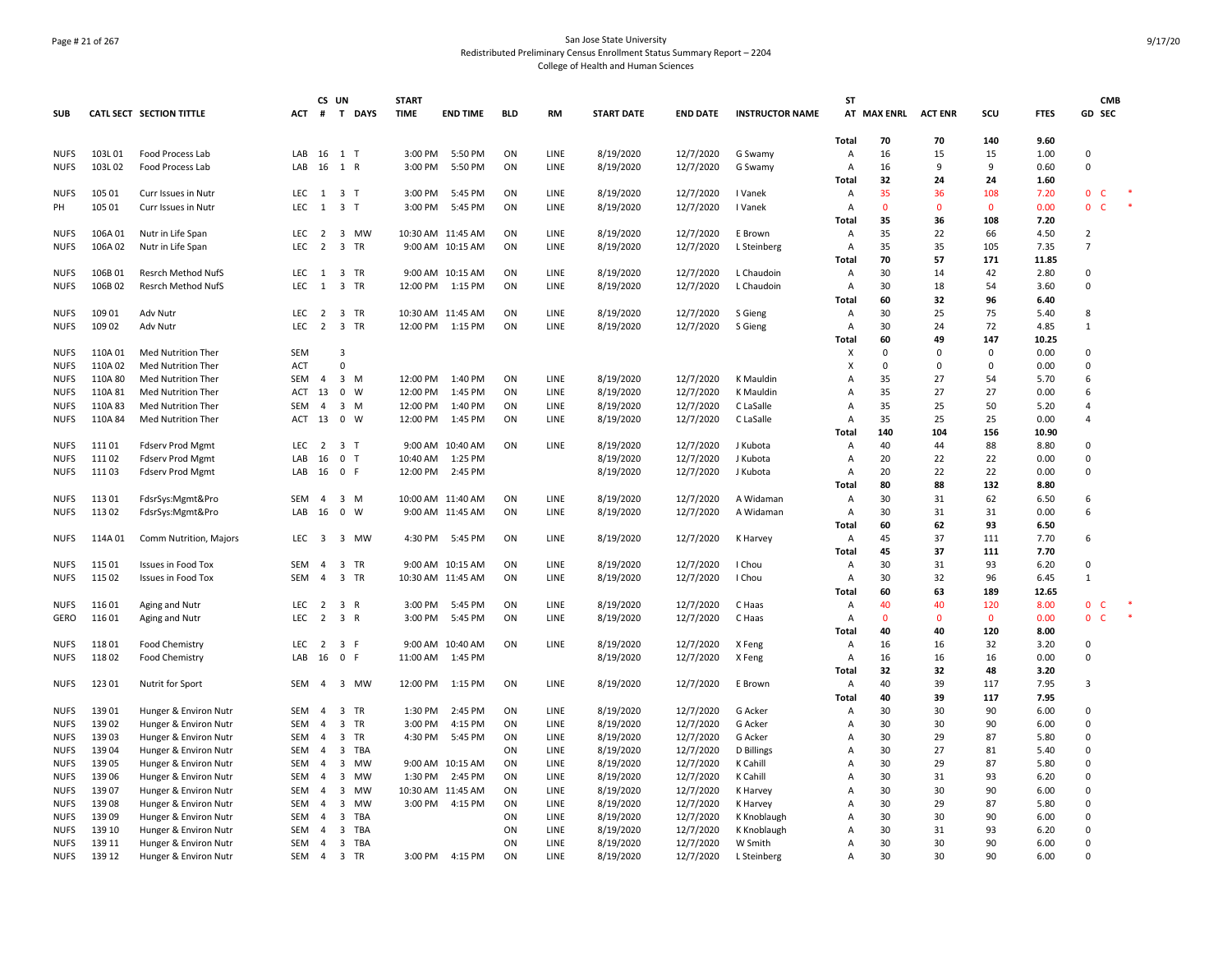# Page # 22 of 267 San Jose State University Redistributed Preliminary Census Enrollment Status Summary Report – 2204 College of Health and Human Sciences

|             |        |                                        |                  | CS UN          |                                         |            | <b>START</b> |                   |            |             |                   |                 |                        | <b>ST</b> |             |                |              |             | <b>CMB</b>                  |  |
|-------------|--------|----------------------------------------|------------------|----------------|-----------------------------------------|------------|--------------|-------------------|------------|-------------|-------------------|-----------------|------------------------|-----------|-------------|----------------|--------------|-------------|-----------------------------|--|
| <b>SUB</b>  |        | CATL SECT SECTION TITTLE               | ACT # T DAYS     |                |                                         |            | <b>TIME</b>  | <b>END TIME</b>   | <b>BLD</b> | RM          | <b>START DATE</b> | <b>END DATE</b> | <b>INSTRUCTOR NAME</b> |           | AT MAX ENRL | <b>ACT ENR</b> | scu          | <b>FTES</b> | GD SEC                      |  |
| <b>NUFS</b> | 139 13 | Hunger & Environ Nutr                  | SEM              | 4              | $\overline{3}$                          | TBA        |              |                   | ON         | LINE        | 8/19/2020         | 12/7/2020       | A Whitson              | A         | 30          | 30             | 90           | 6.00        | 0                           |  |
| <b>NUFS</b> | 13980  | Hunger & Environ Nutr                  | <b>SEM</b>       | $\overline{4}$ | $\overline{3}$                          | TBA        |              |                   | ON         | LINE        | 8/19/2020         | 12/7/2020       | E MacKusick            | A         | 30          | 29             | 87           | 5.80        | $\Omega$                    |  |
| <b>NUFS</b> | 13981  | Hunger & Environ Nutr                  | SEM              | $\overline{4}$ | 3 TBA                                   |            |              |                   | ON         | LINE        | 8/19/2020         | 12/7/2020       | E MacKusick            | A         | 30          | 30             | 90           | 6.00        | $\Omega$                    |  |
| <b>NUFS</b> | 13982  | Hunger & Environ Nutr                  | SEM              | $\overline{4}$ | 3 TBA                                   |            |              |                   | ON         | LINE        | 8/19/2020         | 12/7/2020       | E MacKusick            | Α         | 30          | 28             | 84           | 5.60        | $\Omega$                    |  |
| <b>NUFS</b> | 13983  | Hunger & Environ Nutr                  | SEM              | $\overline{4}$ | 3                                       | TR         |              | 12:00 PM 1:15 PM  | ON         | LINE        | 8/19/2020         | 12/7/2020       | W Smith                | A         | 30          | 30             | 90           | 6.00        | $\Omega$                    |  |
| <b>NUFS</b> | 13984  | Hunger & Environ Nutr                  | SEM              | $\overline{4}$ | 3 TBA                                   |            |              |                   | ON         | LINE        | 8/19/2020         | 12/7/2020       | W Smith                | A         | 30          | 27             | 81           | 5.40        | $\Omega$                    |  |
|             |        |                                        |                  |                |                                         |            |              |                   |            |             |                   |                 |                        | Total     | 540         | 530            | 1590         | 106.00      |                             |  |
| <b>NUFS</b> | 14401  | Food Culture                           | <b>LEC</b>       | 2              | 3                                       | TBA        |              |                   | ON         | LINE        | 8/19/2020         | 12/7/2020       | D Billings             | A         | 30          | 27             | 81           | 5.40        | $\Omega$                    |  |
| <b>NUFS</b> | 144 03 | Food Culture                           | LEC              | $\overline{2}$ | 3                                       | <b>MW</b>  | 3:00 PM      | 4:15 PM           | ON         | LINE        | 8/19/2020         | 12/7/2020       | M Hall                 | A         | 30          | 30             | 90           | 6.00        | $\Omega$                    |  |
| <b>NUFS</b> | 144 04 | Food Culture                           | LEC              | $\overline{2}$ | 3 MW                                    |            | 10:30 AM     | 11:45 AM          | ON         | LINE        | 8/19/2020         | 12/7/2020       | K Cahill               | A         | 30          | 30             | 90           | 6.00        | $\Omega$                    |  |
| <b>NUFS</b> | 144 05 | Food Culture                           | LEC              | $\overline{2}$ | $\overline{\mathbf{3}}$                 | M          | 5:30 PM      | 8:15 PM           | ON         | LINE        | 8/19/2020         | 12/7/2020       | K Cahill               | A         | 30          | 30             | 90           | 6.00        | $\Omega$                    |  |
| <b>NUFS</b> | 144 06 | Food Culture                           | LEC              | 2              | $\overline{3}$                          | <b>TBA</b> |              |                   | ON         | LINE        | 8/19/2020         | 12/7/2020       | M Hall                 | A         | 30          | 30             | 90           | 6.00        | $\Omega$                    |  |
| <b>NUFS</b> | 144 07 | Food Culture                           | LEC              | $\overline{2}$ | $\overline{3}$                          | MW         | 12:00 PM     | 1:15 PM           | ON         | LINE        | 8/19/2020         | 12/7/2020       | K Harvey               | A         | 30          | 29             | 87           | 5.80        | $\mathbf 0$                 |  |
| <b>NUFS</b> | 144 08 | Food Culture                           | LEC              | $\overline{2}$ | 3 MW                                    |            | 1:30 PM      | 2:45 PM           | ON         | LINE        | 8/19/2020         | 12/7/2020       | K Harvey               | A         | 30          | 30             | 90           | 6.10        | $\overline{2}$              |  |
| <b>NUFS</b> | 144 09 | Food Culture                           | LEC              | $\overline{2}$ | 3<br>R                                  |            | 5:30 PM      | 8:15 PM           | ON         | LINE        | 8/19/2020         | 12/7/2020       | R Ritter Spier         | A         | 30          | 30             | 90           | 6.00        | 0                           |  |
| <b>NUES</b> | 144 10 | Food Culture                           | <b>LEC</b>       | 2              | 3 TBA                                   |            |              |                   | ON         | LINE        | 8/19/2020         | 12/7/2020       | D Singamsetti          | A         | 30          | 30             | 90           | 6.00        | $\Omega$                    |  |
| <b>NUFS</b> | 144 11 | Food Culture                           | LEC              | $\overline{2}$ | $\overline{3}$                          | TR         | 1:30 PM      | 2:45 PM           | ON         | LINE        | 8/19/2020         | 12/7/2020       | L Steinberg            | A         | 30          | 30             | 90           | 6.00        | $\Omega$                    |  |
| <b>NUFS</b> | 144 12 | Food Culture                           | <b>LEC</b>       | $\overline{2}$ | 3 TR                                    |            | 4:30 PM      | 5:45 PM           | ON         | LINE        | 8/19/2020         | 12/7/2020       | L Steinberg            | A         | 30          | 30             | 90           | 6.00        | 0                           |  |
| <b>NUFS</b> | 144 13 | Food Culture                           | LEC              | 2              | $\overline{\mathbf{3}}$                 | W          | 5:00 PM      | 7:45 PM           | ON         | LINE        | 8/19/2020         | 12/7/2020       | N Tsuji                | A         | 30          | 28             | 84           | 5.60        | $\Omega$                    |  |
| <b>NUFS</b> | 144 14 | Food Culture                           | <b>LEC</b>       | $\overline{2}$ | $\overline{\mathbf{3}}$<br>$\mathsf{R}$ |            | 12:00 PM     | 2:45 PM           | ON         | LINE        | 8/19/2020         | 12/7/2020       | I Vanek                | A         | 30          | 29             | 87           | 5.80        | $\Omega$                    |  |
| <b>NUFS</b> | 144 15 | Food Culture                           | LEC              | $\overline{2}$ | 3 TBA                                   |            |              |                   | ON         | LINE        | 8/19/2020         | 12/7/2020       | A Whitson              | A         | 30          | 29             | 87           | 5.80        | $\Omega$                    |  |
| <b>NUFS</b> | 144 16 | Food Culture                           | LEC              | 2              | 3 TBA                                   |            |              |                   | ON         | LINE        | 8/19/2020         | 12/7/2020       | L Wiley                | A         | 30          | 29             | 87           | 5.80        | 0                           |  |
| <b>NUFS</b> | 144 17 | Food Culture                           | LEC <sub>2</sub> |                | 3                                       | TBA        |              |                   | ON         | LINE        | 8/19/2020         | 12/7/2020       | L Wiley                | A         | 30          | 29             | 87           | 5.80        | $\Omega$                    |  |
| <b>NUFS</b> | 144 18 | Food Culture                           | <b>LEC</b>       | 2              | 3                                       | TBA        |              |                   | ON         | LINE        | 8/19/2020         | 12/7/2020       | D Billings             | A         | 30          | 29             | 87           | 5.80        | $\Omega$                    |  |
| <b>NUES</b> | 144 80 | Food Culture                           | <b>LEC</b>       | 2              | $\overline{\mathbf{3}}$                 | TBA        |              |                   | ON         | <b>LINE</b> | 8/19/2020         | 12/7/2020       | D Singamsetti          | A         | 30          | 30             | 90           | 6.00        | $\Omega$                    |  |
| <b>NUFS</b> | 144 81 | Food Culture                           | LEC              | $\overline{2}$ | 3                                       | <b>TBA</b> |              |                   | ON         | LINE        | 8/19/2020         | 12/7/2020       | D Singamsetti          | A         | 30          | 31             | 93           | 6.20        | 0                           |  |
| <b>NUFS</b> | 144 82 | Food Culture                           | LEC              | $\overline{2}$ | 3                                       | TBA        |              |                   | ON         | LINE        | 8/19/2020         | 12/7/2020       | S Spencer              | A         | 30          | 30             | 90           | 6.00        | $\Omega$                    |  |
| <b>NUFS</b> | 14483  | Food Culture                           | LEC              | 2              | $\overline{3}$                          | TBA        |              |                   | ON         | LINE        | 8/19/2020         | 12/7/2020       | L Wiley                | A         | 30          | 30             | 90           | 6.00        | $\Omega$                    |  |
| <b>NUFS</b> | 14484  | Food Culture                           | <b>LEC</b>       | $\overline{2}$ | 3 TBA                                   |            |              |                   | ON         | LINE        | 8/19/2020         | 12/7/2020       | L Wiley                | A         | 30          | 26             | 78           | 5.20        | $\Omega$                    |  |
|             |        |                                        |                  |                |                                         |            |              |                   |            |             |                   |                 |                        | Total     | 660         | 646            | 1938         | 129.30      |                             |  |
| <b>NUFS</b> | 15002  | Food/Nutr Toxicol                      | LEC 2 2 TR       |                |                                         |            | 1:30 PM      | 2:20 PM           | ON         | LINE        | 8/19/2020         | 12/7/2020       | I Chou                 | A         | 30          | 18             | 36           | 2.40        | $\mathsf 0$                 |  |
|             |        |                                        |                  |                |                                         |            |              |                   |            |             |                   |                 |                        | Total     | 30          | 18             | 36           | 2.40        |                             |  |
| <b>NUFS</b> | 163 01 | Phys Fit + Nutrit                      | LEC              | 2              | 3                                       | TR         | 12:00 PM     | 1:15 PM           | ON         | LINE        | 8/19/2020         | 12/7/2020       | E Brown                | A         | 32          | 16             | 48           | 3.20        | $\Omega$<br>- C             |  |
| <b>NUFS</b> | 163 02 | Phys Fit + Nutrit                      | LEC              | $\overline{2}$ | 3                                       | TR         | 12:00 PM     | 1:15 PM           | ON         | LINE        | 8/19/2020         | 12/7/2020       | E Brown                | A         | 32          | 16             | 48           | 3.20        | $\mathbf 0$<br>$\mathsf{C}$ |  |
| <b>NUFS</b> | 163 03 | Phys Fit + Nutrit                      | LEC              | 2              | 3 TR                                    |            | 1:30 PM      | 2:45 PM           | ON         | LINE        | 8/19/2020         | 12/7/2020       | E Brown                | A         | 32          | 15             | 45           | 3.00        | 0<br>- C                    |  |
| <b>NUFS</b> | 16304  | Phys Fit + Nutrit                      | <b>LEC</b>       | $\overline{2}$ | 3 TR                                    |            | 1:30 PM      | 2:45 PM           | ON         | LINE        | 8/19/2020         | 12/7/2020       | E Brown                | A         | 32          | 16             | 48           | 3.20        | $\mathbf{0}$<br>- C         |  |
| <b>NUFS</b> | 163 05 |                                        | <b>LEC</b>       | 2              | 3                                       | <b>MW</b>  | 9:00 AM      | 10:15 AM          | ON         | LINE        | 8/19/2020         | 12/7/2020       | A Bloom                | A         | 32          | 15             | 45           | 3.00        | $\mathbf{0}$<br>- C         |  |
| <b>NUFS</b> | 163 06 | Phys Fit + Nutrit<br>Phys Fit + Nutrit | LEC              | $\overline{2}$ | $\overline{3}$                          | MW         |              | 9:00 AM 10:15 AM  | ON         | LINE        | 8/19/2020         | 12/7/2020       | A Bloom                | A         | 32          | 16             | 48           | 3.20        | 0 <sub>c</sub>              |  |
| <b>NUFS</b> | 16307  | Phys Fit + Nutrit                      | LEC              | $\overline{2}$ | 3 MW                                    |            |              | 10:30 AM 11:45 AM | ON         | LINE        | 8/19/2020         | 12/7/2020       | A Bloom                | A         | 32          | 16             | 48           | 3.20        | 0 <sub>c</sub>              |  |
| <b>NUFS</b> | 16308  | Phys Fit + Nutrit                      | LEC              | 2              | 3                                       | MW         |              | 10:30 AM 11:45 AM | ON         | LINE        | 8/19/2020         | 12/7/2020       | A Bloom                | A         | 32          | 15             | 45           | 3.00        | 0<br>- C                    |  |
| <b>NUES</b> |        |                                        | <b>LEC</b>       | 2              | 3                                       | MW         | 12:00 PM     | 1:15 PM           | ON         | LINE        |                   |                 |                        | A         | 32          | 16             | 48           | 3.20        | 0 <sup>o</sup>              |  |
|             | 163 09 | Phys Fit + Nutrit                      |                  | 2              |                                         |            |              |                   |            |             | 8/19/2020         | 12/7/2020       | A Bloom                | A         | 32          | 15             | 45           | 3.00        | 0 <sup>o</sup>              |  |
| <b>NUFS</b> | 163 10 | Phys Fit + Nutrit                      | LEC              |                | 3                                       | MW         | 12:00 PM     | 1:15 PM           | ON         | LINE        | 8/19/2020         | 12/7/2020       | A Bloom                |           |             |                | 48           |             | 0                           |  |
| <b>NUFS</b> | 163 11 | Phys Fit + Nutrit                      | <b>LEC</b>       | $\overline{2}$ | 3 MW                                    |            | 1:30 PM      | 2:45 PM           | ON         | LINE        | 8/19/2020         | 12/7/2020       | A Bloom                | A         | 32          | 16             |              | 3.20        | -C                          |  |
| <b>NUFS</b> | 163 12 | Phys Fit + Nutrit                      | LEC              | $\overline{2}$ | 3                                       | MW         | 1:30 PM      | 2:45 PM           | ON         | LINE        | 8/19/2020         | 12/7/2020       | A Bloom                | A         | 32          | 15             | 45           | 3.00        | $\mathbf 0$<br>C            |  |
|             |        |                                        |                  |                |                                         |            |              |                   |            |             |                   |                 |                        | Total     | 384         | 187            | 561          | 37.40       |                             |  |
| <b>NUFS</b> | 18001  | <b>Individual Studies</b>              | SUP              | 36             | 1 TBA                                   |            |              |                   | ON         | LINE        | 8/19/2020         | 12/7/2020       | J Kubota               | A         | 10          | 1              | $\mathbf{1}$ | 0.07        | $\Omega$                    |  |
| <b>NUFS</b> | 18002  | <b>Individual Studies</b>              | SUP              | 36             | 2 TBA                                   |            |              |                   | ON         | LINE        | 8/19/2020         | 12/7/2020       | J Kubota               | Α         | 10          | $\mathbf 0$    | 0            | 0.00        | $\mathbf 0$                 |  |
| <b>NUFS</b> | 18003  | <b>Individual Studies</b>              | SUP              | - 36           | 3 TBA                                   |            |              |                   | ON         | LINE        | 8/19/2020         | 12/7/2020       | J Kubota               | A         | 10          | $\Omega$       | 0            | 0.00        | $\Omega$                    |  |
| <b>NUFS</b> | 18004  | <b>Individual Studies</b>              | SUP              | 36             | $\overline{4}$                          | TBA        |              |                   | ON         | LINE        | 8/19/2020         | 12/7/2020       | J Kubota               | A         | 10          | $\Omega$       | $\Omega$     | 0.00        | $\Omega$                    |  |
| <b>NUES</b> | 18005  | <b>Individual Studies</b>              | <b>SUP</b>       | 36             | 5 TBA                                   |            |              |                   | ON         | <b>LINE</b> | 8/19/2020         | 12/7/2020       | J Kubota               | A         | 10          | $\Omega$       | $\Omega$     | 0.00        | $\Omega$                    |  |
| <b>NUFS</b> | 180 06 | <b>Individual Studies</b>              | SUP              | 36             | 6                                       | TBA        |              |                   | ON         | LINE        | 8/19/2020         | 12/7/2020       | J Kubota               | A         | 10          | $\Omega$       | 0            | 0.00        | 0                           |  |
| <b>NUES</b> | 18007  | <b>Individual Studies</b>              | <b>SUP</b>       | 36             | 1                                       | TBA        |              |                   | ON         | LINE        | 8/19/2020         | 12/7/2020       | S Gieng                | A         | 10          | $\Omega$       | $\Omega$     | 0.00        | $\Omega$                    |  |
| <b>NUFS</b> | 18008  | <b>Individual Studies</b>              | <b>SUP</b>       | - 36           | 2 TBA                                   |            |              |                   | ON         | LINE        | 8/19/2020         | 12/7/2020       | S Gieng                | A         | 10          | $\Omega$       | $\Omega$     | 0.00        | $\Omega$                    |  |
| <b>NUFS</b> | 18009  | <b>Individual Studies</b>              | SUP              | - 36           | 1 TBA                                   |            |              |                   | ON         | LINE        | 8/19/2020         | 12/7/2020       | G Pereira Pignotti     | A         | 10          | $\Omega$       | $\Omega$     | 0.00        | $\Omega$                    |  |
| <b>NUFS</b> | 180 10 | <b>Individual Studies</b>              | SUP 36 2 TBA     |                |                                         |            |              |                   | ON         | LINE        | 8/19/2020         | 12/7/2020       | G Pereira Pignotti     | A         | 10          | $\Omega$       | $\Omega$     | 0.00        | $\Omega$                    |  |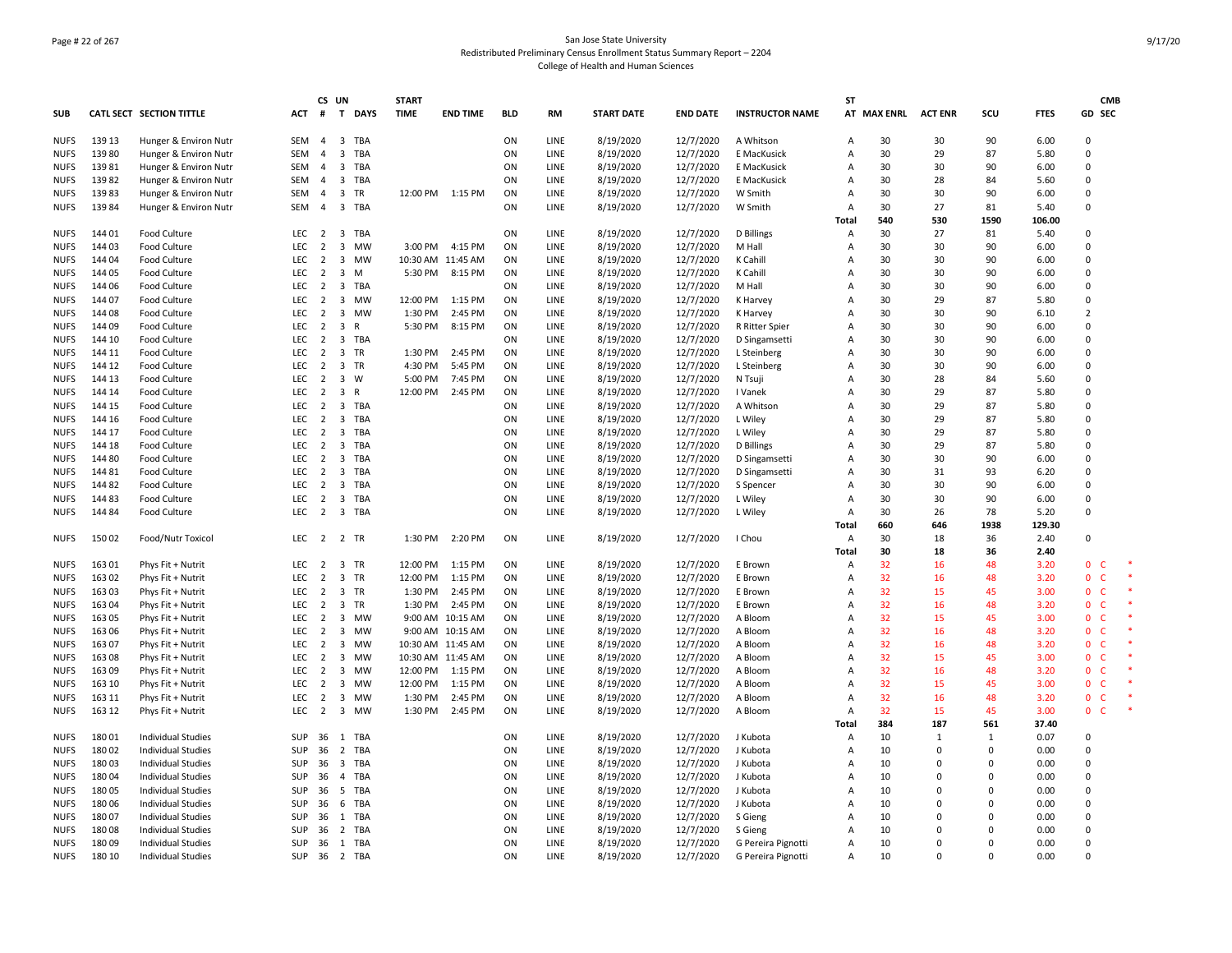# Page # 23 of 267 San Jose State University Redistributed Preliminary Census Enrollment Status Summary Report – 2204 College of Health and Human Sciences

|             |         |                           |              | CS UN |                                   |             | <b>START</b> |                 |            |             |                   |                 |                        | SΤ             |             |                |                |             | <b>CMB</b>         |
|-------------|---------|---------------------------|--------------|-------|-----------------------------------|-------------|--------------|-----------------|------------|-------------|-------------------|-----------------|------------------------|----------------|-------------|----------------|----------------|-------------|--------------------|
| <b>SUB</b>  |         | CATL SECT SECTION TITTLE  | ACT          | #     | T                                 | <b>DAYS</b> | <b>TIME</b>  | <b>END TIME</b> | <b>BLD</b> | <b>RM</b>   | <b>START DATE</b> | <b>END DATE</b> | <b>INSTRUCTOR NAME</b> |                | AT MAX ENRL | <b>ACT ENR</b> | scu            | <b>FTES</b> | GD SEC             |
| <b>NUFS</b> | 180 11  | <b>Individual Studies</b> | SUP          | 36    | 1 TBA                             |             |              |                 | ON         | LINE        | 8/19/2020         | 12/7/2020       | A Widaman              | Α              | 10          | 1              | $\mathbf{1}$   | 0.07        | $\Omega$           |
| <b>NUFS</b> | 180 12  | <b>Individual Studies</b> | SUP          | 36    | 2 TBA                             |             |              |                 | ON         | LINE        | 8/19/2020         | 12/7/2020       | A Widaman              | A              | 10          | 0              | 0              | 0.00        | $\Omega$           |
| <b>NUFS</b> | 18080   | Individual Studies        | SUP          | 36    | 1 TBA                             |             |              |                 | ON         | LINE        | 8/19/2020         | 12/7/2020       | X Feng                 | A              | 10          | 1              | 0              | 0.07        | $\Omega$           |
|             |         |                           |              |       |                                   |             |              |                 |            |             |                   |                 |                        | Total          | 130         | 3              | $\overline{2}$ | 0.20        |                    |
| <b>NUFS</b> | 19001   | Nutr Ed & Couns           | <b>LEC</b>   | 1     |                                   | 3 MW        | 3:00 PM      | 4:15 PM         | ON         | <b>LINE</b> | 8/19/2020         | 12/7/2020       | D Billings             | A              | 35          | 37             | 111            | 7.45        | $\mathbf{1}$       |
|             |         |                           |              |       |                                   |             |              |                 |            |             |                   |                 |                        | Total          | 35          | 37             | 111            | 7.45        |                    |
| <b>NUFS</b> | 192 01  | Fld Exp NufS/Pkg          | SUP          | 36    | 1 TBA                             |             |              |                 | ON         | LINE        | 8/19/2020         | 12/7/2020       | D Billings             | А              | 20          | $\Omega$       | $\mathbf 0$    | 0.00        | $\Omega$           |
| <b>NUFS</b> | 192 02  | Fld Exp NufS/Pkg          | SUP          | 36    | 2 TBA                             |             |              |                 | ON         | LINE        | 8/19/2020         | 12/7/2020       | D Billings             | Α              | 10          | 1              | $\overline{2}$ | 0.13        | $\Omega$           |
| <b>NUFS</b> | 19203   | Fld Exp NufS/Pkg          | SUP          | 36    | 3 TBA                             |             |              |                 | ON         | LINE        | 8/19/2020         | 12/7/2020       | D Billings             | A              | 10          | 1              | 3              | 0.20        | $\Omega$           |
| <b>NUFS</b> | 192 04  | Fld Exp NufS/Pkg          | SUP          | 36    | $\overline{4}$                    | TBA         |              |                 | ON         | LINE        | 8/19/2020         | 12/7/2020       | D Billings             | A              | 10          | $\Omega$       | 0              | 0.00        | $\Omega$           |
| <b>NUFS</b> | 192 05  | Fld Exp NufS/Pkg          | SUP          | 36    | 5                                 | TBA         |              |                 | ON         | LINE        | 8/19/2020         | 12/7/2020       | D Billings             | $\overline{A}$ | 10          | $\Omega$       | $\Omega$       | 0.00        | $\Omega$           |
| <b>NUFS</b> | 192 06  | Fld Exp NufS/Pkg          | SUP          | 36    | 6                                 | TBA         |              |                 | ON         | LINE        | 8/19/2020         | 12/7/2020       | D Billings             | A              | 10          | 0              | 0              | 0.00        | 0                  |
| <b>NUFS</b> | 192 07  | Fld Exp NufS/Pkg          | SUP          | 36    | 2                                 | TBA         |              |                 | ON         | LINE        |                   |                 | J Kubota               | A              | 10          | 22             | 44             | 2.93        | $\Omega$           |
| <b>NUFS</b> | 192 08  |                           | SUP          | 36    | $\overline{2}$                    | TBA         |              |                 | ON         | LINE        | 8/19/2020         | 12/7/2020       | E Brown                | $\overline{A}$ | 10          | $\overline{2}$ | 4              | 0.27        | $\Omega$           |
|             |         | Fld Exp NufS/Pkg          | SUP          |       |                                   | TBA         |              |                 |            | LINE        | 8/19/2020         | 12/7/2020       |                        | $\overline{A}$ | 10          | 3              |                | 0.40        | $\Omega$           |
| <b>NUFS</b> | 192 09  | Fld Exp NufS/Pkg          |              | 36    | $\overline{2}$                    |             |              |                 | ON         |             | 8/19/2020         | 12/7/2020       | C Haas                 |                |             |                | 6              |             |                    |
| <b>NUFS</b> | 192 10  | Fld Exp NufS/Pkg          | SUP          | 36    | $\overline{4}$                    | TBA         |              |                 | ON         | LINE        | 8/19/2020         | 12/7/2020       | F Yambrach             | A              | 10          | 10             | 40             | 2.67        | $\Omega$           |
| <b>NUFS</b> | 192 11  | Fld Exp NufS/Pkg          | <b>SUP</b>   | 36    | 5                                 | TBA         |              |                 | ON         | LINE        | 8/19/2020         | 12/7/2020       | F Yambrach             | A              | 10          | 0              | 0              | 0.00        | 0                  |
| <b>NUFS</b> | 192 12  | Fld Exp NufS/Pkg          | SUP          | 36    | 6                                 | TBA         |              |                 | ON         | LINE        | 8/19/2020         | 12/7/2020       | F Yambrach             | A              | 10          | 1              | 6              | 0.40        | $\Omega$           |
|             |         |                           |              |       |                                   |             |              |                 |            |             |                   |                 |                        | Total          | 130         | 40             | 105            | 7.00        |                    |
| <b>NUFS</b> | 20101   | Collog Nutr/Fd/Pkg        | <b>SEM</b>   |       | 3                                 |             |              |                 |            |             |                   |                 |                        | X              | 0           | $\Omega$       | $\Omega$       | 0.00        | $\Omega$           |
| <b>NUFS</b> | 20102   | Collog Nutr/Fd/Pkg        | SEM          | 5     | 3 M                               |             | 3:00 PM      | 5:45 PM         | ON         | LINE        | 8/19/2020         | 12/7/2020       | S Gieng                | $\overline{A}$ | 18          | 18             | 54             | 4.50        | 18                 |
|             |         |                           |              |       |                                   |             |              |                 |            |             |                   |                 |                        | Total          | 18          | 18             | 54             | 4.50        |                    |
| <b>NUFS</b> | 21701   | Issues Nutr/Fd/Pkg        | <b>SEM</b>   |       | $\overline{3}$                    |             |              |                 |            |             |                   |                 |                        | X              | 0           | 0              | 0              | 0.00        | $\Omega$           |
| <b>NUFS</b> | 21702   | Issues Nutr/Fd/Pkg        | SEM          | 5     | 3 R                               |             | 3:00 PM      | 5:45 PM         | ON         | LINE        | 8/19/2020         | 12/7/2020       | G Pereira Pignotti     | $\overline{A}$ | 18          | 13             | 39             | 3.25        | 13                 |
|             |         |                           |              |       |                                   |             |              |                 |            |             |                   |                 |                        | Total          | 18          | 13             | 39             | 3.25        |                    |
| <b>NUFS</b> | 220A 01 | Adv Mnt                   | SEM          | -5    | 3 TBA                             |             |              |                 | ON         | LINE        | 8/19/2020         | 12/7/2020       | J Berta                | Α              | 18          | 9              | 27             | 2.00        | $\overline{4}$     |
|             |         |                           |              |       |                                   |             |              |                 |            |             |                   |                 |                        | Total          | 18          | 9              | 27             | 2.00        |                    |
| <b>NUFS</b> | 26001   | Mitidis Hith Promo        | SEM          | - 5   | $\overline{\mathbf{3}}$<br>$\top$ |             | 6:00 PM      | 8:45 PM         | ON         | LINE        | 8/19/2020         | 12/7/2020       | S Spencer              | A              | 18          | 16             | 48             | 3.80        | 12 C               |
| <b>GERO</b> | 26001   | Mitidis Hith Promo        | <b>SEM</b>   | 5     | $\overline{3}$<br>$\mathsf{T}$    |             | 6:00 PM      | 8:45 PM         | ON         | <b>LINE</b> | 8/19/2020         | 12/7/2020       | S Spencer              | A              | $\Omega$    | $\Omega$       | $\Omega$       | 0.00        | $\Omega$<br>- C    |
| <b>HPRF</b> | 26001   | Mitidis Hith Promo        | SEM          | 5     | 3 <sub>1</sub>                    |             | 6:00 PM      | 8:45 PM         | ON         | LINE        | 8/19/2020         | 12/7/2020       | S Spencer              | A              | $\Omega$    | $\mathbf{0}$   | $\Omega$       | 0.00        | $\mathbf{0}$<br>-C |
|             |         |                           |              |       |                                   |             |              |                 |            |             |                   |                 |                        | Total          | 18          | 16             | 48             | 3.80        |                    |
| <b>NUFS</b> | 280A01  | Dietetic Internship       | SUP          |       | $\mathbf{1}$                      |             |              |                 |            |             |                   |                 |                        | X              | $\mathbf 0$ | $\Omega$       | $\Omega$       | 0.00        | $\Omega$           |
| <b>NUFS</b> | 280A02  | Dietetic Internship       | SUP          | 25    | $\overline{\mathbf{3}}$           | <b>TBA</b>  |              |                 | ON         | LINE        | 8/19/2020         | 12/7/2020       | K Mauldin              | Α              | 20          | $\Omega$       | 0              | 0.00        | $\Omega$           |
| <b>NUES</b> | 280A03  | Dietetic Internship       | <b>SUP</b>   | 25    | 6                                 | TBA         |              |                 | ON         | LINE        | 8/19/2020         | 12/7/2020       | K Mauldin              | A              | 20          | $\Omega$       | $\Omega$       | 0.00        | $\Omega$           |
| <b>NUFS</b> | 280A 04 | Dietetic Internship       | SUP          | 25    | 9                                 | TBA         |              |                 | ON         | LINE        | 8/19/2020         | 12/7/2020       | K Mauldin              | A              | 20          | $\mathbf{1}$   | 9              | 0.75        | $\mathbf{1}$       |
| <b>NUFS</b> | 280A05  | Dietetic Internship       | SUP          | 25    | 12 TBA                            |             |              |                 | ON         | LINE        | 8/19/2020         | 12/7/2020       | K Mauldin              | A              | 20          | 1              | 12             | 1.00        | 1                  |
| <b>NUES</b> | 280A06  | Dietetic Internship       | SUP          | 25    | 6                                 | TBA         |              |                 | ON         | LINE        | 8/19/2020         | 12/7/2020       | G Pereira Pignotti     | A              | 20          | $\Omega$       | 0              | 0.00        | $\Omega$           |
| <b>NUFS</b> | 280A07  | Dietetic Internship       | SUP          | 25    | 12 TBA                            |             |              |                 | ON         | LINE        | 8/19/2020         | 12/7/2020       | G Pereira Pignotti     | $\overline{A}$ | 20          | $\Omega$       | $\Omega$       | 0.00        | $\Omega$           |
| <b>NUES</b> | 280A08  | Dietetic Internship       | SUP          | 25    | 6                                 | TBA         |              |                 | ON         | LINE        | 8/19/2020         | 12/7/2020       | A Widaman              | $\overline{A}$ | 20          | $\Omega$       | $\Omega$       | 0.00        | $\Omega$           |
| <b>NUFS</b> | 280A09  | Dietetic Internship       | SUP          | 25    | 12 TBA                            |             |              |                 | ON         | LINE        | 8/19/2020         | 12/7/2020       | A Widaman              | A              | 20          | 1              | 12             | 1.00        | $\mathbf{1}$       |
| <b>NUFS</b> | 280A 80 | Dietetic Internship       | SUP          | 25    | 1 W                               |             | 4:00 PM      | 5:15 PM         | ON         | LINE        | 8/19/2020         | 12/7/2020       | K Mauldin              | Α              | 20          | $\overline{7}$ | $\overline{7}$ | 0.52        | 3                  |
|             |         |                           |              |       |                                   |             |              |                 |            |             |                   |                 |                        | Total          | 180         | 10             | 40             | 3.27        |                    |
| <b>NUFS</b> | 298 01  | <b>Special Studies</b>    | SUP          | 25    | 1 TBA                             |             |              |                 | ON         | LINE        | 8/19/2020         | 12/7/2020       | E Brown                | A              | 10          | $\Omega$       | 0              | 0.00        | $\Omega$           |
| <b>NUFS</b> | 298 02  | <b>Special Studies</b>    | SUP          | 25    | $\overline{2}$                    | <b>TBA</b>  |              |                 | ON         | LINE        | 8/19/2020         | 12/7/2020       | E Brown                | $\overline{A}$ | 10          | $\Omega$       | $\Omega$       | 0.00        | $\Omega$           |
| <b>NUFS</b> | 298 03  | <b>Special Studies</b>    | SUP          | 25    | $\overline{\mathbf{3}}$           | <b>TBA</b>  |              |                 | ON         | LINE        | 8/19/2020         | 12/7/2020       | E Brown                | A              | 10          | $\mathbf{1}$   | 3              | 0.25        | $\mathbf{1}$       |
| <b>NUFS</b> | 298 04  | <b>Special Studies</b>    | SUP          | 25    | 1                                 | TBA         |              |                 | ON         | LINE        | 8/19/2020         | 12/7/2020       | X Feng                 | A              | 10          | $\Omega$       | $\Omega$       | 0.00        | $\Omega$           |
| <b>NUFS</b> | 298 05  | <b>Special Studies</b>    | SUP          | 25    | 2 TBA                             |             |              |                 | ON         | LINE        | 8/19/2020         | 12/7/2020       | X Feng                 | A              | 10          | $\Omega$       | 0              | 0.00        | $\Omega$           |
| <b>NUFS</b> | 298 06  | <b>Special Studies</b>    | SUP          | 25    | 3 TBA                             |             |              |                 | ON         | LINE        | 8/19/2020         | 12/7/2020       | X Feng                 | A              | 10          | $\Omega$       | $\Omega$       | 0.00        | $\Omega$           |
| <b>NUFS</b> | 298 07  | <b>Special Studies</b>    | SUP          | 25    | 1                                 | TBA         |              |                 | ON         | LINE        | 8/19/2020         | 12/7/2020       | S Gieng                | A              | 10          | $\Omega$       | $\Omega$       | 0.00        | $\Omega$           |
| <b>NUFS</b> | 298 08  | <b>Special Studies</b>    | SUP          | 25    | $\overline{2}$                    | TBA         |              |                 | ON         | LINE        | 8/19/2020         | 12/7/2020       | S Gieng                | A              | 10          | $\Omega$       | $\Omega$       | 0.00        | $\Omega$           |
| <b>NUFS</b> | 298 09  | <b>Special Studies</b>    | SUP          | 25    | $\overline{\mathbf{3}}$           | TBA         |              |                 | ON         | LINE        | 8/19/2020         | 12/7/2020       | S Gieng                | A              | 10          | $\Omega$       | 0              | 0.00        | 0                  |
| <b>NUES</b> | 298 10  | <b>Special Studies</b>    | SUP          | 25    | 1                                 | TBA         |              |                 | ON         | LINE        | 8/19/2020         | 12/7/2020       | J Kubota               | A              | 10          | 1              | 1              | 0.08        | $\mathbf{1}$       |
| <b>NUES</b> | 298 11  | <b>Special Studies</b>    | SUP          | 25    | 2                                 | TBA         |              |                 | ON         | LINE        | 8/19/2020         | 12/7/2020       | J Kubota               | A              | 10          | 3              | 6              | 0.50        | 3                  |
| <b>NUFS</b> | 298 12  | <b>Special Studies</b>    | SUP          | 25    | 3 TBA                             |             |              |                 | ON         | LINE        | 8/19/2020         | 12/7/2020       | J Kubota               | A              | 10          | $\Omega$       | $\Omega$       | 0.00        | $\Omega$           |
| <b>NUFS</b> | 298 13  | <b>Special Studies</b>    | SUP 25 1 TBA |       |                                   |             |              |                 | ON         | LINE        | 8/19/2020         | 12/7/2020       | X Liu                  | Α              | 10          | $\Omega$       | $\Omega$       | 0.00        | $\Omega$           |
|             |         |                           |              |       |                                   |             |              |                 |            |             |                   |                 |                        |                |             |                |                |             |                    |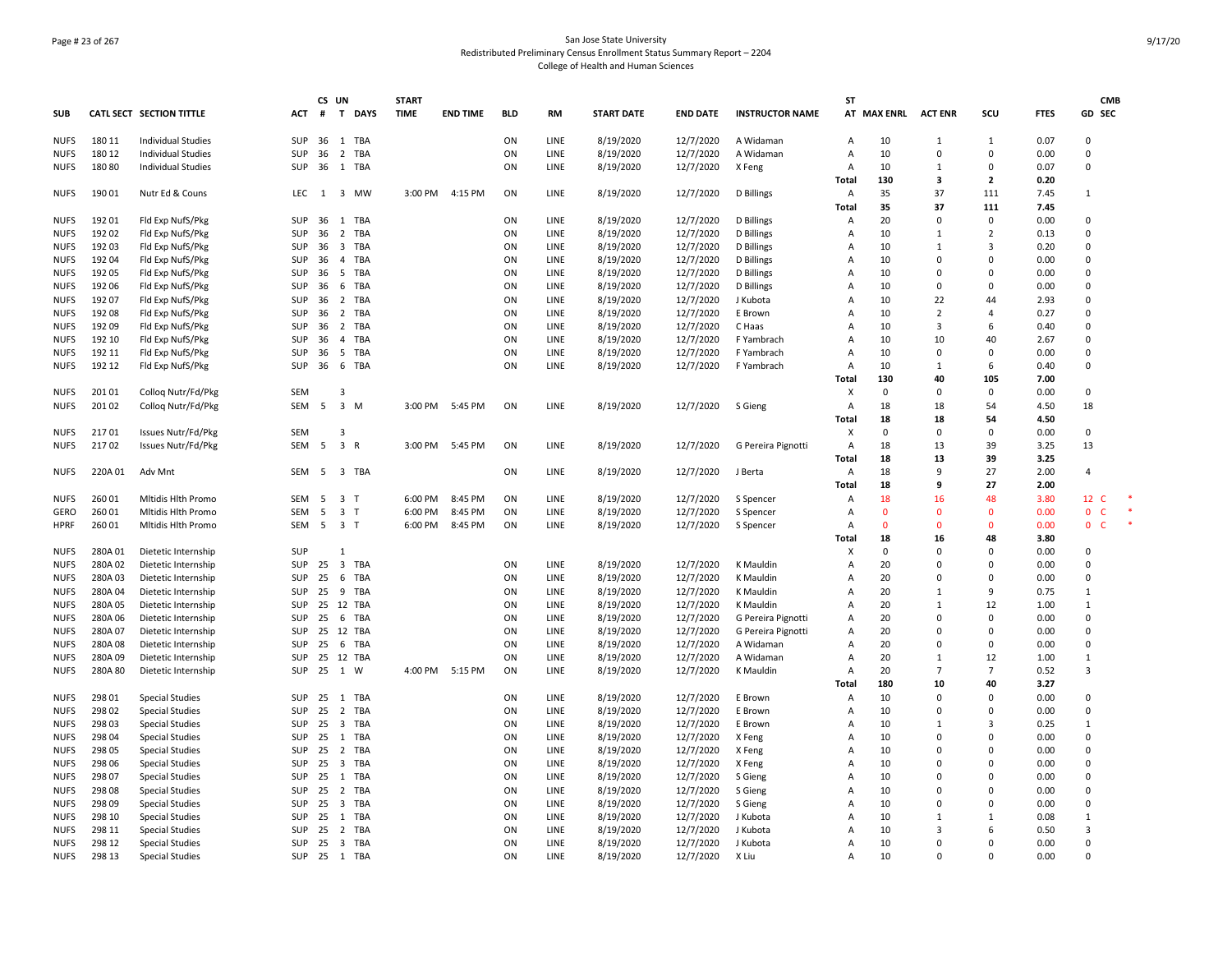# Page # 24 of 267 San Jose State University Redistributed Preliminary Census Enrollment Status Summary Report – 2204 College of Health and Human Sciences

|                            |                  |                                                  |            |                 | CS UN                   |                | <b>START</b> |                   |            |                     |                        |                        |                        | <b>ST</b>               |                   |                      |                     |              | <b>CMB</b>               |  |
|----------------------------|------------------|--------------------------------------------------|------------|-----------------|-------------------------|----------------|--------------|-------------------|------------|---------------------|------------------------|------------------------|------------------------|-------------------------|-------------------|----------------------|---------------------|--------------|--------------------------|--|
| <b>SUB</b>                 |                  | <b>CATL SECT SECTION TITTLE</b>                  | ACT        |                 |                         | # T DAYS       | <b>TIME</b>  | <b>END TIME</b>   | <b>BLD</b> | <b>RM</b>           | <b>START DATE</b>      | <b>END DATE</b>        | <b>INSTRUCTOR NAME</b> |                         | AT MAX ENRL       | <b>ACT ENR</b>       | SCU                 | <b>FTES</b>  | GD SEC                   |  |
| <b>NUFS</b>                | 298 14           | <b>Special Studies</b>                           | SUP        | 25              |                         | 2 TBA          |              |                   | ON         | LINE                | 8/19/2020              | 12/7/2020              | X Liu                  | Α                       | 10                | 0                    | 0                   | 0.00         | 0                        |  |
| <b>NUFS</b>                | 298 15           | <b>Special Studies</b>                           | SUP        | 25              | $\overline{\mathbf{3}}$ | TBA            |              |                   | ON         | LINE                | 8/19/2020              | 12/7/2020              | X Liu                  | A                       | 10                | $\Omega$             | 0                   | 0.00         | $\Omega$                 |  |
| <b>NUFS</b>                | 298 16           | <b>Special Studies</b>                           | SUP        | 25              | 1                       | TBA            |              |                   | ON         | LINE                | 8/19/2020              | 12/7/2020              | K Mauldin              | A                       | 10                | $\Omega$             | 0                   | 0.00         | $\Omega$                 |  |
| <b>NUFS</b>                | 298 17           | <b>Special Studies</b>                           | SUP        | 25              |                         | 2 TBA          |              |                   | ON         | LINE                | 8/19/2020              | 12/7/2020              | K Mauldin              | $\overline{A}$          | 10                | $\Omega$             | $\Omega$            | 0.00         | $\Omega$                 |  |
| <b>NUFS</b>                | 298 18           | <b>Special Studies</b>                           | SUP        | 25              | 3                       | TBA            |              |                   | ON         | LINE                | 8/19/2020              | 12/7/2020              | K Mauldin              | A                       | 10                | $\Omega$             | $\Omega$            | 0.00         | $\Omega$                 |  |
| <b>NUFS</b>                | 298 19           | <b>Special Studies</b>                           | SUP        | 25              | 1                       | TBA            |              |                   | ON         | LINE                | 8/19/2020              | 12/7/2020              | G Pereira Pignotti     | A                       | 10                | $\mathbf{1}$         | $\mathbf{1}$        | 0.08         | $\mathbf{1}$             |  |
| <b>NUFS</b>                | 298 20           | <b>Special Studies</b>                           | SUP        | 25              | $\overline{2}$          | TBA            |              |                   | ON         | LINE                | 8/19/2020              | 12/7/2020              | G Pereira Pignotti     | $\overline{A}$          | 10                | $\mathbf{1}$         | $\overline{2}$      | 0.17         | $\mathbf{1}$             |  |
| <b>NUFS</b>                | 298 21           | <b>Special Studies</b>                           | SUP        | 25              | $\overline{\mathbf{3}}$ | TBA            |              |                   | ON         | LINE                | 8/19/2020              | 12/7/2020              | G Pereira Pignotti     | Α                       | 10                | $\Omega$             | $\Omega$            | 0.00         | $\Omega$                 |  |
| <b>NUFS</b>                | 298 22           | <b>Special Studies</b>                           | SUP        | 25              | 1                       | TBA            |              |                   | ON         | LINE                | 8/19/2020              | 12/7/2020              | A Widaman              | A                       | 10                | 1                    | $\mathbf{1}$        | 0.08         | $\mathbf{1}$             |  |
| <b>NUFS</b>                | 298 23           | <b>Special Studies</b>                           | SUP        | 25              | 2                       | TBA            |              |                   | ON         | LINE                | 8/19/2020              | 12/7/2020              | A Widaman              | A                       | 10                | $\Omega$<br>$\Omega$ | 0<br>$\Omega$       | 0.00         | 0<br>$\Omega$            |  |
| <b>NUES</b>                | 298 24           | <b>Special Studies</b>                           | SUP        | 25              | $\overline{\mathbf{3}}$ | TBA            |              |                   | ON         | LINE                | 8/19/2020              | 12/7/2020              | A Widaman              | A<br>$\overline{A}$     | 10                | $\Omega$             | $\Omega$            | 0.00         | $\Omega$                 |  |
| <b>NUFS</b><br><b>NUES</b> | 298 25           | <b>Special Studies</b>                           | SUP<br>SUP | 25              | 1                       | TBA            |              |                   | ON         | LINE<br><b>LINE</b> | 8/19/2020              | 12/7/2020              | E Tang                 | A                       | 10<br>10          | 0                    | 0                   | 0.00<br>0.00 | $\Omega$                 |  |
| <b>NUFS</b>                | 298 26<br>298 27 | <b>Special Studies</b><br><b>Special Studies</b> | SUP        | 25<br>25        |                         | 2 TBA<br>3 TBA |              |                   | ON<br>ON   | LINE                | 8/19/2020<br>8/19/2020 | 12/7/2020<br>12/7/2020 | E Tang<br>E Tang       | $\overline{A}$          | 10                | $\Omega$             | 0                   | 0.00         | $\Omega$                 |  |
|                            |                  |                                                  |            |                 |                         |                |              |                   |            |                     |                        |                        |                        | Total                   | 270               | 8                    | 14                  | 1.17         |                          |  |
| <b>NUFS</b>                | 299 01           | Mas Thesis or Proj                               | SUP        | 25              |                         | 1 TBA          |              |                   | ON         | LINE                | 8/19/2020              | 12/7/2020              | X Feng                 | A                       | 10                | $\Omega$             | 0                   | 0.00         | 0                        |  |
| <b>NUFS</b>                | 299 02           | Mas Thesis or Proj                               | SUP        | 25              | 2                       | TBA            |              |                   | ON         | LINE                | 8/19/2020              | 12/7/2020              | X Feng                 | A                       | 10                | 0                    | 0                   | 0.00         | $\Omega$                 |  |
| <b>NUFS</b>                | 29903            | Mas Thesis or Proj                               | SUP        | 25              | $\overline{\mathbf{3}}$ | TBA            |              |                   | ON         | LINE                | 8/19/2020              | 12/7/2020              | X Feng                 | A                       | 10                | $\Omega$             | $\Omega$            | 0.00         | $\Omega$                 |  |
| <b>NUFS</b>                | 29904            | Mas Thesis or Proj                               | SUP        | 25              | 1                       | TBA            |              |                   | ON         | LINE                | 8/19/2020              | 12/7/2020              | S Gieng                | A                       | 10                | $\Omega$             | $\Omega$            | 0.00         | $\Omega$                 |  |
| <b>NUFS</b>                | 299 05           | Mas Thesis or Proj                               | SUP        | 25              | $\overline{2}$          | TBA            |              |                   | ON         | LINE                | 8/19/2020              | 12/7/2020              | S Gieng                | $\overline{A}$          | 10                | $\Omega$             | 0                   | 0.00         | $\Omega$                 |  |
| <b>NUFS</b>                | 299 06           | Mas Thesis or Proj                               | SUP        | 25              | 3                       | TBA            |              |                   | ON         | LINE                | 8/19/2020              | 12/7/2020              | S Gieng                | A                       | 10                | 0                    | $\Omega$            | 0.00         | $\Omega$                 |  |
| <b>NUFS</b>                | 299 07           | Mas Thesis or Proj                               | SUP        | 25              | 1                       | TBA            |              |                   | ON         | <b>LINE</b>         | 8/19/2020              | 12/7/2020              | J Kubota               | A                       | 10                | $\Omega$             | $\Omega$            | 0.00         | $\Omega$                 |  |
| <b>NUFS</b>                | 299 08           | Mas Thesis or Proj                               | SUP        | 25              | $\overline{2}$          | TBA            |              |                   | ON         | LINE                | 8/19/2020              | 12/7/2020              | J Kubota               | A                       | 10                | $\Omega$             | $\Omega$            | 0.00         | $\Omega$                 |  |
| <b>NUFS</b>                | 299 09           | Mas Thesis or Proj                               | SUP        | 25              | $\overline{\mathbf{3}}$ | TBA            |              |                   | ON         | LINE                | 8/19/2020              | 12/7/2020              | J Kubota               | A                       | 10                | 0                    | 0                   | 0.00         | $\mathbf 0$              |  |
| <b>NUFS</b>                | 299 10           | Mas Thesis or Proj                               | SUP        | 25              | 1                       | TBA            |              |                   | ON         | LINE                | 8/19/2020              | 12/7/2020              | X Liu                  | A                       | 10                | $\Omega$             | $\Omega$            | 0.00         | $\Omega$                 |  |
| <b>NUFS</b>                | 299 11           | Mas Thesis or Proj                               | SUP        | 25              | 2                       | TBA            |              |                   | ON         | LINE                | 8/19/2020              | 12/7/2020              | X Liu                  | A                       | 10                | $\Omega$             | 0                   | 0.00         | 0                        |  |
| <b>NUES</b>                | 299 12           | Mas Thesis or Proj                               | SUP        | 25              | 3                       | TBA            |              |                   | ON         | LINE                | 8/19/2020              | 12/7/2020              | X Liu                  | A                       | 10                | $\Omega$             | 0                   | 0.00         | $\Omega$                 |  |
| <b>NUFS</b>                | 299 13           | Mas Thesis or Proj                               | SUP        | 25              | 1                       | TBA            |              |                   | ON         | LINE                | 8/19/2020              | 12/7/2020              | K Mauldin              | A                       | 10                | $\Omega$             | $\Omega$            | 0.00         | $\Omega$                 |  |
| <b>NUFS</b>                | 299 14           | Mas Thesis or Proj                               | SUP        | 25              | $\overline{2}$          | TBA            |              |                   | ON         | LINE                | 8/19/2020              | 12/7/2020              | K Mauldin              | A                       | 10                | 0                    | 0                   | 0.00         | 0                        |  |
| <b>NUES</b>                | 299 15           | Mas Thesis or Proj                               | SUP        | 25              | $\overline{\mathbf{3}}$ | TBA            |              |                   | ON         | <b>LINE</b>         | 8/19/2020              | 12/7/2020              | K Mauldin              | A                       | 10                | $\Omega$             | $\Omega$            | 0.00         | $\Omega$                 |  |
| <b>NUFS</b>                | 299 16           | Mas Thesis or Proj                               | SUP        | 25              | 1                       | TBA            |              |                   | ON         | LINE                | 8/19/2020              | 12/7/2020              | G Pereira Pignotti     | $\overline{A}$          | 10                | $\mathbf{1}$         | $\mathbf{1}$        | 0.08         | $\mathbf{1}$             |  |
| <b>NUFS</b>                | 299 17           | Mas Thesis or Proj                               | SUP        | 25              | $\overline{2}$          | TBA            |              |                   | ON         | LINE                | 8/19/2020              | 12/7/2020              | G Pereira Pignotti     | $\overline{A}$          | 10                | $\Omega$             | $\Omega$            | 0.00         | $\Omega$                 |  |
| <b>NUFS</b>                | 299 18           | Mas Thesis or Proj                               | SUP        | 25              | $\overline{\mathbf{3}}$ | TBA            |              |                   | ON         | LINE                | 8/19/2020              | 12/7/2020              | G Pereira Pignotti     | Α                       | 10                | $\Omega$             | 0                   | 0.00         | $\Omega$                 |  |
| <b>NUFS</b>                | 299 19           | Mas Thesis or Proj                               | SUP        | 25              | 1                       | TBA            |              |                   | ON         | LINE                | 8/19/2020              | 12/7/2020              | A Widaman              | A                       | 10                | $\Omega$             | $\Omega$            | 0.00         | $\Omega$                 |  |
| <b>NUFS</b>                | 299 20           | Mas Thesis or Proj                               | SUP        | 25              | $\overline{2}$          | TBA            |              |                   | ON         | LINE                | 8/19/2020              | 12/7/2020              | A Widaman              | A                       | 10                | $\mathbf{1}$         | $\overline{2}$      | 0.17         | $\mathbf{1}$             |  |
| <b>NUFS</b>                | 299 21           | Mas Thesis or Proj                               | SUP        | 25              | $\overline{\mathbf{3}}$ | TBA            |              |                   | ON         | LINE                | 8/19/2020              | 12/7/2020              | A Widaman              | $\overline{A}$          | 10                | 0                    | 0                   | 0.00         | 0                        |  |
| <b>NUFS</b>                | 299 22           | Mas Thesis or Proj                               | SUP        | 25              | 1                       | TBA            |              |                   | ON         | LINE                | 8/19/2020              | 12/7/2020              | E Tang                 | A                       | 10                | 0                    | 0                   | 0.00         | 0                        |  |
| <b>NUFS</b>                | 299 23           | Mas Thesis or Proj                               | SUP        | 25              |                         | 2 TBA          |              |                   | ON         | LINE                | 8/19/2020              | 12/7/2020              | E Tang                 | A                       | 10                | $\Omega$             | 0                   | 0.00         | $\Omega$                 |  |
| <b>NUFS</b>                | 299 24           | Mas Thesis or Proj                               | SUP        | 25              |                         | 3 TBA          |              |                   | ON         | <b>LINE</b>         | 8/19/2020              | 12/7/2020              | E Tang                 | $\overline{A}$          | 10                | $\Omega$             | $\Omega$            | 0.00         | $\Omega$                 |  |
|                            |                  |                                                  |            |                 |                         |                |              |                   |            |                     |                        |                        |                        | Total                   | 240               | $\mathbf{z}$         | 3                   | 0.25         |                          |  |
| PKG                        | 10701            | Prin of Packaging                                | LEC        | 2               | $\overline{\mathbf{3}}$ | M              | 5:00 PM      | 7:45 PM           | ON         | LINE                | 8/19/2020              | 12/7/2020              | F Yambrach             | A                       | 40                | 43<br>$\Omega$       | 129<br>$\mathbf{0}$ | 8.60         | 0<br>- C<br>$\mathbf{0}$ |  |
| <b>NUFS</b>                | 10701            | Prin of Packaging                                | LEC        | $\overline{2}$  |                         | 3 M            | 5:00 PM      | 7:45 PM           | ON         | LINE                | 8/19/2020              | 12/7/2020              | F Yambrach             | Α                       | $\mathbf 0$<br>40 | 43                   | 129                 | 0.00<br>8.60 | - C                      |  |
|                            | 12001            |                                                  | SEM        | $\overline{2}$  | $\overline{3}$          | -F             | 9:30 AM      | 11:10 AM          |            |                     |                        | 12/7/2020              | X Liu                  | Total<br>$\overline{A}$ | 15                | 16                   | 32                  | 3.20         | 0                        |  |
| PKG<br>PKG                 | 12002            | Artios CAD for PKG<br>Artios CAD for PKG         | ACT 13 0 F |                 |                         |                | 11:15 AM     | 1:15 PM           |            |                     | 8/19/2020              |                        | X Liu                  | Α                       | 15                | 16                   | 16                  | 0.00         | $\Omega$                 |  |
|                            |                  |                                                  |            |                 |                         |                |              |                   |            |                     | 8/19/2020              | 12/7/2020              |                        | Total                   | 30                | 32                   | 48                  | 3.20         |                          |  |
| <b>PKG</b>                 | 141A01           | Pkg Materials I                                  | <b>LEC</b> | 2               |                         | 3 M            | 1:30 PM      | 3:10 PM           |            |                     | 8/19/2020              | 12/7/2020              | X Liu                  | $\overline{A}$          | 20                | 10                   | 20                  | 2.05         | $1 \quad C$              |  |
| <b>NUFS</b>                | 141A01           | Pkg Materials I                                  | LEC        | $\overline{2}$  | $\overline{3}$          | M              | 1:30 PM      | 3:10 PM           |            |                     | 8/19/2020              | 12/7/2020              | X Liu                  | $\overline{A}$          | $\mathbf 0$       | $\mathbf 0$          | $\Omega$            | 0.00         | 0<br><b>C</b>            |  |
| PKG                        | 141A02           | Pkg Materials I                                  | ACT        | 7               | $\mathbf 0$             | W              | 1:30 PM      | 3:15 PM           |            |                     | 8/19/2020              | 12/7/2020              | X Liu                  | A                       | 20                | 10                   | 10                  | 0.00         | $1 \quad C$              |  |
| <b>NUFS</b>                | 141A02           | Pkg Materials I                                  | ACT        | $7\overline{ }$ |                         | $0 \quad W$    | 1:30 PM      | 3:15 PM           |            |                     | 8/19/2020              | 12/7/2020              | X Liu                  | A                       | $\mathbf{0}$      | $\mathbf{0}$         | $\mathbf{0}$        | 0.00         | $\mathbf{0}$<br>- C      |  |
|                            |                  |                                                  |            |                 |                         |                |              |                   |            |                     |                        |                        |                        | Total                   | 40                | 20                   | 30                  | 2.05         |                          |  |
| <b>PKG</b>                 | 146 80           | <b>Medical Device Pkg</b>                        | LEC        | $\overline{2}$  | $\overline{\mathbf{3}}$ | M              |              | 10:30 AM 12:10 PM | ON         | LINE                | 8/19/2020              | 12/7/2020              | E Tang                 | A                       | 20                | 9                    | 18                  | 1.80         | 0 <sup>o</sup>           |  |
| <b>NUFS</b>                | 146 80           | <b>Medical Device Pkg</b>                        | <b>LEC</b> | 2               | $\overline{\mathbf{3}}$ | M              |              | 10:30 AM 12:10 PM | ON         | LINE                | 8/19/2020              | 12/7/2020              | E Tang                 | A                       | $\mathbf 0$       | 0                    | $\mathbf 0$         | 0.00         | 0 <sup>o</sup>           |  |
| <b>PKG</b>                 | 14681            | <b>Medical Device Pkg</b>                        | <b>ACT</b> | $7^{\circ}$     |                         | 0 W            |              | 10:30 AM 12:15 PM | ON         | LINE                | 8/19/2020              | 12/7/2020              | E Tang                 | A                       | 20                | 9                    | 9                   | 0.00         | $\Omega$<br>-C           |  |
| <b>NUFS</b>                | 14681            | <b>Medical Device Pkg</b>                        | ACT 7      |                 |                         | 0 W            |              | 10:30 AM 12:15 PM | ON         | LINE                | 8/19/2020              | 12/7/2020              | E Tang                 | A                       | $\Omega$          | $\Omega$             | $\Omega$            | 0.00         | $\mathbf{0}$<br>-C       |  |
|                            |                  |                                                  |            |                 |                         |                |              |                   |            |                     |                        |                        |                        |                         |                   |                      |                     |              |                          |  |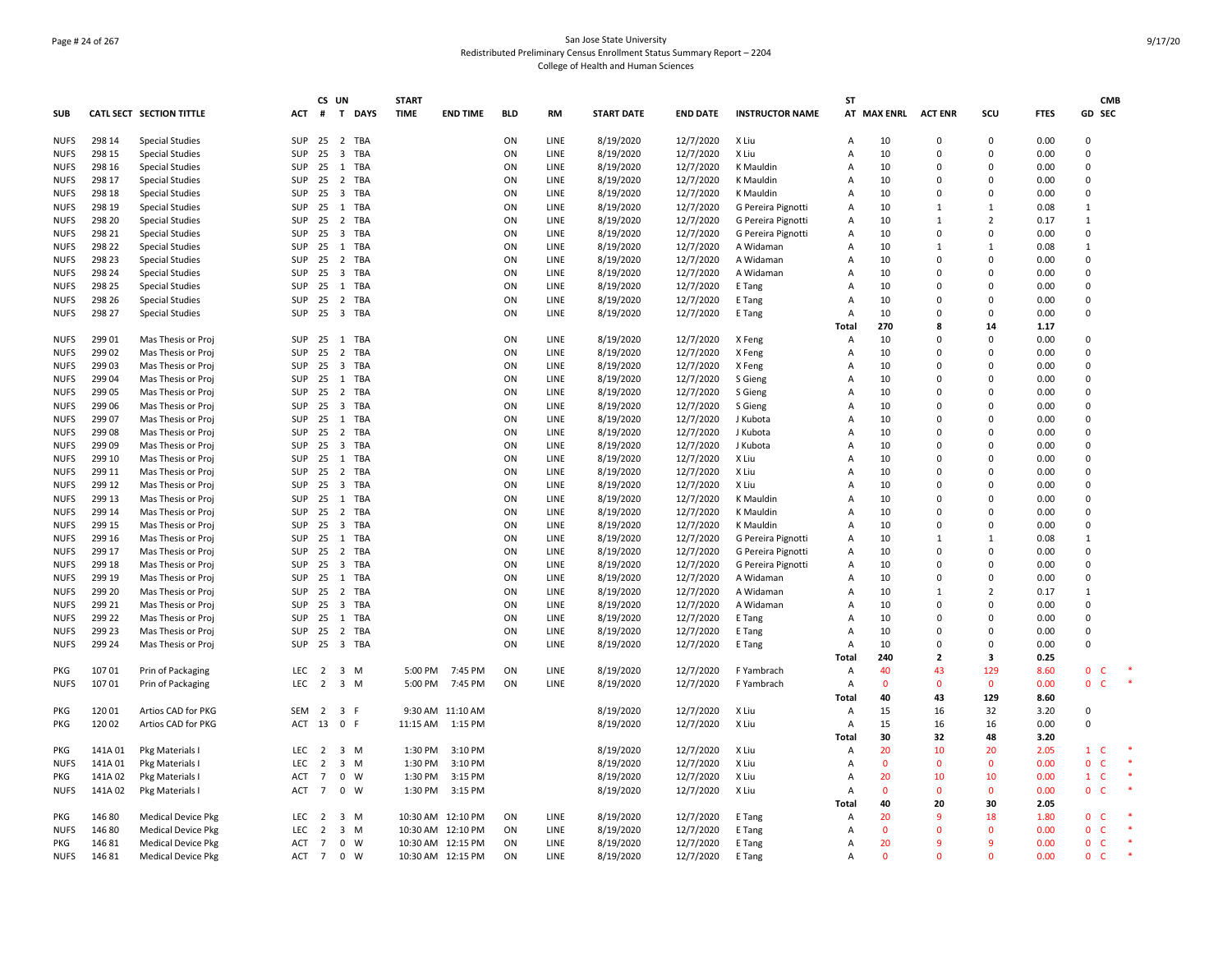# Page # 25 of 267 San Jose State University Redistributed Preliminary Census Enrollment Status Summary Report – 2204 College of Health and Human Sciences

| <b>SUB</b>  |        | <b>CATL SECT SECTION TITTLE</b> | <b>ACT</b> | CS UN<br># |                | <b>DAYS</b> | <b>START</b><br><b>TIME</b> | <b>END TIME</b> | <b>BLD</b> | <b>RM</b>   | <b>START DATE</b> | <b>END DATE</b> | <b>INSTRUCTOR NAME</b>                               | ST    | <b>AT MAX ENRL</b> | <b>ACT ENR</b> | scu  | <b>FTES</b> | <b>GD SEC</b>  | <b>CMB</b> |        |
|-------------|--------|---------------------------------|------------|------------|----------------|-------------|-----------------------------|-----------------|------------|-------------|-------------------|-----------------|------------------------------------------------------|-------|--------------------|----------------|------|-------------|----------------|------------|--------|
|             |        |                                 |            |            |                |             |                             |                 |            |             |                   |                 |                                                      | Total | 40                 | 18             | 27   | 1.80        |                |            |        |
| PKG         | 15601  | Pkg Mchnry Systems              | <b>LEC</b> |            | 3              | TBA         |                             |                 | ON         | LINE        | 8/19/2020         | 12/7/2020       | X Liu                                                | Α     | 40                 | 8              | 16   | 1.60        | 0              | <b>C</b>   | $\ast$ |
| <b>NUFS</b> | 15601  | Pkg Mchnry Systems              | LEC        |            | 3              | TBA         |                             |                 | ON         | LINE        | 8/19/2020         | 12/7/2020       | X Liu                                                | A     | $\Omega$           | $\Omega$       |      | 0.00        | $\mathbf{0}$   | - C        | $\ast$ |
| PKG         | 15602  | Pkg Mchnry Systems              | ACT        |            | $\Omega$       | TBA         |                             |                 | ON         | LINE        | 8/19/2020         | 12/7/2020       | X Liu                                                | A     | 24                 | 8              |      | 0.00        | 0              | - C        |        |
| <b>NUFS</b> | 156 02 | Pkg Mchnry Systems              | ACT        |            | 0 TBA          |             |                             |                 | ON         | LINE        | 8/19/2020         | 12/7/2020       | X Liu                                                | А     | $\Omega$           | $\Omega$       |      | 0.00        | 0 <sup>o</sup> |            | 未      |
|             |        |                                 |            |            |                |             |                             |                 |            |             |                   |                 |                                                      | Total | 64                 | 16             | 24   | 1.60        |                |            |        |
| PKG         | 15980  | Pkg Mtrl Hnding Dist            | <b>LEC</b> | 2          | 3 MW           |             | 4:00 PM                     | 5:15 PM         | ON         | <b>LINE</b> | 8/19/2020         | 12/7/2020       | E Tang                                               | A     | 20                 | q              | 27   | 1.80        | 0 <sup>o</sup> |            |        |
| <b>NUFS</b> | 15980  | Pkg Mtrl Hndlng Dist            | LEC        | 2          | 3 MW           |             | 4:00 PM                     | 5:15 PM         | ON         | LINE        | 8/19/2020         | 12/7/2020       | E Tang                                               |       | $\Omega$           | $\Omega$       |      | 0.00        | $0-$           |            | $\ast$ |
|             |        |                                 |            |            |                |             |                             |                 |            |             |                   |                 |                                                      | Total | 20                 | 9              | 27   | 1.80        |                |            |        |
| PKG         | 18001  | <b>Individual Studies</b>       | SUP        | 36         |                | <b>TBA</b>  |                             |                 | ON         | LINE        | 8/19/2020         | 12/7/2020       | E Tang                                               | A     | 10                 |                |      | 0.00        | 0              |            |        |
| PKG         | 18002  | <b>Individual Studies</b>       | SUP        | 36         | 2 TBA          |             |                             |                 | ON         | LINE        | 8/19/2020         | 12/7/2020       | E Tang                                               | A     | 10                 |                |      | 0.00        | 0              |            |        |
| PKG         | 18003  | <b>Individual Studies</b>       | <b>SUP</b> |            | 3              |             |                             |                 |            |             |                   |                 |                                                      | X     | $\Omega$           | $\Omega$       |      | 0.00        | 0              |            |        |
| <b>PKG</b>  | 18004  | <b>Individual Studies</b>       | <b>SUP</b> | 36         | $\overline{a}$ | TBA         |                             |                 | ON         | LINE        | 8/19/2020         | 12/7/2020       | E Tang                                               | A     | 10                 | $\Omega$       |      | 0.00        | 0              |            |        |
| <b>PKG</b>  | 18005  | <b>Individual Studies</b>       | <b>SUP</b> | 36         | -5             | TBA         |                             |                 | ON         | LINE        | 8/19/2020         | 12/7/2020       | E Tang                                               | A     | 10                 | $\Omega$       |      | 0.00        | 0              |            |        |
| <b>PKG</b>  | 18006  | <b>Individual Studies</b>       | <b>SUP</b> | 36         | 6              | TBA         |                             |                 | ON         | LINE        | 8/19/2020         | 12/7/2020       | E Tang                                               | A     | 10                 |                |      | 0.00        | 0              |            |        |
| PKG         | 18007  | <b>Individual Studies</b>       | SUP        |            |                |             |                             |                 |            |             |                   |                 |                                                      | x     |                    | $\Omega$       |      | 0.00        | 0              |            |        |
| <b>PKG</b>  | 18008  | <b>Individual Studies</b>       | <b>SUP</b> |            | $\overline{2}$ |             |                             |                 |            |             |                   |                 |                                                      |       |                    |                |      | 0.00        | 0              |            |        |
| PKG         | 18009  | <b>Individual Studies</b>       | <b>SUP</b> |            | 3              |             |                             |                 |            |             |                   |                 |                                                      | X     | $\Omega$           | $\Omega$       |      | 0.00        | 0              |            |        |
| PKG         | 18080  | <b>Individual Studies</b>       | <b>SUP</b> | 36         | 3              | TR          | 5:00 PM                     | 6:15 PM         | ON         | LINE        | 8/19/2020         | 12/7/2020       | E Tang                                               |       | 20                 | 11             | 33   | 2.20        | 0              |            |        |
|             |        |                                 |            |            |                |             |                             |                 |            |             |                   |                 |                                                      | Total | 70                 | 11             | 33   | 2.20        |                |            |        |
|             |        |                                 |            |            |                |             |                             |                 |            |             |                   |                 | <b>Nutrition, Food Science &amp; Packaging Total</b> |       | 5034               | 3399           | 9010 | 607.10      |                |            |        |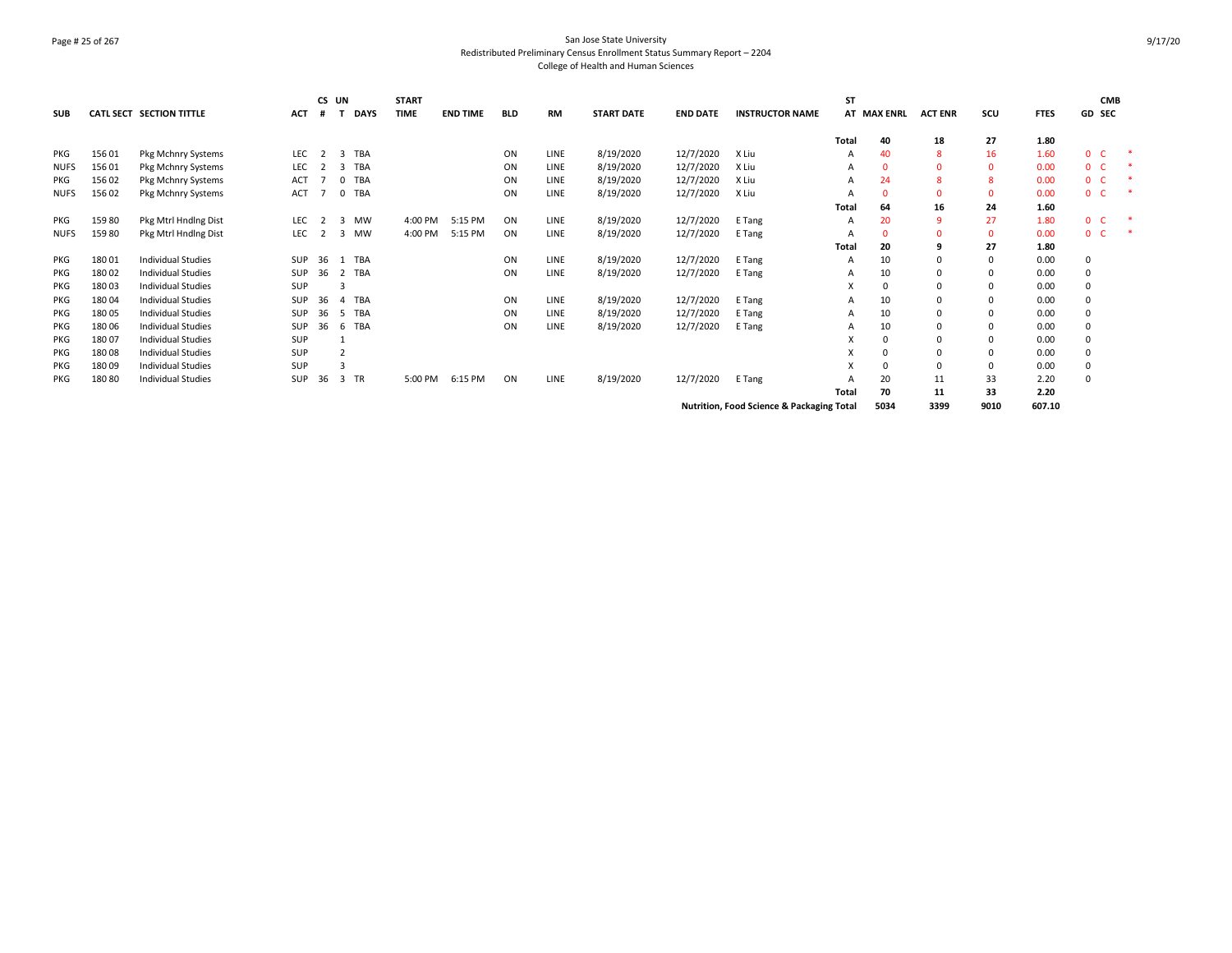# Page # 26 of 267 San Jose State University Redistributed Preliminary Census Enrollment Status Summary Report – 2204 College of Health and Human Sciences

|            |                             |                                      |              | CS UN          |                |              | <b>START</b> |                   |            |             |                   |                 |                        | <b>ST</b>               |             |                |             |                | <b>CMB</b> |
|------------|-----------------------------|--------------------------------------|--------------|----------------|----------------|--------------|--------------|-------------------|------------|-------------|-------------------|-----------------|------------------------|-------------------------|-------------|----------------|-------------|----------------|------------|
| <b>SUB</b> |                             | CATL SECT SECTION TITTLE             | <b>ACT</b>   | #              | T              | <b>DAYS</b>  | <b>TIME</b>  | <b>END TIME</b>   | <b>BLD</b> | <b>RM</b>   | <b>START DATE</b> | <b>END DATE</b> | <b>INSTRUCTOR NAME</b> |                         | AT MAX ENRL | <b>ACT ENR</b> | scu         | <b>FTES</b>    | GD SEC     |
|            | <b>Occupational Therapy</b> |                                      |              |                |                |              |              |                   |            |             |                   |                 |                        |                         |             |                |             |                |            |
| OCTH       | 201A 01                     | Field Work Exper                     | SUP 25 6 TBA |                |                |              |              |                   | ON         | LINE        | 8/19/2020         | 12/7/2020       | C Arada                | Α                       | 40          | 38             | 228         | 19.00          | 38         |
| OCTH       | 201B01                      | Adv Field Wrk Exp                    | <b>SUP</b>   | 25             |                | 6 TBA        |              |                   | ON         | LINE        | 8/19/2020         | 12/7/2020       | C Arada                | Total<br>A              | 40<br>76    | 38<br>29       | 228<br>174  | 19.00<br>14.50 | 29         |
|            |                             |                                      |              |                |                |              |              |                   |            |             |                   |                 |                        | Total                   | 76          | 29             | 174         | 14.50          |            |
| OCTH       | 21001                       | Sem in Occup Therapy                 | <b>LEC</b>   | 2 2 T          |                |              | 5:00 PM      | 6:45 PM           | ON         | LINE        | 8/19/2020         | 12/7/2020       | R McLaughlin           | A<br>Total              | 35<br>35    | 29<br>29       | 58<br>58    | 4.83<br>4.83   | 29         |
| OCTH       | 21101                       | Hist Theory OT                       | <b>LEC</b>   | $\overline{2}$ | 3 M            |              | 1:30 PM      | 4:15 PM           | ON         | <b>LINE</b> | 8/19/2020         | 12/7/2020       | D Bolding              | Α                       | 28          | 23             | 69          | 5.75           | 23         |
| OCTH       | 21102                       | Hist Theory OT                       | <b>LEC</b>   | $\overline{2}$ | $\overline{3}$ | $\mathsf{T}$ | 1:30 PM      | 4:15 PM           | ON         | LINE        | 8/19/2020         | 12/7/2020       | D Bolding              | $\overline{A}$          | 28          | 26             | 78          | 6.50           | 26         |
| OCTH       | 21103                       | Hist Theory OT                       | <b>LEC</b>   | $\overline{2}$ | 3 R            |              |              | 9:00 AM 11:45 AM  | ON         | LINE        | 8/19/2020         | 12/7/2020       | C Fang                 | $\overline{A}$<br>Total | 28<br>84    | 22<br>71       | 66<br>213   | 5.50<br>17.75  | 22         |
| OCTH       | 21201                       |                                      | LEC          | $\overline{2}$ | 3 M            |              |              | 9:00 AM 11:45 AM  | ON         | LINE        | 8/19/2020         | 12/7/2020       |                        | A                       | 28          | 24             | 72          | 6.00           | 24         |
| OCTH       | 21202                       | Lifespan occupat                     | <b>LEC</b>   | $\overline{2}$ | 3 W            |              |              | 9:00 AM 11:45 AM  | ON         | LINE        | 8/19/2020         | 12/7/2020       | M Kaye<br>M Kaye       | A                       | 28          | 22             | 66          | 5.50           | 22         |
| OCTH       | 21203                       | Lifespan occupat<br>Lifespan occupat | <b>LEC</b>   | $\overline{2}$ | 3              | W            | 1:30 PM      | 4:15 PM           | ON         | LINE        | 8/19/2020         | 12/7/2020       | M Chang                | A                       | 28          | 25             | 75          | 6.25           | 25         |
|            |                             |                                      |              |                |                |              |              |                   |            |             |                   |                 |                        | Total                   | 84          | 71             | 213         | 17.75          |            |
| OCTH       | 21301                       | Prof Develop I                       | <b>LEC</b>   |                | 3              |              |              |                   |            |             |                   |                 |                        | x                       | 0           | 0              | $\mathbf 0$ | 0.00           | 0          |
| OCTH       | 21302                       | Prof Develop I                       | LEC          | $\overline{2}$ | 3 W            |              |              | 9:00 AM 11:45 AM  | ON         | LINE        | 8/19/2020         | 12/7/2020       | C Glogoski             | $\overline{A}$          | 28          | 25             | 75          | 6.25           | 25         |
| OCTH       | 21303                       | Prof Develop I                       | <b>LEC</b>   | $\overline{2}$ | 3 R            |              | 1:30 PM      | 4:15 PM           | ON         | <b>LINE</b> | 8/19/2020         | 12/7/2020       | C Glogoski             | $\overline{A}$          | 28          | 23             | 69          | 5.75           | 23         |
| OCTH       | 21380                       | Prof Develop I                       | <b>LEC</b>   | $\overline{2}$ | 3 M            |              |              | 3:00 PM 5:45 PM   | ON         | LINE        | 8/19/2020         | 12/7/2020       | J Koketsu              | $\overline{A}$          | 28          | 24             | 72          | 6.00           | 24         |
|            |                             |                                      |              |                |                |              |              |                   |            |             |                   |                 |                        | Total                   | 84          | 72             | 216         | 18.00          |            |
| OCTH       | 22101                       | OccupatAnalysis                      | SEM          | 6              | 3 F            |              |              | 9:00 AM 11:45 AM  | ON         | LINE        | 8/19/2020         | 12/7/2020       | P Bailey               | A                       | 21          | 19             | 57          | 4.75           | 19         |
| OCTH       | 22102                       | OccupatAnalysis                      | <b>SEM</b>   | 6              | 3 M            |              | 1:30 PM      | 4:15 PM           | ON         | LINE        | 8/19/2020         | 12/7/2020       | M Kaye                 | A                       | 21          | 20             | 60          | 5.00           | 20         |
| OCTH       | 22103                       | OccupatAnalysis                      | SEM          | 6              | 3 <sub>T</sub> |              |              | 9:00 AM 11:45 AM  | ON         | LINE        | 8/19/2020         | 12/7/2020       | K Long                 | A                       | 21          | 15             | 45          | 3.75           | 15         |
| OCTH       | 22104                       | OccupatAnalysis                      | SEM          | 6              | 3 T            |              | 1:30 PM      | 4:15 PM           | ON         | LINE        | 8/19/2020         | 12/7/2020       | L Andonian             | A                       | 21          | 17             | 51          | 4.25           | 17         |
|            |                             |                                      |              |                |                |              |              |                   |            |             |                   |                 |                        | Total                   | 84          | 71             | 213         | 17.75          |            |
| OCTH       | 22201                       | <b>Funct Kinesiology</b>             | SEM          | 6              | 3 TR           |              |              | 9:00 AM 10:15 AM  |            |             | 8/19/2020         | 12/7/2020       | A George               | Α                       | 21          | 19             | 57          | 4.75           | 19         |
| OCTH       | 22202                       | <b>Funct Kinesiology</b>             | SEM          | 6              | 3 TR           |              |              | 10:30 AM 11:45 AM |            |             | 8/19/2020         | 12/7/2020       | A George               | Α                       | 21          | 19             | 57          | 4.75           | 19         |
|            |                             |                                      |              |                |                |              |              |                   |            |             |                   |                 |                        | Total                   | 42          | 38             | 114         | 9.50           |            |
| OCTH       | 22601                       | OT with Children                     | <b>SEM</b>   | -5             | $\overline{3}$ | <b>W</b>     |              | 9:00 AM 11:45 AM  |            |             | 8/19/2020         | 12/7/2020       | C Boitano              | $\overline{A}$          | 21          | 18             | 54          | 4.50           | 18         |
| OCTH       | 226 02                      | OT with Children                     | SEM          | 5              | 3 W            |              |              | 1:30 PM 4:15 PM   |            |             | 8/19/2020         | 12/7/2020       | C Boitano              | Α                       | 21          | 19             | 57          | 4.75           | 19         |
|            |                             |                                      |              |                |                |              |              |                   |            |             |                   |                 |                        | Total                   | 42          | 37             | 111         | 9.25           |            |
| OCTH       | 23301                       | Prof Develop II                      | <b>LEC</b>   | 2              | 3 M            |              |              | 9:00 AM 11:45 AM  | ON         | LINE        | 8/19/2020         | 12/7/2020       | L Arabit               | A                       | 28          | 26             | 78          | 6.50           | 26         |
| OCTH       | 23302                       | Prof Develop II                      | <b>LEC</b>   |                | 3              |              |              |                   |            |             |                   |                 |                        | X                       | 0           | 0              | $\Omega$    | 0.00           | 0          |
| OCTH       | 23303                       | Prof Develop II                      | LEC          | $\overline{2}$ | 3 W            |              | 1:30 PM      | 4:15 PM           | ON         | LINE        | 8/19/2020         | 12/7/2020       | K Long                 | A                       | 28          | 26             | 78          | 6.50           | 26         |
| OCTH       | 23380                       | Prof Develop II                      | <b>LEC</b>   | $\overline{2}$ | 3 M            |              | 1:30 PM      | 4:15 PM           | ON         | LINE        | 8/19/2020         | 12/7/2020       | L Arabit               | A                       | 28          | 24             | 72          | 6.00           | 24         |
|            |                             |                                      |              |                |                |              |              |                   |            |             |                   |                 |                        | Total                   | 84          | 76             | 228         | 19.00          |            |
| OCTH       | 234 01                      | OT in Community II                   | SEM          | - 5            | 3 M            |              |              | 9:00 AM 11:45 AM  | ON         | <b>LINE</b> | 8/19/2020         | 12/7/2020       | L Andonian             | Α                       | 21          | 19             | 57          | 4.75           | 19         |
| OCTH       | 234 02                      | OT in Community II                   | SEM          | - 5            | 3 M            |              | 1:30 PM      | 4:15 PM           | ON         | LINE        | 8/19/2020         | 12/7/2020       | L Andonian             | $\overline{A}$          | 21          | 20             | 60          | 5.00           | 20         |
|            |                             |                                      |              |                |                |              |              |                   |            |             |                   |                 |                        | Total                   | 42          | 39             | 117         | 9.75           |            |
| OCTH       | 23601                       | OT with Youth                        | SEM          | 5              | 3 <sub>T</sub> |              | 1:30 PM      | 4:15 PM           |            |             | 8/19/2020         | 12/7/2020       | A George               | A                       | 21          | 20             | 60          | 5.00           | 20         |
| OCTH       | 23602                       | OT with Youth                        | <b>SEM</b>   | 5              | 3 R            |              | 1:30 PM      | 4:15 PM           |            |             | 8/19/2020         | 12/7/2020       | C Haworth              | A                       | 21          | 20             | 60          | 5.00           | 20         |
|            |                             |                                      |              |                |                |              |              |                   |            |             |                   |                 |                        | Total                   | 42          | 40             | 120         | 10.00          |            |
| OCTH       | 246 01                      | OT w Young Adults                    | SEM          | -5             | 3              | W            | 9:00 AM      | 11:45 AM          |            |             | 8/19/2020         | 12/7/2020       | D Bolding              | A                       | 21          | 19             | 57          | 4.75           | 19         |
| OCTH       | 246 02                      | OT w Young Adults                    | <b>SEM</b>   | 5              | 3 W            |              | 1:30 PM      | 4:15 PM           |            |             | 8/19/2020         | 12/7/2020       | D Bolding              | Α                       | 21          | 18             | 54          | 4.50           | 18         |
|            |                             |                                      |              |                |                |              |              |                   |            |             |                   |                 |                        | <b>Total</b>            | 42          | 37             | 111         | 9.25           |            |
| OCTH       | 256 01                      | OT Mid Age Adults                    | SEM          | - 5            | 3 R            |              |              | 9:00 AM 11:45 AM  |            |             | 8/19/2020         | 12/7/2020       | L Arabit               | A                       | 21          | 22             | 66          | 5.50           | 22         |
| OCTH       | 25602                       | OT Mid Age Adults                    | SEM          | - 5            | 3 R            |              | 1:30 PM      | 4:15 PM           |            |             | 8/19/2020         | 12/7/2020       | K Long                 | $\overline{A}$          | 21          | 19             | 57          | 4.75           | 19         |
|            |                             |                                      |              |                |                |              |              |                   |            |             |                   |                 |                        | Total                   | 42          | 41             | 123         | 10.25          |            |
| OCTH       | 275 01                      | EBP in OT                            | SEM          | 5              | 3 M            |              |              | 9:00 AM 11:45 AM  | ON         | LINE        | 8/19/2020         | 12/7/2020       | M Chang                | $\overline{A}$          | 21          | 18             | 54          | 4.50           | 18         |
| OCTH       | 275 02                      | EBP in OT                            | <b>SEM</b>   | 5              | 3 M            |              | 1:30 PM      | 4:15 PM           | ON         | LINE        | 8/19/2020         | 12/7/2020       | M Chang                | A                       | 21          | 19             | 57          | 4.75           | 19         |
| OCTH       | 275 03                      | EBP in OT                            | SEM          | 5              | 3 <sub>T</sub> |              | 1:30 PM      | 4:15 PM           | ON         | LINE        | 8/19/2020         | 12/7/2020       | C Fang                 | A                       | 21          | 20             | 60          | 5.00           | 20         |
| OCTH       | 275 04                      | EBP in OT                            | SEM          | 5              | 3 W            |              |              | 9:00 AM 11:45 AM  | ON         | LINE        | 8/19/2020         | 12/7/2020       | C Fang                 | Α                       | 21          | 20             | 60          | 5.00           | 20         |
|            |                             |                                      |              |                |                |              |              |                   |            |             |                   |                 |                        | Total                   | 84<br>21    | 77             | 231         | 19.25          |            |
| OCTH       | 27601                       | Pract & Seminar 1A                   | SEM          | - 5            | $0 \mathsf{M}$ |              | 5:00 PM      | 7:05 PM           | ON         | LINE        | 8/19/2020         | 12/7/2020       | G Teaford              | A                       |             | 15             | 37.5        | 0.00           | 15         |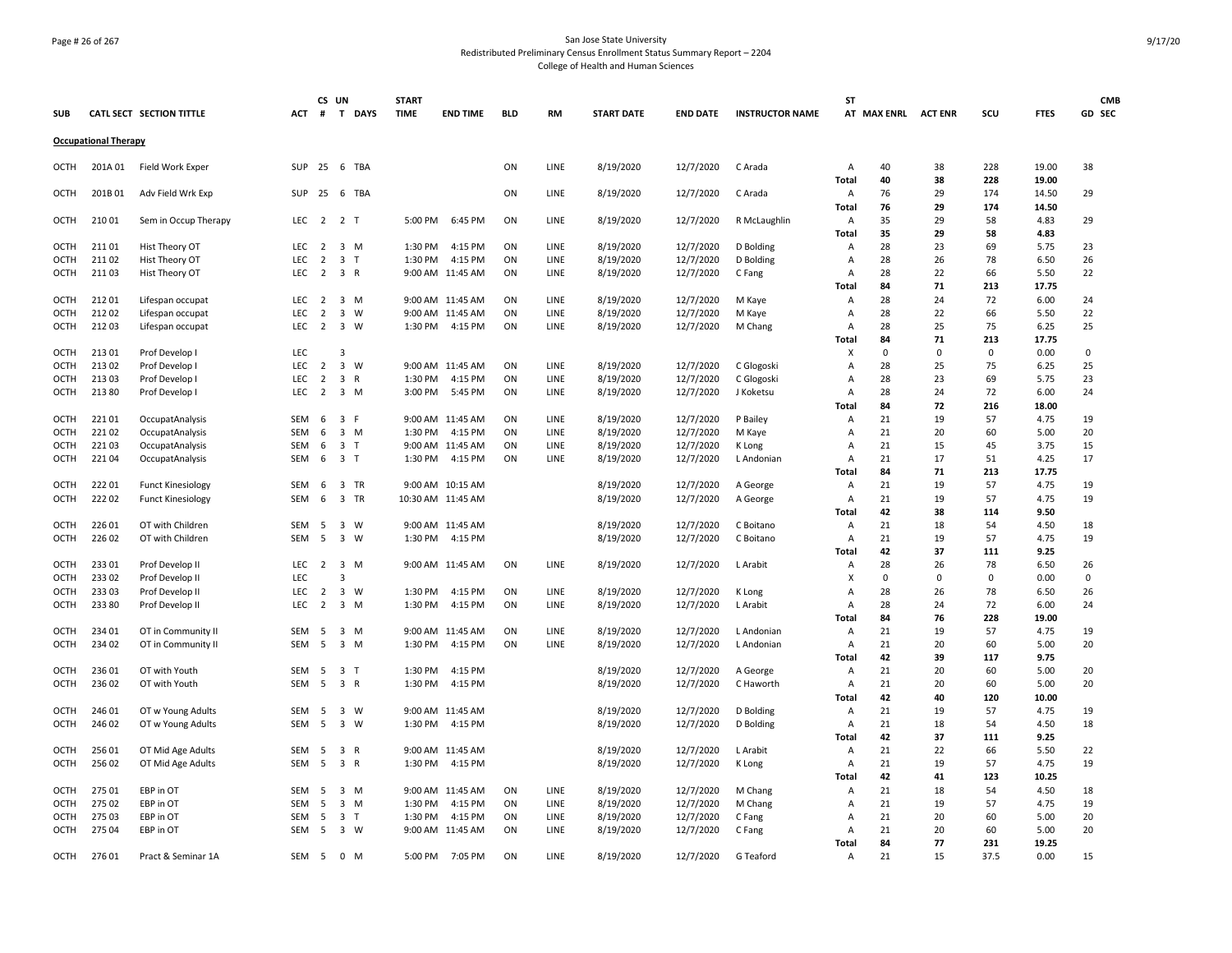# Page # 27 of 267 San Jose State University Redistributed Preliminary Census Enrollment Status Summary Report – 2204 College of Health and Human Sciences

|            |        |                                 |            | CS UN |                                | <b>START</b> |                   |            |             |                   |                 |                                   | <b>ST</b>    |             |                |          |             | <b>CMB</b> |
|------------|--------|---------------------------------|------------|-------|--------------------------------|--------------|-------------------|------------|-------------|-------------------|-----------------|-----------------------------------|--------------|-------------|----------------|----------|-------------|------------|
| <b>SUB</b> |        | <b>CATL SECT SECTION TITTLE</b> | <b>ACT</b> |       | <b>DAYS</b>                    | <b>TIME</b>  | <b>END TIME</b>   | <b>BLD</b> | <b>RM</b>   | <b>START DATE</b> | <b>END DATE</b> | <b>INSTRUCTOR NAME</b>            |              | AT MAX ENRL | <b>ACT ENR</b> | SCU      | <b>FTES</b> | GD SEC     |
| OCTH       | 27602  | Pract & Seminar 1A              | LAB        | 17    | $\overline{3}$<br>TBA          |              |                   | ON         | <b>LINE</b> | 8/19/2020         | 12/7/2020       | G Teaford                         |              | 21          | 15             | 7.5      | 3.75        | 15         |
| OCTH       | 27603  | Pract & Seminar 1A              | <b>SEM</b> | -5    | 0                              |              | 9:00 AM 11:05 AM  | ON         | <b>LINE</b> | 8/19/2020         | 12/7/2020       | M Tipton-Burton                   | A            | 21          | 18             | 45       | 0.00        | 18         |
| OCTH       | 27604  | Pract & Seminar 1A              | LAB        | 17    | $\overline{\mathbf{3}}$<br>TBA |              |                   | ON         | <b>LINE</b> | 8/19/2020         | 12/7/2020       | M Tipton-Burton                   |              | 21          | 18             | 9        | 4.50        | 18         |
|            |        |                                 |            |       |                                |              |                   |            |             |                   |                 |                                   |              |             |                |          |             |            |
|            |        |                                 |            |       |                                |              |                   |            |             |                   |                 |                                   | Total        | 84          | 66             | 99       | 8.25        |            |
| OCTH       | 28601  | Seminar & Pract IB              | <b>SEM</b> | -5    | TR<br>$\overline{4}$           |              | 9:00 AM 10:15 AM  | <b>CCB</b> | 115         | 8/19/2020         | 12/7/2020       | K Pickett                         | А            | 11          | 8              | 24       | 2.67        | 8          |
| OCTH       | 28602  | Seminar & Pract IB              | <b>SUP</b> | 23    | 0 TR                           |              | 10:30 AM 11:45 AM | CCB        | 115         | 8/19/2020         | 12/7/2020       | K Pickett                         |              | 11          | 8              | 32       | 0.00        | 8          |
| OCTH       | 28603  | Seminar & Pract IB              | <b>SEM</b> | -5    | TR                             | 1:30 PM      | 2:45 PM           | CCB        | 115         | 8/19/2020         | 12/7/2020       | M Tipton-Burton                   | Α            | 11          | 9              | 27       | 3.00        | 9          |
| OCTH       | 28604  | Seminar & Pract IB              | <b>SUP</b> | 23    | 0 TR                           | 3:00 PM      | 4:15 PM           | CCB        | 222         | 8/19/2020         | 12/7/2020       | M Tipton-Burton                   | A            | 11          | 9              | 36       | 0.00        | 9          |
| OCTH       | 286 05 | Seminar & Pract IB              | <b>SEM</b> | -5    | 4 TR                           | 3:00 PM      | 4:15 PM           | CCB        | 115         | 8/19/2020         | 12/7/2020       | M Sullivan                        | Α            | 11          | 9              | 27       | 3.00        | 9          |
| OCTH       | 286 06 | Seminar & Pract IB              | SUP        | 23    | 0 TR                           | 4:30 PM      | 5:45 PM           | CCB        | 209         | 8/19/2020         | 12/7/2020       | M Sullivan                        |              | 11          | 9              | 36       | 0.00        | 9          |
| OCTH       | 28609  | Seminar & Pract IB              | <b>SEM</b> | -5    | R<br>$\overline{4}$            | 12:30 PM     | 3:15 PM           | НB         | 206         | 8/19/2020         | 12/7/2020       | A George                          | A            | 11          | 9              | 27       | 3.00        | 9          |
| OCTH       | 286 10 | Seminar & Pract IB              | <b>SUP</b> | 23    | 0 F                            |              | 9:00 AM 11:45 AM  | HB         | 206         | 8/19/2020         | 12/7/2020       | A George                          |              | 11          | 9              | 36       | 0.00        | 9          |
|            |        |                                 |            |       |                                |              |                   |            |             |                   |                 |                                   | <b>Total</b> | 88          | 70             | 245      | 11.67       |            |
| OCTH       | 298 01 | Sup Study OT                    | <b>SUP</b> | 25    | TBA                            |              |                   |            |             | 8/19/2020         | 12/7/2020       |                                   | А            | 80          | $\Omega$       | $\Omega$ | 0.00        | 0          |
| OCTH       | 298 02 | Sup Study OT                    | <b>SUP</b> | 25    | TBA<br>2                       |              |                   |            |             | 8/19/2020         | 12/7/2020       |                                   | A            | 16          | 0              |          | 0.00        | 0          |
| OCTH       | 298 03 | Sup Study OT                    | <b>SUP</b> | 25    | TBA<br>$\overline{3}$          |              |                   |            |             | 8/19/2020         | 12/7/2020       |                                   |              | 16          | $\Omega$       | $\Omega$ | 0.00        | 0          |
| OCTH       | 298 04 | Sup Study OT                    | SUP        | 25    | TBA                            |              |                   |            |             | 8/19/2020         | 12/7/2020       |                                   |              | 60          | $\Omega$       |          | 0.00        | 0          |
|            |        |                                 |            |       |                                |              |                   |            |             |                   |                 |                                   | Total        | 172         | 0              | 0        | 0.00        |            |
|            |        |                                 |            |       |                                |              |                   |            |             |                   |                 | <b>Occupational Therapy Total</b> |              | 1251        | 902            | 2814     | 225.75      |            |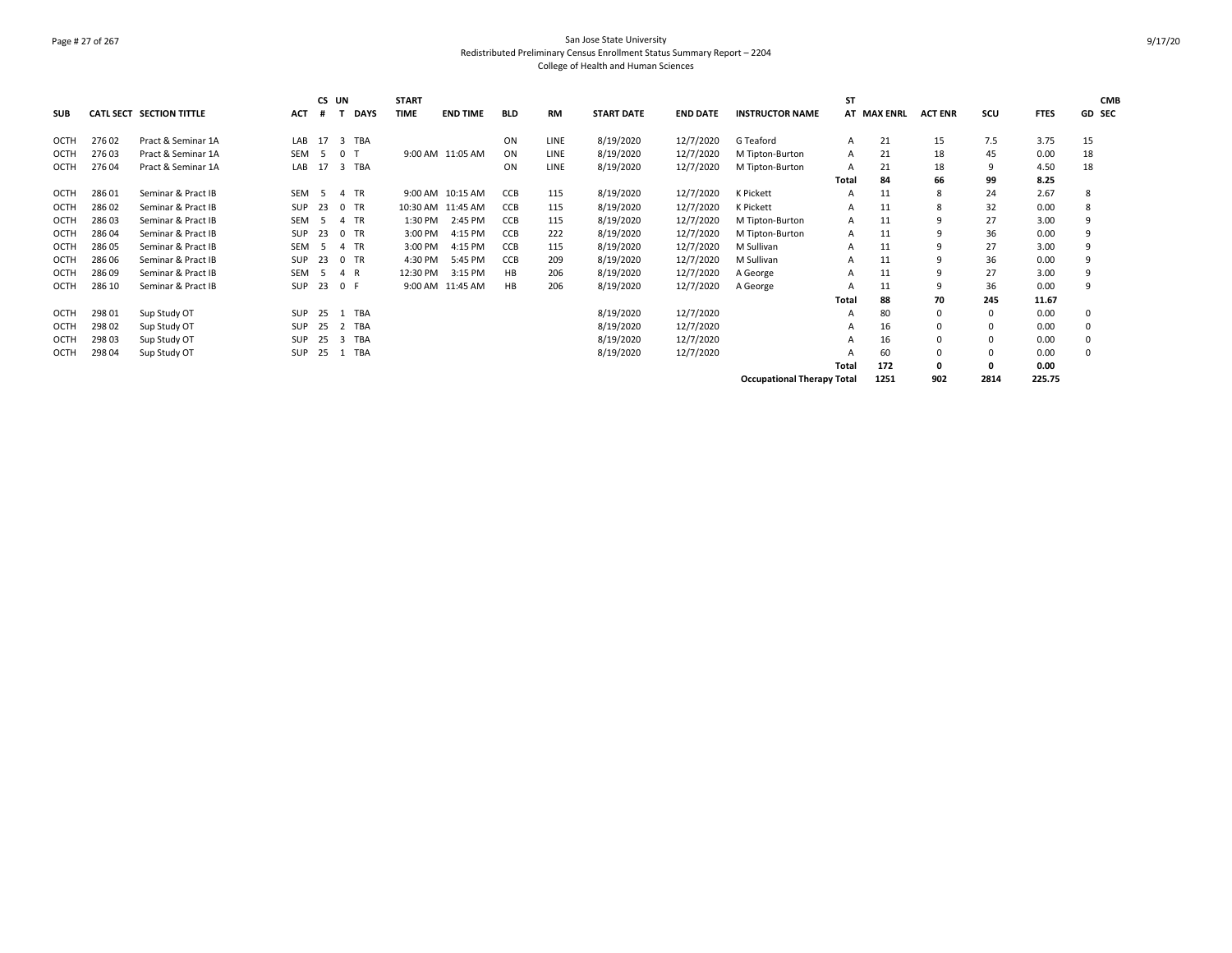# Page # 28 of 267 San Jose State University Redistributed Preliminary Census Enrollment Status Summary Report – 2204 College of Health and Human Sciences

|                      |         |                                 |            |                  | CS UN                   |           | <b>START</b> |                   |            |             |                   |                 |                        | <b>ST</b> |                     |                |              |             |                              | <b>CMB</b> |
|----------------------|---------|---------------------------------|------------|------------------|-------------------------|-----------|--------------|-------------------|------------|-------------|-------------------|-----------------|------------------------|-----------|---------------------|----------------|--------------|-------------|------------------------------|------------|
| <b>SUB</b>           |         | <b>CATL SECT SECTION TITTLE</b> | ACT        |                  |                         | # T DAYS  | <b>TIME</b>  | <b>END TIME</b>   | <b>BLD</b> | <b>RM</b>   | <b>START DATE</b> | <b>END DATE</b> | <b>INSTRUCTOR NAME</b> |           | AT MAX ENRL ACT ENR |                | SCU          | <b>FTES</b> | GD SEC                       |            |
| <b>Public Health</b> |         |                                 |            |                  |                         |           |              |                   |            |             |                   |                 |                        |           |                     |                |              |             |                              |            |
| PH                   | 101     | <b>Understand Health</b>        |            | LEC <sub>2</sub> | $\overline{\mathbf{3}}$ | MW        |              | 9:00 AM 10:15 AM  | ON         | LINE        | 8/19/2020         | 12/7/2020       | M McCarthy             | A         | 30                  | 30             | 90           | 6.00        | $\Omega$                     |            |
| PH                   | 102     | <b>Understand Health</b>        | LEC        | $\overline{2}$   | $\overline{3}$          | <b>MW</b> |              | 10:30 AM 11:45 AM | ON         | <b>LINE</b> | 8/19/2020         | 12/7/2020       | M McCarthy             | A         | 30                  | 29             | 87           | 5.80        | $\Omega$                     |            |
| PH                   | 103     | <b>Understand Health</b>        | LEC        | $\overline{2}$   | $\overline{\mathbf{3}}$ | MW        | 12:00 PM     | 1:15 PM           | ON         | LINE        | 8/19/2020         | 12/7/2020       | M McCarthy             | Α         | 30                  | 29             | 87           | 5.80        | $\Omega$                     |            |
| PH                   | 104     | Understand Health               | LEC        | $\overline{2}$   | $\overline{3}$          | MW        | 1:30 PM      | 2:45 PM           | ON         | LINE        | 8/19/2020         | 12/7/2020       | M McCarthy             | Α         | 30                  | 29             | 87           | 5.80        | 0                            |            |
| PH                   | 105     | Understand Health               | <b>LEC</b> | $\overline{2}$   | $\overline{\mathbf{3}}$ | TR        |              | 10:30 AM 11:45 AM | ON         | LINE        | 8/19/2020         | 12/7/2020       | L Mai                  | A         | 30                  | 29             | 87           | 5.80        | $\Omega$                     |            |
| PH                   | 106     | Understand Health               | LEC        | $\overline{2}$   | $\overline{\mathbf{3}}$ | TR        | 12:00 PM     | 1:15 PM           | ON         | LINE        | 8/19/2020         | 12/7/2020       | L Mai                  | Α         | 30                  | 28             | 84           | 5.60        | 0                            |            |
| PH                   | 107     | <b>Understand Health</b>        | LEC.       | 2                | $\overline{\mathbf{3}}$ | MW        | 1:30 PM      | 2:45 PM           | ON         | LINE        | 8/19/2020         | 12/7/2020       | M Bondi                | A         | 30                  | 30             | 90           | 6.00        | $\Omega$                     |            |
|                      |         |                                 |            |                  |                         |           |              |                   |            |             |                   |                 |                        | Total     | 210                 | 204            | 612          | 40.80       |                              |            |
| PH                   | 15 01   | Human Life Span                 | LEC        | $\overline{2}$   |                         | 3 MW      | 12:00 PM     | 1:15 PM           | ON         | LINE        | 8/19/2020         | 12/7/2020       | C Doyle                | A         | 30                  | 26             | 78           | 5.20        | $\mathbf 0$<br>C             |            |
| RECL                 | 15 01   | Human Life Span                 | <b>LEC</b> | $\overline{2}$   | $\overline{\mathbf{3}}$ | <b>MW</b> | 12:00 PM     | 1:15 PM           | ON         | <b>LINE</b> | 8/19/2020         | 12/7/2020       | C Doyle                | A         | $\mathbf{0}$        | $\mathbf{0}$   | $\mathbf{0}$ | 0.00        | $\Omega$<br>C                |            |
| PH                   | 15 02   | Human Life Span                 | <b>LEC</b> | $\overline{2}$   | $\overline{\mathbf{3}}$ | TR        |              | 10:30 AM 11:45 AM | ON         | LINE        | 8/19/2020         | 12/7/2020       | J DiGiacomo            | A         | 30                  | 30             | 90           | 6.00        | $\mathbf{0}$<br>$\mathsf{C}$ |            |
| RECL                 | 15 02   | Human Life Span                 | LEC        | $\overline{2}$   | $\overline{\mathbf{3}}$ | TR        |              | 10:30 AM 11:45 AM | ON         | LINE        | 8/19/2020         | 12/7/2020       | J DiGiacomo            | Α         | $\Omega$            | $\Omega$       | $\Omega$     | 0.00        | $\mathbf 0$<br>C             |            |
| PH                   | 15 03   | Human Life Span                 | <b>LEC</b> | $\overline{2}$   | $\overline{\mathbf{3}}$ | TR        | 12:00 PM     | 1:15 PM           | ON         | LINE        | 8/19/2020         | 12/7/2020       | J DiGiacomo            | Α         | 30                  | 31             | 93           | 6.20        | $\mathbf 0$<br>c             |            |
| RECL                 | 15 03   | Human Life Span                 | LEC        | $\overline{2}$   | $\overline{\mathbf{3}}$ | TR        | 12:00 PM     | 1:15 PM           | ON         | LINE        | 8/19/2020         | 12/7/2020       | J DiGiacomo            | A         | $\Omega$            | $\mathbf{0}$   | $\Omega$     | 0.00        | $\mathbf 0$<br>$\mathsf{C}$  |            |
| PH                   | 15 04   | Human Life Span                 | LEC        |                  | 3                       |           |              |                   |            |             |                   |                 |                        | X         | $\Omega$            | $\Omega$       | 0            | 0.00        | 0                            |            |
| <b>RECL</b>          | 15 04   | Human Life Span                 | LEC        |                  | $\overline{3}$          |           |              |                   |            |             |                   |                 |                        | x         | $\Omega$            | $\Omega$       | $\Omega$     | 0.00        | $\Omega$                     |            |
| PH                   | 15 05   | Human Life Span                 | LEC        | $\overline{2}$   | $\overline{\mathbf{3}}$ | <b>MW</b> |              | 9:00 AM 10:15 AM  | ON         | LINE        | 8/19/2020         | 12/7/2020       | M Bondi                | A         | 30                  | 16             | 48           | 3.20        | $\Omega$<br>C                |            |
| RECL                 | 15 05   | Human Life Span                 | <b>LEC</b> | $\overline{2}$   | $\overline{\mathbf{3}}$ | <b>MW</b> |              | 9:00 AM 10:15 AM  | ON         | <b>LINE</b> | 8/19/2020         | 12/7/2020       | M Bondi                | A         | $\Omega$            | $\mathbf{0}$   | $\Omega$     | 0.00        | $\Omega$<br>C                |            |
| PH                   | 15 06   | Human Life Span                 | LEC        | 2                | $\overline{\mathbf{3}}$ | MW        |              | 10:30 AM 11:45 AM | ON         | LINE        | 8/19/2020         | 12/7/2020       | M Bondi                | A         | 30                  | 27             | 81           | 5.40        | $\mathbf{0}$<br>C            |            |
| RECL                 | 15 06   | Human Life Span                 | <b>LEC</b> | $\overline{2}$   | $\overline{\mathbf{3}}$ | <b>MW</b> |              | 10:30 AM 11:45 AM | ON         | LINE        | 8/19/2020         | 12/7/2020       | M Bondi                | A         | $\Omega$            | $\Omega$       | $\Omega$     | 0.00        | $\mathbf{0}$<br>C            |            |
| PH                   | 15 07   | Human Life Span                 | LEC        |                  | $\overline{3}$          |           |              |                   |            |             |                   |                 |                        | X         | $\Omega$            | $\Omega$       | $\Omega$     | 0.00        | $\Omega$                     |            |
| RECL                 | 15 07   | Human Life Span                 | LEC        |                  | $\overline{3}$          |           |              |                   |            |             |                   |                 |                        | X         | $\mathbf 0$         | 0              | 0            | 0.00        | $\overline{0}$               |            |
| PH                   | 15 08   | Human Life Span                 | <b>LEC</b> | 2                |                         | 3 MW      | 3:00 PM      | 4:15 PM           | ON         | LINE        | 8/19/2020         | 12/7/2020       | C Doyle                | A         | 30                  | 15             | 45           | 3.00        | $\mathbf 0$                  |            |
| <b>RECL</b>          | 15 08   | Human Life Span                 | LEC        | $\overline{2}$   | $\overline{\mathbf{3}}$ | MW        | 3:00 PM      | 4:15 PM           | ON         | LINE        | 8/19/2020         | 12/7/2020       | C Doyle                | A         | $\mathbf{0}$        | $\overline{0}$ | $\Omega$     | 0.00        | $\mathbf{0}$                 |            |
|                      |         |                                 |            |                  |                         |           |              |                   |            |             |                   |                 |                        | Total     | 180                 | 145            | 435          | 29.00       |                              |            |
| PH                   | 6701    | Intro Health Stat               |            | LEC 1            | $\overline{\mathbf{3}}$ | TR        |              | 9:00 AM 10:15 AM  | ON         | LINE        | 8/19/2020         | 12/7/2020       | R Knight               | A         | 25                  | 24             | 72           | 4.80        | 0                            |            |
| PH                   | 6702    | Intro Health Stat               | <b>LEC</b> | 1                | $\overline{\mathbf{3}}$ | TR        |              | 10:30 AM 11:45 AM | ON         | <b>LINE</b> | 8/19/2020         | 12/7/2020       | S Paterson             | A         | 25                  | 20             | 60           | 4.00        | $\Omega$                     |            |
| PH                   | 6780    | Intro Health Stat               | LEC        | 1                | $\overline{\mathbf{3}}$ | TBA       |              |                   | ON         | LINE        | 8/19/2020         | 12/7/2020       | R Knight               | A         | 25                  | 25             | 75           | 5.00        | $\Omega$                     |            |
|                      |         |                                 |            |                  |                         |           |              |                   |            |             |                   |                 |                        | Total     | 75                  | 69             | 207          | 13.80       |                              |            |
| PH                   | 99 01   | Intro Public Health             |            | LEC <sub>2</sub> | $\overline{\mathbf{3}}$ | MW        |              | 12:00 PM 1:15 PM  | ON         | LINE        | 8/19/2020         | 12/7/2020       | I Garcia               | Α         | 40                  | 39             | 117          | 7.80        | $\Omega$                     |            |
| PH                   | 99 02   | Intro Public Health             | LEC        | $\overline{2}$   | $\overline{\mathbf{3}}$ | MW        |              | 9:00 AM 10:15 AM  | ON         | LINE        | 8/19/2020         | 12/7/2020       | F Noonis               | Α         | 40                  | 37             | 111          | 7.40        | $\overline{0}$               |            |
| PH                   | 99 03   | Intro Public Health             | LEC        |                  | 3                       |           |              |                   |            |             |                   |                 |                        | x         | $\Omega$            | 0              | 0            | 0.00        | $\Omega$                     |            |
| PН                   | 99 04   | Intro Public Health             | LEC        | $\overline{2}$   | $\overline{\mathbf{3}}$ | MW        | 1:30 PM      | 2:45 PM           | ON         | LINE        | 8/19/2020         | 12/7/2020       | C Park                 | A         | 40                  | 40             | 120          | 8.00        | $\Omega$                     |            |
| PH                   | 99 05   | Intro Public Health             | <b>LEC</b> | $\overline{2}$   | $\overline{3}$          | TR        | 3:00 PM      | 4:15 PM           | ON         | <b>LINE</b> | 8/19/2020         | 12/7/2020       | M Moore                | A         | 40                  | 39             | 117          | 7.80        | $\Omega$                     |            |
| PH                   | 99 06   | Intro Public Health             | LEC        | $\overline{2}$   | $\overline{\mathbf{3}}$ | <b>TR</b> | 3:00 PM      | 4:15 PM           | ON         | LINE        | 8/19/2020         | 12/7/2020       |                        | A         | 40                  | $\mathbf 0$    | $\mathbf 0$  | 0.00        | $\Omega$                     |            |
| PH                   | 99 07   | Intro Public Health             | LEC        | $\overline{2}$   |                         | 3 MW      | 3:00 PM      | 4:15 PM           | ON         | LINE        | 8/19/2020         | 12/7/2020       | I Garcia               | A         | 40                  | $\Omega$       | 0            | 0.00        | 0                            |            |
| PH                   | 99 08   | Intro Public Health             | LEC        |                  | 3                       |           |              |                   |            |             |                   |                 |                        | X         | $\Omega$            | $\Omega$       | 0            | 0.00        | $\Omega$                     |            |
| PH                   | 99 09   | Intro Public Health             | LEC        | $\overline{2}$   | $\overline{\mathbf{3}}$ | MW        |              | 10:30 AM 11:45 AM | ON         | LINE        | 8/19/2020         | 12/7/2020       |                        | A         | 40                  | 23             | 69           | 4.60        | $\Omega$                     |            |
| PH                   | 99 10   | Intro Public Health             | LEC        | $\overline{2}$   | $\overline{\mathbf{3}}$ | MW        | 12:00 PM     | 1:15 PM           | ON         | LINE        | 8/19/2020         | 12/7/2020       | J Aguilar              | A         | 40                  | 39             | 117          | 7.80        | $\Omega$                     |            |
|                      |         |                                 |            |                  |                         |           |              |                   |            |             |                   |                 |                        | Total     | 320                 | 217            | 651          | 43.40       |                              |            |
| PH                   | 100W 01 | <b>Writing Workshop</b>         | SEM        | $\overline{4}$   | $\overline{\mathbf{3}}$ | MW        | 7:30 AM      | 8:45 AM           | ON         | LINE        | 8/19/2020         | 12/7/2020       | N Williams             | A         | 25                  | 25             | 75           | 5.05        | $\mathbf{1}$<br>C            |            |
| <b>NUFS</b>          | 100W 01 | <b>Writing Workshop</b>         | SEM        | $\overline{4}$   | $\overline{\mathbf{3}}$ | <b>MW</b> | 7:30 AM      | 8:45 AM           | ON         | <b>LINE</b> | 8/19/2020         | 12/7/2020       | N Williams             | A         | $\Omega$            | $\Omega$       | $\Omega$     | 0.00        | $\Omega$<br>C                |            |
| <b>NURS</b>          | 100W 01 | <b>Writing Workshop</b>         | SEM        | $\overline{4}$   | $\overline{\mathbf{3}}$ | <b>MW</b> | 7:30 AM      | 8:45 AM           | ON         | LINE        | 8/19/2020         | 12/7/2020       | N Williams             | A         | $\Omega$            | $\Omega$       | $\Omega$     | 0.00        | $\mathbf{0}$<br>$\mathsf{C}$ |            |
| PH                   | 100W 02 | Writing Workshop                | SEM        | $\overline{4}$   | $\overline{\mathbf{3}}$ | MW        |              | 9:00 AM 10:15 AM  | ON         | LINE        | 8/19/2020         | 12/7/2020       | N Williams             | A         | 25                  | 24             | 72           | 4.80        | $\Omega$<br>C                |            |
| NUFS                 | 100W 02 | <b>Writing Workshop</b>         | SEM        | 4                | $\overline{3}$          | MW        |              | 9:00 AM 10:15 AM  | ON         | LINE        | 8/19/2020         | 12/7/2020       | N Williams             | Α         | $\mathbf 0$         | $\Omega$       | $\mathbf{0}$ | 0.00        | $\mathbf 0$<br>c             |            |
| <b>NURS</b>          | 100W 02 | <b>Writing Workshop</b>         | SEM        | $\overline{4}$   | $\overline{\mathbf{3}}$ | MW        |              | 9:00 AM 10:15 AM  | ON         | LINE        | 8/19/2020         | 12/7/2020       | N Williams             | A         | $\mathbf{0}$        | $\overline{0}$ | $\mathbf{0}$ | 0.00        | $\mathbf 0$<br>$\mathsf{C}$  |            |
| PH                   | 100W 03 | Writing Workshop                | SEM        | 4                | $\overline{\mathbf{3}}$ | <b>MW</b> | 12:00 PM     | 1:15 PM           | ON         | LINE        | 8/19/2020         | 12/7/2020       | N Williams             | A         | 25                  | 25             | 75           | 5.00        | $\mathbf{0}$<br>$\mathsf{C}$ |            |
| <b>NUFS</b>          | 100W 03 | <b>Writing Workshop</b>         | <b>SEM</b> | $\overline{4}$   | $\overline{\mathbf{3}}$ | MW        | 12:00 PM     | 1:15 PM           | ON         | LINE        | 8/19/2020         | 12/7/2020       | N Williams             | A         | $\mathbf{0}$        | $\Omega$       | $\Omega$     | 0.00        | $\mathbf{0}$<br>$\mathsf{C}$ |            |
| NURS                 | 100W 03 | Writing Workshop                | SEM        | $\overline{4}$   | $\overline{\mathbf{3}}$ | MW        | 12:00 PM     | 1:15 PM           | ON         | LINE        | 8/19/2020         | 12/7/2020       | N Williams             | A         | $\Omega$            | $\Omega$       | $\mathbf{0}$ | 0.00        | $\Omega$<br>C                |            |
| PH                   | 100W 04 | Writing Workshop                | SEM        | $\overline{4}$   | $\overline{\mathbf{3}}$ | <b>MW</b> | 1:30 PM      | 2:45 PM           | ON         | <b>LINE</b> | 8/19/2020         | 12/7/2020       | N Williams             | A         | 25                  | 24             | 72           | 4.80        | $\mathbf{0}$<br>C            |            |
| <b>NUFS</b>          | 100W 04 | <b>Writing Workshop</b>         | SEM        | $\overline{4}$   | $\overline{3}$          | MW        | 1:30 PM      | 2:45 PM           | ON         | LINE        | 8/19/2020         | 12/7/2020       | N Williams             | A         | $\Omega$            | $\Omega$       | $\Omega$     | 0.00        | $\mathbf{0}$<br>C            |            |
| <b>NURS</b>          | 100W 04 | <b>Writing Workshop</b>         | SEM        | $\overline{4}$   |                         | 3 MW      | 1:30 PM      | 2:45 PM           | ON         | LINE        | 8/19/2020         | 12/7/2020       | N Williams             | A         | $\Omega$            | $\Omega$       | $\Omega$     | 0.00        | $\Omega$<br>C                |            |
| PH                   | 100W 05 | Writing Workshop                | SEM        | $\overline{4}$   | $\overline{\mathbf{3}}$ | <b>TR</b> |              | 9:00 AM 10:15 AM  | ON         | LINE        | 8/19/2020         | 12/7/2020       | C Jones                | A         | 25                  | 24             | 72           | 4.80        | $\mathbf{0}$<br>c            |            |
|                      |         |                                 |            |                  |                         |           |              |                   |            |             |                   |                 |                        |           |                     |                |              |             |                              |            |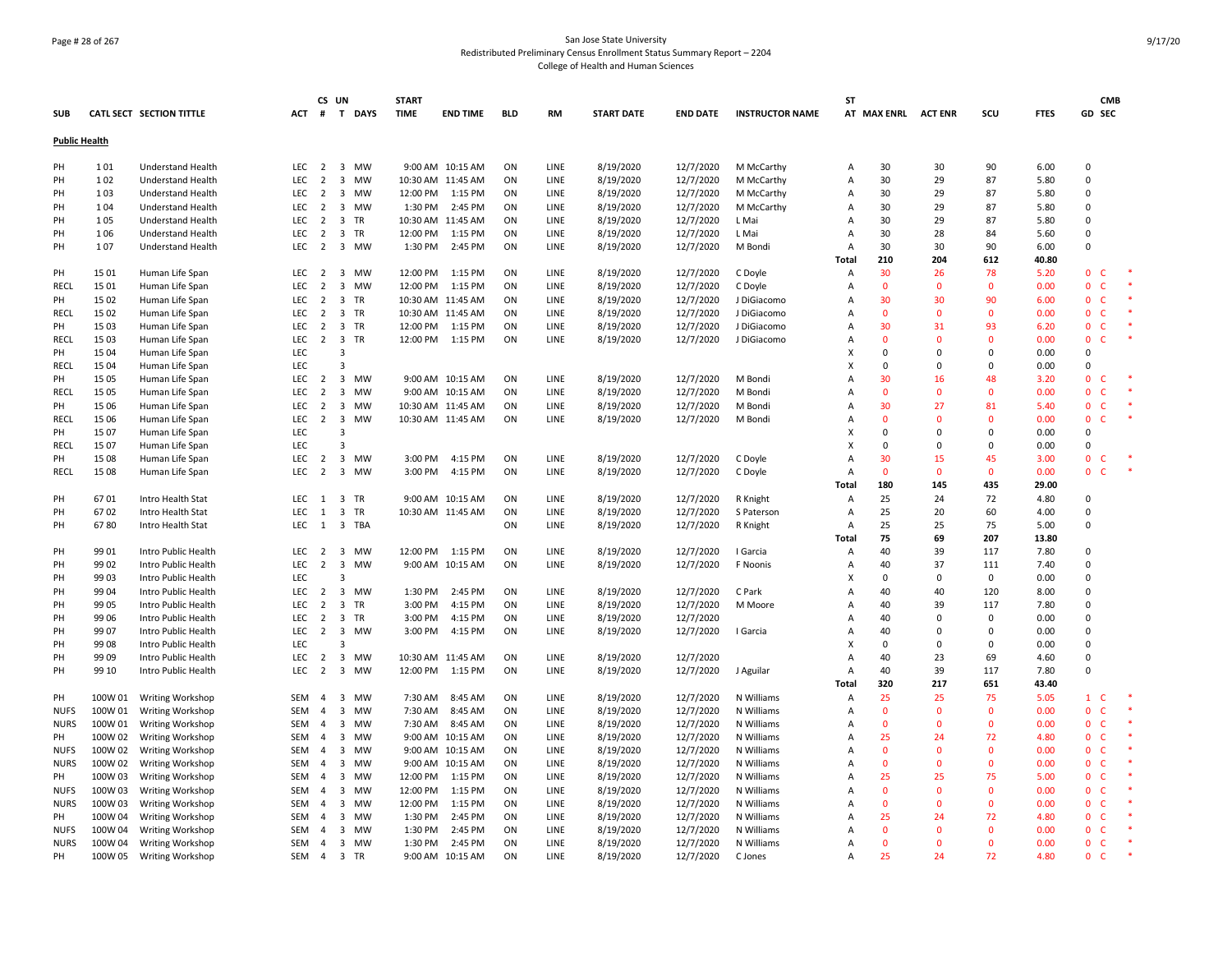# Page # 29 of 267 San Jose State University Redistributed Preliminary Census Enrollment Status Summary Report – 2204 College of Health and Human Sciences

|                            |                    |                                                    |                   | CS UN                            |                         |              | <b>START</b> |                                      |            |              |                        |                        |                        | ST                  |                    |                |                |              |                              | <b>CMB</b> |
|----------------------------|--------------------|----------------------------------------------------|-------------------|----------------------------------|-------------------------|--------------|--------------|--------------------------------------|------------|--------------|------------------------|------------------------|------------------------|---------------------|--------------------|----------------|----------------|--------------|------------------------------|------------|
| <b>SUB</b>                 |                    | <b>CATL SECT SECTION TITTLE</b>                    | <b>ACT</b>        | #                                | $\mathbf{T}$            | <b>DAYS</b>  | <b>TIME</b>  | <b>END TIME</b>                      | <b>BLD</b> | <b>RM</b>    | <b>START DATE</b>      | <b>END DATE</b>        | <b>INSTRUCTOR NAME</b> |                     | AT MAX ENRL        | <b>ACT ENR</b> | SCU            | <b>FTES</b>  | GD SEC                       |            |
| <b>NUFS</b>                | 100W 05            | <b>Writing Workshop</b>                            | SEM               | 4                                | 3 TR                    |              |              | 9:00 AM 10:15 AM                     | ON         | LINE         | 8/19/2020              | 12/7/2020              | C Jones                | Α                   | $\mathbf 0$        | 0              | $\mathbf{0}$   | 0.00         | $\mathbf 0$<br>C             |            |
| <b>NURS</b>                | 100W 05            | <b>Writing Workshop</b>                            | SEM               | $\overline{4}$                   | $\overline{3}$          | TR           |              | 9:00 AM 10:15 AM                     | ON         | LINE         | 8/19/2020              | 12/7/2020              | C Jones                | Α                   | $\mathbf{0}$       | $\Omega$       | $\Omega$       | 0.00         | 0<br>C                       |            |
| PH                         | 100W 06            | <b>Writing Workshop</b>                            | SEM               | $\overline{4}$                   | $\overline{3}$          | TR           |              | 10:30 AM 11:45 AM                    | ON         | LINE         | 8/19/2020              | 12/7/2020              | C Jones                | Α                   | 25                 | 25             | 75             | 5.00         | $\mathbf 0$<br>C             |            |
| <b>NUFS</b>                | 100W 06            | Writing Workshop                                   | <b>SEM</b>        | $\overline{4}$                   | 3 TR                    |              |              | 10:30 AM 11:45 AM                    | ON         | <b>LINE</b>  | 8/19/2020              | 12/7/2020              | C Jones                | $\overline{A}$      | $\mathbf{0}$       | $\Omega$       | $\Omega$       | 0.00         | $\mathbf{0}$<br>$\mathsf{C}$ |            |
| <b>NURS</b>                | 100W 06            | Writing Workshop                                   | SEM               | $\overline{a}$                   | 3                       | TR           |              | 10:30 AM 11:45 AM                    | ON         | LINE         | 8/19/2020              | 12/7/2020              | C Jones                | $\overline{A}$      | $\mathbf{0}$       | $\mathbf{0}$   | $\Omega$       | 0.00         | $\mathbf 0$<br>$\mathsf{C}$  |            |
| PH                         | 100W 07            | Writing Workshop                                   | SEM               | $\overline{a}$                   | 3 TR                    |              | 12:00 PM     | 1:15 PM                              | ON         | LINE         | 8/19/2020              | 12/7/2020              | C Jones                | Α                   | 25                 | 26             | 78             | 5.20         | $\mathbf 0$<br>C             |            |
| <b>NUFS</b>                | 100W 07            | Writing Workshop                                   | SEM               | $\overline{a}$                   | 3 TR                    |              | 12:00 PM     | 1:15 PM                              | ON         | LINE         | 8/19/2020              | 12/7/2020              | C Jones                | $\overline{A}$      | $\mathbf{0}$       | $\Omega$       | $\Omega$       | 0.00         | $\mathbf 0$<br>$\mathsf{C}$  |            |
| <b>NURS</b>                | 100W 07            | Writing Workshop                                   | SEM               | $\overline{a}$                   | 3 TR                    |              | 12:00 PM     | 1:15 PM                              | ON         | LINE         | 8/19/2020              | 12/7/2020              | C Jones                | Α                   | $\mathbf{0}$       | $\mathbf{0}$   | $\mathbf{0}$   | 0.00         | $\mathbf 0$<br>C             |            |
| PH                         | 100W 08            | Writing Workshop                                   | SEM               | 4                                | $\overline{3}$          | TR           | 1:30 PM      | 2:45 PM                              | ON         | LINE         | 8/19/2020              | 12/7/2020              | N Williams             | $\overline{A}$      | 25                 | 25             | 75             | 5.00         | $\mathbf 0$<br>C             |            |
| <b>NUFS</b>                | 100W 08            | <b>Writing Workshop</b>                            | SEM               | 4                                | 3 TR                    |              | 1:30 PM      | 2:45 PM                              | ON         | LINE         | 8/19/2020              | 12/7/2020              | N Williams             | A                   | $\mathbf 0$        | 0              | $\mathbf 0$    | 0.00         | $\mathbf 0$<br>C             |            |
| <b>NURS</b>                | 100W 08            | Writing Workshop                                   | <b>SEM</b><br>SEM | $\overline{a}$                   | 3 TR<br>$\overline{3}$  |              | 1:30 PM      | 2:45 PM<br>9:00 AM 11:45 AM          | ON<br>ON   | LINE         | 8/19/2020              | 12/7/2020              | N Williams             | $\overline{A}$      | $\mathbf{0}$<br>25 | $\Omega$<br>25 | $\Omega$<br>75 | 0.00<br>5.05 | $\mathbf{0}$<br>C.<br>C      |            |
| PH<br><b>NUFS</b>          | 100W 10            | <b>Writing Workshop</b>                            |                   | $\overline{4}$<br>$\overline{a}$ |                         | -F<br>F.     |              |                                      |            | LINE         | 8/19/2020              | 12/7/2020              | S Rivera               | $\overline{A}$      | $\mathbf{0}$       | $\Omega$       | $\Omega$       | 0.00         | $\mathbf{1}$                 |            |
| <b>NURS</b>                | 100W 10<br>100W 10 | Writing Workshop                                   | SEM<br>SEM        | $\overline{a}$                   | $\overline{3}$<br>3 F   |              |              | 9:00 AM 11:45 AM<br>9:00 AM 11:45 AM | ON<br>ON   | LINE<br>LINE | 8/19/2020              | 12/7/2020              | S Rivera<br>S Rivera   | A<br>$\overline{A}$ | $\mathbf{0}$       | $\Omega$       | $\mathbf{0}$   | 0.00         | $\mathbf 0$<br>c<br>0<br>C   |            |
| PH                         | 100W 11            | Writing Workshop                                   | SEM               | $\overline{a}$                   | 3 <sub>5</sub>          |              |              | 9:00 AM 11:45 AM                     | ON         | LINE         | 8/19/2020<br>8/19/2020 | 12/7/2020<br>12/7/2020 |                        | Α                   | 25                 | 7              | 21             | 1.40         | $\mathbf 0$<br>C             |            |
|                            | 100W 11            | <b>Writing Workshop</b><br><b>Writing Workshop</b> | SEM               | $\overline{a}$                   | $\overline{\mathbf{3}}$ | -S           |              | 9:00 AM 11:45 AM                     | ON         | LINE         | 8/19/2020              |                        | A Petty<br>A Petty     | $\overline{A}$      | $\mathbf{0}$       | $\Omega$       | $\Omega$       | 0.00         | $\mathbf{0}$<br>$\mathsf{C}$ |            |
| <b>NUFS</b><br><b>NURS</b> | 100W 11            | Writing Workshop                                   | SEM               | $\overline{a}$                   | $\overline{\mathbf{3}}$ | S            |              | 9:00 AM 11:45 AM                     | ON         | LINE         | 8/19/2020              | 12/7/2020<br>12/7/2020 | A Petty                | Α                   | $\mathbf{0}$       | $\Omega$       | $\mathbf{0}$   | 0.00         | 0<br>c                       |            |
| PH                         | 100W 12            | <b>Writing Workshop</b>                            | SEM               | 4                                | 3 TBA                   |              |              |                                      | ON         | LINE         | 8/19/2020              | 12/7/2020              | M Duphily              | A                   | 25                 | 25             | 75             | 5.05         | $\mathsf{C}$<br>$\mathbf{1}$ |            |
| <b>NUFS</b>                | 100W 12            | Writing Workshop                                   | SEM               | $\overline{a}$                   | 3                       | TBA          |              |                                      | ON         | LINE         | 8/19/2020              | 12/7/2020              | M Duphily              | Α                   | $\mathbf{0}$       | $\Omega$       | $\Omega$       | 0.00         | 0<br>C                       |            |
| <b>NURS</b>                | 100W 12            | <b>Writing Workshop</b>                            | SEM               | $\overline{4}$                   | $\overline{3}$          | TBA          |              |                                      | ON         | LINE         | 8/19/2020              | 12/7/2020              | M Duphily              | $\overline{A}$      | $\mathbf{0}$       | $\Omega$       | $\Omega$       | 0.00         | $\mathbf{0}$<br>C            |            |
| PH                         | 100W 13            | <b>Writing Workshop</b>                            | SEM               | $\overline{4}$                   | $\overline{3}$          | TBA          |              |                                      | ON         | LINE         | 8/19/2020              | 12/7/2020              | M Duphily              | $\overline{A}$      | 25                 | 15             | 45             | 3.05         | $\mathsf{C}$<br>$\mathbf{1}$ |            |
| <b>NUES</b>                | 100W 13            | Writing Workshop                                   | SEM               | $\overline{a}$                   | $\overline{3}$          | TBA          |              |                                      | ON         | LINE         | 8/19/2020              | 12/7/2020              | M Duphily              | A                   | $\mathbf{0}$       | $\Omega$       | $\Omega$       | 0.00         | $\mathbf 0$<br>$\mathsf{C}$  |            |
| <b>NURS</b>                | 100W 13            | <b>Writing Workshop</b>                            | SEM               | $\overline{4}$                   | $\overline{\mathbf{3}}$ | TBA          |              |                                      | ON         | LINE         | 8/19/2020              | 12/7/2020              | M Duphily              | Α                   | $\mathbf{0}$       | $\mathbf{0}$   | $\mathbf{0}$   | 0.00         | $\mathbf 0$<br>$\mathsf{C}$  |            |
|                            |                    |                                                    |                   |                                  |                         |              |              |                                      |            |              |                        |                        |                        | Total               | 300                | 270            | 810            | 54.20        |                              |            |
| PH                         | 102 01             | <b>Health Team Building</b>                        | LEC <sub>2</sub>  |                                  | 3 M                     |              |              | 9:00 AM 11:45 AM                     | ON         | LINE         | 8/19/2020              | 12/7/2020              | D McClure              | A                   | 25                 | 23             | 69             | 4.60         | $\Omega$                     |            |
| PH                         | 102 02             | <b>Health Team Building</b>                        | LEC               | $\overline{2}$                   | 3                       | T            | 12:00 PM     | 2:45 PM                              | ON         | LINE         | 8/19/2020              | 12/7/2020              | N West                 | Α                   | 25                 | 23             | 69             | 4.60         | $\mathbf 0$                  |            |
| PH                         | 102 03             | <b>Health Team Building</b>                        | <b>LEC</b>        | $\overline{2}$                   | $\overline{3}$          | $\mathsf{T}$ | 6:00 PM      | 8:45 PM                              | ON         | LINE         | 8/19/2020              | 12/7/2020              | P Espejo               | Α                   | 25                 | 22             | 66             | 4.40         | 0                            |            |
| PH                         | 102 04             | <b>Health Team Building</b>                        | LEC               | 2                                | $\overline{3}$          | W            |              | 9:00 AM 11:45 AM                     | ON         | LINE         | 8/19/2020              | 12/7/2020              | A Murray               | $\overline{A}$      | 25                 | 19             | 57             | 3.80         | 0                            |            |
| PH                         | 102 05             | <b>Health Team Building</b>                        | <b>LEC</b>        | 2                                | $\overline{3}$          | $\mathsf{R}$ | 12:00 PM     | 2:45 PM                              | ON         | LINE         | 8/19/2020              | 12/7/2020              | R Rinck                | $\overline{A}$      | 25                 | 19             | 57             | 3.80         | 0                            |            |
| PH                         | 102 06             | <b>Health Team Building</b>                        | LEC               | $\overline{2}$                   | $\overline{\mathbf{3}}$ | $\mathsf{R}$ | 6:00 PM      | 8:45 PM                              | ON         | LINE         | 8/19/2020              | 12/7/2020              | R Rinck                | A                   | 25                 | 24             | 72             | 4.80         | $\Omega$                     |            |
|                            |                    |                                                    |                   |                                  |                         |              |              |                                      |            |              |                        |                        |                        | <b>Total</b>        | 150                | 130            | 390            | 26.00        |                              |            |
| PH                         | 103 01             | Intr Health Policy                                 | LEC 1             |                                  | 3 <sub>T</sub>          |              |              | 9:00 AM 11:45 AM                     | ON         | LINE         | 8/19/2020              | 12/7/2020              | A Shaw                 | Α                   | 75                 | 75             | 225            | 15.00        | $\Omega$                     |            |
| PH                         | 103 02             | Intr Health Policy                                 | <b>LEC</b>        | 1                                | $\overline{\mathbf{3}}$ | W            | 3:00 PM      | 5:45 PM                              | ON         | LINE         | 8/19/2020              | 12/7/2020              | A Shaw                 | Α                   | 75                 | 73             | 219            | 14.60        | 0                            |            |
|                            |                    |                                                    |                   |                                  |                         |              |              |                                      |            |              |                        |                        |                        | <b>Total</b>        | 150                | 148            | 444            | 29.60        |                              |            |
| PH                         | 104 01             | Com Hith Promo                                     | LEC               | 1                                | 3                       | МW           | 12:00 PM     | 1:15 PM                              | ON         | LINE         | 8/19/2020              | 12/7/2020              | V Gomez                | Α                   | 75                 | 59             | 236            | 11.80        | 0                            |            |
| PH                         | 104 02             | Com Hlth Promo                                     | LEC               | 1                                | $\overline{\mathbf{3}}$ | MW           | 1:30 PM      | 2:45 PM                              | ON         | LINE         | 8/19/2020              | 12/7/2020              | V Gomez                | Α                   | 75                 | 45             | 180            | 9.00         | $\mathbf 0$                  |            |
|                            |                    |                                                    |                   |                                  |                         |              |              |                                      |            |              |                        |                        |                        | Total               | 150                | 104            | 416            | 20.80        |                              |            |
| PH                         | 114 01             | Applied ComHealth                                  | SUP               | 36                               | 3 TBA                   |              |              |                                      | ON         | LINE         | 8/19/2020              | 12/7/2020              | D McClure              | Α                   | 75                 | 61             | 183            | 12.20        | $\Omega$                     |            |
| PH                         | 114 02             | Applied ComHealth                                  | SUP               | 36                               | 3 TBA                   |              |              |                                      | ON         | LINE         | 8/19/2020              | 12/7/2020              | D McClure              | A                   | 75                 | 43             | 129            | 8.60         | $\Omega$                     |            |
|                            |                    |                                                    |                   |                                  |                         |              |              |                                      |            |              |                        |                        |                        | Total               | 150                | 104            | 312            | 20.80        |                              |            |
| PH                         | 135 01             | <b>Hith Multiculture</b>                           | LEC               | 3                                | 3                       | W            | 12:00 PM     | 2:45 PM                              | ON         | LINE         | 8/19/2020              | 12/7/2020              | N West                 | A                   | 30                 | 30             | 90             | 6.00         | $\mathbf 0$<br>C             |            |
| <b>NUFS</b>                | 135 01             | <b>Hith Multiculture</b>                           | LEC               | 3                                | $\overline{3}$          | W            | 12:00 PM     | 2:45 PM                              | ON         | LINE         | 8/19/2020              | 12/7/2020              | N West                 | $\overline{A}$      | $\mathbf 0$        | $\mathbf{0}$   | $\mathbf{0}$   | 0.00         | $\mathbf 0$<br>$\mathsf{C}$  |            |
| <b>NURS</b>                | 135 01             | <b>Hlth Multiculture</b>                           | <b>LEC</b>        | 3                                | $\overline{\mathbf{3}}$ | W            | 12:00 PM     | 2:45 PM                              | ON         | LINE         | 8/19/2020              | 12/7/2020              | N West                 | $\overline{A}$      | $\mathbf 0$        | $\mathbf 0$    | $\mathbf{0}$   | 0.00         | $\mathbf 0$<br>$\mathsf{C}$  |            |
| PH                         | 135 02             | <b>Hlth Multiculture</b>                           | LEC               | 3                                | 3                       | $\mathsf{T}$ | 3:00 PM      | 5:45 PM                              | ON         | LINE         | 8/19/2020              | 12/7/2020              | N West                 | Α                   | 30                 | 31             | 93             | 6.20         | 0<br>C                       |            |
| <b>NUFS</b>                | 135 02             | <b>Hith Multiculture</b>                           | <b>LEC</b>        | 3                                | 3 <sub>T</sub>          |              | 3:00 PM      | 5:45 PM                              | ON         | LINE         | 8/19/2020              | 12/7/2020              | N West                 | $\overline{A}$      | $\mathbf{0}$       | $\Omega$       | $\Omega$       | 0.00         | $\mathbf{0}$<br>C            |            |
| <b>NURS</b>                | 135 02             | <b>Hlth Multiculture</b>                           | <b>LEC</b>        | 3                                | 3 <sub>T</sub>          |              | 3:00 PM      | 5:45 PM                              | ON         | <b>LINE</b>  | 8/19/2020              | 12/7/2020              | N West                 | $\overline{A}$      | $\mathbf{0}$       | $\Omega$       | $\Omega$       | 0.00         | $\mathbf{0}$<br>$\mathsf{C}$ |            |
| PH                         | 135 03             | <b>Hlth Multiculture</b>                           | <b>LEC</b>        | 3                                | 3 <sub>1</sub>          |              | 6:00 PM      | 8:45 PM                              | ON         | LINE         | 8/19/2020              | 12/7/2020              | Q Hinton               | A                   | 30                 | 31             | 93             | 6.20         | $\mathbf 0$<br>$\mathcal{C}$ |            |
| <b>NUFS</b>                | 135 03             | <b>Hlth Multiculture</b>                           | LEC               | 3                                | $\overline{3}$          | $\top$       | 6:00 PM      | 8:45 PM                              | ON         | LINE         | 8/19/2020              | 12/7/2020              | Q Hinton               | $\overline{A}$      | 0                  | $\mathbf{0}$   | $\mathbf{0}$   | 0.00         | 0<br>C                       |            |
| <b>NURS</b>                | 135 03             | <b>Hith Multiculture</b>                           | LEC               | 3                                | $\overline{3}$          | T            | 6:00 PM      | 8:45 PM                              | ON         | LINE         | 8/19/2020              | 12/7/2020              | Q Hinton               | $\overline{A}$      | $\mathbf 0$        | $\Omega$       | $\Omega$       | 0.00         | $\mathbf 0$<br>c             |            |
| PH                         | 135 04             | <b>Hith Multiculture</b>                           | <b>LEC</b>        | 3                                | $\overline{3}$          | W            | 3:00 PM      | 5:45 PM                              | ON         | LINE         | 8/19/2020              | 12/7/2020              | A Carter               | A                   | 30                 | 31             | 93             | 6.20         | $\mathbf{0}$<br>$\mathsf{C}$ |            |
| <b>NUFS</b>                | 135 04             | <b>Hlth Multiculture</b>                           | <b>LEC</b>        | 3                                | 3                       | W            | 3:00 PM      | 5:45 PM                              | ON         | LINE         | 8/19/2020              | 12/7/2020              | A Carter               | Α                   | $\mathbf 0$        | $\Omega$       | $\Omega$       | 0.00         | $\mathbf 0$<br>C.            |            |
| <b>NURS</b>                | 135 04             | <b>Hlth Multiculture</b>                           | LEC               | 3                                | 3                       | W            | 3:00 PM      | 5:45 PM                              | ON         | LINE         | 8/19/2020              | 12/7/2020              | A Carter               | Α                   | $\Omega$           | $\Omega$       | $\Omega$       | 0.00         | 0<br>C                       |            |
| PH                         | 135 05             | <b>Hlth Multiculture</b>                           | LEC               | 3                                | 3                       | R            | 3:00 PM      | 5:45 PM                              | ON         | LINE         | 8/19/2020              | 12/7/2020              | A Shaw                 | A                   | 30                 | 31             | 93             | 6.20         | 0<br>C                       |            |
| <b>NUFS</b>                | 135 05             | <b>Hith Multiculture</b>                           | <b>LEC</b>        | $\overline{\mathbf{3}}$          | 3 R                     |              | 3:00 PM      | 5:45 PM                              | ON         | LINE         | 8/19/2020              | 12/7/2020              | A Shaw                 | $\overline{A}$      | $\Omega$           | $\Omega$       | $\Omega$       | 0.00         | $\mathbf{0}$<br>C            |            |
| <b>NURS</b>                | 135 05             | <b>Hlth Multiculture</b>                           | LEC <sub>3</sub>  |                                  | $\overline{3}$          | $\mathsf{R}$ | 3:00 PM      | 5:45 PM                              | ON         | LINE         | 8/19/2020              | 12/7/2020              | A Shaw                 | $\overline{A}$      | $\Omega$           | $\Omega$       | $\Omega$       | 0.00         | $\mathbf 0$<br>$\mathcal{C}$ |            |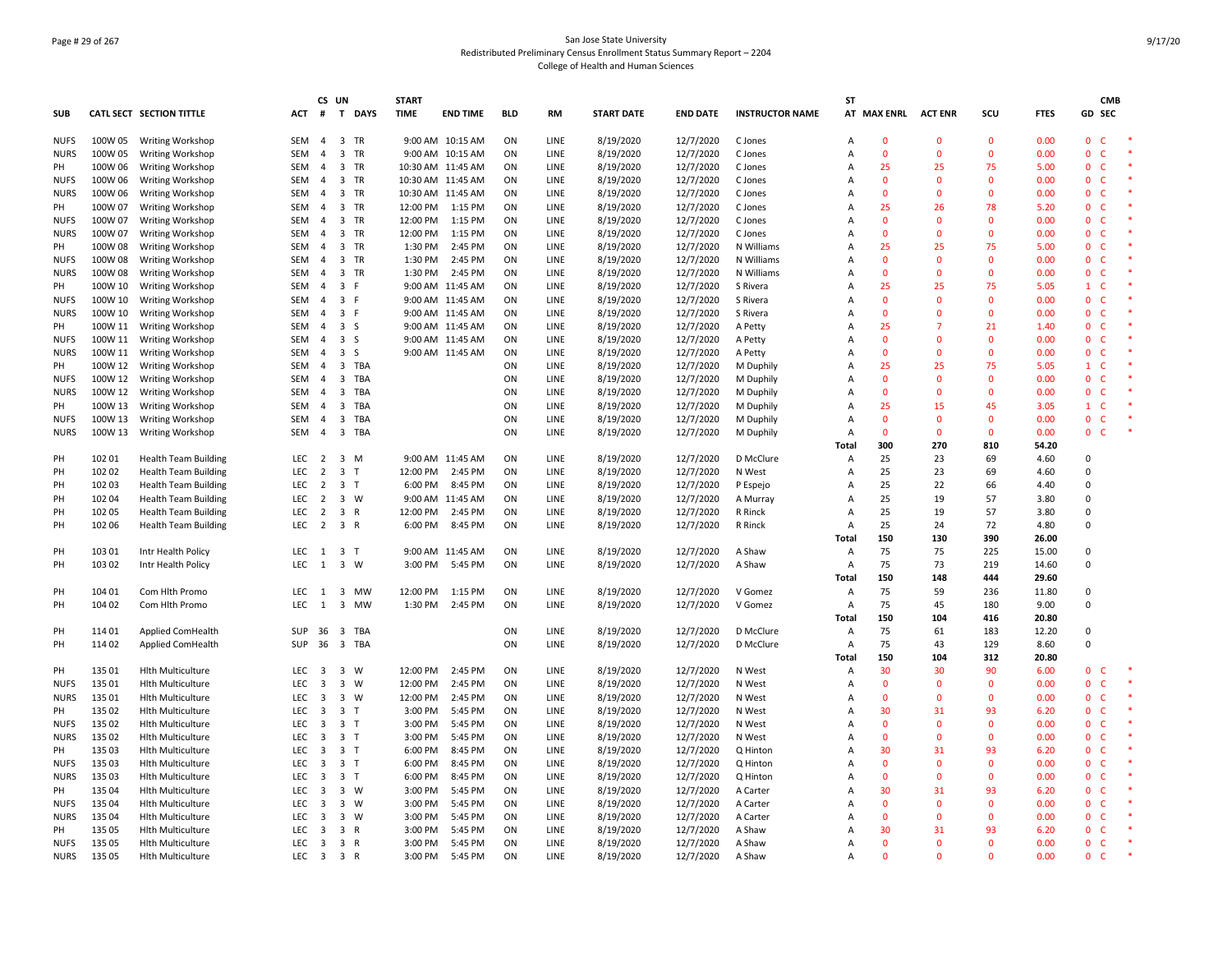# Page # 30 of 267 San Jose State University Redistributed Preliminary Census Enrollment Status Summary Report – 2204 College of Health and Human Sciences

|             |         |                                 |            | CS UN                   |                         |              | <b>START</b> |                   |            |           |                   |                 |                        | SΤ             |              |                |          |             | <b>CMB</b>                   |
|-------------|---------|---------------------------------|------------|-------------------------|-------------------------|--------------|--------------|-------------------|------------|-----------|-------------------|-----------------|------------------------|----------------|--------------|----------------|----------|-------------|------------------------------|
| <b>SUB</b>  |         | <b>CATL SECT SECTION TITTLE</b> | <b>ACT</b> | #                       | $\mathbf{T}$            | <b>DAYS</b>  | <b>TIME</b>  | <b>END TIME</b>   | <b>BLD</b> | <b>RM</b> | <b>START DATE</b> | <b>END DATE</b> | <b>INSTRUCTOR NAME</b> |                | AT MAX ENRL  | <b>ACT ENR</b> | scu      | <b>FTES</b> | GD SEC                       |
| PH          | 135 06  | <b>Hlth Multiculture</b>        | LEC        | 3                       | $\overline{3}$          | W            | 6:00 PM      | 8:45 PM           | ON         | LINE      | 8/19/2020         | 12/7/2020       | K Roe                  | Α              | 30           | 29             | 87       | 5.80        | $\mathbf{0}$<br>-C           |
| <b>NUFS</b> | 135 06  | <b>Hith Multiculture</b>        | <b>LEC</b> | $\overline{\mathbf{3}}$ | $\overline{\mathbf{3}}$ | W            | 6:00 PM      | 8:45 PM           | ON         | LINE      | 8/19/2020         | 12/7/2020       | K Roe                  | A              | $\mathbf{0}$ | $\Omega$       | $\Omega$ | 0.00        | $\mathsf{C}$<br>$\mathbf{0}$ |
| <b>NURS</b> | 135 06  | <b>Hith Multiculture</b>        | LEC        | $\overline{\mathbf{3}}$ | 3 W                     |              | 6:00 PM      | 8:45 PM           | ON         | LINE      | 8/19/2020         | 12/7/2020       | K Roe                  | Α              | $\mathbf{0}$ | $\Omega$       | $\Omega$ | 0.00        | $\mathbf{0}$<br><b>C</b>     |
|             |         |                                 |            |                         |                         |              |              |                   |            |           |                   |                 |                        | Total          | 180          | 183            | 549      | 36.60       |                              |
| PH          | 145 01  | Comm Mental Health              | LEC        |                         | 3                       |              |              |                   |            |           |                   |                 |                        | X              | $\Omega$     | $\Omega$       | 0        | 0.00        | $\Omega$                     |
| <b>PSYC</b> | 145 01  | Comm Mental Health              | LEC        |                         | $\overline{3}$          |              |              |                   |            |           |                   |                 |                        | X              | $\Omega$     | $\Omega$       | $\Omega$ | 0.00        | $\Omega$                     |
| SOCI        | 145 01  | Comm Mental Health              | LEC        |                         | $\overline{3}$          |              |              |                   |            |           |                   |                 |                        | X              | $\Omega$     | $\Omega$       | $\Omega$ | 0.00        | $\Omega$                     |
|             |         |                                 |            |                         |                         |              |              |                   |            |           |                   |                 |                        | Total          | 0            | 0              | 0        | 0.00        |                              |
| PH          | 15801   | <b>Hlth Comm</b>                | LEC        | 1                       | $\overline{\mathbf{3}}$ | M            | 3:00 PM      | 4:50 PM           | ON         | LINE      | 8/19/2020         | 12/7/2020       | A Santiago             | Α              | 40           | 37             | 74       | 7.40        | $\Omega$                     |
| PH          | 15802   | <b>Hlth Comm</b>                | SEM        | 5                       | $\mathbf 0$             | M            | 5:00 PM      | 5:50 PM           | ON         | LINE      | 8/19/2020         | 12/7/2020       | A Santiago             | Α              | 40           | 37             | 37       | 0.00        | $\Omega$                     |
| PH          | 15803   | <b>Hlth Comm</b>                | LEC        | $\mathbf{1}$            | 3 R                     |              | 3:00 PM      | 4:50 PM           | ON         | LINE      | 8/19/2020         | 12/7/2020       | N Zhang                | A              | 40           | 38             | 76       | 7.60        | $\Omega$                     |
| PH          | 15804   | <b>Hlth Comm</b>                | SEM        | -5                      | $\mathbf 0$             | R            | 5:00 PM      | 5:45 PM           | ON         | LINE      | 8/19/2020         | 12/7/2020       | N Zhang                | Α              | 40           | 38             | 38       | 0.00        | $\mathsf 0$                  |
| PH          | 15805   | <b>Hlth Comm</b>                | <b>LEC</b> | 1                       | 3 <sub>1</sub>          |              | 3:00 PM      | 4:50 PM           | ON         | LINE      | 8/19/2020         | 12/7/2020       | N Zhang                | A              | 40           | 40             | 80       | 8.00        | $\Omega$                     |
| PH          | 15806   | <b>Hlth Comm</b>                | SEM        | 5                       | $\mathbf 0$             | $\top$       | 5:00 PM      | 5:50 PM           | ON         | LINE      | 8/19/2020         | 12/7/2020       | N Zhang                | A              | 40           | 40             | 40       | 0.00        | $\Omega$                     |
| PH          | 15807   | <b>Hlth Comm</b>                | <b>SEM</b> |                         | 0                       |              |              |                   |            |           |                   |                 |                        | X              | $\Omega$     | $\Omega$       | 0        | 0.00        | $\Omega$                     |
| PH          | 158 10  | <b>Hlth Comm</b>                | LEC        | 1                       | 3 M                     |              | 3:00 PM      | 4:50 PM           | ON         | LINE      | 8/19/2020         | 12/7/2020       | N Zhang                | A              | 40           | 35             | 70       | 7.00        | $\Omega$                     |
| PH          | 158 11  | <b>Hlth Comm</b>                | SEM        | - 5                     | $\overline{0}$          | M            | 5:00 PM      | 5:45 PM           | ON         | LINE      | 8/19/2020         | 12/7/2020       | N Zhang                | A              | 40           | 35             | 35       | 0.00        | $\Omega$                     |
|             |         |                                 |            |                         |                         |              |              |                   |            |           |                   |                 |                        | Total          | 320          | 300            | 450      | 30.00       |                              |
| PH          | 15901   | <b>Hith Prgm Planning</b>       | LEC        | 1                       |                         | 3 MW         | 1:30 PM      | 2:20 PM           | ON         | LINE      | 8/19/2020         | 12/7/2020       | A Buckner-Capone       | Α              | 25           | 32             | 64       | 6.40        | 0                            |
| PH          | 159 02  | <b>Hith Prgm Planning</b>       | <b>SEM</b> | 5                       | $\mathbf 0$             | <b>MW</b>    | 2:30 PM      | 2:50 PM           | ON         | LINE      | 8/19/2020         | 12/7/2020       | A Buckner-Capone       | Α              | 25           | 32             | 32       | 0.00        | $\Omega$                     |
| PH          | 15903   | <b>Hith Prgm Planning</b>       | LEC        | 1                       | 3                       | MW           | 1:30 PM      | 2:20 PM           | ON         | LINE      | 8/19/2020         | 12/7/2020       | C Doyle                | Α              | 25           | 25             | 50       | 5.00        | 0                            |
| PH          | 15904   | <b>Hith Prgm Planning</b>       | SEM        | 5                       | $\mathbf 0$             | MW           | 2:30 PM      | 2:55 PM           | ON         | LINE      | 8/19/2020         | 12/7/2020       | C Doyle                | Α              | 25           | 25             | 25       | 0.00        | $\mathbf 0$                  |
| PH          | 15905   | <b>Hlth Prgm Planning</b>       | LEC        | 1                       | 3                       | MW           | 1:30 PM      | 2:20 PM           | ON         | LINE      | 8/19/2020         | 12/7/2020       | I Garcia               | A              | 25           | 25             | 50       | 5.00        | $\Omega$                     |
| PH          | 15906   | <b>Hith Prgm Planning</b>       | SEM        | - 5                     | 0                       | <b>MW</b>    | 2:30 PM      | 2:50 PM           | ON         | LINE      | 8/19/2020         | 12/7/2020       | I Garcia               | A              | 25           | 25             | 25       | 0.00        | $\Omega$                     |
| PH          | 159 07  | <b>Hith Prgm Planning</b>       | LEC        | 1                       | $\overline{\mathbf{3}}$ | MW           | 1:30 PM      | 2:20 PM           | ON         | LINE      | 8/19/2020         | 12/7/2020       | F Noonis               | A              | 25           | 25             | 50       | 5.00        | $\Omega$                     |
| PH          | 15908   | <b>Hith Prgm Planning</b>       | SEM        | - 5                     | 0                       | MW           | 2:30 PM      | 2:55 PM           | ON         | LINE      | 8/19/2020         | 12/7/2020       | F Noonis               | A              | 25           | 25             | 25       | 0.00        | $\Omega$                     |
| PH          | 15909   | <b>Hith Prgm Planning</b>       | LEC        | 1                       | 3                       | <b>MW</b>    | 1:30 PM      | 2:20 PM           | ON         | LINE      | 8/19/2020         | 12/7/2020       | K Roe                  | $\overline{A}$ | 21           | 24             | 48       | 4.80        | $\Omega$                     |
| PH          | 159 10  | <b>Hith Prgm Planning</b>       | SEM        | 5                       | $\mathbf 0$             | <b>MW</b>    | 2:30 PM      | 2:55 PM           | ON         | LINE      | 8/19/2020         | 12/7/2020       | K Roe                  | A              | 21           | 24             | 24       | 0.00        | $\Omega$                     |
| PH          | 159 11  | <b>Hith Prgm Planning</b>       | LEC        | 1                       | $\overline{\mathbf{3}}$ | MW           | 1:30 PM      | 2:20 PM           | ON         | LINE      | 8/19/2020         | 12/7/2020       | L Singh                | $\overline{A}$ | 21           | 24             | 48       | 4.80        | $\Omega$                     |
| PH          | 159 12  | <b>Hith Prgm Planning</b>       | SEM        | - 5                     | 0                       | MW           | 2:30 PM      | 2:55 PM           | ON         | LINE      | 8/19/2020         | 12/7/2020       | L Singh                | Α              | 21           | 24             | 24       | 0.00        | 0                            |
| PH          | 159 13  | <b>Hith Prgm Planning</b>       | <b>LEC</b> | 1                       | 3                       | MW           | 1:30 PM      | 2:20 PM           | ON         | LINE      | 8/19/2020         | 12/7/2020       |                        | A              | 25           | $\Omega$       | 0        | 0.00        | $\Omega$                     |
| PH          | 159 14  | <b>Hith Prgm Planning</b>       | SEM        | 5                       | $\mathbf 0$             | MW           | 2:30 PM      | 2:55 PM           | ON         | LINE      | 8/19/2020         | 12/7/2020       |                        | $\overline{A}$ | 25           | $\Omega$       | $\Omega$ | 0.00        | $\Omega$                     |
|             |         |                                 |            |                         |                         |              |              |                   |            |           |                   |                 |                        | Total          | 334          | 310            | 465      | 31.00       |                              |
| PH          | 16101   | Epidemiology                    | LEC        | 1                       | $\overline{3}$          | M            | 3:00 PM      | 4:45 PM           | ON         | LINE      | 8/19/2020         | 12/7/2020       | <b>R</b> Bartlett      | A              | 25           | 25             | 50       | 5.00        | $\Omega$                     |
| PH          | 16102   | Epidemiology                    | <b>SEM</b> | 5                       | $\mathbf{0}$            | M            | 5:00 PM      | 5:45 PM           | ON         | LINE      | 8/19/2020         | 12/7/2020       | R Bartlett             | A              | 25           | 25             | 25       | 0.00        | $\Omega$                     |
| PH          | 16103   | Epidemiology                    | LEC        | 1                       | 3 M                     |              | 3:00 PM      | 4:45 PM           | ON         | LINE      | 8/19/2020         | 12/7/2020       | R Shah                 | $\Delta$       | 25           | 25             | 50       | 5.00        | $\Omega$                     |
| PH          | 16104   | Epidemiology                    | SEM        | - 5                     | $\mathbf 0$             | M            | 5:00 PM      | 5:45 PM           | ON         | LINE      | 8/19/2020         | 12/7/2020       | R Shah                 | Α              | 25           | 25             | 25       | 0.00        | $\Omega$                     |
| PH          | 16105   | Epidemiology                    | LEC        | $\mathbf{1}$            | 3 W                     |              | 3:00 PM      | 4:45 PM           | ON         | LINE      | 8/19/2020         | 12/7/2020       | D Cao                  | $\overline{A}$ | 25           | 27             | 54       | 5.40        | $\Omega$                     |
| PH          | 16106   | Epidemiology                    | SEM        | 5                       | $\mathbf 0$             | W            | 5:00 PM      | 5:45 PM           | ON         | LINE      | 8/19/2020         | 12/7/2020       | D Cao                  | A              | 25           | 27             | 27       | 0.00        | $\Omega$                     |
| PH          | 16107   | Epidemiology                    | <b>LEC</b> | 1                       | 3 T                     |              | 3:00 PM      | 4:45 PM           | ON         | LINE      | 8/19/2020         | 12/7/2020       | S Martin               | A              | 25           | 24             | 48       | 4.80        | $\Omega$                     |
| PH          | 16108   | Epidemiology                    | SEM        | -5                      | 0                       | $\mathsf{T}$ | 5:00 PM      | 5:45 PM           | ON         | LINE      | 8/19/2020         | 12/7/2020       | S Martin               | A              | 25           | 24             | 24       | 0.00        | $\Omega$                     |
| PH          | 16109   | Epidemiology                    | <b>LEC</b> | 1                       | 3 TR                    |              | 9:00 AM      | 9:50 AM           | ON         | LINE      | 8/19/2020         | 12/7/2020       | L Mai                  | $\overline{A}$ | 25           | 28             | 56       | 5.60        | $\Omega$                     |
| PH          | 161 10  | Epidemiology                    | SEM        | 5                       | $\mathsf{O}$            | TR           | 10:00 AM     | 10:25 AM          | ON         | LINE      | 8/19/2020         | 12/7/2020       | L Mai                  | A              | 25           | 28             | 28       | 0.00        | $\mathbf 0$                  |
| PH          | 161 11  | Epidemiology                    | <b>LEC</b> | 1                       | 3 MW                    |              |              | 10:30 AM 11:20 AM | ON         | LINE      | 8/19/2020         | 12/7/2020       | M Worthen              | A              | 25           | 25             | 50       | 5.00        | $\Omega$                     |
| PH          | 161 12  | Epidemiology                    | SEM        | 5                       | $\mathbf 0$             | <b>MW</b>    |              | 11:30 AM 11:55 AM | ON         | LINE      | 8/19/2020         | 12/7/2020       | M Worthen              | Α              | 25           | 25             | 25       | 0.00        | $\Omega$                     |
|             |         |                                 |            |                         |                         |              |              |                   |            |           |                   |                 |                        | <b>Total</b>   | 300          | 308            | 462      | 30.80       |                              |
| PH          | 162 01  | Health Org & Admin              | LEC        | $\overline{2}$          | 3 M                     |              | 6:00 PM      | 8:45 PM           | ON         | LINE      | 8/19/2020         | 12/7/2020       | M Moore                | Α              | 75           | 77             | 231      | 15.40       | $\Omega$                     |
| PH          | 162 02  | Health Org & Admin              | <b>LEC</b> | $\overline{2}$          | $\overline{\mathbf{3}}$ | W            | 6:00 PM      | 8:45 PM           | ON         | LINE      | 8/19/2020         | 12/7/2020       | A Santiago             | Α              | 75           | 79             | 237      | 15.80       | 0                            |
|             |         |                                 |            |                         |                         |              |              |                   |            |           |                   |                 |                        | <b>Total</b>   | 150          | 156            | 468      | 31.20       |                              |
| PH          | 165 01  | <b>Hlth Professional</b>        | LEC        | 1                       | 3 M                     |              | 6:00 PM      | 7:50 PM           | ON         | LINE      | 8/19/2020         | 12/7/2020       | K Roe                  | $\overline{A}$ | 175          | 105            | 210      | 21.00       | 0                            |
| PH          | 165 02  | <b>Hlth Professional</b>        | SEM        | 5                       | 0                       | M            | 8:00 PM      | 8:50 PM           | ON         | LINE      | 8/19/2020         | 12/7/2020       | K Roe                  | Α              | 175          | 105            | 105      | 0.00        | $\Omega$                     |
| PH          | 165 03  | <b>Hith Professional</b>        | <b>SEM</b> |                         | $\Omega$                |              |              |                   |            |           |                   |                 |                        | X              | $\Omega$     | 0              | 0        | 0.00        | $\Omega$                     |
|             |         |                                 |            |                         |                         |              |              |                   |            |           |                   |                 |                        | Total          | 350          | 210            | 315      | 21.00       |                              |
| PH          | 165A01  | Leadership Series               | LEC        |                         | $\mathbf{1}$            |              |              |                   |            |           |                   |                 |                        | x              | $\Omega$     | $\Omega$       | $\Omega$ | 0.00        | $\Omega$                     |
| PH          | 165A 02 | Leadership Series I             | LEC        |                         | $\mathbf{1}$            |              |              |                   |            |           |                   |                 |                        | X              | $\Omega$     | $\Omega$       | $\Omega$ | 0.00        | $\Omega$                     |
|             |         |                                 |            |                         |                         |              |              |                   |            |           |                   |                 |                        |                |              |                |          |             |                              |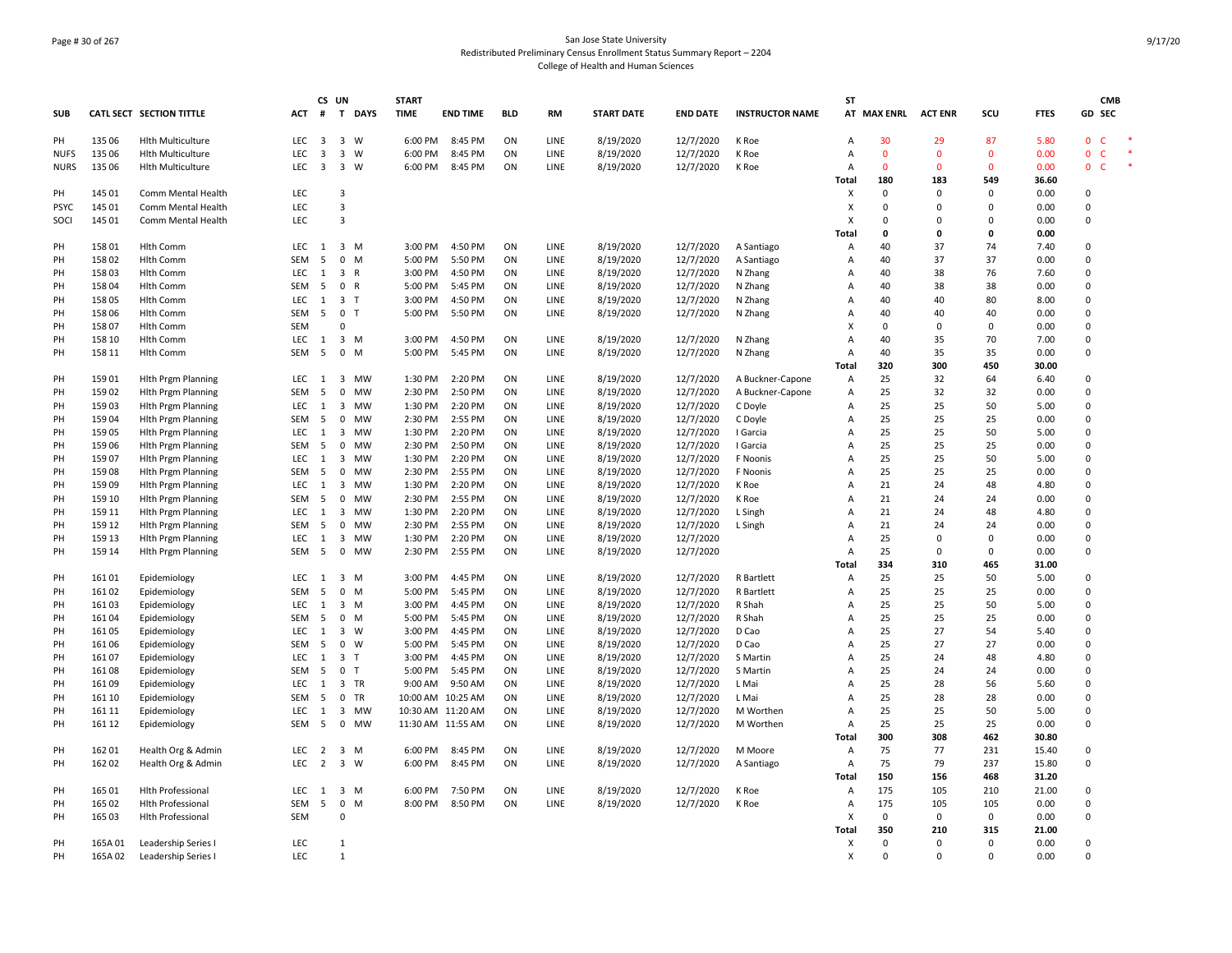# Page # 31 of 267 San Jose State University Redistributed Preliminary Census Enrollment Status Summary Report – 2204 College of Health and Human Sciences

|            |                |                                              |                  | CS UN          |                              | <b>START</b> |                   |            |              |                        |                        |                                      | <b>ST</b>      |             |                |                |              | <b>CMB</b>  |
|------------|----------------|----------------------------------------------|------------------|----------------|------------------------------|--------------|-------------------|------------|--------------|------------------------|------------------------|--------------------------------------|----------------|-------------|----------------|----------------|--------------|-------------|
| <b>SUB</b> |                | CATL SECT SECTION TITTLE                     | <b>ACT</b>       | #              | T DAYS                       | <b>TIME</b>  | <b>END TIME</b>   | <b>BLD</b> | <b>RM</b>    | <b>START DATE</b>      | <b>END DATE</b>        | <b>INSTRUCTOR NAME</b>               |                | AT MAX ENRL | <b>ACT ENR</b> | SCU            | <b>FTES</b>  | GD SEC      |
| PH         | 165A03         | Leadership Series I                          | <b>LEC</b>       | 2              | 1 W                          | 3:00 PM      | 4:15 PM           | ON         | LINE         | 8/19/2020              | 12/7/2020              | A Buckner-Capone                     | $\overline{A}$ | 175         | 98             | 98             | 6.53         | $\Omega$    |
| PH         | 165A04         | Leadership Series I                          | LEC              |                | $\mathbf{1}$                 |              |                   |            |              |                        |                        |                                      | X              | $\mathbf 0$ | $\Omega$       | $\mathbf 0$    | 0.00         | $\Omega$    |
|            |                |                                              |                  |                |                              |              |                   |            |              |                        |                        |                                      | <b>Total</b>   | 175         | 98             | 98             | 6.53         |             |
| PH         | 166A01         | Field Exp Sem                                | SEM              | 5              | 3 F                          |              | 9:00 AM 11:45 AM  | ON         | LINE         | 8/19/2020              | 12/7/2020              | J Jones                              | Α              | 75          | 34             | 102            | 6.80         | $\pmb{0}$   |
|            |                |                                              |                  |                |                              |              |                   |            |              |                        |                        |                                      | <b>Total</b>   | 75          | 34             | 102            | 6.80         |             |
| PH         | 166B01         | Fieldwk Experience                           | SUP              | 36             | 3 TBA                        |              |                   | ON         | LINE         | 8/19/2020              | 12/7/2020              | J Jones                              | $\overline{A}$ | 75          | 34             | 102            | 6.80         | $\mathbf 0$ |
|            |                |                                              |                  |                |                              |              |                   |            |              |                        |                        |                                      | <b>Total</b>   | 75          | 34             | 102            | 6.80         |             |
| PH         | 16701          | <b>Biostatistics</b>                         | <b>LEC</b>       | 1              | 3 TR                         | 12:00 PM     | 1:15 PM           | ON         | LINE         | 8/19/2020              | 12/7/2020              | C Park                               | A              | 125         | 131            | 262            | 26.20        | 0           |
| PH         | 16702          | <b>Biostatistics</b>                         | <b>SEM</b>       | 5              | 0 R                          | 1:30 PM      | 2:15 PM           | ON         | LINE         | 8/19/2020              | 12/7/2020              | C Park                               | $\overline{A}$ | 30          | 33             | 33             | 0.00         | $\Omega$    |
| PH         | 16703          | <b>Biostatistics</b>                         | <b>SEM</b>       | 5              | $\Omega$                     |              |                   |            |              | 8/19/2020              | 12/7/2020              |                                      | X              | $\mathbf 0$ | $\Omega$       | $\mathbf 0$    | 0.00         | $\Omega$    |
| PH         | 16704          | <b>Biostatistics</b>                         | SEM              | 5              | 0 <sub>T</sub>               | 1:30 PM      | 2:15 PM           | ON         | LINE         | 8/19/2020              | 12/7/2020              | C Park                               | A              | 30          | 30             | 30             | 0.00         | 0           |
| PH         | 16705          | <b>Biostatistics</b>                         | <b>SEM</b>       | 5              | 0 <sub>T</sub>               | 2:30 PM      | 3:15 PM           | ON         | LINE         | 8/19/2020              | 12/7/2020              | C Park                               | A              | 21          | 26             | 26             | 0.00         | 0           |
| PH         | 16706          | <b>Biostatistics</b>                         | SEM              | 5              | 0 <sub>T</sub>               | 3:30 PM      | 4:15 PM           | ON         | LINE         | 8/19/2020              | 12/7/2020              | C Park                               | A              | 23          | 25             | 25             | 0.00         | $\mathbf 0$ |
| PH         | 16707          | <b>Biostatistics</b>                         | SEM              | 5              | 0 R                          | 2:30 PM      | 3:15 PM           | ON         | LINE         | 8/19/2020              | 12/7/2020              | C Park                               | A              | 21          | 17             | 17             | 0.00         | $\mathsf 0$ |
| PH         | 167 10         | <b>Biostatistics</b>                         | <b>LEC</b>       | 1              | 3 TR                         | 12:00 PM     | 12:50 PM          | ON         | LINE         | 8/19/2020              | 12/7/2020              | C Park                               | A              | 50          | 35             | 70             | 7.00         | $\pmb{0}$   |
| PH         | 167 11         | <b>Biostatistics</b>                         | <b>SEM</b>       | 5              | 0 <sub>T</sub>               | 1:30 PM      | 2:15 PM           | ON         | LINE         | 8/19/2020              | 12/7/2020              | C Park                               | A              | 25          | 24             | 24             | 0.00         | 0           |
| PH         | 167 12         | <b>Biostatistics</b>                         | <b>SEM</b>       | 5              | 0 R                          | 1:30 PM      | 2:15 PM           | ON         | LINE         | 8/19/2020              | 12/7/2020              | C Park                               | $\overline{A}$ | 25          | 11             | 11             | 0.00         | 0           |
|            |                |                                              |                  |                |                              |              |                   |            |              |                        |                        |                                      | <b>Total</b>   | 350         | 332            | 498            | 33.20        |             |
| PH         | 17001          | <b>Hith Care Econ</b>                        | <b>LEC</b>       | 2              | 3 T                          | 6:00 PM      | 8:45 PM           | ON         | LINE         | 8/19/2020              | 12/7/2020              | C Cherney                            | $\overline{A}$ | 50          | 42             | 126            | 8.40         | $\pmb{0}$   |
|            |                |                                              |                  |                |                              |              |                   |            |              |                        |                        |                                      | <b>Total</b>   | 50          | 42             | 126            | 8.40         |             |
| PH         | 17201          | Contemp Env Hlth                             | LEC              |                | 3                            |              |                   |            |              |                        |                        |                                      | X              | $\Omega$    | $\Omega$       | $\mathbf 0$    | 0.00         | 0           |
| PH         | 17202          | Contemp Env Hlth                             | LEC              | $\overline{2}$ | 3 MW                         |              | 9:00 AM 10:15 AM  | ON         | LINE         | 8/19/2020              | 12/7/2020              | C Doyle                              | A              | 30          | 26             | 78             | 5.20         | $\pmb{0}$   |
| PH         | 17203          | Contemp Env Hith                             | LEC              | $\overline{2}$ | 3 MW                         |              | 10:30 AM 11:45 AM | ON         | LINE         | 8/19/2020              | 12/7/2020              | J Hartle                             | A              | 30          | 29             | 87             | 5.80         | 0           |
| PH         | 17204          | Contemp Env Hlth                             | <b>LEC</b>       | $\overline{2}$ | 3 MW                         | 1:30 PM      | 2:45 PM           | ON         | LINE         | 8/19/2020              | 12/7/2020              | J Hartle                             | $\overline{A}$ | 30          | 29             | 87             | 5.85         | 1           |
|            |                |                                              |                  |                |                              |              |                   |            |              |                        |                        |                                      | <b>Total</b>   | 90          | 84             | 252            | 16.85        |             |
| PH         | 174 01         | Health IT                                    | LEC              | $\overline{2}$ | $\overline{\mathbf{3}}$<br>W | 6:00 PM      | 8:45 PM           | ON         | LINE         | 8/19/2020              | 12/7/2020              | H Martin                             | Α              | 40          | 42             | 126            | 8.40         | 0           |
|            |                |                                              |                  |                |                              |              |                   |            |              |                        |                        |                                      | <b>Total</b>   | 40          | 42             | 126            | 8.40         |             |
| PH         | 17601          | Global Health                                | <b>LEC</b>       | 2              | 3 M                          | 10:30 AM     | 1:15 PM           | ON         | LINE         | 8/19/2020              | 12/7/2020              | M Dougan                             | $\overline{A}$ | 30          | 18             | 54             | 3.60         | 0           |
|            |                |                                              |                  |                |                              |              |                   |            |              |                        |                        |                                      | Total          | 30          | 18             | 54             | 3.60         |             |
| PH         | 18001          | <b>Indiv Studies</b>                         | SUP              | 36             | 1 TBA                        |              |                   | ON         | LINE         | 8/19/2020              | 12/7/2020              |                                      | A              | 10          | $\Omega$       | $\mathbf 0$    | 0.00         | $\pmb{0}$   |
| PH         | 18002          | <b>Indiv Studies</b>                         | SUP              | 36             | $\overline{2}$<br>TBA        |              |                   | ON         | LINE         | 8/19/2020              | 12/7/2020              | M Dougan<br>M Dougan                 | A              | 10          | $\mathbf 0$    | $\mathbf 0$    | 0.00         | 0           |
| PH         | 18003          | <b>Indiv Studies</b>                         | SUP              | 36             | 3 TBA                        |              |                   | ON         | LINE         | 8/19/2020              | 12/7/2020              | M Dougan                             | A              | 10          | $\Omega$       | $\mathbf 0$    | 0.00         | $\mathbf 0$ |
| PH         | 18004          | <b>Indiv Studies</b>                         | SUP              | 36             | $\overline{2}$<br>TBA        |              |                   | ON         | LINE         | 8/19/2020              | 12/7/2020              |                                      | A              | 10          | $\mathbf 0$    | $\overline{0}$ | 0.00         | $\mathsf 0$ |
|            |                |                                              |                  |                |                              |              |                   |            |              |                        |                        | N Zhang                              |                |             | $\Omega$       | $\overline{0}$ |              | 0           |
| PH<br>PH   | 18005<br>18006 | <b>Indiv Studies</b><br><b>Indiv Studies</b> | SUP<br>SUP       | 36<br>36       | 1 TBA<br>1<br>TBA            |              |                   | ON<br>ON   | LINE<br>LINE | 8/19/2020              | 12/7/2020              | A Buckner-Capone                     | A<br>A         | 10<br>10    | $\Omega$       | $\Omega$       | 0.00<br>0.00 | 0           |
| PH         | 18007          | <b>Indiv Studies</b>                         | <b>SUP</b>       | 36             | 2 TBA                        |              |                   | ON         | LINE         | 8/19/2020<br>8/19/2020 | 12/7/2020<br>12/7/2020 | A Buckner-Capone<br>A Buckner-Capone | $\overline{A}$ | 10          | $\Omega$       | $\Omega$       | 0.00         | $\Omega$    |
| PH         | 18008          | <b>Indiv Studies</b>                         | SUP              | 36             |                              |              |                   | ON         | LINE         |                        |                        |                                      | A              | 10          | $\Omega$       | $\mathbf 0$    | 0.00         | 0           |
|            |                |                                              |                  |                | 2 TBA                        |              |                   |            |              | 8/19/2020              | 12/7/2020              | A Buckner-Capone                     |                |             | $\overline{7}$ | 21             |              | $\mathbf 0$ |
| PH         | 18009          | <b>Indiv Studies</b>                         | SUP              | 36             | 3 TBA                        |              |                   | ON         | LINE         | 8/19/2020              | 12/7/2020              | V Gomez                              | A<br>Total     | 10<br>90    | $\overline{7}$ | 21             | 1.40<br>1.40 |             |
| PH         | 200 01         |                                              | LEC              | $\overline{2}$ | 2 M                          | 3:00 PM      | 4:40 PM           | ON         | LINE         | 8/19/2020              | 12/7/2020              |                                      |                | 30          | 22             | 44             | 3.67         | 22          |
|            |                | <b>Contemporary Practice</b>                 |                  |                |                              |              |                   |            |              |                        |                        | A Buckner-Capone                     | Α              |             | 22             | 44             |              |             |
|            |                |                                              |                  |                | $\overline{2}$               |              |                   |            |              |                        |                        |                                      | Total          | 30          |                |                | 3.67         |             |
| PH         | 20101          | Groups                                       | LEC              |                |                              |              |                   |            |              |                        |                        |                                      | X              | 0           | 0              | $\mathbf 0$    | 0.00         | 0           |
| PH         | 20102          | Groups                                       | <b>LEC</b>       | $\overline{2}$ | 2 <sub>T</sub>               | 6:00 PM      | 7:40 PM           | ON         | LINE         | 8/19/2020              | 12/7/2020              | V Gomez                              | Α              | 30          | 20             | 40             | 3.33         | 20          |
|            |                |                                              |                  |                |                              |              |                   |            |              |                        |                        |                                      | <b>Total</b>   | 30          | 20             | 40             | 3.33         |             |
| PH         | 205A01         | Quant Methods I                              | <b>LEC</b>       | 2              | 3 W                          | 3:00 PM      | 5:45 PM           | ON         | LINE         | 8/19/2020              | 12/7/2020              | M Dougan                             | Α              | 25          | 18             | 54             | 4.50         | 18          |
|            |                |                                              |                  |                |                              |              |                   |            |              |                        |                        |                                      | Total          | 25          | 18             | 54             | 4.50         |             |
| PH         | 215 01         | <b>Qualitative Method</b>                    | <b>LEC</b>       | $\mathbf{1}$   | 3 W                          | 6:00 PM      | 8:45 PM           | ON         | <b>LINE</b>  | 8/19/2020              | 12/7/2020              | A Carter                             | Α              | 25          | 15             | 45             | 3.75         | 15          |
|            |                |                                              |                  |                |                              |              |                   |            |              |                        |                        |                                      | <b>Total</b>   | 25          | 15             | 45             | 3.75         |             |
| PH         | 265 01         | Env Health                                   | LEC              |                | 3                            |              |                   |            |              |                        |                        |                                      | X              | 0           | $\mathbf 0$    | $\mathbf 0$    | 0.00         | 0           |
| PH         | 265 02         | Env Health                                   | <b>LEC</b>       |                | 1 3 T                        | 6:00 PM      | 8:45 PM           | ON         | LINE         | 8/19/2020              | 12/7/2020              | R Bartlett                           | Α              | 30          | 16             | 48             | 4.00         | 16          |
|            |                |                                              |                  |                |                              |              |                   |            |              |                        |                        |                                      | Total          | 30          | 16             | 48             | 4.00         |             |
| PH         | 27101          | Theory of Pub Hlth                           | SEM              |                | 3                            |              |                   |            |              |                        |                        |                                      | X              | $\mathbf 0$ | $\Omega$       | $\overline{0}$ | 0.00         | 0           |
| PH         | 27102          | Theory of Pub Hith                           | SEM              | 5              | 3 R                          | 6:00 PM      | 8:45 PM           | ON         | LINE         | 8/19/2020              | 12/7/2020              | H Agroia                             | Α              | 30          | 18             | 54             | 4.50         | 18          |
|            |                |                                              |                  |                |                              |              |                   |            |              |                        |                        |                                      | Total          | 30          | 18             | 54             | 4.50         |             |
| PH         | 27601          | Com Org Health Pro                           | SEM <sub>5</sub> |                | 3 M                          | 6:00 PM      | 8:45 PM           | ON         | LINE         | 8/19/2020              | 12/7/2020              | J Seavey-Hultquist                   | A              | 25          | 20             | 60             | 5.00         | 20          |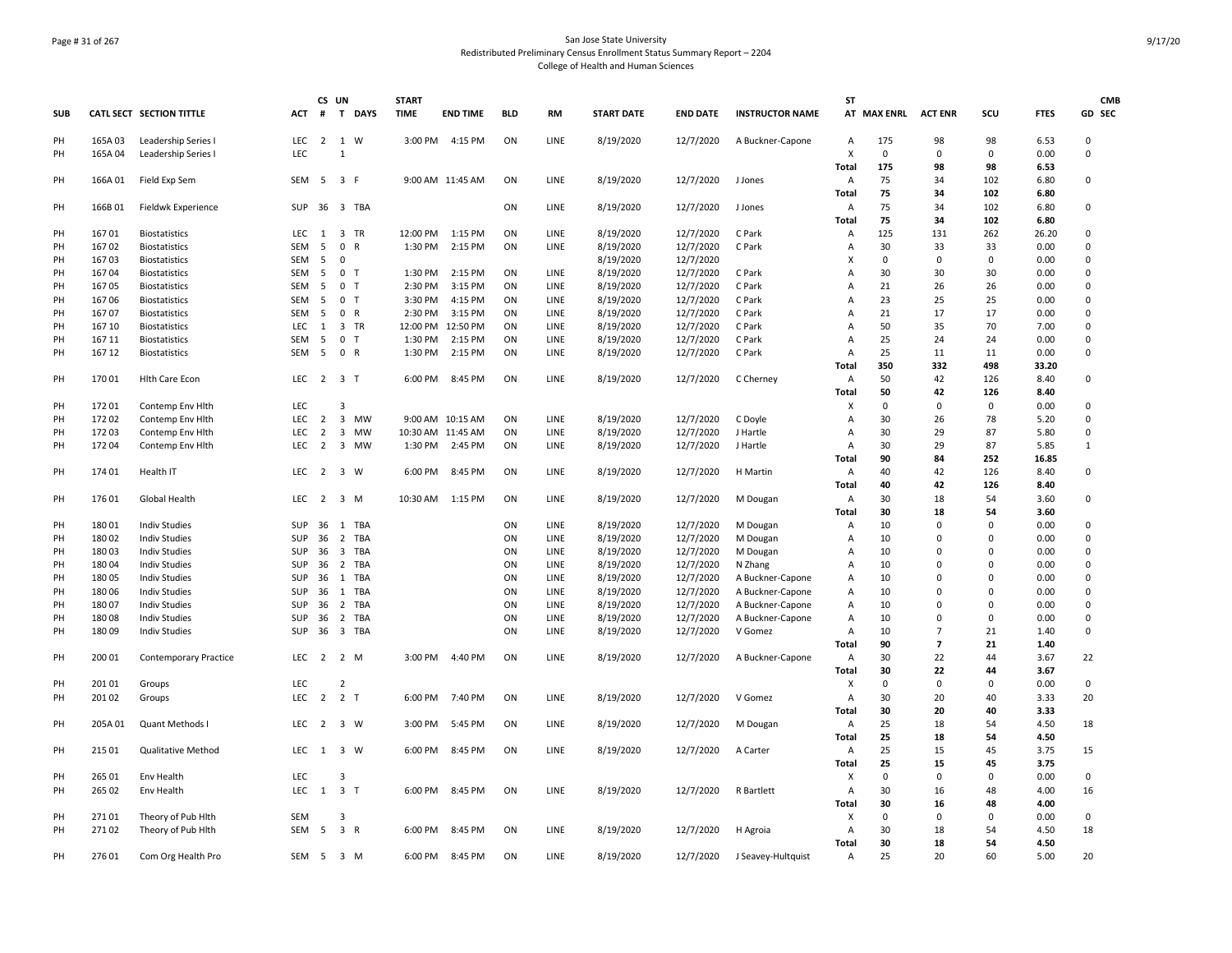# Page # 32 of 267 San Jose State University Redistributed Preliminary Census Enrollment Status Summary Report – 2204 College of Health and Human Sciences

|            |        |                            |     | CS UN |              | <b>START</b> |                 |            |             |                   |                 |                        | <b>ST</b>                  |             |                |      |             | <b>CMB</b>    |
|------------|--------|----------------------------|-----|-------|--------------|--------------|-----------------|------------|-------------|-------------------|-----------------|------------------------|----------------------------|-------------|----------------|------|-------------|---------------|
| <b>SUB</b> |        | CATL SECT SECTION TITTLE   | ACT |       | <b>DAYS</b>  | <b>TIME</b>  | <b>END TIME</b> | <b>BLD</b> | <b>RM</b>   | <b>START DATE</b> | <b>END DATE</b> | <b>INSTRUCTOR NAME</b> |                            | AT MAX ENRL | <b>ACT ENR</b> | scu  | <b>FTES</b> | <b>GD SEC</b> |
|            |        |                            |     |       |              |              |                 |            |             |                   |                 |                        | Total                      | 25          | 20             | 60   | 5.00        |               |
| PH         | 291B01 | Fieldwork                  |     |       | SUP 25 1 TBA |              |                 | ON         | LINE        | 8/19/2020         | 12/7/2020       | R Rinck                | A                          | 25          | 11             | 11   | 0.92        | 11            |
|            |        |                            |     |       |              |              |                 |            |             |                   |                 |                        | Total                      | 25          | 11             | 11   | 0.92        |               |
| PH         | 291C01 | <b>Professional Skills</b> |     |       | SEM 5 1 TBA  |              |                 | ON         | <b>LINE</b> | 8/19/2020         | 12/7/2020       | V Gomez                | A                          | 30          | 28             | 28   | 2.33        | 28            |
|            |        |                            |     |       |              |              |                 |            |             |                   |                 |                        | Total                      | 30          | 28             | 28   | 2.33        |               |
| PH         | 291P01 | Prof Dev                   |     |       | SUP 23 1 TBA |              |                 | ON         | LINE        | 8/19/2020         | 12/7/2020       | R Rinck                | A                          | 25          | 11             | 11   | 0.92        | 11            |
|            |        |                            |     |       |              |              |                 |            |             |                   |                 |                        | Total                      | 25          | 11             | 11   | 0.92        |               |
|            |        |                            |     |       |              |              |                 |            |             |                   |                 |                        | <b>Public Health Total</b> | 4569        | 3728           | 8760 | 583.90      |               |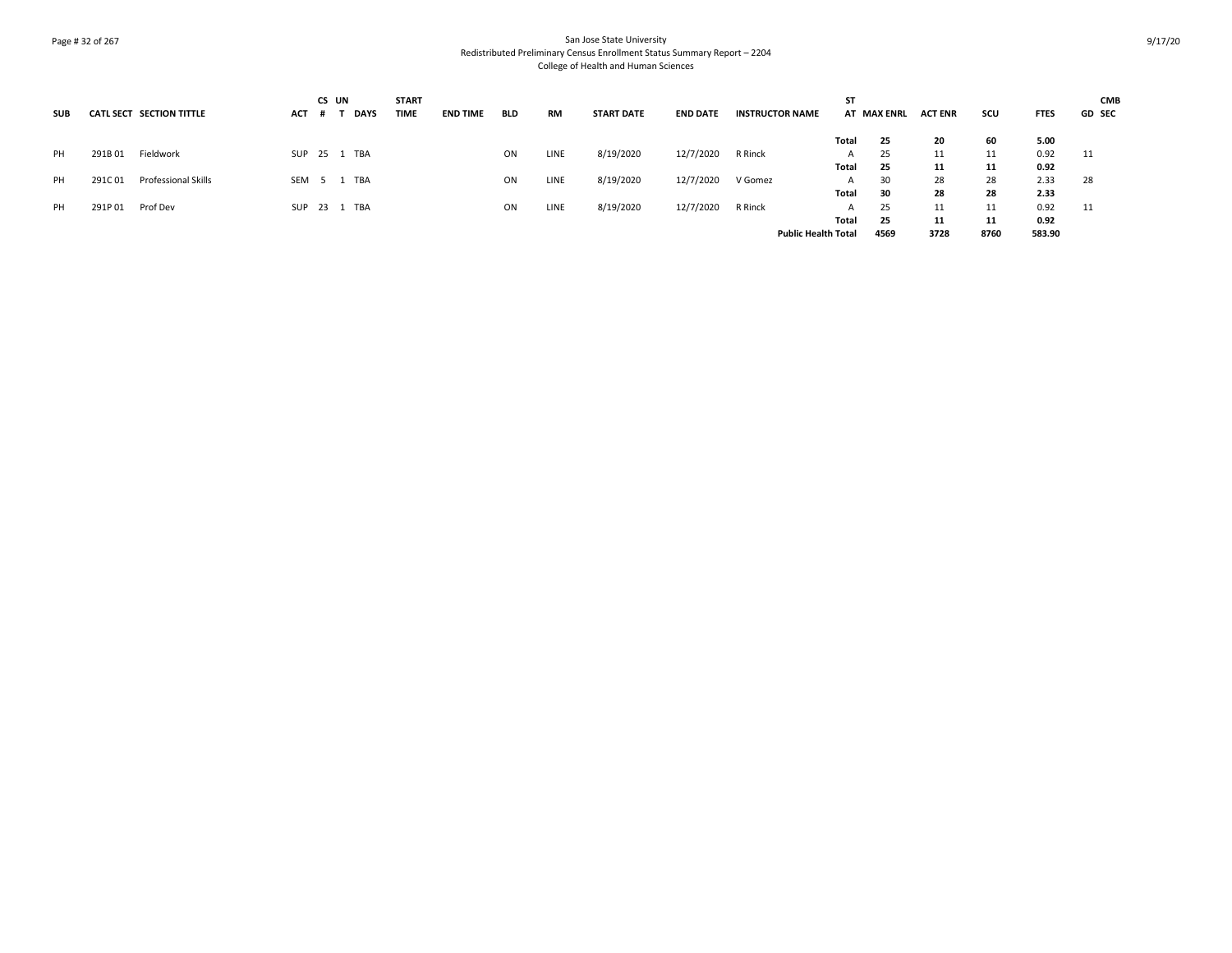# Page # 33 of 267 San Jose State University Redistributed Preliminary Census Enrollment Status Summary Report – 2204 College of Health and Human Sciences

|             |                                         |                                 |            | CS UN          |          |          | <b>START</b> |                   |            |      |                   |                 |                        | <b>ST</b>      |                     |             |                                  |             | <b>CMB</b>     |
|-------------|-----------------------------------------|---------------------------------|------------|----------------|----------|----------|--------------|-------------------|------------|------|-------------------|-----------------|------------------------|----------------|---------------------|-------------|----------------------------------|-------------|----------------|
| <b>SUB</b>  |                                         | <b>CATL SECT SECTION TITTLE</b> | ACT        |                |          | # T DAYS | <b>TIME</b>  | <b>END TIME</b>   | <b>BLD</b> | RM   | <b>START DATE</b> | <b>END DATE</b> | <b>INSTRUCTOR NAME</b> |                | AT MAX ENRL ACT ENR |             | SCU                              | <b>FTES</b> | GD SEC         |
|             | <b>Recreation &amp; Leisure Studies</b> |                                 |            |                |          |          |              |                   |            |      |                   |                 |                        |                |                     |             |                                  |             |                |
| RECL        | 1001                                    | <b>Creat Meaning Life</b>       | LEC        | $\overline{2}$ |          | 3 MW     |              | 10:30 AM 11:45 AM | ON         | LINE | 8/19/2020         | 12/7/2020       | P Toney                | A              | 35                  | 33          | 99                               | 6.60        | 0              |
| <b>RECL</b> | 10 02                                   | <b>Creat Meaning Life</b>       | <b>LEC</b> | $\overline{2}$ |          | 3 MW     | 12:00 PM     | 1:15 PM           | ON         | LINE | 8/19/2020         | 12/7/2020       | H Duplaisir            | Α              | 35                  | 34          | 102                              | 6.80        | 0              |
| <b>RECL</b> | 10 03                                   | Creat Meaning Life              | LEC        | $\overline{2}$ |          | 3 TR     |              | 10:30 AM 11:45 AM | ON         | LINE | 8/19/2020         | 12/7/2020       | M Duphily              | A              | 35                  | 24          | 72                               | 4.80        | 0              |
| RECL        | 10 04                                   | <b>Creat Meaning Life</b>       | <b>LEC</b> | $\overline{2}$ |          | 3 TR     |              | 10:30 AM 11:45 AM | ON         |      | 8/19/2020         | 12/7/2020       |                        | A              | 35                  | 34          | 102                              | 6.80        | $\mathbf 0$    |
| RECL        | 10 05                                   | <b>Creat Meaning Life</b>       | LEC        |                | 3        |          |              |                   |            | LINE |                   |                 | P Toney                | X              | $\mathbf 0$         | 0           | $\mathbf 0$                      | 0.00        | 0              |
| RECL        | 1006                                    | <b>Creat Meaning Life</b>       | <b>LEC</b> | $\overline{2}$ |          | 3 TR     | 1:30 PM      | 2:45 PM           | ON         | LINE | 8/19/2020         | 12/7/2020       | M Duphily              | $\overline{A}$ | 35                  | 19          | 57                               | 3.80        | 0              |
| RECL        | 1081                                    | <b>Creat Meaning Life</b>       | <b>LEC</b> | $\overline{2}$ |          | 3 TBA    |              |                   | ON         | LINE | 8/19/2020         | 12/7/2020       | W Spain                | A              | 35                  | 35          | 105                              | 7.00        | $\mathbf 0$    |
| RECL        | 10 99                                   | <b>Creat Meaning Life</b>       | LEC        | $\overline{2}$ |          | 3 TBA    |              |                   | ON         | LINE | 8/19/2020         | 12/7/2020       | H Duplaisir            | Α              | 35                  | 33          | 99                               | 6.60        | 0              |
|             |                                         |                                 |            |                |          |          |              |                   |            |      |                   |                 |                        | Total          | 245                 | 212         | 636                              | 42.40       |                |
| <b>RECL</b> | 90 01                                   | Rec Parks Tourism               | <b>LEC</b> | $\overline{2}$ |          | 3 TR     |              | 9:00 AM 10:15 AM  | ON         | LINE | 8/19/2020         | 12/7/2020       |                        | Α              | 30                  | 23          | 69                               | 4.60        | 0              |
| <b>RECL</b> | 90 02                                   |                                 | <b>LEC</b> | $\overline{2}$ |          | 3 MW     |              |                   | ON         |      |                   |                 | P Toney                | $\overline{A}$ | 30                  | 16          | 48                               | 3.20        | 0              |
|             |                                         | Rec Parks Tourism               |            |                |          |          | 12:00 PM     | 1:15 PM           |            | LINE | 8/19/2020         | 12/7/2020       | P Toney                | Total          | 60                  | 39          | 117                              | 7.80        |                |
|             | 9701                                    |                                 | LEC        |                | 3        |          |              |                   |            |      |                   |                 |                        | X              |                     | 0           | $\mathbf 0$                      |             | 0              |
| <b>RECL</b> |                                         | <b>Event Planning</b>           |            |                |          |          |              |                   |            |      |                   |                 |                        |                | 0<br>$\Omega$       |             |                                  | 0.00        |                |
| RECL        | 9702                                    | <b>Event Planning</b>           | ACT        |                | 0<br>3   |          |              |                   |            |      |                   |                 |                        | X<br>X         | $\Omega$            | 0           | $\overline{0}$<br>$\overline{0}$ | 0.00        | 0              |
| RECL        | 9703                                    | <b>Event Planning</b>           | LEC        |                |          |          |              |                   |            |      |                   |                 |                        |                |                     | 0<br>0      | $\mathbf 0$                      | 0.00        | 0              |
|             |                                         |                                 |            |                |          |          |              |                   |            |      |                   |                 |                        | Total          | 0                   |             |                                  | 0.00        |                |
| RECL        | 100W 80                                 | Writing Workshop                | <b>SEM</b> | $\overline{4}$ |          | 3 TBA    |              |                   | ON         | LINE | 8/19/2020         | 12/7/2020       | M Duphily              | Α              | 25                  | 22          | 66                               | 4.40        | $\mathbf 0$    |
|             |                                         |                                 |            |                |          |          |              |                   |            |      |                   |                 |                        | Total          | 25                  | 22<br>34    | 66                               | 4.40        |                |
| RECL        | 11002                                   | Leisure, Life                   | <b>LEC</b> | $\overline{2}$ |          | 3 MW     |              | 9:00 AM 10:15 AM  | ON         | LINE | 8/19/2020         | 12/7/2020       | <b>B</b> Grosvenor     | Α              | 35                  |             | 102                              | 6.85        | 1              |
| RECL        | 11003                                   | Leisure, Life                   | <b>LEC</b> | $\overline{2}$ |          | 3 TR     | 3:00 PM      | 4:15 PM           | ON         | LINE | 8/19/2020         | 12/7/2020       | H Duplaisir            | Α              | 30                  | 20          | 60                               | 4.05        | $\mathbf{1}$   |
|             |                                         |                                 |            |                |          |          |              |                   |            |      |                   |                 |                        | Total          | 65                  | 54          | 162                              | 10.90       |                |
| <b>RECL</b> | 11101                                   | Leis Cult & Ident               | <b>LEC</b> |                |          | 2 3 MW   |              | 9:00 AM 10:15 AM  | ON         | LINE | 8/19/2020         | 12/7/2020       | P Toney                | A              | 35                  | 35          | 105                              | 7.00        | $\mathbf 0$    |
|             |                                         |                                 |            |                |          |          |              |                   |            |      |                   |                 |                        | <b>Total</b>   | 35                  | 35          | 105                              | 7.00        |                |
| RECL        | 11201                                   | Intro to RT                     | <b>LEC</b> | $\overline{2}$ |          | 3 TR     | 1:30 PM      | 2:45 PM           | ON         | LINE | 8/19/2020         | 12/7/2020       | <b>B</b> Grosvenor     | $\overline{A}$ | 30                  | 30          | 90                               | 6.00        | 0              |
| RECL        | 11202                                   | Intro to RT                     | <b>LEC</b> | $\overline{2}$ | 3 TR     |          | 7:30 AM      | 8:45 AM           | ON         | LINE | 8/19/2020         | 12/7/2020       | <b>B</b> Grosvenor     | Α              | 30                  | 32          | 96                               | 6.40        | 0              |
|             |                                         |                                 |            |                |          |          |              |                   |            |      |                   |                 |                        | Total          | 60                  | 62          | 186                              | 12.40       |                |
| RECL        | 13201                                   | Rec Program Plan                | <b>LEC</b> | 1 3 M          |          |          | 12:00 PM     | 2:45 PM           | ON         | LINE | 8/19/2020         | 12/7/2020       | <b>B</b> Grosvenor     | Α              | 35                  | 20          | 60                               | 4.10        | $\overline{2}$ |
|             |                                         |                                 |            |                |          |          |              |                   |            |      |                   |                 |                        | Total          | 35                  | 20          | 60                               | 4.10        |                |
| RECL        | 135 01                                  | Rec Areas & Facilit             | <b>LEC</b> | 1 3 F          |          |          |              | 9:30 AM 12:15 PM  | ON         | LINE | 8/19/2020         | 12/7/2020       | C Ghione               | A              | 30                  | 27          | 81                               | 5.40        | 0              |
|             |                                         |                                 |            |                |          |          |              |                   |            |      |                   |                 |                        | Total          | 30                  | 27          | 81                               | 5.40        |                |
| RECL        | 136 01                                  | Rec & Park Admin                | <b>LEC</b> | 1              |          | 3 TR     |              | 9:00 AM 10:15 AM  | ON         | LINE | 8/19/2020         | 12/7/2020       | <b>B</b> Grosvenor     | A              | 30                  | 28          | 84                               | 5.60        | 0              |
|             |                                         |                                 |            |                |          |          |              |                   |            |      |                   |                 |                        | <b>Total</b>   | 30                  | 28          | 84                               | 5.60        |                |
| RECL        | 14801                                   | <b>Biofdbck Princ/Prac</b>      | LEC        |                | 3        |          |              |                   |            |      |                   |                 |                        | X              | 0                   | $\mathbf 0$ | $\mathbf 0$                      | 0.00        | 0              |
| <b>RECL</b> | 148 02                                  | Biofdbck Princ/Prac             | LEC        |                | 3        |          |              |                   |            |      |                   |                 |                        | X              | 0                   | 0           | $\Omega$                         | 0.00        | 0              |
| RECL        | 14803                                   | Biofdbck Princ/Prac             | <b>ACT</b> |                | 0        |          |              |                   |            |      |                   |                 |                        | X              | 0                   | $\mathbf 0$ | $\Omega$                         | 0.00        | 0              |
|             |                                         |                                 |            |                |          |          |              |                   |            |      |                   |                 |                        | Total          | 0                   | 0           | $\mathbf 0$                      | 0.00        |                |
| <b>RECL</b> | 153 01                                  | Youth Development               | <b>LEC</b> |                | 3        |          |              |                   |            |      |                   |                 |                        | X              | $\Omega$            | $\mathbf 0$ | $\Omega$                         | 0.00        | $\pmb{0}$      |
| RECL        | 153 02                                  | Youth Development               | LEC        |                | 3        |          |              |                   |            |      |                   |                 |                        | X              | $\mathbf 0$         | 0           | $\overline{0}$                   | 0.00        | 0              |
|             |                                         |                                 |            |                |          |          |              |                   |            |      |                   |                 |                        | Total          | 0                   | 0           | $\mathbf 0$                      | 0.00        |                |
| RECL        | 155 01                                  | Outdoor Rec System              | <b>LEC</b> |                | 3        |          |              |                   |            |      |                   |                 |                        | x              | 0                   | $\mathbf 0$ | 0                                | 0.00        | 0              |
| RECL        | 155 02                                  | Outdoor Rec System              | <b>LEC</b> | 2              | $3 \, M$ |          |              | 3:00 PM 5:45 PM   | ON         | LINE | 8/19/2020         | 12/7/2020       | W Spain                | Α              | 20                  | 16          | 48                               | 3.20        | 0              |
|             |                                         |                                 |            |                |          |          |              |                   |            |      |                   |                 |                        | Total          | 20                  | 16          | 48                               | 3.20        |                |
| RECL        | 15701                                   | Sus Rec & Eco Tour              | <b>LEC</b> |                | -3       |          |              |                   |            |      |                   |                 |                        | X              | 0                   | $\mathsf 0$ | $\overline{0}$                   | 0.00        | 0              |
| <b>RECL</b> | 15702                                   | Sus Rec & Eco Tour              | <b>LEC</b> |                | 3        |          |              |                   |            |      |                   |                 |                        | X              | 0                   | 0           | $\Omega$                         | 0.00        | 0              |
|             |                                         |                                 |            |                |          |          |              |                   |            |      |                   |                 |                        | Total          | 0                   | 0           | $\mathbf 0$                      | 0.00        |                |
| RECL        | 16001                                   | Eval & Res in Rec               | <b>LEC</b> | $\overline{3}$ |          | 3 MW     |              | 10:30 AM 11:45 AM | ON         | LINE | 8/19/2020         | 12/7/2020       | J Baur                 | Α              | 35                  | 23          | 69                               | 4.60        | $\mathbf 0$    |
|             |                                         |                                 |            |                |          |          |              |                   |            |      |                   |                 |                        | <b>Total</b>   | 35                  | 23          | 69                               | 4.60        |                |
| RECL        | 16908                                   | Practicum in RT                 | SUP        | 36             |          | 1 TBA    |              |                   | ON         | LINE | 8/19/2020         | 12/7/2020       | S Ross                 | A              | 30                  | 20          | 20                               | 1.33        | $\pmb{0}$      |
|             |                                         |                                 |            |                |          |          |              |                   |            |      |                   |                 |                        | Total          | 30                  | 20          | 20                               | 1.33        |                |
| RECL        | 170A 80                                 | Pre-Intern Workshp              | SUP        | 36             |          | 1 TBA    |              |                   | ON         | LINE | 8/19/2020         | 12/7/2020       | J Baur                 | Α              | 15                  | 19          | 19                               | 1.27        | 0              |
|             |                                         |                                 |            |                |          |          |              |                   |            |      |                   |                 |                        | Total          | 15                  | 19          | 19                               | 1.27        |                |
| RECL        | 170B 80                                 | Intern in Rec                   | SUP        | 48 10 TBA      |          |          |              |                   | ON         | LINE | 8/19/2020         | 12/7/2020       | J Baur                 | Α              | 15                  | 4           | 40                               | 2.67        | 0              |
|             |                                         |                                 |            |                |          |          |              |                   |            |      |                   |                 |                        | Total          | 15                  | 4           | 40                               | 2.67        |                |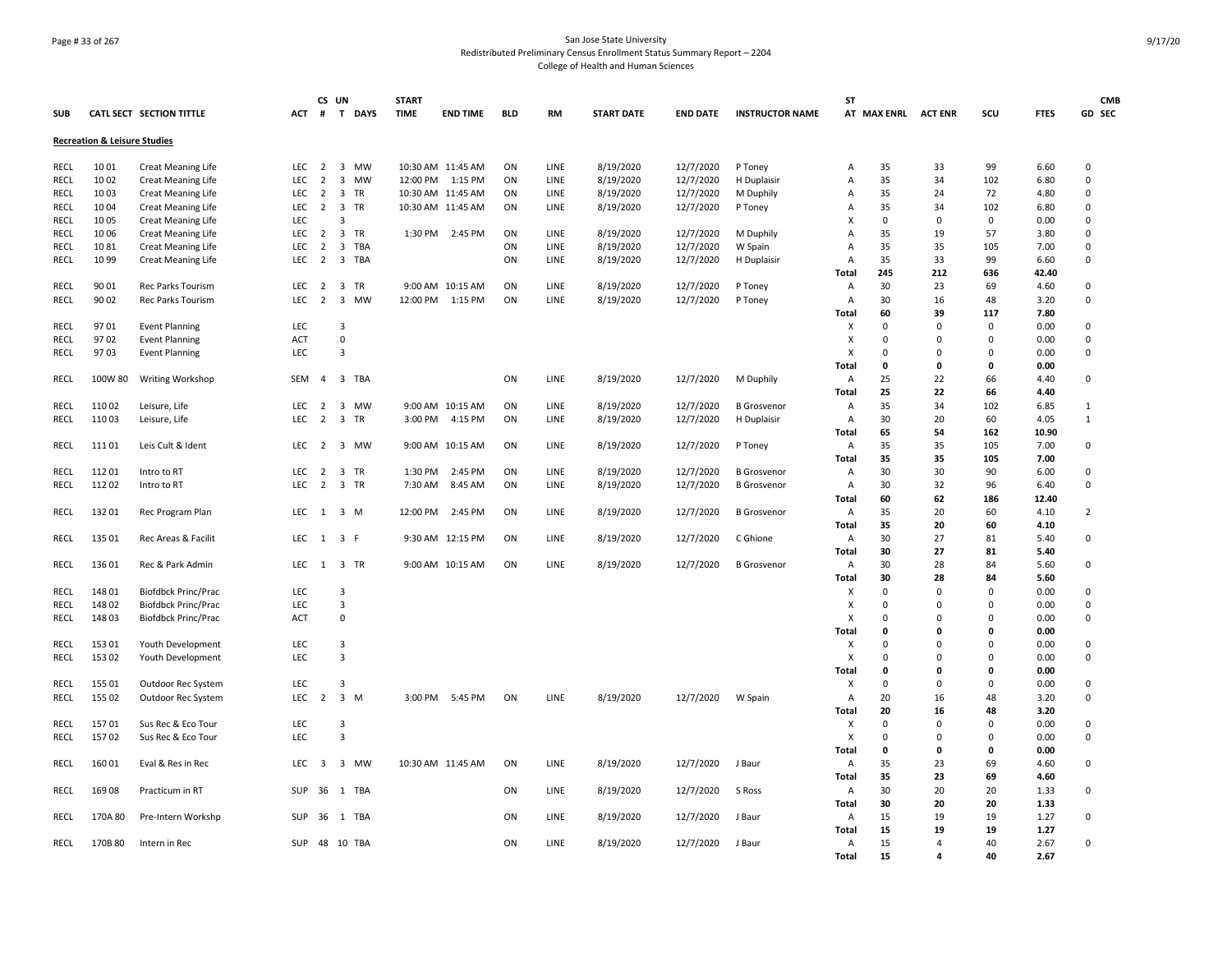# Page # 34 of 267 San Jose State University Redistributed Preliminary Census Enrollment Status Summary Report – 2204 College of Health and Human Sciences

| <b>SUB</b> |         | CATL SECT SECTION TITTLE | ACT        | CS UN<br>#     |                | <b>DAYS</b>   | <b>START</b><br><b>TIME</b> | <b>END TIME</b>   | <b>BLD</b> | <b>RM</b>   | <b>START DATE</b> | <b>END DATE</b> | <b>INSTRUCTOR NAME</b>                        | <b>ST</b>    | <b>AT MAX ENRL</b> | <b>ACT ENR</b> | scu          | <b>FTES</b> | <b>CMB</b><br><b>GD SEC</b> |
|------------|---------|--------------------------|------------|----------------|----------------|---------------|-----------------------------|-------------------|------------|-------------|-------------------|-----------------|-----------------------------------------------|--------------|--------------------|----------------|--------------|-------------|-----------------------------|
| RECL       | 170C 80 | Intern Rec Therapy       |            |                |                | SUP 36 10 TBA |                             |                   | ON         | LINE        | 8/19/2020         | 12/7/2020       | S Ross                                        | A            | 15                 | 4              | 40           | 2.67        | 0                           |
|            |         |                          |            |                |                |               |                             |                   |            |             |                   |                 |                                               | <b>Total</b> | 15                 | 4              | 40           | 2.67        |                             |
| RECL       | 18001   | <b>Indiv Study</b>       |            |                |                | SUP 36 3 TBA  |                             |                   | ON         | LINE        | 8/19/2020         | 12/7/2020       | J Baur                                        | A            | 30                 | 0              | $\mathbf 0$  | 0.00        | 0                           |
|            |         |                          |            |                |                |               |                             |                   |            |             |                   |                 |                                               | Total        | 30                 | 0              | $\mathbf{0}$ | 0.00        |                             |
| RECL       | 18401   | Directed Reading         | SUP        |                |                | 36 3 TBA      |                             |                   | ON         | <b>LINE</b> | 8/19/2020         | 12/7/2020       | J Baur                                        | A            | 30                 | $\Omega$       | $\Omega$     | 0.00        | 0                           |
|            |         |                          |            |                |                |               |                             |                   |            |             |                   |                 |                                               | <b>Total</b> | 30                 | 0              | $\mathbf{0}$ | 0.00        |                             |
| RECL       | 18702   | Leisure Education RT     | <b>LEC</b> | $\overline{2}$ | 3              | <b>MW</b>     |                             | 10:30 AM 11:45 AM | ON         | <b>LINE</b> | 8/19/2020         | 12/7/2020       | S Ross                                        | A            | 25                 | 18             | 54           | 3.60        | 0                           |
| RECL       | 18703   | Leisure Education RT     | LEC        | $\overline{2}$ | 3              | <b>MW</b>     | 1:30 PM                     | 2:45 PM           | ON         | <b>LINE</b> | 8/19/2020         | 12/7/2020       | S Ross                                        | A            | 25                 | 18             | 54           | 3.60        | 0                           |
|            |         |                          |            |                |                |               |                             |                   |            |             |                   |                 |                                               | Total        | 50                 | 36             | 108          | 7.20        |                             |
| RECL       | 193 01  | RT for Phys Cond         | LEC        | 2 3 R          |                |               | 3:00 PM                     | 5:45 PM           | ON         | <b>LINE</b> | 8/19/2020         | 12/7/2020       | R Tymn                                        | Α            | 25                 | 14             | 42           | 2.80        | 0                           |
| RECL       | 193 02  | RT for Phys Cond         | LEC.       | 2              | $\overline{3}$ | <b>MW</b>     |                             | 9:00 AM 10:15 AM  | ON         | <b>LINE</b> | 8/19/2020         | 12/7/2020       | J Radmilovic                                  | А            | 25                 | 14             | 42           | 2.80        | 0                           |
|            |         |                          |            |                |                |               |                             |                   |            |             |                   |                 |                                               | <b>Total</b> | 50                 | 28             | 84           | 5.60        |                             |
| RECL       | 198 03  | RT Assess and Doc        | LEC        | $\overline{2}$ |                | 3 M           | 4:30 PM                     | 5:45 PM           | ON         | <b>LINE</b> | 8/19/2020         | 12/7/2020       | A Nguyen                                      | А            | 48                 | 27             | 81           | 5.40        | 0                           |
|            |         |                          |            |                |                |               |                             |                   |            |             |                   |                 |                                               | Total        | 48                 | 27             | 81           | 5.40        |                             |
|            |         |                          |            |                |                |               |                             |                   |            |             |                   |                 | <b>Recreation &amp; Leisure Studies Total</b> |              | 923                | 676            | 2006         | 133.93      |                             |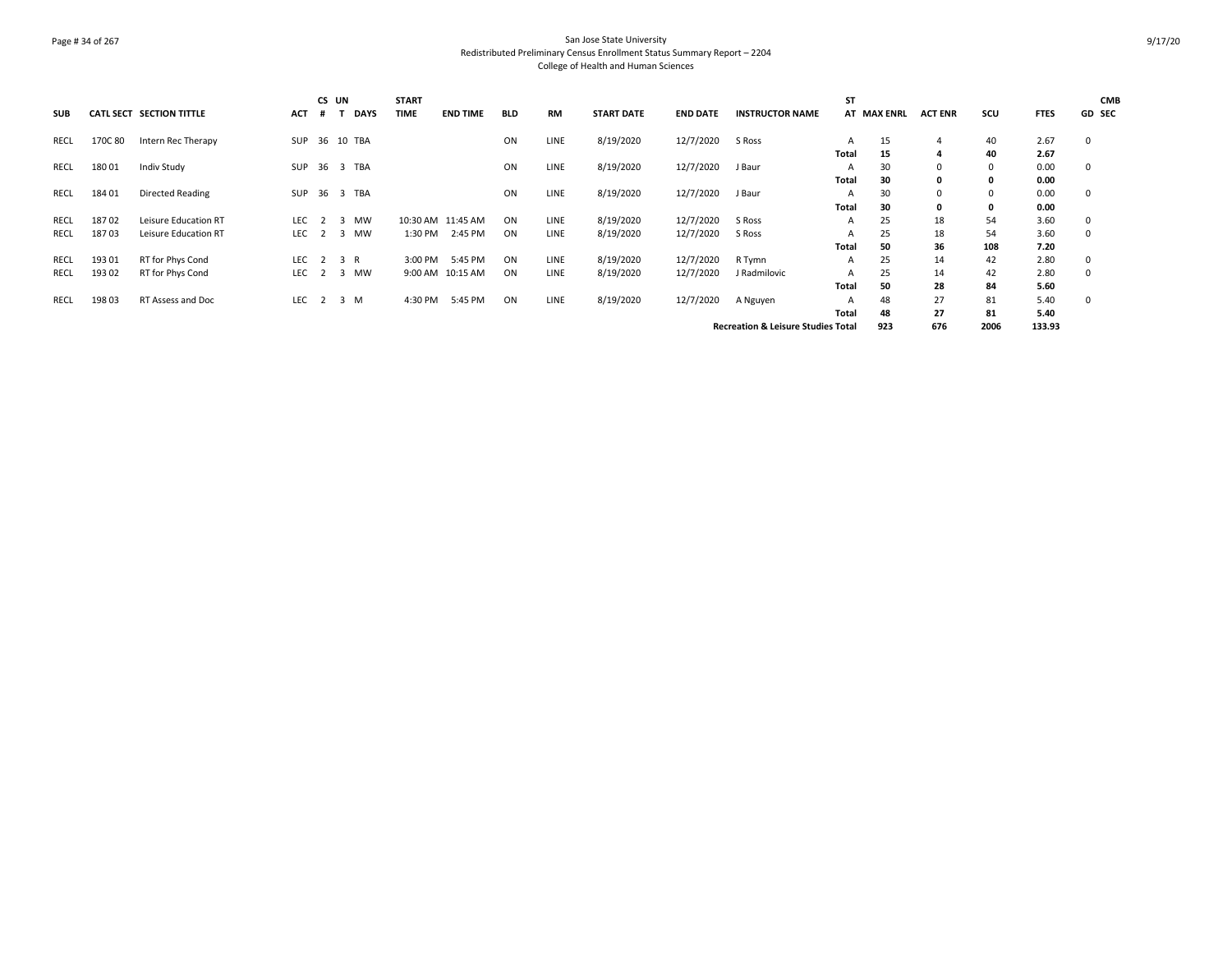# Page # 35 of 267 San Jose State University Redistributed Preliminary Census Enrollment Status Summary Report – 2204 College of Health and Human Sciences

|                    |         |                                 |                   |                                  | CS UN                   |              | <b>START</b>       |                  |            |              |                        |                        |                        | <b>ST</b>      |                |                    |              |               | <b>CMB</b>                         |  |
|--------------------|---------|---------------------------------|-------------------|----------------------------------|-------------------------|--------------|--------------------|------------------|------------|--------------|------------------------|------------------------|------------------------|----------------|----------------|--------------------|--------------|---------------|------------------------------------|--|
| <b>SUB</b>         |         | <b>CATL SECT SECTION TITTLE</b> | ACT               |                                  |                         | # T DAYS     | <b>TIME</b>        | <b>END TIME</b>  | <b>BLD</b> | RM           | <b>START DATE</b>      | <b>END DATE</b>        | <b>INSTRUCTOR NAME</b> |                | AT MAX ENRL    | <b>ACT ENR</b>     | SCU          | <b>FTES</b>   | GD SEC                             |  |
| <b>Social Work</b> |         |                                 |                   |                                  |                         |              |                    |                  |            |              |                        |                        |                        |                |                |                    |              |               |                                    |  |
| GERO               | 10701   |                                 | LEC               | $\overline{2}$                   | 3 M                     |              | 6:00 PM            | 8:45 PM          | ON         | LINE         | 8/19/2020              | 12/7/2020              | V Silva                | A              | 30             | 30                 | 90           | 6.05          | $1 \quad C$                        |  |
| PH                 | 10701   | Aging and Society               | <b>LEC</b>        | 2                                | $\overline{3}$          | M            | 6:00 PM            | 8:45 PM          | ON         | LINE         |                        |                        | V Silva                | A              | $\overline{0}$ | $\Omega$           | $\mathbf{0}$ | 0.00          | $\Omega$<br><b>C</b>               |  |
| <b>SCWK</b>        | 10701   | Aging and Society               | LEC               | 2                                | $\overline{3}$          | M            | 6:00 PM            | 8:45 PM          | ON         | LINE         | 8/19/2020<br>8/19/2020 | 12/7/2020<br>12/7/2020 | V Silva                | A              | $\overline{0}$ | $\mathbf{0}$       | $\mathbf{0}$ | 0.00          | $\mathbf{0}$<br>- C                |  |
|                    | 10702   | Aging and Society               |                   |                                  | 3 <sub>T</sub>          |              |                    | 5:45 PM          | ON         |              | 8/19/2020              |                        | V Silva                |                | 30             |                    | 93           | 6.25          |                                    |  |
| GERO               | 10702   | Aging and Society               | LEC<br><b>LEC</b> | $\overline{2}$<br>$\overline{2}$ | 3 <sub>T</sub>          |              | 3:00 PM<br>3:00 PM | 5:45 PM          | ON         | LINE<br>LINE | 8/19/2020              | 12/7/2020              | V Silva                | A<br>A         | $\Omega$       | 31<br>$\mathbf{0}$ | $\mathbf{0}$ | 0.00          | $1 \quad C$<br>$\mathbf{0}$<br>- C |  |
| PH                 |         | Aging and Society               |                   |                                  | 3 <sub>T</sub>          |              |                    |                  | ON         |              |                        | 12/7/2020              |                        | A              | $\Omega$       |                    | $\mathbf 0$  |               | -C                                 |  |
| <b>SCWK</b>        | 10702   | Aging and Society               | LEC               | $\overline{2}$                   |                         |              | 3:00 PM            | 5:45 PM          |            | LINE         | 8/19/2020              | 12/7/2020              | V Silva                |                | 60             | $\mathbf 0$        | 183          | 0.00<br>12.30 | 0                                  |  |
| GERO               | 11701   |                                 |                   | $\overline{2}$                   | 3 <sub>T</sub>          |              | 3:00 PM            | 5:45 PM          | HB         | 407          |                        |                        |                        | Total          | 35             | 61                 | 75           |               | 0<br>- C                           |  |
| PH                 | 11701   | Soc Pol Serv Aging              | LEC<br><b>LEC</b> | $\overline{2}$                   | 3 <sub>T</sub>          |              | 3:00 PM            | 5:45 PM          | HB         | 407          | 8/19/2020              | 12/7/2020              | C Cherney<br>C Cherney | Α<br>A         | $\overline{0}$ | 25<br>$\mathbf{0}$ | $\mathbf{0}$ | 5.00<br>0.00  | $\mathbf{0}$<br>-C                 |  |
|                    |         | Soc Pol Serv Aging              |                   |                                  |                         |              |                    |                  |            |              | 8/19/2020              | 12/7/2020              |                        | Total          | 35             | 25                 | 75           | 5.00          |                                    |  |
|                    |         |                                 |                   |                                  |                         |              |                    |                  |            |              |                        |                        |                        |                | $\overline{0}$ | $\Omega$           | $\mathbf{0}$ | 0.00          |                                    |  |
| GERO               | 25101   | Soc Wk W Aging Pop              | SEM               | - 5                              | 3 M                     |              | 6:00 PM            | 8:45 PM          | ON         | LINE         | 8/19/2020              | 12/7/2020              | S Diwan                | Α<br>Total     | $\Omega$       | $\Omega$           | 0            | 0.00          | 0 <sup>o</sup>                     |  |
|                    |         |                                 |                   |                                  |                         |              |                    |                  |            |              |                        |                        |                        |                |                |                    |              |               |                                    |  |
| <b>SCWK</b>        | 11001   | Fnd Sw Practice                 | SEM               | 4                                | 3 M                     |              | 3:00 PM            | 5:45 PM          | ON         | LINE         | 8/19/2020              | 12/7/2020              | S Lee                  | A              | 18             | 28                 | 84           | 5.60          | 0                                  |  |
| <b>SCWK</b>        | 11002   | Fnd Sw Practice                 | SEM               | $\overline{4}$                   | 3 <sub>T</sub>          |              |                    | 9:00 AM 11:45 AM | ON         | LINE         | 8/19/2020              | 12/7/2020              | S Lee                  | A              | 18             | 27<br>$\Omega$     | 81           | 5.40          | $\Omega$<br>$\Omega$               |  |
| <b>SCWK</b>        | 11003   | Fnd Sw Practice                 | SEM               |                                  | 3                       |              |                    |                  |            |              |                        |                        |                        | x              | $\mathbf 0$    |                    | 0            | 0.00          |                                    |  |
| <b>SCWK</b>        | 11004   | Fnd Sw Practice                 | <b>SEM</b>        | $\overline{4}$                   | 3 M                     |              |                    | 9:00 AM 11:45 AM | ON         | LINE         | 8/19/2020              | 12/7/2020              | S Lee                  | A              | 18             | 24                 | 72           | 4.80          | $\Omega$                           |  |
|                    |         |                                 |                   |                                  |                         |              |                    |                  |            |              |                        |                        |                        | Total          | 54             | 79                 | 237          | 15.80         |                                    |  |
| <b>SCWK</b>        | 11101   | Gen SW Practice I               | SEM               | $\overline{a}$                   | $\overline{\mathbf{3}}$ | W            | 12:00 PM           | 2:45 PM          | ON         | LINE         | 8/19/2020              | 12/7/2020              | C Gil                  | A              | 18             | 15                 | 45           | 3.00          | $\Omega$                           |  |
| <b>SCWK</b>        | 11102   | Gen SW Practice                 | SEM               | $\overline{\mathbf{A}}$          | $\overline{3}$          | W            | 3:00 PM            | 5:45 PM          | ON         | LINE         | 8/19/2020              | 12/7/2020              | C Powell               | Α              | 18             | 21                 | 63           | 4.20          | $\Omega$                           |  |
| <b>SCWK</b>        | 11103   | Gen SW Practice I               | SEM               | 4                                | $\overline{3}$          | M            | 9:00 AM            | 11:45 AM         | ON         | LINE         | 8/19/2020              | 12/7/2020              | J Bloom                | A              | 18             | 19                 | 57           | 3.80          | 0                                  |  |
|                    |         |                                 |                   |                                  |                         |              |                    |                  |            |              |                        |                        |                        | Total          | 54             | 55                 | 165          | 11.00         |                                    |  |
| <b>SCWK</b>        | 12001   | Soc SW Practice I               | LEC               | -5                               | $\overline{3}$          | M            | 12:00 PM           | 2:45 PM          | ON         | LINE         | 8/19/2020              | 12/7/2020              | A Wrixon               | A              | 18             | 26                 | 78           | 5.20          | $\Omega$                           |  |
| <b>SCWK</b>        | 12002   | Soc SW Practice I               | <b>LEC</b>        | - 5                              | 3 <sub>T</sub>          |              | 6:00 PM            | 8:45 PM          | ON         | LINE         | 8/19/2020              | 12/7/2020              | A Wrixon               | $\overline{A}$ | 18             | 24                 | 72           | 4.80          | $\Omega$                           |  |
| <b>SCWK</b>        | 12003   | Soc SW Practice I               | <b>LEC</b>        | - 5                              | 3                       |              |                    |                  |            |              | 8/19/2020              | 12/7/2020              |                        | X              | $\mathbf{0}$   | 0                  | 0            | 0.00          | $\Omega$                           |  |
| <b>SCWK</b>        | 12004   | Soc SW Practice I               | LEC               | 5                                | 3 <sub>1</sub>          |              | 12:00 PM           | 2:45 PM          | ON         | LINE         | 8/19/2020              | 12/7/2020              | E Bruce                | A              | 18             | 27                 | 81           | 5.40          | $\Omega$                           |  |
|                    |         |                                 |                   |                                  |                         |              |                    |                  |            |              |                        |                        |                        | Total          | 54             | 77                 | 231          | 15.40         |                                    |  |
| <b>SCWK</b>        | 13001   | Hm Bhvr Soc Envt I              | <b>LEC</b>        |                                  | 3                       |              |                    |                  |            |              |                        |                        |                        | x              | $\mathbf 0$    | 0                  | 0            | 0.00          | 0                                  |  |
| <b>SCWK</b>        | 13002   | Hm Bhvr Soc Envt                | <b>LEC</b>        | $\overline{2}$                   | $\overline{3}$          | $\mathsf{T}$ | 3:00 PM            | 5:45 PM          | ON         | LINE         | 8/19/2020              | 12/7/2020              | Y Maxwell              | A              | 18             | 29                 | 87           | 5.80          | $\Omega$                           |  |
| <b>SCWK</b>        | 13003   | Hm Bhvr Soc Envt I              | <b>LEC</b>        | 2                                | $\overline{3}$          | $\mathsf{R}$ |                    | 9:00 AM 11:45 AM | ON         | LINE         | 8/19/2020              | 12/7/2020              | S House                | A              | 18             | 26                 | 78           | 5.20          | $\Omega$                           |  |
| <b>SCWK</b>        | 13004   | Hm Bhvr Soc Envt I              | LEC               | 2                                | $\overline{3}$          | $\mathsf{R}$ | 12:00 PM           | 2:45 PM          | ON         | LINE         | 8/19/2020              | 12/7/2020              | S House                | A              | 18             | 25                 | 75           | 5.00          | $\Omega$                           |  |
|                    |         |                                 |                   |                                  |                         |              |                    |                  |            |              |                        |                        |                        | Total          | 54             | 80                 | 240          | 16.00         |                                    |  |
| <b>SCWK</b>        | 13101   | Hm Bhvr Soc Env II              | LEC               | 2                                | 3 <sub>T</sub>          |              | 12:00 PM           | 2:45 PM          | ON         | LINE         | 8/19/2020              | 12/7/2020              | Y Maxwell              | A              | 18             | 22                 | 66           | 4.40          | 0                                  |  |
| <b>SCWK</b>        | 13102   | Hm Bhvr Soc Env II              | <b>LEC</b>        | 2                                | $\overline{3}$          | $\mathsf{F}$ | 9:30 AM            | 12:15 PM         | ON         | LINE         | 8/19/2020              | 12/7/2020              | A Thomas               | A              | 18             | 27                 | 81           | 5.40          | $\Omega$                           |  |
| <b>SCWK</b>        | 13103   | Hm Bhvr Soc Env II              | LEC               | $\overline{2}$                   | 3 F                     |              | 12:30 PM           | 3:15 PM          | ON         | LINE         | 8/19/2020              | 12/7/2020              | F Prochaska            | A              | 18             | 22                 | 66           | 4.40          | 0                                  |  |
|                    |         |                                 |                   |                                  |                         |              |                    |                  |            |              |                        |                        |                        | Total          | 54             | 71                 | 213          | 14.20         |                                    |  |
| <b>SCWK</b>        | 14001   | Intro to Field Prac             | <b>SUP</b>        |                                  | $\overline{3}$          |              |                    |                  |            |              |                        |                        |                        | x              | $\Omega$       | $\Omega$           | 0            | 0.00          | $\Omega$                           |  |
| <b>SCWK</b>        | 14002   | Intro to Field Prac             | <b>SUP</b>        |                                  | $\overline{3}$          |              |                    |                  |            |              |                        |                        |                        | X              | $\Omega$       | $\Omega$           | $\Omega$     | 0.00          | $\Omega$                           |  |
| <b>SCWK</b>        | 14003   | Intro to Field Prac             | SUP               |                                  | $\overline{3}$          |              |                    |                  |            |              |                        |                        |                        | X              | $\Omega$       | $\Omega$           | $\Omega$     | 0.00          | $\Omega$                           |  |
|                    |         |                                 |                   |                                  |                         |              |                    |                  |            |              |                        |                        |                        | Total          | 0              | 0                  | 0            | 0.00          |                                    |  |
| <b>SCWK</b>        | 14101   | Field Practicum I               | <b>SUP</b>        | 36                               |                         | 4 TBA        |                    |                  | ON         | LINE         | 8/19/2020              | 12/7/2020              | J Barnum               | A              | 14             | 6                  | 24           | 1.60          | $\Omega$                           |  |
| <b>SCWK</b>        | 14102   | Field Practicum I               | SUP               | 36                               | 4                       | TBA          |                    |                  | ON         | LINE         | 8/19/2020              | 12/7/2020              | M Blandino             | A              | 14             | 8                  | 32           | 2.13          | $\Omega$                           |  |
| <b>SCWK</b>        | 14103   | Field Practicum I               | <b>SUP</b>        | 36                               | $\overline{4}$          | TBA          |                    |                  | ON         | <b>LINE</b>  | 8/19/2020              | 12/7/2020              | L Chin                 | A              | 14             | 11                 | 44           | 2.93          | $\Omega$                           |  |
| <b>SCWK</b>        | 14104   | Field Practicum I               | <b>SUP</b>        | 36                               | $\overline{4}$          | TBA          |                    |                  | ON         | <b>LINE</b>  | 8/19/2020              | 12/7/2020              | M Curry                | A              | 14             | 11                 | 44           | 2.93          | $\Omega$                           |  |
| <b>SCWK</b>        | 14105   | Field Practicum I               | SUP               | 36                               | $\overline{4}$          | TBA          |                    |                  | ON         | LINE         | 8/19/2020              | 12/7/2020              | R Bhader               | A              | 14             | 14                 | 56           | 3.73          | $\Omega$                           |  |
| <b>SCWK</b>        | 14106   | Field Practicum I               | SUP               | 36                               | $\overline{4}$          | TBA          |                    |                  | ON         | LINE         | 8/19/2020              | 12/7/2020              | R Bhader               | A              | 14             | 6                  | 24           | 1.60          | $\Omega$                           |  |
| <b>SCWK</b>        | 14107   | Field Practicum I               | <b>SUP</b>        |                                  | $\overline{a}$          |              |                    |                  |            |              |                        |                        |                        | X              | $\mathbf 0$    | $\Omega$           | 0            | 0.00          | $\Omega$                           |  |
| <b>SCWK</b>        | 14108   | Field Practicum I               | SUP               |                                  | $\overline{4}$          |              |                    |                  |            |              |                        |                        |                        | x              | $\Omega$       | $\Omega$           | 0            | 0.00          | $\Omega$                           |  |
| <b>SCWK</b>        | 14109   | Field Practicum I               | <b>SUP</b>        |                                  | $\overline{4}$          |              |                    |                  |            |              |                        |                        |                        | X              | $\Omega$       | $\Omega$           | 0            | 0.00          | 0                                  |  |
| <b>SCWK</b>        | 141 10  | Field Practicum I               | <b>SUP</b>        |                                  | $\overline{4}$          |              |                    |                  |            |              |                        |                        |                        | X              | $\Omega$       | $\Omega$           | 0            | 0.00          | $\Omega$                           |  |
|                    |         |                                 |                   |                                  |                         |              |                    |                  |            |              |                        |                        |                        | Total          | 84             | 56                 | 224          | 14.93         |                                    |  |
| <b>SCWK</b>        | 200W 01 | Social Work GWAR                | SEM               | 5                                | $\overline{3}$          | W            | 6:00 PM            | 8:45 PM          | ON         | LINE         | 8/19/2020              | 12/7/2020              | M McNay-Beilmann       | A              | 30             | 26                 | 78           | 6.50          | 26                                 |  |
| <b>SCWK</b>        | 200W 02 | Social Work GWAR                | SEM               | -5                               | $\overline{3}$          | F            |                    | 9:30 AM 12:15 PM | ON         | LINE         | 8/19/2020              | 12/7/2020              | <b>B</b> Barr          | A              | 30             | 30                 | 90           | 7.50          | 30                                 |  |
| SCWK               | 200W 03 | Social Work GWAR                | SEM               | - 5                              | 3 F                     |              |                    | 9:30 AM 12:15 PM | ON         | LINE         | 8/19/2020              | 12/7/2020              | L Tanassi              | A              | 30             | 29                 | 87           | 7.25          | 29                                 |  |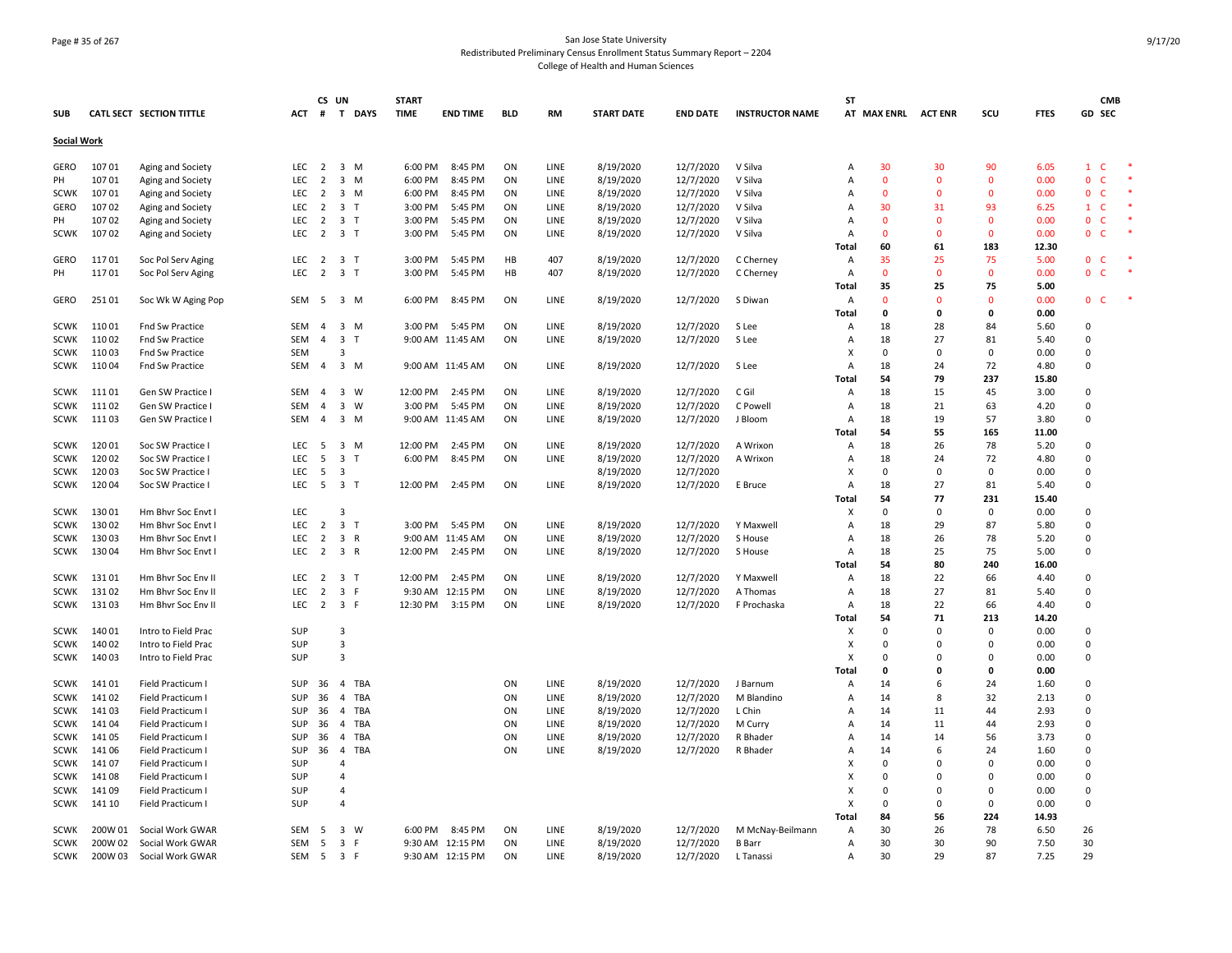# Page # 36 of 267 San Jose State University Redistributed Preliminary Census Enrollment Status Summary Report – 2204 College of Health and Human Sciences

|                            |                 |                                    |            | CS UN    |                                   | <b>START</b> |                  |            |                     |                        |                        |                        | <b>ST</b>           |                 |                |          |              | <b>CMB</b>           |
|----------------------------|-----------------|------------------------------------|------------|----------|-----------------------------------|--------------|------------------|------------|---------------------|------------------------|------------------------|------------------------|---------------------|-----------------|----------------|----------|--------------|----------------------|
| <b>SUB</b>                 |                 | <b>CATL SECT SECTION TITTLE</b>    | ACT        | #        | T DAYS                            | <b>TIME</b>  | <b>END TIME</b>  | <b>BLD</b> | <b>RM</b>           | <b>START DATE</b>      | <b>END DATE</b>        | <b>INSTRUCTOR NAME</b> | AT                  | <b>MAX ENRL</b> | <b>ACT ENR</b> | scu      | <b>FTES</b>  | GD SEC               |
| <b>SCWK</b>                | 200W 04         | Social Work GWAR                   | SEM        | - 5      | 3 F                               | 12:30 PM     | 3:15 PM          | ON         | LINE                | 8/19/2020              | 12/7/2020              | L Tanassi              | $\overline{A}$      | 30              | 25             | 75       | 6.25         | 25                   |
| <b>SCWK</b>                | 200W 05         | Social Work GWAR                   | <b>SEM</b> |          | 3                                 |              |                  |            |                     |                        |                        |                        | X                   | 0               | 0              | 0        | 0.00         | 0                    |
|                            |                 |                                    |            |          |                                   |              |                  |            |                     |                        |                        |                        | Total               | 120             | 110            | 330      | 27.50        |                      |
| <b>SCWK</b>                | 202 01          | Soc Policy and Services            | SEM        | -5       | 3 F                               | 12:30 PM     | 3:15 PM          | ON         | <b>LINE</b>         | 8/19/2020              | 12/7/2020              | A D'Andrade            | $\overline{A}$      | 30              | 29             | 87       | 7.25         | 29                   |
| <b>SCWK</b>                | 202 02          | Soc Policy and Services            | SEM        | 5        | 3 F                               | 12:30 PM     | 3:15 PM          | ON         | LINE                | 8/19/2020              | 12/7/2020              | G Thomas               | A                   | 30              | 30             | 90       | 7.50         | 30                   |
| <b>SCWK</b>                | 202 03          | Soc Policy and Services            | <b>SEM</b> | 5        | 3 F                               |              | 9:30 AM 12:15 PM | ON         | LINE                | 8/19/2020              | 12/7/2020              | J Wolf                 | A                   | 30              | 25             | 75       | 6.25         | 25                   |
| <b>SCWK</b>                | 202 04          | Soc Policy and Services            | <b>SEM</b> | -5       | 3                                 |              |                  |            |                     | 8/19/2020              | 12/7/2020              |                        | X                   | 0               | $\mathbf 0$    | $\Omega$ | 0.00         | $\Omega$             |
| <b>SCWK</b>                | 202 05          | Soc Policy and Services            | SEM        | 5        | 3 M                               | 6:00 PM      | 8:45 PM          | ON         | LINE                | 8/19/2020              | 12/7/2020              | G Thomas               | A                   | 30              | 26             | 78       | 6.50         | 26                   |
|                            |                 |                                    |            |          |                                   |              |                  |            |                     |                        |                        |                        | Total               | 120             | 110            | 330      | 27.50        |                      |
| <b>SCWK</b>                | 204 05          | Soc Pol Analsis                    | <b>SEM</b> |          | 3                                 |              |                  |            |                     |                        |                        |                        | X                   | $\Omega$        | $\Omega$       | 0        | 0.00         | 0                    |
|                            |                 |                                    |            |          |                                   |              |                  |            |                     |                        |                        |                        | Total               | 0               | 0              | 0        | 0.00         |                      |
| <b>SCWK</b>                | 21201           | Human Behavior I                   | SEM        | 5        | 3 M                               |              | 9:00 AM 11:45 AM | ON         | LINE                | 8/19/2020              | 12/7/2020              | F Krebs                | A                   | 30              | 29             | 87       | 7.25         | 29                   |
| <b>SCWK</b>                | 21202           | Human Behavior I                   | <b>SEM</b> | -5       | $\overline{3}$<br>W               | 12:00 PM     | 2:45 PM          | ON         | <b>LINE</b>         | 8/19/2020              | 12/7/2020              | A Thomas               | $\overline{A}$      | 30              | 29             | 87       | 7.25         | 29                   |
| <b>SCWK</b>                | 21203           | Human Behavior I                   | <b>SEM</b> | 5        | $\overline{\mathbf{3}}$<br>W      |              | 9:00 AM 11:45 AM | ON         | LINE                | 8/19/2020              | 12/7/2020              | F Krebs                | A                   | 30              | 25             | 75       | 6.25         | 25                   |
| <b>SCWK</b>                | 21204           | Human Behavior I                   | SEM        | 5        | 3 M                               | 6:00 PM      | 8:45 PM          | ON         | LINE                | 8/19/2020              | 12/7/2020              |                        | Α                   | 30              | $\Omega$       | $\Omega$ | 0.00         | $\Omega$             |
|                            |                 |                                    |            |          |                                   |              |                  |            |                     |                        |                        |                        | Total               | 120             | 83             | 249      | 20.75        |                      |
| <b>SCWK</b>                | 22001           | Trans Gen Prac I                   | SEM        | -5       | 3 M                               | 12:00 PM     | 2:45 PM          | ON         | LINE                | 8/19/2020              | 12/7/2020              | M Garcia               | $\overline{A}$      | 30              | 29             | 87       | 7.25         | 29                   |
| <b>SCWK</b>                | 22002           | Trans Gen Prac I                   | <b>SEM</b> | -5       | $\overline{\mathbf{3}}$<br>W      | 9:00 AM      | 11:45 AM         | ON         | LINE                | 8/19/2020              | 12/7/2020              | C Gil                  | Α                   | 30              | 29             | 87       | 7.25         | 29                   |
| <b>SCWK</b>                | 22003           | Trans Gen Prac I                   | SEM        | -5       | $\overline{\mathbf{3}}$<br>W      | 12:00 PM     | 2:45 PM          | ON         | LINE                | 8/19/2020              | 12/7/2020              | M Garcia               | A                   | 30              | 25             | 75       | 6.25         | 25                   |
| <b>SCWK</b>                | 22004           | Trans Gen Prac I                   | SEM        | 5        | 3 M                               | 6:00 PM      | 8:45 PM          | ON         | LINE                | 8/19/2020              | 12/7/2020              | M Conroy               | A                   | 30              | 30             | 90       | 7.50         | 30                   |
|                            |                 |                                    |            |          |                                   |              |                  |            |                     |                        |                        |                        | Total               | 120             | 113            | 339      | 28.25        |                      |
| <b>SCWK</b>                | 22201           | Trans Adv Gen I                    | SEM        | -5       | $\overline{\mathbf{3}}$<br>$\top$ | 12:00 PM     | 2:45 PM          | ON         | LINE                | 8/19/2020              | 12/7/2020              | C Gil                  | Α                   | 30              | 31             | 93       | 7.75         | 31                   |
|                            |                 |                                    |            |          |                                   |              |                  |            |                     |                        |                        |                        | Total               | 30              | 31             | 93       | 7.75         |                      |
| SCWK                       | 224 01          | Pract with Sp Sp                   | SEM        |          | 5 3 T                             | 6:00 PM      | 8:45 PM          | ON         | LINE                | 8/19/2020              | 12/7/2020              | L Moore-Guerra         | Α                   | 30              | 16             | 48       | 4.00         | 16                   |
|                            |                 |                                    |            |          |                                   |              |                  |            |                     |                        |                        |                        | <b>Total</b>        | 30              | 16             | 48       | 4.00         |                      |
| <b>SCWK</b>                | 23001           | Soc W Pract I                      | SUP        | 23       | TBA<br>$\overline{4}$             |              |                  | ON         | LINE                | 8/19/2020              | 12/7/2020              | A Fimbres-Windley      | A                   | 12              | 11             | 44       | 3.67         | 11                   |
| <b>SCWK</b>                | 23002           | Soc W Pract                        | SUP        | 23       | <b>TBA</b><br>$\overline{4}$      |              |                  | ON         | LINE                | 8/19/2020              | 12/7/2020              | <b>B</b> Watkins       | A                   | 12              | 11             | 44       | 3.67         | 11                   |
| <b>SCWK</b>                | 23003           | Soc W Pract                        | <b>SUP</b> | 23       | TBA<br>4                          |              |                  | ON         | LINE                | 8/19/2020              | 12/7/2020              | <b>B</b> Tavera        | A                   | 12              | 11             | 44       | 3.67         | 11                   |
| <b>SCWK</b>                | 23004           | Soc W Pract                        | SUP        | 23       | TBA<br>4                          |              |                  | ON         | LINE                | 8/19/2020              | 12/7/2020              | <b>B</b> Tavera        | A                   | 12              | 13             | 52       | 4.33         | 13                   |
| <b>SCWK</b>                | 23005           | Soc W Pract                        | SUP        | 23       | $\overline{4}$<br>TBA             |              |                  | ON         | LINE                | 8/19/2020              | 12/7/2020              | J Jackson              | A                   | 12              | 13             | 52       | 4.33         | 13                   |
| <b>SCWK</b>                | 230 06          | Soc W Pract I                      | SUP        | 23       | TBA<br>$\overline{4}$             |              |                  | ON         | LINE                | 8/19/2020              | 12/7/2020              | J Rose                 | A                   | 12              | 11             | 44       | 3.67         | 11                   |
| <b>SCWK</b>                | 230 07          | Soc W Pract I                      | SUP        | 23       | TBA<br>4                          |              |                  | ON         | LINE                | 8/19/2020              | 12/7/2020              | M Blandino             | $\overline{A}$      | 12              | 16             | 64       | 5.33         | 16                   |
| <b>SCWK</b>                | 230 08          | Soc W Pract I                      | SUP        | 23       | $\overline{4}$<br>TBA             |              |                  | ON         | <b>LINE</b>         | 8/19/2020              | 12/7/2020              | M Curry                | $\overline{A}$      | 12              | 13             | 52       | 4.33         | 13                   |
| <b>SCWK</b>                | 23009           | Soc W Pract I                      | SUP        | 23       | 4 TBA                             |              |                  | ON         | LINE                | 8/19/2020              | 12/7/2020              | V Smith                | Α                   | 12              | 15             | 60       | 5.00         | 15                   |
|                            |                 |                                    |            |          |                                   |              |                  |            |                     |                        |                        |                        | Total               | 108             | 114            | 456      | 38.00        |                      |
| <b>SCWK</b>                | 23201           | Soc W Pract III                    | SUP        | 23       | - 5<br>TBA                        |              |                  | ON         | LINE                | 8/19/2020              | 12/7/2020              | A Fimbres-Windley      | A                   | 11              | 11             | 55       | 4.58         | 11                   |
| <b>SCWK</b>                | 23202           | Soc W Pract III                    | SUP        | 23       | TBA<br>- 5                        |              |                  | ON         | LINE                | 8/19/2020              | 12/7/2020              | <b>B</b> Watkins       | A                   | 11              | 14             | 70       | 5.83         | 14                   |
| <b>SCWK</b>                | 23203           | Soc W Pract III                    | SUP        | 23       | 5<br>TBA                          |              |                  | ON         | LINE                | 8/19/2020              | 12/7/2020              | <b>B</b> Tavera        | $\overline{A}$      | 11              | 11             | 55       | 4.58         | 11<br>$\overline{7}$ |
| <b>SCWK</b>                | 23204           | Soc W Pract III                    | SUP        | 23       | 5<br>TBA                          |              |                  | ON         | LINE                | 8/19/2020              | 12/7/2020              | <b>B</b> Tavera        | A                   | 11              | $\overline{7}$ | 35       | 2.92         |                      |
| <b>SCWK</b>                | 232 05          | Soc W Pract III                    | SUP        | 23       | 5<br>TBA                          |              |                  | ON         | LINE                | 8/19/2020              | 12/7/2020              | J Jackson              | A                   | 11              | 12             | 60       | 5.00         | 12                   |
| <b>SCWK</b><br><b>SCWK</b> | 232 06<br>23207 | Soc W Pract III<br>Soc W Pract III | SUP<br>SUP | 23<br>23 | - 5<br>TBA<br>5<br><b>TBA</b>     |              |                  | ON<br>ON   | <b>LINE</b><br>LINE | 8/19/2020<br>8/19/2020 | 12/7/2020              | J Rose<br>J Barnum     | $\overline{A}$<br>A | 11<br>11        | 12<br>8        | 60<br>40 | 5.00<br>3.33 | 12<br>8              |
| <b>SCWK</b>                |                 |                                    | SUP        |          |                                   |              |                  |            | LINE                |                        | 12/7/2020              |                        | A                   | 11              |                | 60       | 5.00         |                      |
| <b>SCWK</b>                | 23208<br>23209  | Soc W Pract III                    |            | 23       | - 5<br>TBA<br>5<br>TBA            |              |                  | ON<br>ON   | <b>LINE</b>         | 8/19/2020              | 12/7/2020              | L Chin                 | $\overline{A}$      | 11              | 12<br>11       | 55       | 4.58         | 12<br>11             |
|                            |                 | Soc W Pract III                    | SUP<br>SUP | 23       |                                   |              |                  | ON         |                     | 8/19/2020              | 12/7/2020<br>12/7/2020 | J Barnum               |                     | 11              |                | 40       | 3.33         | 8                    |
| <b>SCWK</b>                | 232 10          | Soc W Pract III                    |            | 23       | 5 TBA                             |              |                  |            | LINE                | 8/19/2020              |                        | V Smith                | Α                   | 110             | 8<br>106       | 530      | 44.17        |                      |
|                            | 240 04          |                                    | SEM        |          | 3 W                               |              | 8:45 PM          | ON         | LINE                | 8/19/2020              | 12/7/2020              |                        | Total               | 30              | 31             | 93       | 7.75         | 31                   |
| <b>SCWK</b>                |                 | Res Method & Des                   |            | -5       |                                   | 6:00 PM      |                  |            |                     |                        |                        | E Cohen                | Α                   | 30              |                | 93       |              |                      |
|                            |                 |                                    |            |          |                                   |              |                  |            |                     |                        |                        |                        | Total               |                 | 31             |          | 7.75         |                      |
| SCWK                       | 25101           | Soc Wk W Aging Pop                 | SEM        | - 5      | 3 M                               | 6:00 PM      | 8:45 PM          | ON         | LINE                | 8/19/2020              | 12/7/2020              | S Diwan                | Α<br>Total          | 30<br>30        | 20<br>20       | 60<br>60 | 5.00<br>5.00 | 20 C                 |
| <b>SCWK</b>                | 26101           | Dir Pract Children                 | SEM        | -5       | 3 M                               |              | 9:00 AM 11:45 AM | ON         | <b>LINE</b>         | 8/19/2020              | 12/7/2020              | L Arieta Hayes         | A                   | 30              | 20             | 60       | 5.00         | 20                   |
|                            |                 |                                    |            |          |                                   |              |                  |            |                     |                        |                        |                        | <b>Total</b>        | 30              | 20             | 60       | 5.00         |                      |
| <b>SCWK</b>                | 26201           | Soc W Prac Addles                  | SEM        | -5       | 3 M                               | 6:00 PM      | 8:45 PM          | ON         | LINE                | 8/19/2020              | 12/7/2020              | L Arieta Hayes         | $\overline{A}$      | 30              | 20             | 60       | 5.00         | 20                   |
|                            |                 |                                    |            |          |                                   |              |                  |            |                     |                        |                        |                        | Total               | 30              | 20             | 60       | 5.00         |                      |
| SCWK                       | 26501           | Child Welfare Practice             |            |          | SEM 5 3 T                         |              | 9:00 AM 11:45 AM | ON         | LINE                | 8/19/2020              | 12/7/2020              | J Ramoni               | Α                   | 30              | 17             | 51       | 4.25         | 17                   |
|                            |                 |                                    |            |          |                                   |              |                  |            |                     |                        |                        |                        |                     |                 |                |          |              |                      |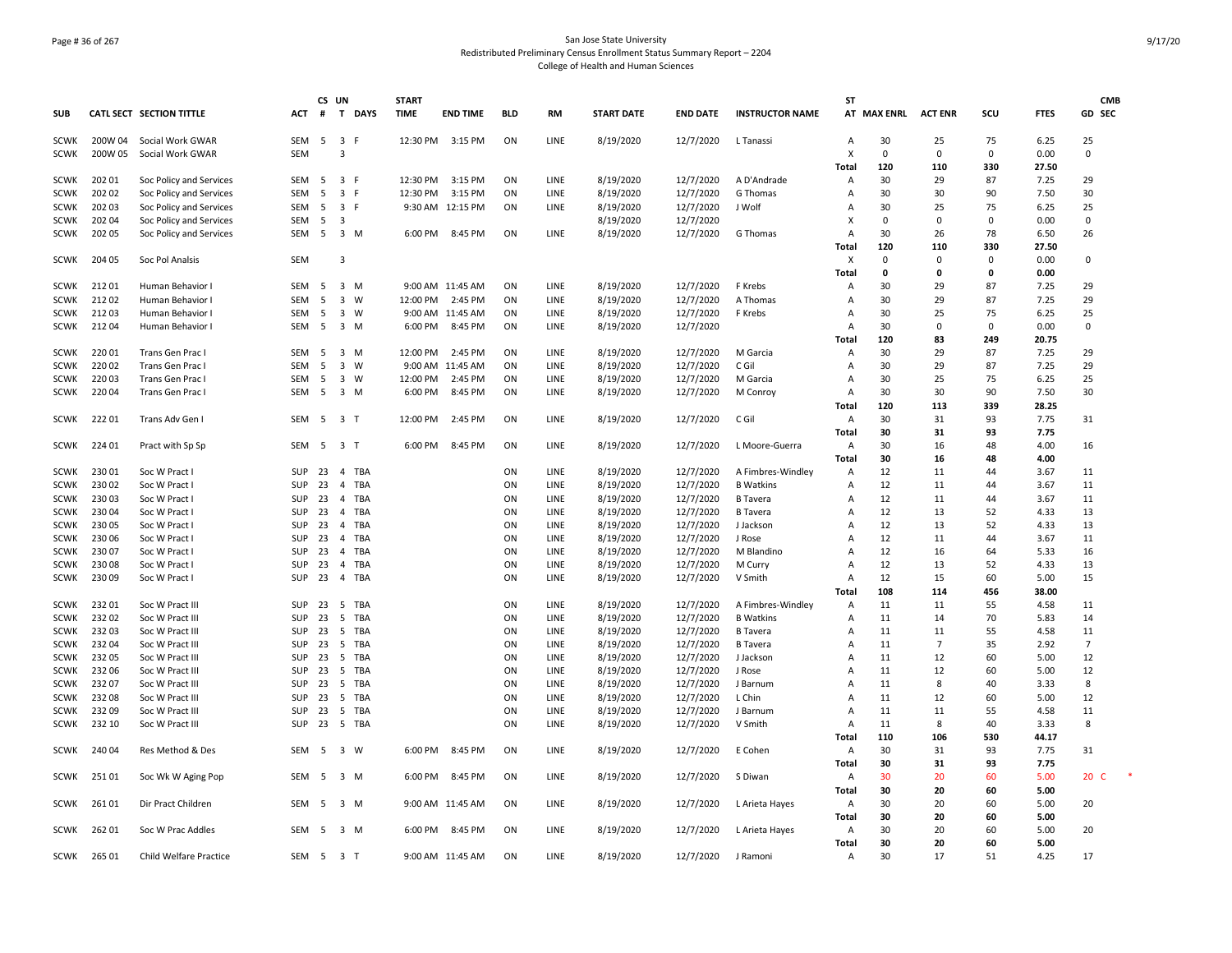# Page # 37 of 267 San Jose State University Redistributed Preliminary Census Enrollment Status Summary Report – 2204 College of Health and Human Sciences

|             |         |                                 |            | CS UN |             | <b>START</b> |                  |            |             |                   |                 |                          | <b>ST</b>    |             |                |          |             | <b>CMB</b> |
|-------------|---------|---------------------------------|------------|-------|-------------|--------------|------------------|------------|-------------|-------------------|-----------------|--------------------------|--------------|-------------|----------------|----------|-------------|------------|
| <b>SUB</b>  |         | <b>CATL SECT SECTION TITTLE</b> | <b>ACT</b> |       | <b>DAYS</b> | <b>TIME</b>  | <b>END TIME</b>  | <b>BLD</b> | <b>RM</b>   | <b>START DATE</b> | <b>END DATE</b> | <b>INSTRUCTOR NAME</b>   |              | AT MAX ENRL | <b>ACT ENR</b> | scu      | <b>FTES</b> | GD SEC     |
|             |         |                                 |            |       |             |              |                  |            |             |                   |                 |                          | Total        | 30          | 17             | 51       | 4.25        |            |
|             |         | <b>School Social Work</b>       |            |       | 2 3 T       |              | 9:00 AM 11:45 AM | ON         | <b>LINE</b> | 8/19/2020         | 12/7/2020       |                          |              |             | 30             | 90       |             |            |
| SCWK        | 27201   |                                 | LEC        |       |             |              |                  |            |             |                   |                 | J Barnum                 |              | 30          |                |          | 7.50        | 30         |
|             |         |                                 |            |       |             |              |                  |            |             |                   |                 |                          | Total        | 30          | 30             | 90       | 7.50        |            |
| <b>SCWK</b> | 28101   | Soc W in H/MH                   | <b>SEM</b> | -5    | 3 M         | 12:00 PM     | 2:45 PM          | ON         | <b>LINE</b> | 8/19/2020         | 12/7/2020       | G Fogle                  | A            | 30          | 29             | 87       | 7.25        | 29         |
| <b>SCWK</b> | 28102   | Soc W in H/MH                   | <b>SEM</b> | -5    | 3 T         | 6:00 PM      | 8:45 PM          | ON         | <b>LINE</b> | 8/19/2020         | 12/7/2020       | M Conroy                 | Α            | 30          | 24             | 72       | 6.00        | 24         |
| <b>SCWK</b> | 28103   | Soc W in H/MH                   | <b>SEM</b> |       |             |              |                  |            |             |                   |                 |                          |              | 0           | 0              | $\Omega$ | 0.00        | 0          |
|             |         |                                 |            |       |             |              |                  |            |             |                   |                 |                          | Total        | 60          | 53             | 159      | 13.25       |            |
| SCWK        | 298A 01 | Special Study A                 | <b>SUP</b> | 23    | 3 M         | 3:00 PM      | 5:45 PM          | ON         | <b>LINE</b> | 8/19/2020         | 12/7/2020       | E Bruce                  | A            | 15          | 14             | 42       | 3.50        | 14         |
| <b>SCWK</b> | 298A02  | Special Study A                 | SUP        | 23    | 3 M         | 3:00 PM      | 5:45 PM          | ON         | LINE        | 8/19/2020         | 12/7/2020       | E Cohen                  | A            | 15          | 15             | 45       | 3.75        | 15         |
| SCWK        | 298A03  | Special Study A                 | SUP        | 23    | 3 M         | 3:00 PM      | 5:45 PM          | ON         | LINE        | 8/19/2020         | 12/7/2020       | H Song                   | A            | 15          | 11             | 33       | 2.75        | 11         |
| SCWK        | 298A04  | Special Study A                 | <b>SUP</b> | 23    | 3 M         | 3:00 PM      | 5:45 PM          | ON         | <b>LINE</b> | 8/19/2020         | 12/7/2020       | N Dubus                  | A            | 15          | 14             | 42       | 3.50        | 14         |
| <b>SCWK</b> | 298A05  | Special Study A                 | <b>SUP</b> | 23    | 3 T         | 3:00 PM      | 5:45 PM          | ON         | LINE        | 8/19/2020         | 12/7/2020       | S Sen                    | A            | 15          | 13             | 39       | 3.25        | 13         |
| <b>SCWK</b> | 298A06  | Special Study A                 | <b>SUP</b> | - 23  | 3 T         | 3:00 PM      | 5:45 PM          | ON         | <b>LINE</b> | 8/19/2020         | 12/7/2020       | A D'Andrade              | A            | 15          | 13             | 39       | 3.25        | 13         |
| <b>SCWK</b> | 298A07  | Special Study A                 | <b>SUP</b> | 23    | 3 T         | 3:00 PM      | 5:45 PM          | ON         | LINE        | 8/19/2020         | 12/7/2020       | H Song                   | A            | 15          | 11             | 33       | 2.75        | 11         |
| SCWK        | 298A08  | Special Study A                 | <b>SUP</b> |       | 23 3 T      | 3:00 PM      | 5:45 PM          | ON         | <b>LINE</b> | 8/19/2020         | 12/7/2020       | M Garcia                 | А            | 15          | 14             | 42       | 3.50        | 14         |
|             |         |                                 |            |       |             |              |                  |            |             |                   |                 |                          | <b>Total</b> | 120         | 105            | 315      | 26.25       |            |
|             |         |                                 |            |       |             |              |                  |            |             |                   |                 | <b>Social Work Total</b> |              | 1567        | 1483           | 4831     | 376.55      |            |